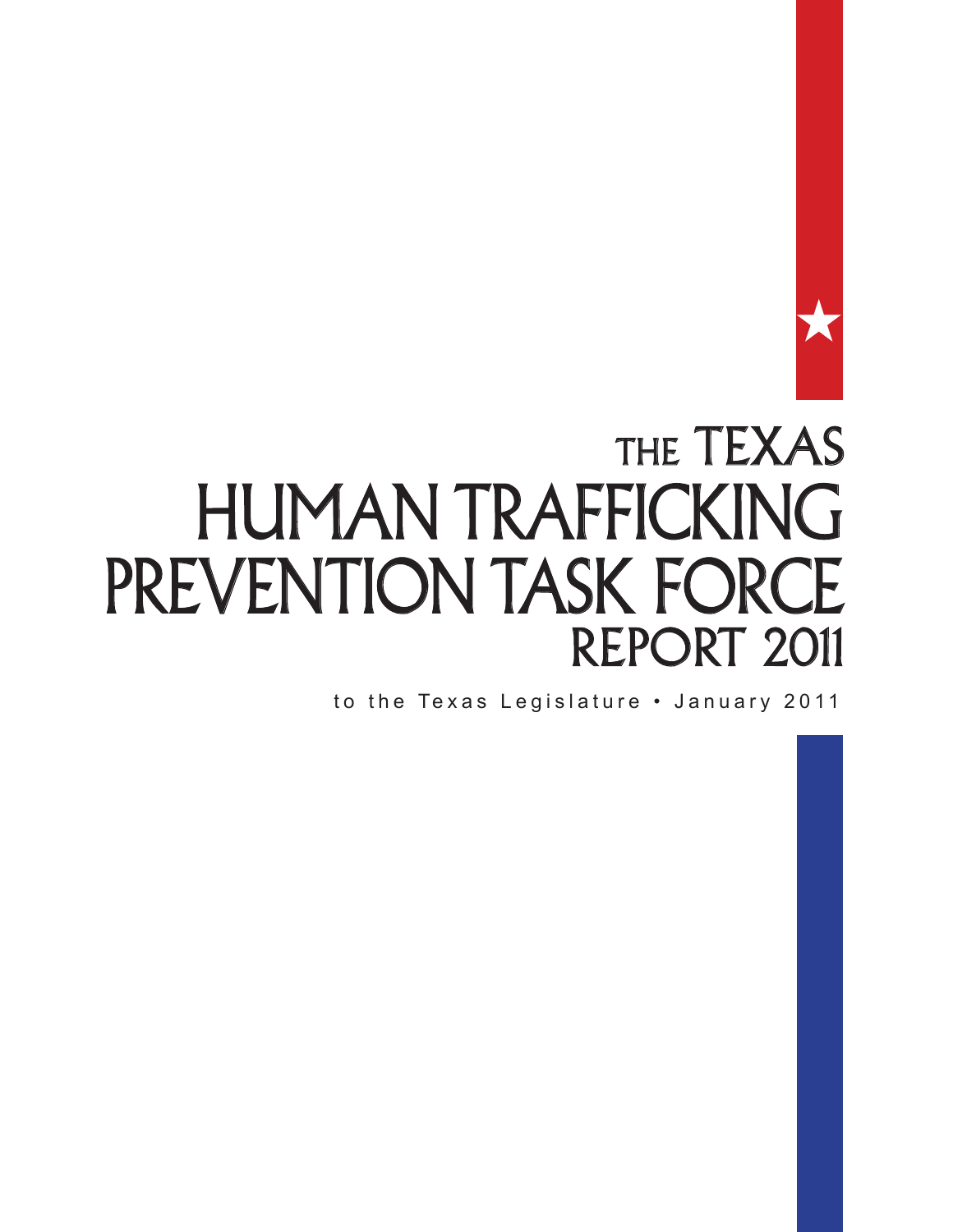# **Table of Contents**

| <b>Identifying Prevention Strategies</b><br>Awareness and Education to Increase Detection<br>Increasing Victim Identification<br>Providing Protection for Adult Human Trafficking Victims<br>Providing Protection for Child Human Trafficking Victims<br><b>Increasing Offender Prosecutions</b><br><b>Improving Data Collection</b><br>Intelligence-sharing Amongst Law Enforcement Agencies |
|-----------------------------------------------------------------------------------------------------------------------------------------------------------------------------------------------------------------------------------------------------------------------------------------------------------------------------------------------------------------------------------------------|
|                                                                                                                                                                                                                                                                                                                                                                                               |
|                                                                                                                                                                                                                                                                                                                                                                                               |
| <b>Identifying Prevention Strategies</b><br>Increasing Victim Identification and Offender Prosecutions<br>Providing Protection for Adult Human Trafficking Victims<br>Providing Protection for Child Human Trafficking Victims<br>Awareness and Education to Increase Detection<br><b>Improving Data Collection</b><br>Intelligence-sharing Amongst Law Enforcement Agencies                  |
| <b>Identifying Prevention Strategies</b><br>Increasing Victim Identification and Offender Prosecutions<br>Providing Protection for Adult Human Trafficking Victims<br>Providing Protection for Child Human Trafficking Victims<br>Awareness and Education to Increase Detection<br><b>Improving Data Collection</b><br>Intelligence-sharing Amongst Law Enforcement Agencies                  |
|                                                                                                                                                                                                                                                                                                                                                                                               |
| <b>Identifying Prevention Strategies</b><br>Providing Protection for Adult Human Trafficking Victims<br>Providing Protection for Child Human Trafficking Victims<br>Awareness and Education to Increase Detection<br><b>Improving Data Collection</b><br>Intelligence-sharing Amongst Law Enforcement Agencies                                                                                |
|                                                                                                                                                                                                                                                                                                                                                                                               |
| <b>Identifying Prevention Strategies</b><br>Increasing Victim Identification and Offender Prosecutions<br>Providing Protection for Adult Human Trafficking Victims<br>Providing Protection for Child Human Trafficking Victims<br>Improving Data Collection and Intelligence-sharing Amongst Law Enforcement Agencies                                                                         |
|                                                                                                                                                                                                                                                                                                                                                                                               |
|                                                                                                                                                                                                                                                                                                                                                                                               |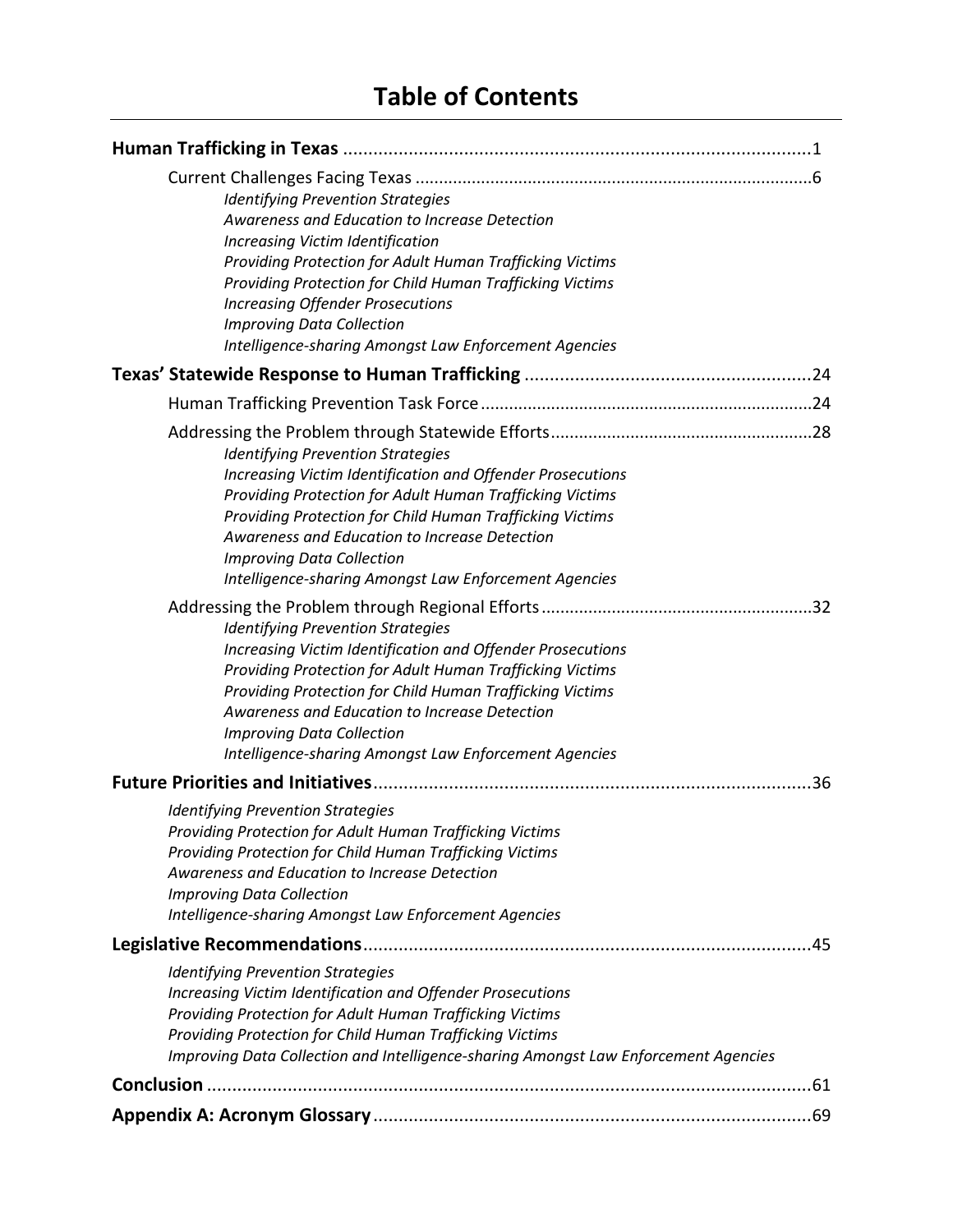# **Human Trafficking in Texas**

#### *Every person should be able to live free from tyranny, exploitation, and enslavement.*

Ambassador Luis CdeBaca, Senior Advisor to the United States Secretary of State Address to the University of Luxembourg (October 14, 2010)

Human trafficking is the recruitment, harboring, transporting, or procurement of a person for labor or services for the purpose of involuntary servitude, slavery, or forced commercial sex acts. Thousands of people each year – both within the United States and abroad – fall victim to this horrific crime. Victims are forced to work in motels, sweatshops, and the sex trade across the world and even in private residences for little or no pay. Subjected to sexual exploitation or forced labor by their captors, trafficking victims are robbed of their dignity and often frightened into silence. In most cases, victims are hiding in plain sight. $1$  Texas is home to not only major human trafficking corridors, but many individual trafficking victims are brought to the state and forced to work against their will.

The Office of the Attorney General's 2008 human trafficking report, *The Texas Response to Human Trafficking*, provided an overview of human trafficking in Texas, as well as local, state, and federal authorities' responses to the increasingly prevalent criminal enterprise.<sup>[2](#page-63-1)</sup> The 80<sup>th</sup> Legislature requested that the Office of the Attorney General (OAG), in consultation with the Health and Human Services Commission (HHSC), prepare a report detailing how existing laws and rules governing victims and witnesses address – or fail to address – the needs of those victims. The report also recommended changes to existing laws and rules that might improve authorities' ability to hold traffickers accountable for their criminal conduct. The OAG made recommendations geared towards increasing human trafficking victim identification, prosecuting traffickers, providing better social services for victims, increasing training requirements and outreach, expanding prevention efforts, and improving the availability of human trafficking data. The report recommended enhanced anti-trafficking measures such as the creation of a statewide task force and a statewide database to house data on human trafficking investigations, prosecutions, available social services, and victims. Many of the policy recommendations made in the report were addressed through legislation or work by local human trafficking prevention task forces, law enforcement agencies, and victim service providers. The success of Texas' response continues to rest firmly on local, state, and federal law enforcement, victim service providers, prosecutors, and legislators continuing to work cooperatively to respond to this very serious problem.

Unfortunately, measuring the scope of this abhorrent crime is difficult due to the lack of a comprehensive statewide human trafficking database. Currently, only four regions of Texas are entering human trafficking data into the Human Trafficking Reporting System (HTRS) – a national database dedicated exclusively to tracking human trafficking cases.<sup>[3](#page-63-2)</sup> HTRS – developed in 2007 and maintained by Northeastern University and the Urban Institute – collects data on human trafficking incidents reported by 38 Bureau of Justice Assistance-funded human trafficking prevention task forces (BJA task forces) across the country.<sup>[4](#page-63-3)</sup> The HTRS database contains information about human trafficking investigations, prosecutions, perpetrators, and victims.

Even the limited available data about human trafficking arrests and convictions in Texas helps provide insight to the crime's prevalence in this state. Based on information entered into HTRS by the four Texas-based federally-funded task forces, since January 1, 2007, 554 human trafficking investigations led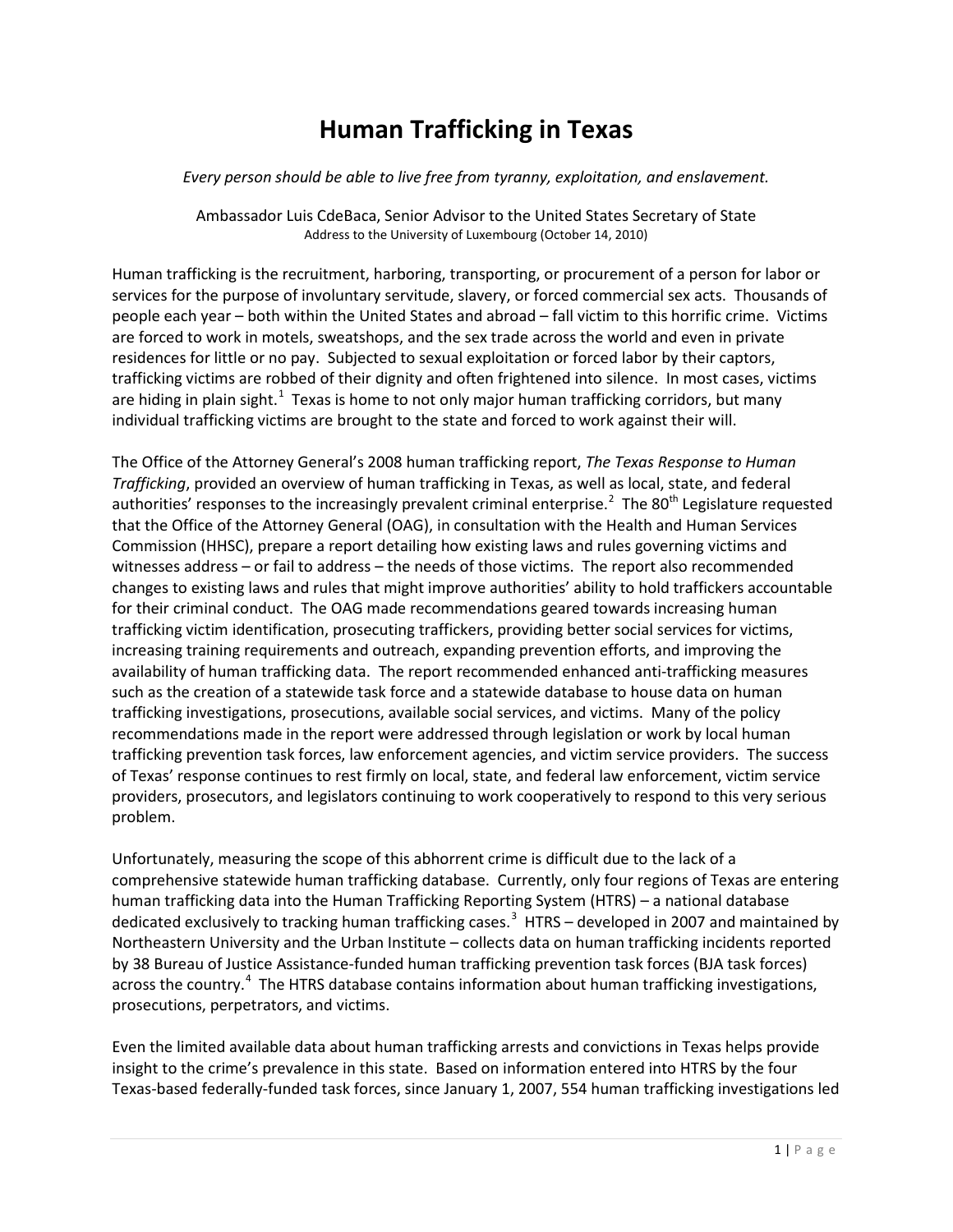to the arrest of 132 suspects.<sup>[5](#page-63-4)</sup> Ultimately, 113 of those suspects were indicted. Of those, 22 suspects were charged with violations of federal law, and 72 with state law violations. Of the 72 suspects charged with violating state law, 15 were charged with human trafficking, 24 were charged with prostitution-related charges, 15 were charged with rape, 7 were charged with kidnapping, 8 were charged with assault, and the remaining 3 were charged with pandering. In total, 29 suspects were convicted of a human trafficking-related crime.

In addition, according to figures provided by Texas Department of Criminal Justice (TDCJ), there are currently eight inmates serving sentences in the Texas prison system who have a human trafficking conviction. Four of those inmates are serving sentences for a human trafficking offense (75 years, 8 years, 5 years, and 2 years). The remaining four inmates were convicted of other crimes and are serving sentences for those offenses of record rather than human trafficking.<sup>[6](#page-63-5)</sup> If an offender is incarcerated for multiple offenses, the offense of record is the offense that requires the offender to be incarcerated for the longest period of time.<sup>[7](#page-64-0)</sup> In Texas, the majority of inmates serving sentences for human traffickingrelated crimes were convicted of forced prostitution. There are currently 56 inmates serving sentences that stem from compelling prostitution-related offenses.<sup>[8](#page-64-1)</sup> In 23 cases, compelling prostitution is actually the offense of record. The remaining 33 are serving sentences for other offenses of record.<sup>[9](#page-64-2)</sup> Ten inmates were convicted of compelling prostitution in cases where the victims were under the age of 17. Their sentences ranged from 2 years or less (1), 3-7 years (4), 10 years (3), 11-15 years (1), and 41-50 years (1). Thirteen inmates were convicted of compelling prostitution of victims over 18 years of age, with sentences ranging from 5-8 years (3), 10 years (3), 11-15 years (1), 16-20 years (2), 60 plus years (2), and Life (2). The chart below lists the offenses of record and the sentence ranges for all current TDCJ inmates with human trafficking-related convictions.<sup>[10](#page-64-3)</sup>

|                    |                    | Offense of Record <sup>11</sup>  |                    |                                                        |                                          |                                 |
|--------------------|--------------------|----------------------------------|--------------------|--------------------------------------------------------|------------------------------------------|---------------------------------|
|                    |                    | <b>Trafficking</b><br>(Under 14) | <b>Trafficking</b> | <b>Compelling</b><br><b>Prostitution</b><br>(Under 17) | <b>Compelling</b><br><b>Prostitution</b> | <b>Other</b><br><b>Offenses</b> |
| Ranges<br>Sentence | 2 years and less   |                                  | 1                  | 1                                                      |                                          | 5                               |
|                    | 3-8 years          | $\mathbf{1}$                     | 1                  | 4                                                      | 3                                        | 11                              |
|                    | $9 - 10$<br>years  |                                  |                    | 3                                                      | 3                                        | 5                               |
|                    | $11-15$ years      |                                  |                    | 1                                                      | 1                                        | 6                               |
|                    | <b>16-20 years</b> |                                  |                    |                                                        | $\overline{2}$                           | 8                               |
|                    | 41-50 years        |                                  |                    | 1                                                      |                                          |                                 |
|                    | 60 plus years      |                                  | 1                  |                                                        | $\overline{2}$                           | $\overline{2}$                  |
|                    | Life               |                                  |                    |                                                        | $\overline{2}$                           |                                 |

#### **Chart A**

*Note: Chart A only reflects those inmates incarcerated in TDCJ. Defendants awaiting trial that are housed at the county level and those sentenced to federal prisons are not included.*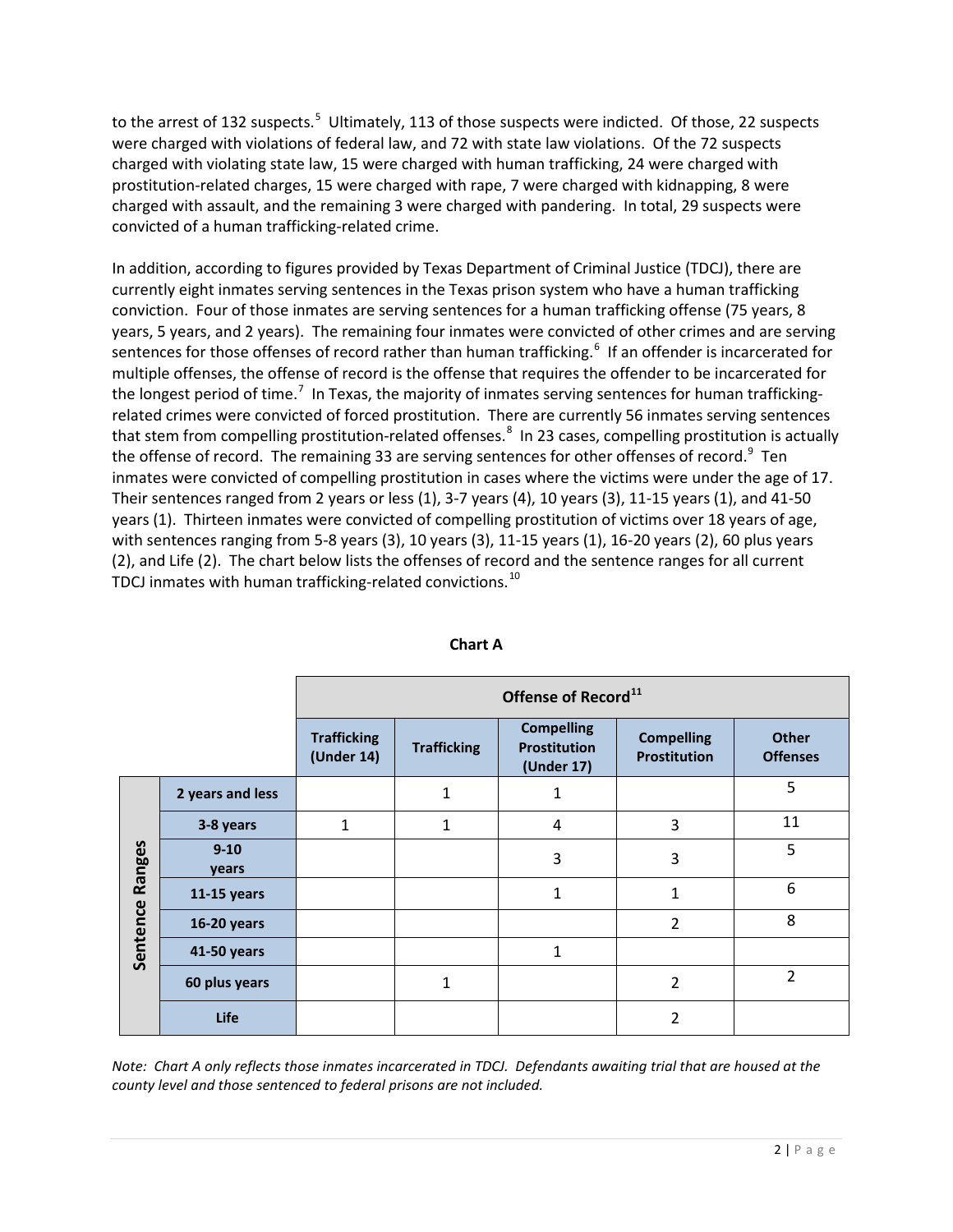The number of identified human trafficking victims also provides insight into the width and breadth of the human trafficking problem in Texas. All four Texas-based BJA task forces and the OAG report data about human trafficking victims from the state's four major metropolitan areas to the HTRS database. Since 2007, HTRS data indicates that 480 human trafficking victims have been reported in Texas. Of those reported Texas victims, HTRS indicates that 189 were not United States citizens, while 220 victims were Americans who were trafficked domestically. The remaining 71 victims' country of origin is unknown.

In addition, there are two Texas-based Innocence Lost Task Forces – one each in Dallas and Houston. These task forces focus on children who are sex trafficked within the United States and include the Federal Bureau of Investigation (FBI), the Department of Justice's Child Exploitation and Obscenity Section, and the National Center for Missing and Exploited Children (NCMEC). Data from these task forces is not currently reported to HTRS. However, both Texas-based Innocence Lost task forces independently maintain and track this information about sex trafficking of child victims. In Fiscal Year 2010, the two task forces identified and rescued 109 child victims.

Minors – from both foreign countries and the United States – are widely considered to be among the most vulnerable segments of the population because they are particularly vulnerable to coercion and abuse.<sup>[12](#page-64-5)</sup> Children are often lured by traffickers who promise employment, shelter, or even affection. Runaway minors and homeless youth are among the child populations that face the greatest risk of falling victim to human traffickers.<sup>[13](#page-64-6)</sup> A 2009 report by the United States Department of Health and Human Services estimates children are likely to be approached by traffickers within 48 hours of leaving or losing their homes.<sup>14</sup> Once traffickers target them, these child victims are manipulated, threatened, and forced into providing illegal labor or sexual services. The Texas Uniform Crime Reporting Program (UCR) maintained by the Department of Public Safety (DPS) indicates that 11,942 juveniles (16 years of age or under) were arrested as runaways in  $2009 - 4,896$  males and 7,046 females.<sup>[15](#page-64-8)</sup>

Since January 1, 2007, HTRS data and the data collected by the Innocence Lost task forces show that 369 children have been identified as victims who were trafficked in the state of Texas.

| Victims younger than 18 years of age       | January 1, 2007 -<br><b>January 13, 2011</b> |  |
|--------------------------------------------|----------------------------------------------|--|
| International – Labor                      | 2                                            |  |
| Domestic - Labor                           | 1                                            |  |
| International - Sex                        | 26                                           |  |
| Domestic – Sex                             | 188                                          |  |
| Unknown Origin - Sex                       | 34                                           |  |
| Foreign - Labor and Sex                    | 8                                            |  |
| Domestic – Labor and Sex                   |                                              |  |
| Unknown – Labor and Sex                    |                                              |  |
| Innocence Lost - Sex                       | 109                                          |  |
| (International and Domestic) <sup>16</sup> |                                              |  |
| ΤΟΤΑL                                      | 369                                          |  |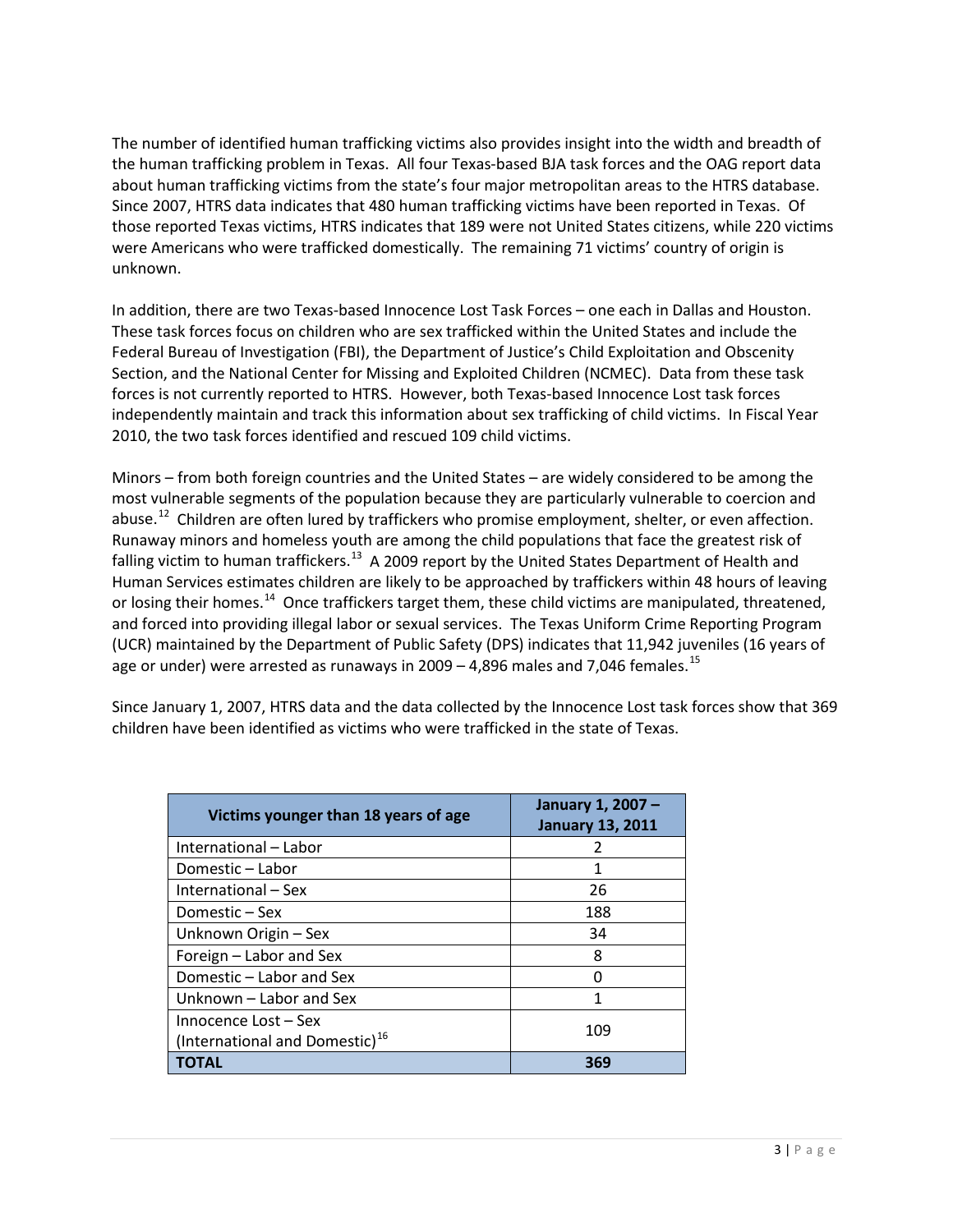To help prevent trafficking and provide a resource for local authorities, the National Human Trafficking Hotline (NHTH) offers a nationwide, 24-hour, toll-free telephone number (1-888-3737-888) that is operated by the Polaris Project and funded by the United States Department of Health and Human Services (HHS). The hotline receives calls from across the country that range from crisis situations, anonymous tips on potential cases, and training requests from all regions of the United States. NHTH receives between 5,500- 7,500 calls each year. With approximately 10-12% of the calls originating in Texas, our state is number one in the number for NHTH calls received.<sup>17</sup>

Although this limited data indicates human trafficking clearly occurs in Texas, it does not properly measure the problem. Collecting information about human trafficking investigations and prosecutions at the local level is still a significant challenge because victims are difficult to identify, and until recently, there was not a standardized reporting system for human trafficking cases.<sup>[18](#page-64-11)</sup>

Around the state, there are multiple examples of how law enforcement agencies and prosecutors are working to both help victims and prosecute traffickers. The following Texas-based cases provide a snapshot of how Texas is working to combat human trafficking:

- **Arlington –** In February 2010, an Arlington, Texas couple was convicted on federal charges of conspiracy to commit forced labor, forced labor, conspiracy to harbor an alien for financial gain, harboring an alien for financial gain, document servitude, and making false statements to an FBI agent.<sup>19</sup> The couple forced a Nigerian widow to perform domestic labor for more than 8 years after getting her to the United States by promising that her children would be cared for in Nigeria if she worked in the United States. Once she arrived in Texas, the traffickers confiscated the victim's passport and forced her to work night and day. She was paid \$300 over 8 years, and she was sexually assaulted by her male trafficker. In June 2010, the husband was sentenced to 20 years in prison, and his wife received a 9 year sentence.
- **Dallas –** In December 2010, five individuals were indicted in federal court for human trafficking violations. The defendants enticed a woman to the United States to work as a domestic servant for a family. Once she arrived in Texas, the family forced her to work excessive hours and physically abused her. The traffickers were charged with multiple offenses, including forced labor and document servitude.<sup>[20](#page-64-13)</sup>
- **El Paso –** In September 2010, two individuals were indicted on trafficking charges after forcing a woman and her three children – ages 7, 10, and 15 – into domestic servitude. The family was smuggled into El Paso through a tunnel under the United States-Mexico border. Once they arrived in the United States, the victims were forced to cook, clean and maintain the traffickers' "safe house" for approximately three months purportedly to satisfy the debt they owed to their smugglers. Although the traffickers have fled the country, the El Paso District Attorney is working with the Justice Department and the State Department to return them to the United States so they can face criminal prosecution.
- **Houston –** In March 2010, the OAG and the United States Attorney's Office in the Southern District of Texas successfully investigated and prosecuted a Houston man for the sex trafficking of a 16-year old girl across the Texas-Louisiana border and enticing an adult to commit prostitution. The defendant was charged with enticing and violently coercing women and minors – some as young as 16 – to cross state lines, where they faced a life of forced, unpaid prostitution. That case was part of the Project Safe Childhood and Innocence Lost National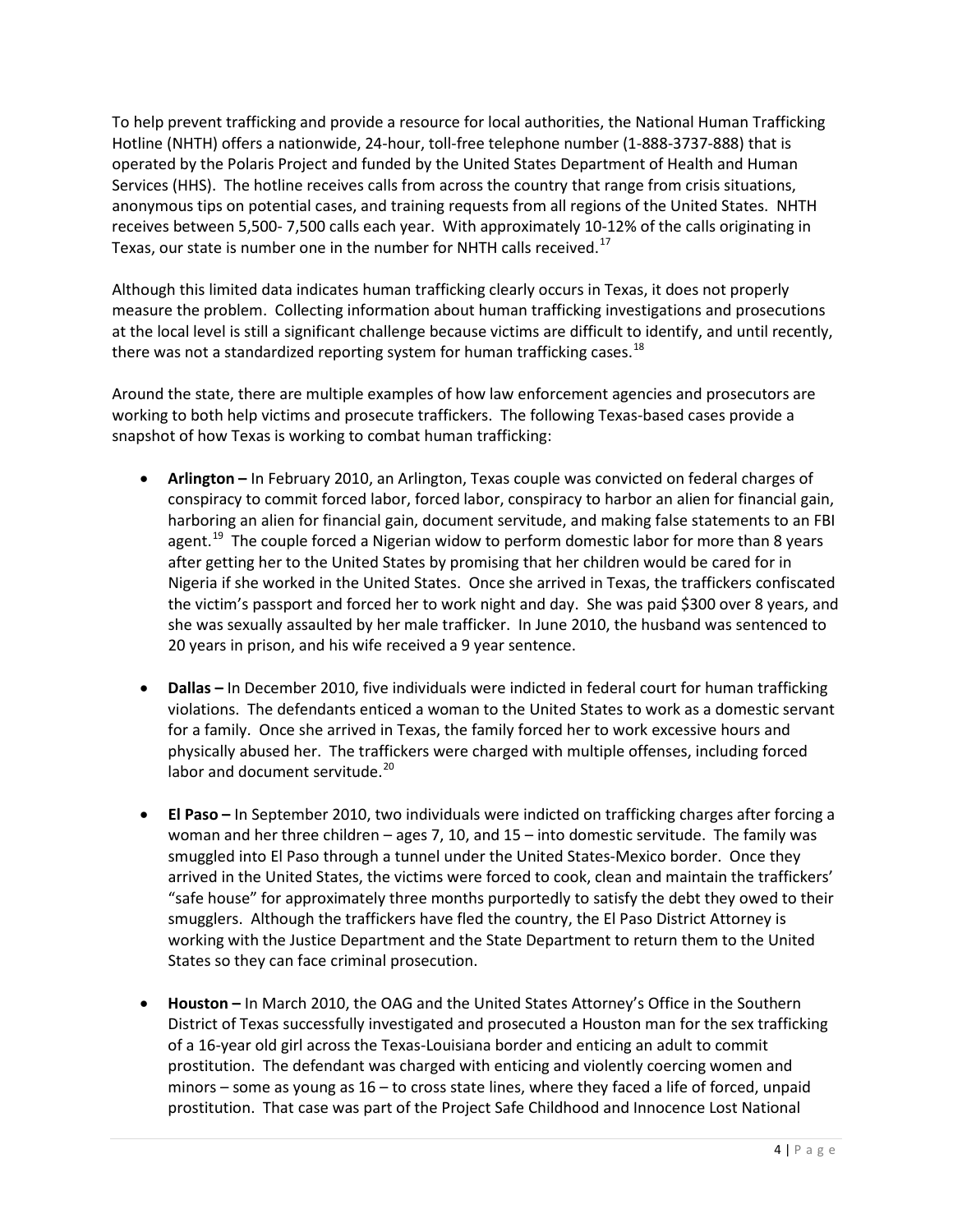Initiative. In November 2010, a federal judge sentenced the defendant in that case to serve more than 33 years in prison.

- **Midland/Lubbock –** In October 2010, two Lubbock residents were arrested for human trafficking after forcing a minor into prostitution. $^{21}$  $^{21}$  $^{21}$  Authorities believe the defendant's operation spanned several counties in West Texas. Midland recently developed a human trafficking response team.
- **Mission –** In September 2010, a Mission bar owner was convicted of three counts of sex trafficking and conspiracy and six counts of harboring illegal aliens.<sup>22</sup> The defendant in the federal case lured three Honduran minors to the United States with the promise of highly paid restaurant work at the Bar El Paraiso in Mission, Texas. Once they arrived, the girls were forced to pay their smuggling debts by selling drinks and having sex with customers. The defendant faces a minimum of 15 years in prison for each of the sex trafficking counts and up to 10 years in prison for charges of harboring illegal immigrants. At the time of this report, he was awaiting sentencing. The Texas Alcoholic Beverage Commission (TABC) revoked the bar's licenses shortly after the arrest. Four others pled guilty to federal charges in the case and are awaiting sentencing.
- **San Antonio –** In December 2010, a convicted child-sex trafficker in San Antonio received a life sentence in State court for kidnapping, sexually assaulting, and forcing a child into prostitution. In 2007, the defendant abducted and drugged a 13 year-old girl whom he tied up in a bedroom of a San Antonio house and sold for sex. The jury found the defendant guilty of kidnapping, compelling prostitution, human trafficking, and super-aggravated sexual assault. Three other suspects in the case are awaiting trial. $^{23}$  $^{23}$  $^{23}$

At the time of this report's publication, the state was at a pivotal junction as leaders worked to develop a comprehensive plan that will protect human trafficking victims and ensure that traffickers are held accountable for conducting their illegal business in Texas. Sustaining the existing prevention efforts and expanding these models into other regions is integral to the overall success of Texas' response. Texas is making progress, but the state still faces significant challenges. To address those issues, state leaders should prioritize the following:

- Identifying additional prevention strategies.
- Identifying human trafficking victims and presenting cases for prosecution.
- Addressing gaps in victim services and resources for law enforcement agencies.
- Working to change law enforcement, prosecution, judicial, service provider, and public perceptions about human trafficking victims.
- Implementing a statewide database to collect and share law enforcement and prosecutorial data on human trafficking.
- Creating an integrated methodology to share human trafficking intelligence between regions and various law enforcement agencies to identify threats from within and outside our state.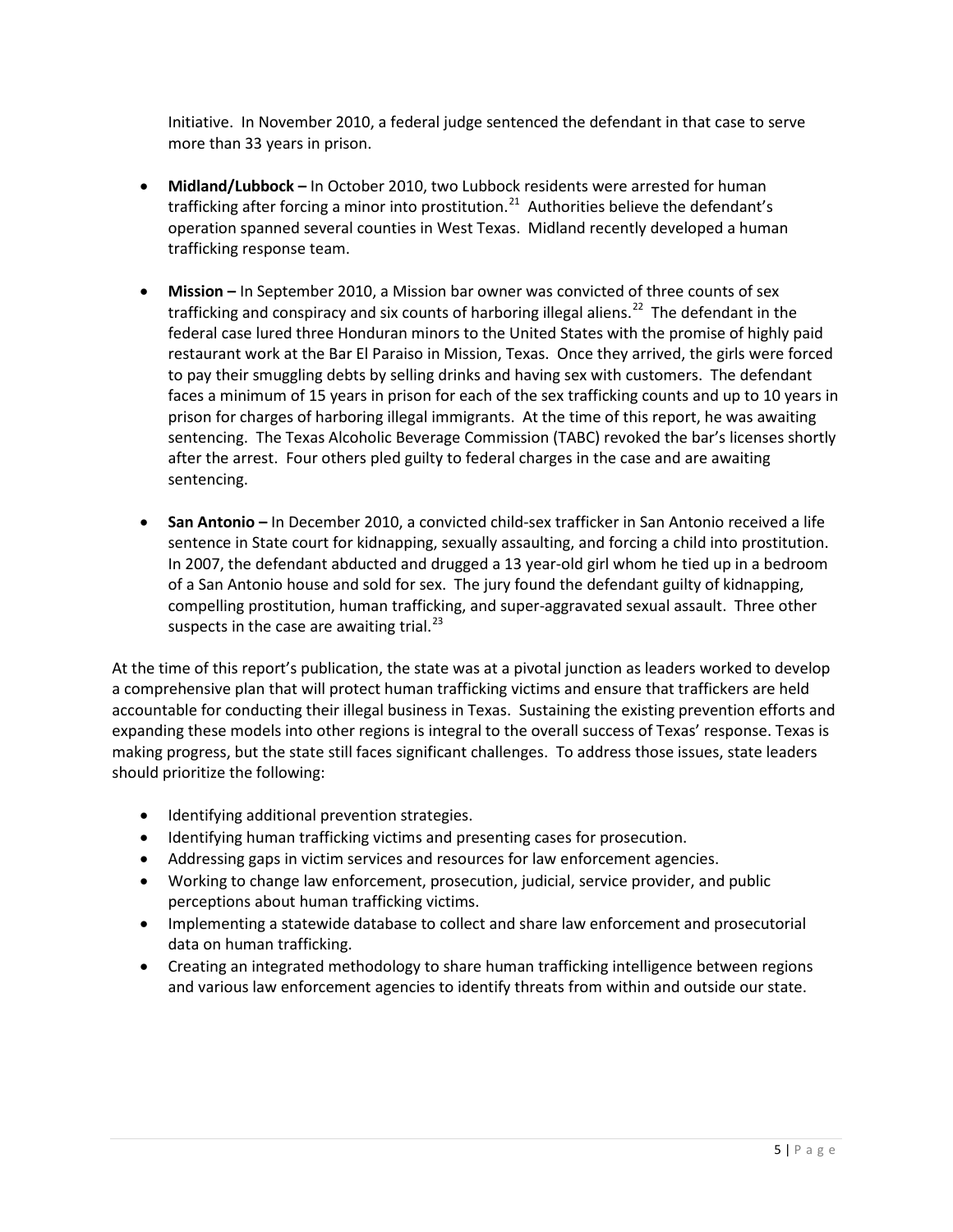# **Current Challenges Facing Texas**

There are formidable challenges associated with the state's priorities – but they can be overcome. To confront this serious threat, it is essential that Texas law enforcement agencies, nonprofit organizations, and policy makers work collaboratively to identify trafficking operations, prosecute traffickers, and assist victims. Each priority has its unique set of challenges, but thoughtful strategies and collaboration will allow Texas to help more victims and pursue more traffickers for violating the law.

# *Identifying Prevention Strategies*

Eradicating human trafficking will require numerous prevention strategies so that investigators, prosecutors, and service providers can combat this crime from all angles. Given the current state budget climate, resources will likely be limited – so additional prevention efforts will need to harness existing resources and infrastructure.

While law enforcement agencies and victim service providers are improving their ability to identify victims, there is still more to learn about the dark world of human trafficking. To prevent trafficking, authorities must thoroughly examine the vulnerabilities of human trafficking victims and the factors that put them at greater risk. Any policy designed to reduce human trafficking must also consider strategies aimed at reducing the demand side of human trafficking. Finally, shareholders must understand the complexities and intricacies of the overall human trafficking enterprise – and its unique manifestations in Texas – in order to help ensure that prevention measures are successful.

#### SUPPLY AND DEMAND

Understanding the vulnerabilities of human trafficking victims and the means by which the traffickers prey on those vulnerabilities is the key to addressing supply or push factors of this crime. Extreme poverty, low self-esteem, and the dream of finding a better life are some of the factors that increase the likelihood of international and domestic human trafficking. Prior victimization and past abuse are major factors that increase the risk of exploitation – especially among children seeking to escape physical and/or sexual abuse at home. Children abused at home often turn to the streets seeking acceptance anywhere they can find it – and too often that purported acceptance appears to come from a conniving trafficker.

Traffickers use numerous recruitment methods to entice their victims, so comprehensive prevention strategies should target all types of trafficking and recruitment methods. A recent study by the University of Texas Institute on Domestic Violence and Sexual Assault showed that there are four typologies, categories of traffickers, as well as specific trafficking patterns: family-based domestic servitude, forced labor, domestic sex trafficking, and international sex trafficking.<sup>24</sup> Each type of trafficker has unique characteristics, recruitment methods, and target victim populations. Understanding the different types of traffickers and their recruitment methodologies will help law enforcement design more effective preventative strategies.

To quell the number of victims exploited through human trafficking, prevention measures must also address the demand-side of the equation. The factors that create a trafficking supply climate are expansive – while demand factors can be summed up into three categories: demand for sexual services, demand for cheap labor, and the potential for large profits.<sup>[25](#page-65-0)</sup> With increased oversight of employment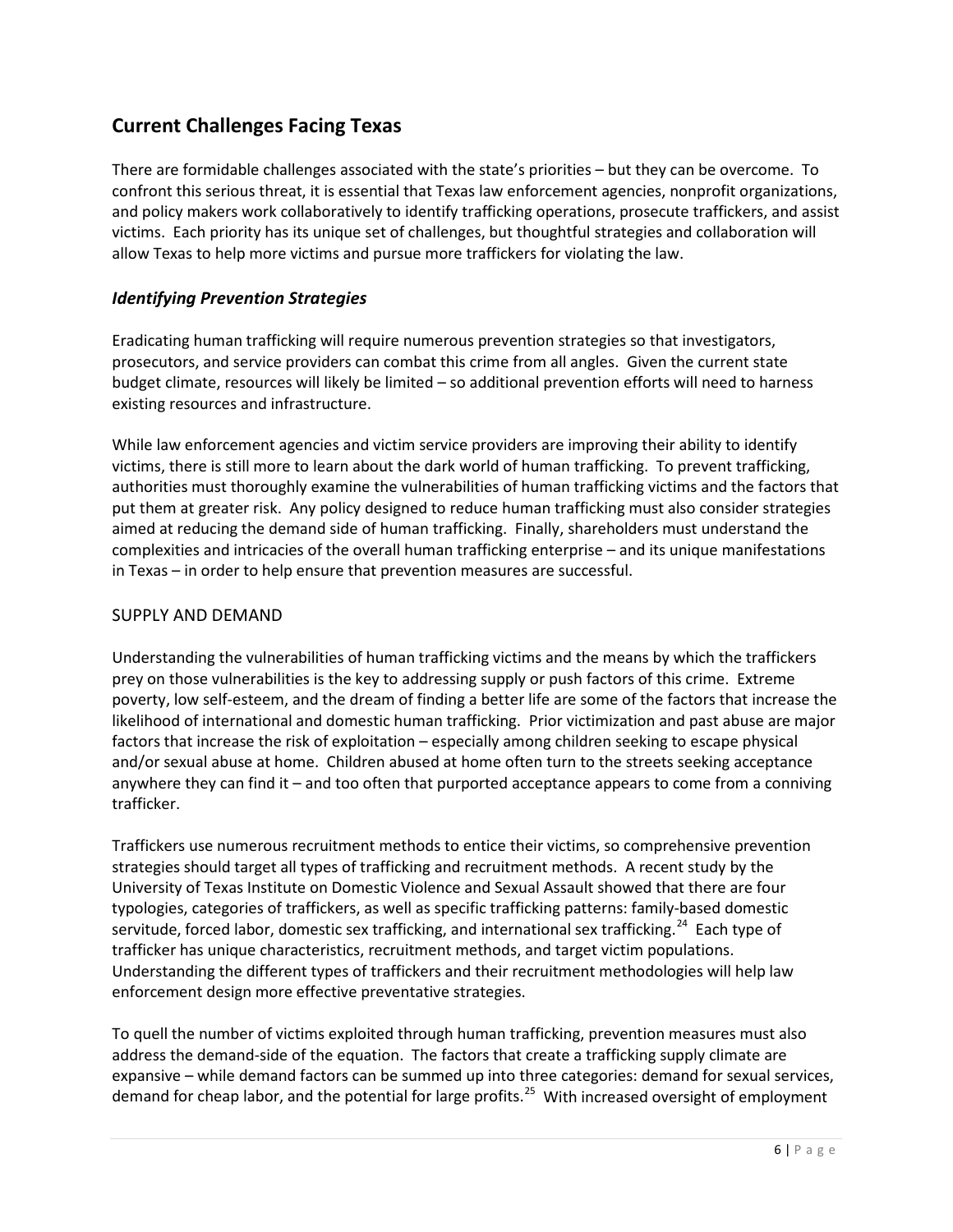sectors where labor exploitation is likely to occur, regulatory agencies will be better equipped to deter potential perpetrators. Regulating licensees operating in those sectors and strengthening penalties against individuals who solicit or use the services of trafficking victims – including enhanced penalties for repeat offenders and those who prey on children – will serve as a tough deterrent.

California recently passed two laws that provide additional tools to combat trafficking. Senate Bill 677 allows courts to seize any property used to facilitate human trafficking. It also imposes civil penalties of up to \$25,000 per incident. Senate Bill 657 requires large retail chains and manufacturers doing business in California to "develop, maintain, and implement policies related to their compliance with state and federal law regarding the eradication of slavery and human trafficking from their supply chain." The legislation also requires companies to post these policies on their website.

# CRIMINAL ENTERPRISE

Human trafficking is a lucrative business. Traffickers make a great deal of money buying and selling people for the sex trade or other forced labor. Human trafficking is frequently cited as the second largest criminal industry in the world – drug dealing – and the fastest growing.<sup>26</sup> Economic estimates are difficult to calculate given human trafficking's uniquely murky character. The International Labor Organization estimated that, worldwide, illegal labor trafficking generated over \$10.4 billion in 2007.<sup>[27](#page-65-2)</sup> While these estimates are global, they provide insight into the enormous wealth accumulated by traffickers. Recently, the National Opinion Research Center (NORC) included a proposed formulary to calculate sex trafficking income in their report, *Finding Victims of Human Trafficking. [28](#page-65-3)* According to the 2008 report, traffickers in one mid-size United States county can generate in excess of \$12 million in any given year.<sup>[29](#page-65-4)</sup> Under these estimates, sex trafficking in the five most populous counties in Texas could generate over \$60 million every year.

# *Awareness and Education to Increase Detection*

Recognizing the signs of human trafficking and knowing the appropriate government and nonprofit agencies to notify is critical to combating the crime in local communities. The *Study of HHS Programs Serving Human Trafficking Victims, Final Report, December 2009* ("HHS Final Report")*,* addressed the importance of providing outreach and training to groups that are likely to come in contact with potential victims – including child welfare agencies, police departments, juvenile detention facilities, healthcare systems, faith-based organizations, youth-serving agencies, and schools or school districts.<sup>[30](#page-65-5)</sup> Expanding training and awareness initiatives to other non-traditional business professionals will increase the likelihood of detection in the community because, unlike law enforcement, observant civilians drive through their communities and visit local businesses without arousing suspicion or detection by the offenders.

As more people know about human trafficking, it is more likely to be reported, investigated, and prosecuted. Training, outreach and public awareness campaigns can draw attention to this problem, and in turn, create a better informed community. Efforts to arm individuals with the knowledge to recognize trafficking will help empower the community to report suspicious conduct to law enforcement. With each training or outreach program initiated in a community, a corresponding response mechanism must be implemented to ensure the newly identified victims receive appropriate services.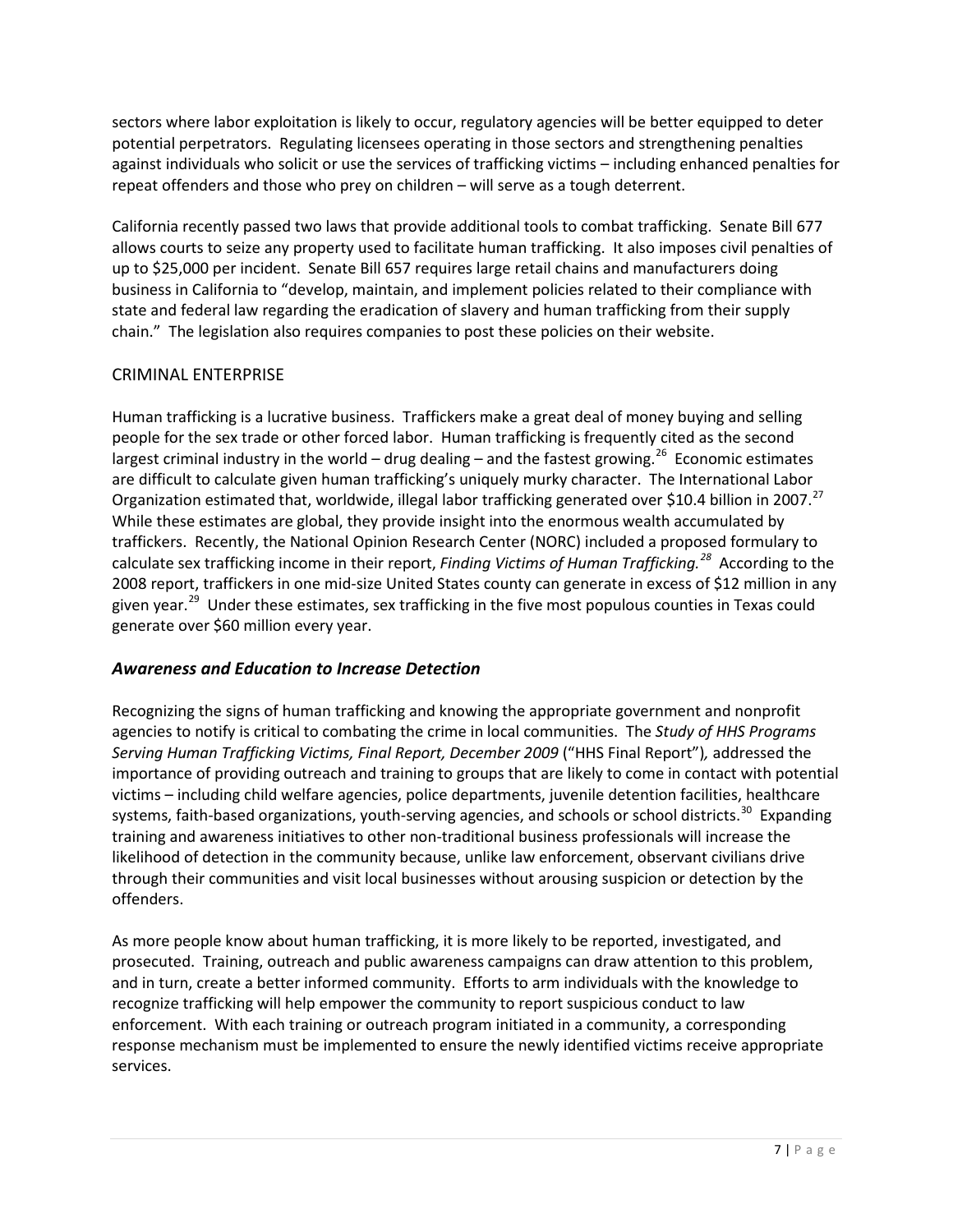Changing the perception of the public is also a crucial component in the process. By educating the public about trafficking and the seriousness of the crime, a community can work together to create a victim support network. Some prosecutors have found that judges and juries are unwilling to seek maximum penalties for traffickers because they do not understand the severity of the crime and its impact on the victims. The public has overcome this hesitancy for other egregious crimes, specifically sexual assault cases involving minors. With community outreach and training, jurors and judges can make sound judgments and pair appropriate punishments that are commensurate with the seriousness of the crime.

# *Increasing Victim Identification*

One of the greatest challenges for Texas is uncovering victims. The State Department 2010 *Trafficking in Persons Report* states that the number of victims identified reflects only .4% of the victims in existence.<sup>[31](#page-65-6)</sup> Assuming that estimate holds true for any state, Texas has only begun to scratch the surface in identifying victims.<sup>[32](#page-65-7)</sup> Often victims of human trafficking are not identified as a victim if they are caught committing some kind of illegal activity. A common reaction is to treat them as a suspect. The challenge is to distinguish between those who engage in the illegal activity by their own choice  $$ and those who are forced to commit the act by someone else. The way human trafficking cases are approached by law enforcement and prosecutors can drastically effect how the victim is served. Significant legal protections are available to trafficking victims – so access to those unique protections must be preserved, especially in cases involving foreign nationals certified as trafficking victims. Collaboration, communication, and cooperation are the keys to successful human victim identification efforts and will help challenge existing perceptions of trafficked persons.

# COLLABORATION

The federal Trafficking Victims Protection Act of 2000 (TVPA) was the beginning of an enhanced effort to address human trafficking through a unique approach – combining principles of protection, prevention and prosecution to combat the crime.<sup>[33](#page-65-8)</sup> As part of a federal initiative to increase the participation of local and state agencies, the United States Department of Justice (DOJ) awarded grants to locally-based, multi-disciplinary task forces engineered to identify potential victims, provide services, investigate, and prosecute the traffickers through a victim-centered approach. [34](#page-65-9) *Understanding and Improving Law Enforcement Responses to Human Trafficking*, a national study conducted by Northeastern University (NEU), shows that law enforcement agencies participating in task forces identified and investigated more cases and made more human trafficking arrests than non-task force law enforcement agencies.<sup>35</sup>

Model regional task forces provide a comprehensive approach including active involvement from local, state, and federal law enforcement agencies, prosecutors, and non-governmental organizations serving human trafficking victims. Each partner in the process works collaboratively to ensure that the victim's needs are met and that the offenders are held accountable for their crimes.<sup>[36](#page-65-11)</sup> Ten years after the implementation of the TVPA, a new guiding principle has been introduced – partnership.<sup>37</sup> Not only must efforts be made to coordinate an interagency "whole of government" approach, but additional work must be done to utilize non-traditional partners and untapped resources as well.<sup>[38](#page-65-13)</sup> The four Texasbased federally-funded task forces have embraced the concept of employing these four principles to address human trafficking.<sup>[39](#page-65-14)</sup>

The efforts of the federally-funded task forces have netted positive results in the identification and rescue of human trafficking victims – and the successful prosecution of the traffickers who harmed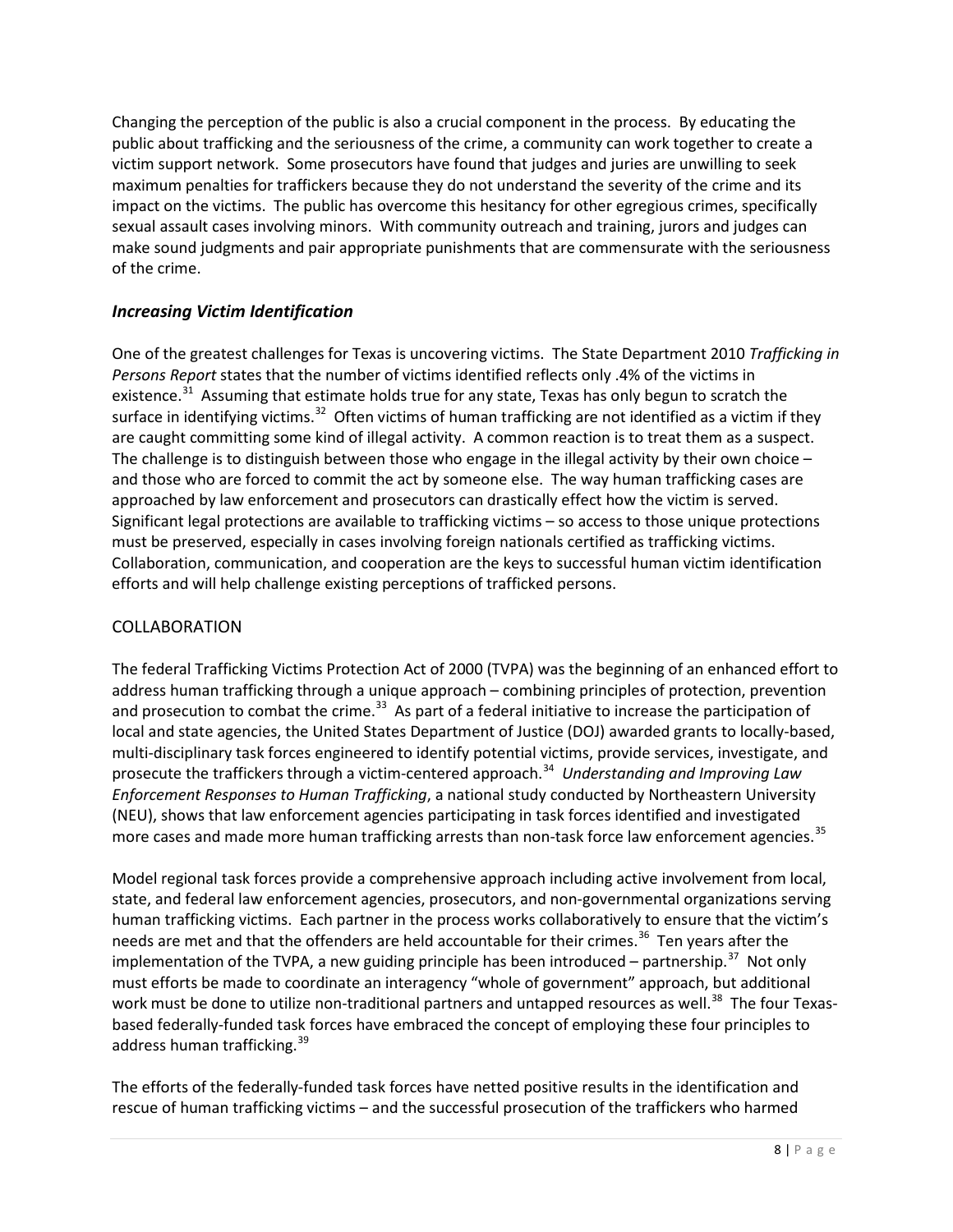them. This collaborative approach merits duplication in other areas of the state. To that end, these task forces routinely share their expertise with others, providing technical assistance for complex investigations, human trafficking training for various audiences, and guidance in establishing local response teams and task forces. Several areas across the state have taken the first steps toward developing new human trafficking response teams. With each newly-created formal response team comes a greater likelihood more victims will be uncovered and traffickers will be brought to justice.<sup>[40](#page-65-15)</sup>

In addition, the two Texas-based Innocence Lost operations have led to numerous convictions against prostitution promoters and traffickers who prey on children. In June 2003, the FBI, in conjunction with the DOJ Child Exploitation and Obscenity Section and NCMEC, launched the Innocence Lost National Initiative.<sup>[41](#page-65-16)</sup> In the seven years since its inception, the initiative has resulted in the development of 39 task forces and working groups throughout the United States. Together, federal, state, and local law enforcement agencies work in tandem with United States Attorneys' Offices to identify, investigate, and prosecute child sex human trafficking. The FBI also maintains a database on prostituted children. This data, which includes detailed information on victims and their oppressors, helps local authorities complete threat assessments and share law enforcement intelligence across regions.<sup>[42](#page-65-17)</sup> To date, these task forces have worked successfully to rescue more than 1,200 children. Innocence Lost investigations have also successfully led to the conviction of over 600 individuals who organized and profited from prostitution with children. These convictions have resulted in lengthy sentences, including multiple 25 year-to-life sentences and the seizure of real property, vehicles, and monetary assets. In November 2010, an Innocence Lost investigation in Houston led to the conviction of a trafficker and a sentence of 33 years.<sup>43</sup> Texas has also seen successes in rescuing exploited children – more than 100 children rescued from traffickers in Texas in Fiscal Year 2009.

# IDENTIFYING LABOR VICTIMS

While sex trafficking receives a lot of media attention and research focus, it is important to note the labor trafficking is also a significant problem. The United States Department of State reported that nearly 82% of the trafficking cases certified in the United States in 2009 were labor cases, and 52% of those cases involved men.<sup>44</sup> Many times, labor trafficking victims are found in areas where there is a demand for unskilled labor. Thus, their cases are commonly uncovered in business sectors that include hospitality, seasonal agriculture, garment manufacturing, construction, and domestic labor.<sup>[45](#page-66-0)</sup> Texas has an economy that is largely based on tourism and agriculture, and it is likely that labor trafficking is happening frequently in the state even if it's impossible to accurately quantify the exact extent statewide. The fact that Florida has identified a large number of labor trafficking victims indicates that Texas needs to focus on that issue as well.<sup>[46](#page-66-1)</sup> HTRS data indicates that more international victims have been reported in labor cases, but domestic labor cases also exist. Overall, more targeted investigative, outreach, and support efforts are needed to ensure that the state is fully addressing the needs of this vulnerable population.

# FUNDING

With the state is facing a multi-billion dollar budget shortfall, only limited resources may be available to help combat human trafficking. As a result, is it important to consider funding sources that do not require general revenue. For example, in August 2010, the Criminal Justice Division of the Governor's office awarded the Office of the Attorney General a \$291,000 grant to provide funding for three law enforcement positions dedicated to combating human trafficking. Similarly, the Houston Trafficking Rescue Alliance (HTRA) and YMCA International of Houston received one of three \$1 million grants from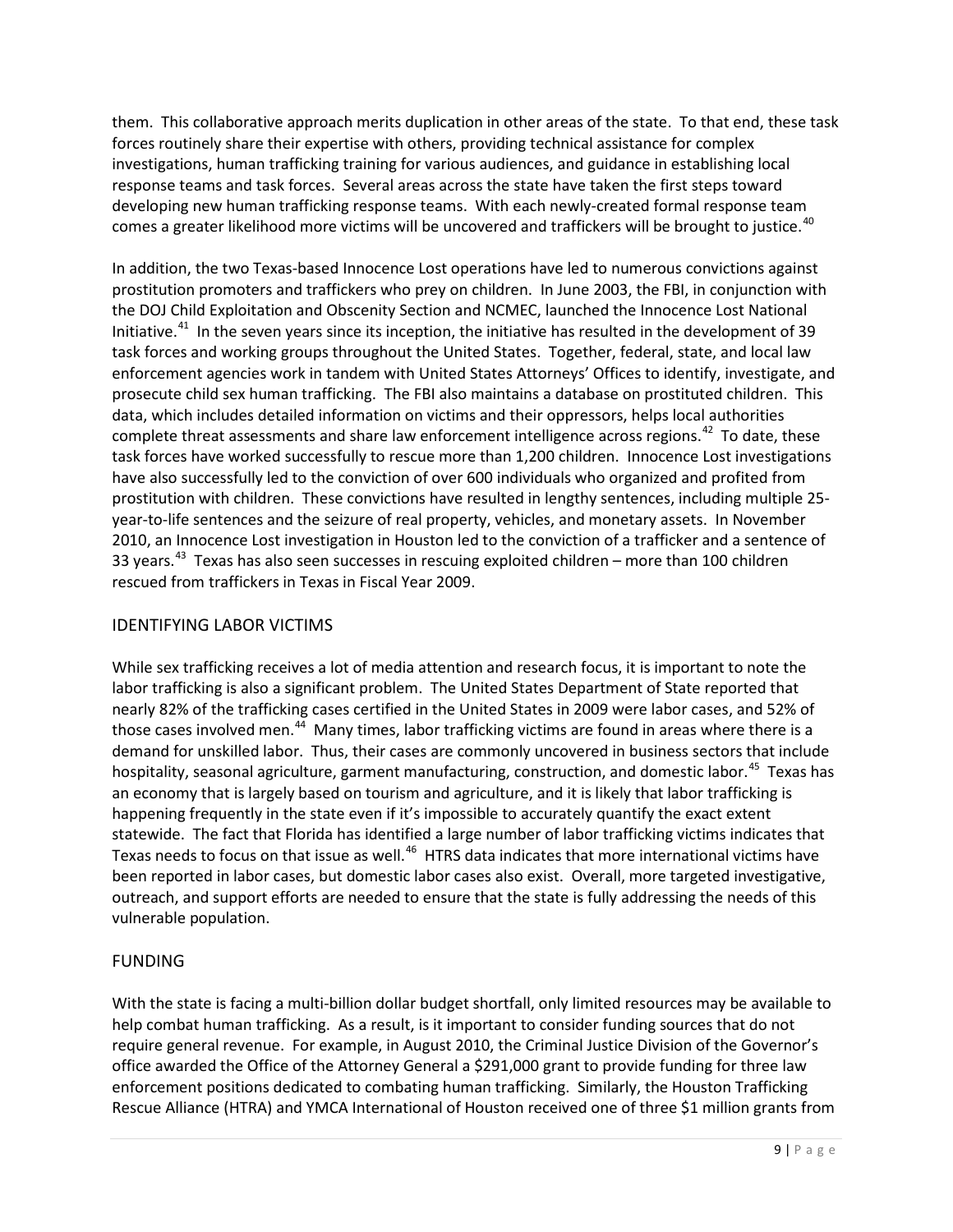the United States Office for Victims of Crime (OVC) for an Enhanced Collaborative Model to Combat Trafficking. That grant includes programs for domestic trafficking victims.<sup>[47](#page-66-2)</sup> House Bill 4009 (81<sup>st</sup>) Legislature) established the trafficking of persons investigation and prosecution account, which created a \$10 million fund where counties and non-governmental organizations could apply for grants to fund the investigation and prosecution of human trafficking cases, as well as prevention, training, awareness, and legal services to assist victims of human trafficking.<sup>[48](#page-66-3)</sup> However, the Legislature did not appropriate funding for this grant program. If fully funded, these grants could provide resources for local responses to human trafficking in new areas of the state.

# *Providing Protection for Adult Human Trafficking Victims*

Finding and identifying victims is only part of the challenge Texas faces in the fight against human trafficking. Traffickers will continue to enslave men, women, and children with little recourse if the victims who they exploit do not feel comfortable coming forward. Victims must not only feel safe and secure, but because many rely on their trafficker for lodging, food, and money, victims also need assurance they will have the financial means to begin rebuilding their lives.

Once victims are identified and rescued, providing comprehensive need-specific services is vital to victim restoration and recovery. Human trafficking survivors require a continuum of care ranging from emergency care, short-term and long-term housing, immediate and ongoing medical and mental healthcare, as well as legal services. While these categories represent a broad range of needed services, each type of trafficking victim is different and requires a specialized service plan. Services for an international adult female sex trafficking victim are very different than those needed for a domestic child labor trafficking victim. Immediate needs are usually met through a patchwork of providers, but human trafficking cases are lengthy. Many times the trauma is so severe victims are usually in need of ongoing services and coordination from a multidisciplinary team of skilled service providers.<sup>[49](#page-66-4)</sup> A focus on long-term care and support is crucial.<sup>[50](#page-66-5)</sup>

Unfortunately, human trafficking victim services in the state are limited and sometimes fragmented. There are a few service providers across the United States utilizing a one-stop model to ensure that a victim-centered approach is used in assisting with social, shelter, and legal services.<sup>[51](#page-66-6)</sup> The Coalition to Abolish Slavery and Trafficking (CAST) in Los Angeles is an example of this type of approach.<sup>[52](#page-66-7)</sup> CAST provides a three-pronged approach to serving victims. First, CAST builds a strong advocacy base and coalition, partnering with non-governmental organizations and government agencies to establish collaborations. Second, CAST conducts outreach in communities where trafficking victims may reside and offers training to identify potential victims. Finally, CAST offers a combined approach to providing services by offering social, shelter, and legal services in-house. Mosaic Family Services, Inc. in Dallas utilizes a similar approach by providing advocacy, outreach, and client services either in-house or on a referral basis. Service providers in Texas should explore and expand similar integrated approaches to providing services to trafficking victims across the state.

*The Texas Response to Human Trafficking* acknowledged that providing services to trafficking victims is a statewide challenge. Gaining access to appropriate services poses the greatest hardship for human trafficking victims, and the lack of funding continues to present major limitations. Only a few programs throughout the state receive federal funding specifically dedicated to assist victims of trafficking. These programs often restrict who they can serve, which leaves some victims with few alternatives for assistance. Service availability and access eligibility must all come together to ensure victims receive proper care.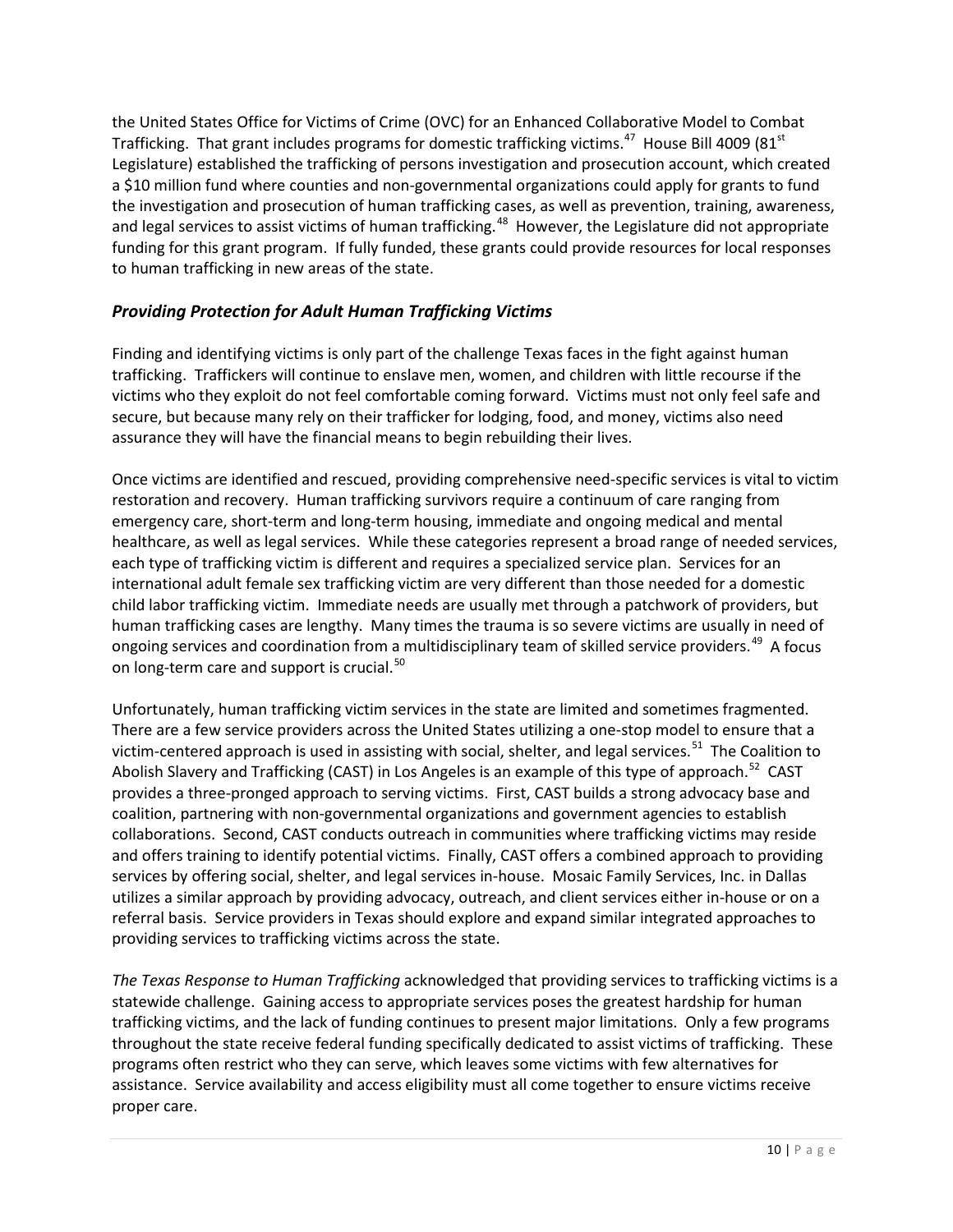One of the first service priorities for many human trafficking victims is safe housing. Housing is a critical part of the recovery process. If the trafficker has been arrested, the victim may be homeless. Human trafficking victims in particular, require shelter or housing options that are both safe and isolated from their traffickers. Traffickers often try to lure victims back, and if the victims do not have a stable housing environment they are likely to return to more abuse. Apart from the large urban areas in Texas, there are few emergency or long-term housing options for trafficking victims.

Florida introduced a model that places victims in residential complexes in different regions of the state. The victims are placed in a region that is distant from the trafficker, so they are able to regain a sense of independence and begin to heal by living in a home setting (as opposed to a shelter setting). While these complexes are not locked down in the traditional sense, general access is limited, which provides an additional level of security. Texas victims would benefit from a statewide plan that would allow victims to receive safe housing in different regions – away from the trafficker.

Trafficking victims are often reliant on their trafficker to meet all of their daily living needs. Rescue removes victims from abusive situations, but it does not guarantee survival. Victim service organizations working with these victims must help them adjust to living in new surroundings. Providing victims with life skills training is essential to the successful recovery process. Allowing victims to pursue legal claims against their traffickers and recoup monetary damages provides another potential avenue to assist the recovery process.

# *Providing Protection for Child Human Trafficking Victims*

Of all the horrific forms of human trafficking, cases involving children are often the most disturbing. Some children are violently abused by traffickers who buy and sell them for financial gain. Every day, children are forced to work in the agricultural, manufacturing, restaurant, and hotel business sectors, as well as the domestic servitude and the commercial sex industries. Children are trafficked across the world, throughout the United States, and right here in Texas. Crafting a comprehensive solution for identifying, rescuing, and rehabilitating trafficked children should be considered one of the state's most pressing policy priorities.

Traffickers often prefer child victims to adults because they are easily controlled.<sup>[53](#page-66-8)</sup> Domestic child victims may be homeless, runaway, or throwaway youth who have flocked to urban areas and are forced into criminal sexual exploitation or prostitution.<sup>[54](#page-66-9)</sup> Children who have run away from home are even more vulnerable to trafficking because they have to rely on others to survive on the streets.<sup>[55](#page-66-10)</sup> These children are usually escaping abusive or disrupted homes, and are easily manipulated. As opposed to adults, most children have fewer resources and life experiences to handle difficult situations.<sup>56</sup>

Trafficked international minors face a unique set of circumstances due to their immigration status. Many of these children have come to the United States to reunite with family members. Others come alone seeking work. When young victims are unaccompanied and undocumented, they are at greater risk of exploitation. Traffickers use the child's immigration status and lack of family support as tools to make them fearful of law enforcement, which helps traffickers maintain their control over them.<sup>[57](#page-66-12)</sup>

Trafficked children – both international and domestic – are not typical child abuse victims. Service providers and organizations working with child trafficking victims have voiced concerns about the State's existing child welfare, public health, immigration and juvenile justice infrastructure's capability to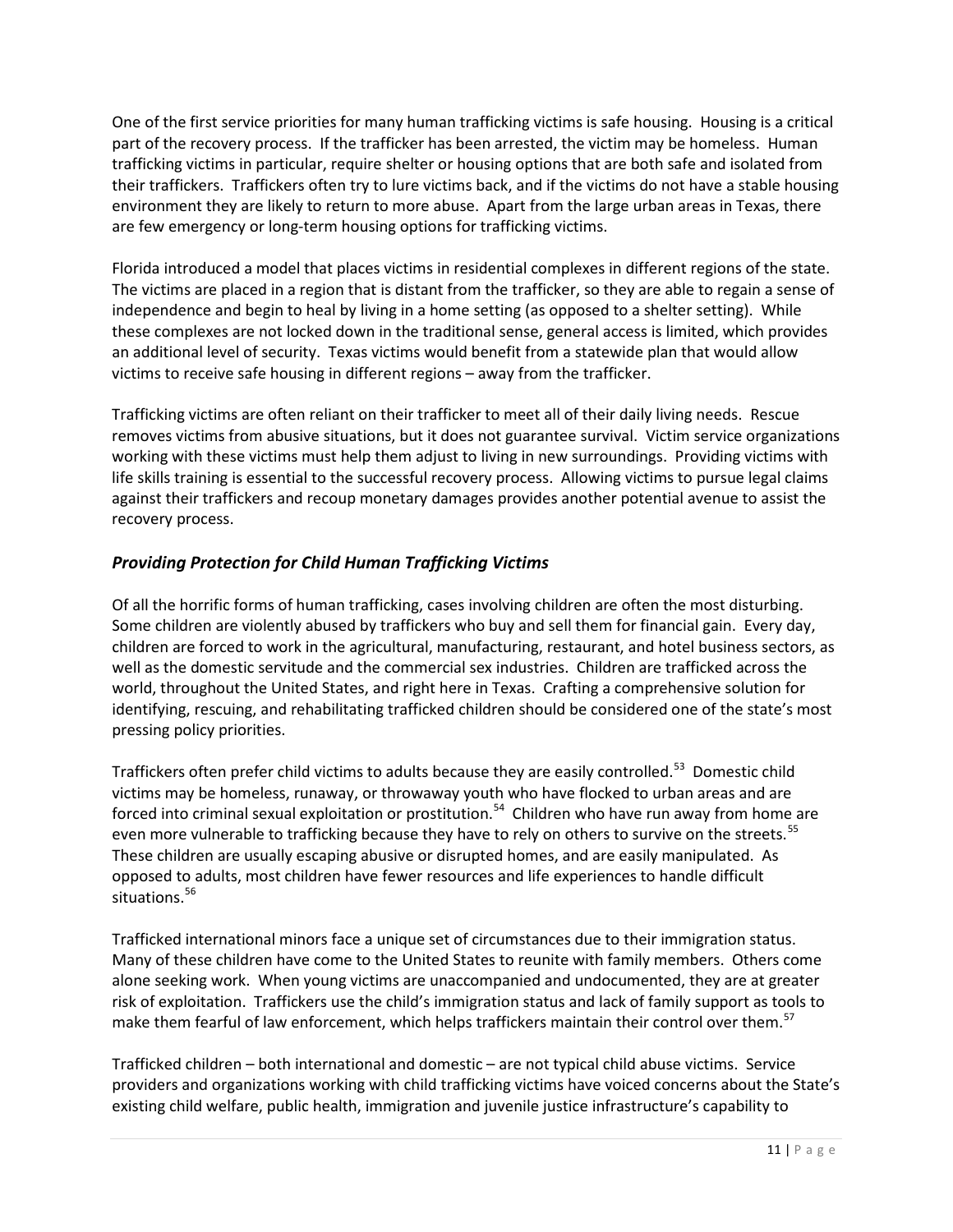adequately address trafficking victims' specialized needs. Victim assistance professionals working with minor victims face unique challenges because the child's age places a legal status upon them that impacts every aspect of the case, from investigation and prosecution, to protections afforded the victims and prevention strategies used to address the crime. Multiple requirements meant to provide minors added protections under the law may actually hamper the victim-centered approach used to assist these victims. Ensuring that these children are free from traffickers' exploitation will require further review of the issue from more than a criminal justice perspective.<sup>[58](#page-66-13)</sup> Before Texas can begin to develop a comprehensive response for these victims, the State must be cognizant of the multitude of issues surrounding cases involving minors.

# IDENTIFYING CHILD VICTIMS

The most problematic issue in addressing the needs of these children is the large-scale difficulty associated with identifying victims. The HHS Final Report identified several barriers to identifying child victims including:

- The murky nature of human trafficking as a crime.
- A lack of general understanding about human trafficking amongst those that come into contact with children.
- A lack of self-identification as a victim, contradictory laws and lack of legislation.
- The legal and program mandates associated with responding to minors.<sup>[59](#page-66-14)</sup>

Too often, human trafficking victims – including children – are not viewed as victims, but rather as criminals who violated immigration or other laws.<sup>[60](#page-66-15)</sup> When these child victims are encountered by law enforcement, they may seem hardened or uncooperative, and may not act like a victim at all. Some young victims believe that the trafficker is their boyfriend or their protector, and they are hesitant to turn on them.<sup>61</sup>

Children may also provide false identification documents that show a different name or age.<sup>[62](#page-66-17)</sup> Victims from other countries may avoid law enforcement or other professionals because they fear deportation or feel ashamed by the circumstances of their trafficking. Standard practice in the past has been predicated on the notion that these children are criminals, but as a matter of state and federal law, they are victims. Texas needs to do more to remove barriers that prevent victim identification by: (1) providing systemwide training and targeted outreach to officials who come into contact with child victims, (2) identifying screening and interviewing tools that help authorities recognize and communicate with young trafficking victims, and (3) fully implementing collaborative response teams and task forces in more areas of the state.<sup>[63](#page-66-18)</sup>

In 2009, 11,942 juveniles were arrested for running away in Texas. An additional 66 were arrested for prostitution and commercialized vice.<sup>64</sup> Add those youth arrest statistics to the reported 3,200 unaccompanied international minors served by the federal Administration for Children, Youth and Families Office of Refugee Resettlement (ORR) Division of Unaccompanied Children's Services (DUCS) in Texas, and the number of children at risk of being trafficked in Texas is staggering.<sup>65</sup> The state needs to identify additional ways to accurately measure the number of children who are trafficked in the United States and Texas so response efforts and prevention measures are adequately formulated to meet the growing needs of this victim population.<sup>[66](#page-66-21)</sup>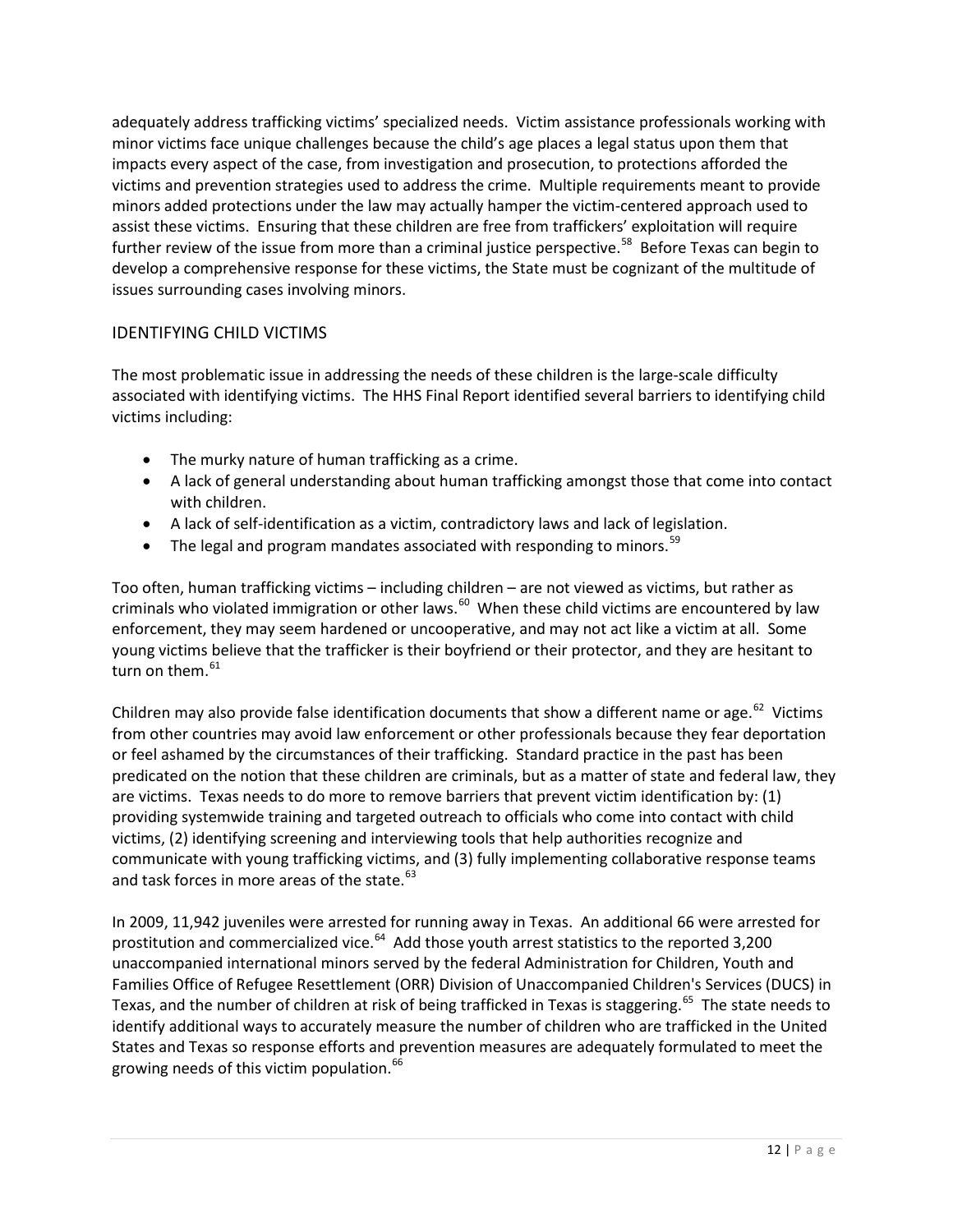# ASSISTING CHILD VICTIMS

Trafficked children experience severe and adverse health effects that are unlike those found in other child abuse victims.[67](#page-66-22) *The* DOJ *National Strategy for Child Exploitation Prevention and Interdiction* reports that there are insufficient support and recovery programs for sexually-exploited child victims.<sup>[68](#page-66-23)</sup> The same can be said for children compelled into forced labor situations. Appropriate support services are vital to providing a victim-centered approach for these children. Without the right social services, recovery will be slow, preventing children from moving on with their lives and decreasing the likelihood that they can effectively help with the investigation and prosecution of their trafficker.<sup>[69](#page-66-24)</sup> The provision of insufficient systemwide resources allows traffickers to maintain domination over child victims and perpetuates the cycle of exploitation. $70$ 

In Texas, assisting trafficked children is challenging. Across the state, those working with these victims have reported having difficulties accessing services. Services are either unavailable, underutilized, or lack coordination. Worse, not all services are readily available to children because minors require a parent or guardian to consent before services or helathcare can be provided. This is problematic when parents are absent, unknown, or even the offending traffickers.<sup>[71](#page-66-26)</sup> Service availability and accessibility also varies based on the minor's relationship with the trafficker, as well as their nationality – specifically whether they are a United States citizen or a foreign national.

Children who are forced into labor and commercial sexual activities suffer unspeakable trauma and endure many physical and psychological hardships. The effects of the crime have a long-lasting impact on their development and health. Without access to the necessary specialized services, trafficked children cannot be stabilized, which hampers investigations, prosecutions and the victim's own recovery.<sup>[72](#page-66-27)</sup>

Texas should develop and implement a plan to address the unique needs of child human trafficking victims and the statewide approach should contemplate appropriate mechanisms to divert child victims from the traditional criminal justice system to community and local response systems. Further studies should be conducted to determine whether the juvenile justice system, the child welfare system, or a hybrid approach that combines the two systems is best suited to help young victims.

#### Assisting Domestic Child Victims

A common misperception about child trafficking victims is that the majority of the victims are from foreign countries. In fact, United States-born children are heavily impacted by human trafficking – particularly prostitution and commercial sexual services. Only recently has the domestic side of the issue begun to receive adequate attention. Sex trafficking is often the result of a carefully orchestrated plot of manipulation, preparation, and deception by seasoned criminals who perfect the path to controlling these young vulnerable victims.<sup>[73](#page-66-28)</sup> According to a 2009 report by the United States Department of Justice, the FBI estimates that child prostitutes enter their perilous trade, on average, at the age of twelve.<sup>74</sup>

In 2007, HHS studied residential treatment facilities serving minor sex trafficking victims. That study indicated that domestic youth are commonly placed in a variety of settings to receive services – child protective services' group homes, foster care, and juvenile corrections facilities. Under all these scenarios, staff failed to recognize that the young resident was a victim of human trafficking.<sup>[75](#page-67-1)</sup> Few residential treatment facilities are dedicated solely to this specific victim population. As a result, service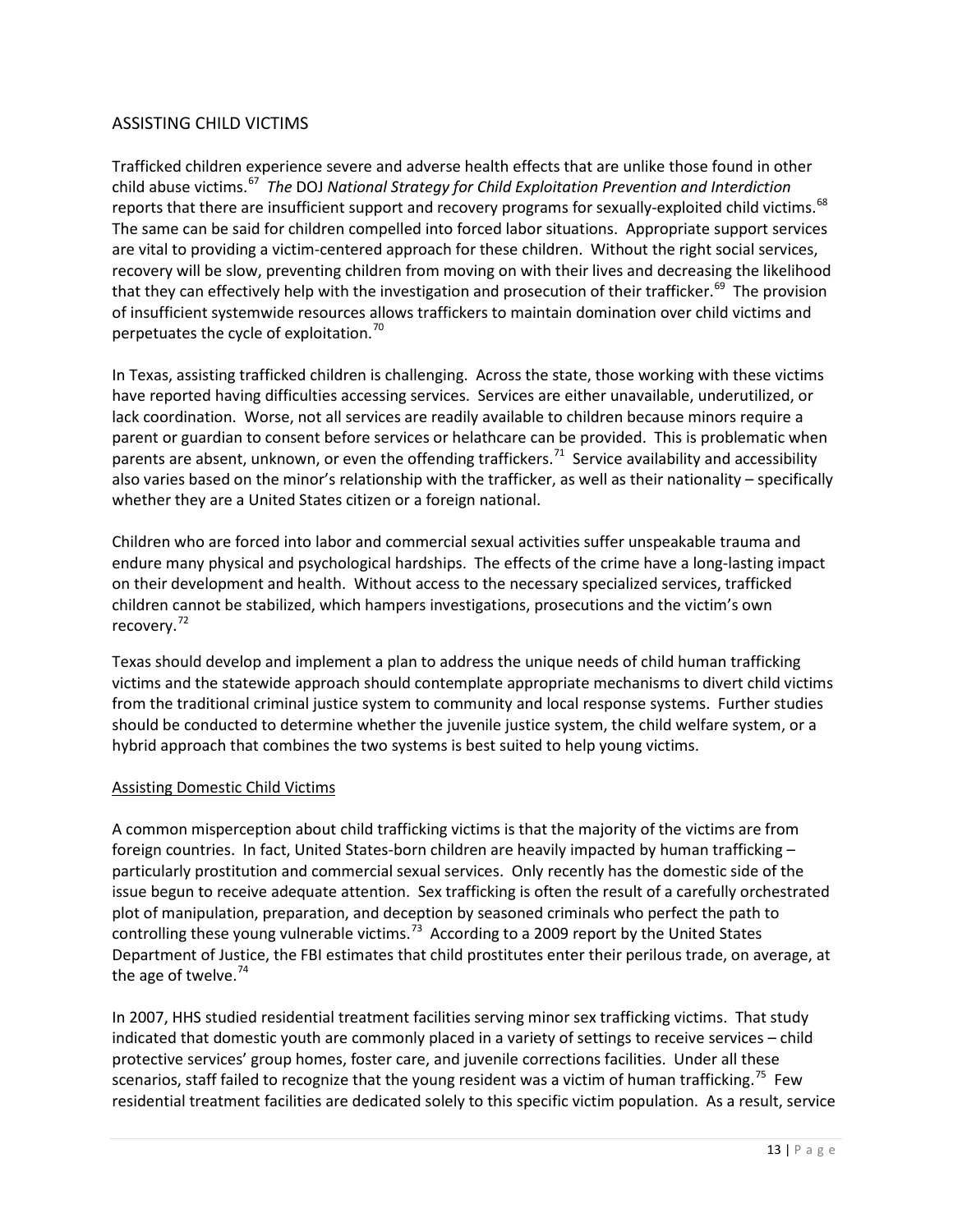providers and law enforcement regularly advocate for specialized facilities to serve trafficked children – specifically facilities that offer prevention and long-term care services.<sup>[76](#page-67-2)</sup>

Recent focus has been placed on the special needs of children who were exploited in the commercial sex trade. In 2009, OVC selected three demonstration sites to provide services for domestic minor victims: Safe Horizon, Inc. (New York City), Salvation Army Metropolitan Division (Chicago), and Standing Against Global Exploitation, Inc. (San Francisco).<sup>77</sup> These organizations will work with OVC and other federal agencies to identify programs that successfully serve the domestic minor community. In addition, the organizations will provide services for domestic minor victims and produce a final report on the implementation of the project. Discussions are ongoing in multiple regions to develop similar service plans in Texas for these unique victims.

#### Assisting Child Victims Who Are Offenders

One of the most complicated aspects of providing victim services to children involves minors who may have dual status as an offender and a victim. When international and domestic children are involved in criminal activity as a result of trafficking, the lines between victim and offender are blurred. The criminal justice and immigration systems are left to serve these children as opposed to traditional victim service providers. Victim identification complications also arise when children commit criminal acts as a result of human trafficking. This is especially true for children forced into commercial sex trafficking. It is more likely that a child involved in sex trafficking will be arrested for the crime than the trafficker or the person procuring the services due to the nature of the crime.<sup>[78](#page-67-4)</sup> If these children are not viewed as victims, it is doubtful they will be referred to appropriate services.

Law enforcement officers who handle trafficking cases have reported that they elected to arrest children simply because incarceration would remove them from the streets – and from their exploiters – because authorities have no other mechanism for keeping these children safe.<sup>[79](#page-67-5)</sup> Law enforcement and service providers have expressed the need to identify and establish a proceeding for holding a child long enough to provide appropriate services and encourage them to cooperate with law enforcement.

In the 2009 national study, *The National Report on Domestic Minor Sex Trafficking: America's Prostituted Children,* Shared Hope International researched domestic minor sex trafficking in ten cities across the United States. The organization identified several areas of concern for domestic minors involved in prostitution, including criminalization of a victim through misidentification and criminalization as a solution for placement.<sup>80</sup> Shared Hope International noted that victim's rights found in the federal Trafficking Victims Protection Act (TVPA) were not being provided uniformly across the United States. <sup>[81](#page-67-7)</sup> Further, the organization reported that domestic children were being placed in juvenile detention facilities or returned home, and some were even placed under a mental health hold in order to provide services.<sup>[82](#page-67-8)</sup> The study suggested that a better solution would be a protective hold that would allow authorities to treat the child as a crime victim rather than an offender.<sup>[83](#page-67-9)</sup> Texas is home to three of the ten cities in the report – Dallas, Fort Worth, and San Antonio.

A 2009 article in *Child Maltreatment* suggested that juvenile prostitution should be looked at from a maltreatment perspective as opposed to a criminal delinquency perspective.<sup>84</sup> In support of this position, the authors noted that sexual activities by adults with children have long been considered child maltreatment, even when activities involved some "voluntary" participation by the child. Second, many juveniles involved in prostitution have a history of maltreatment by their families, and inadequate responses by child protection agencies to that maltreatment may be a factor in many of these cases.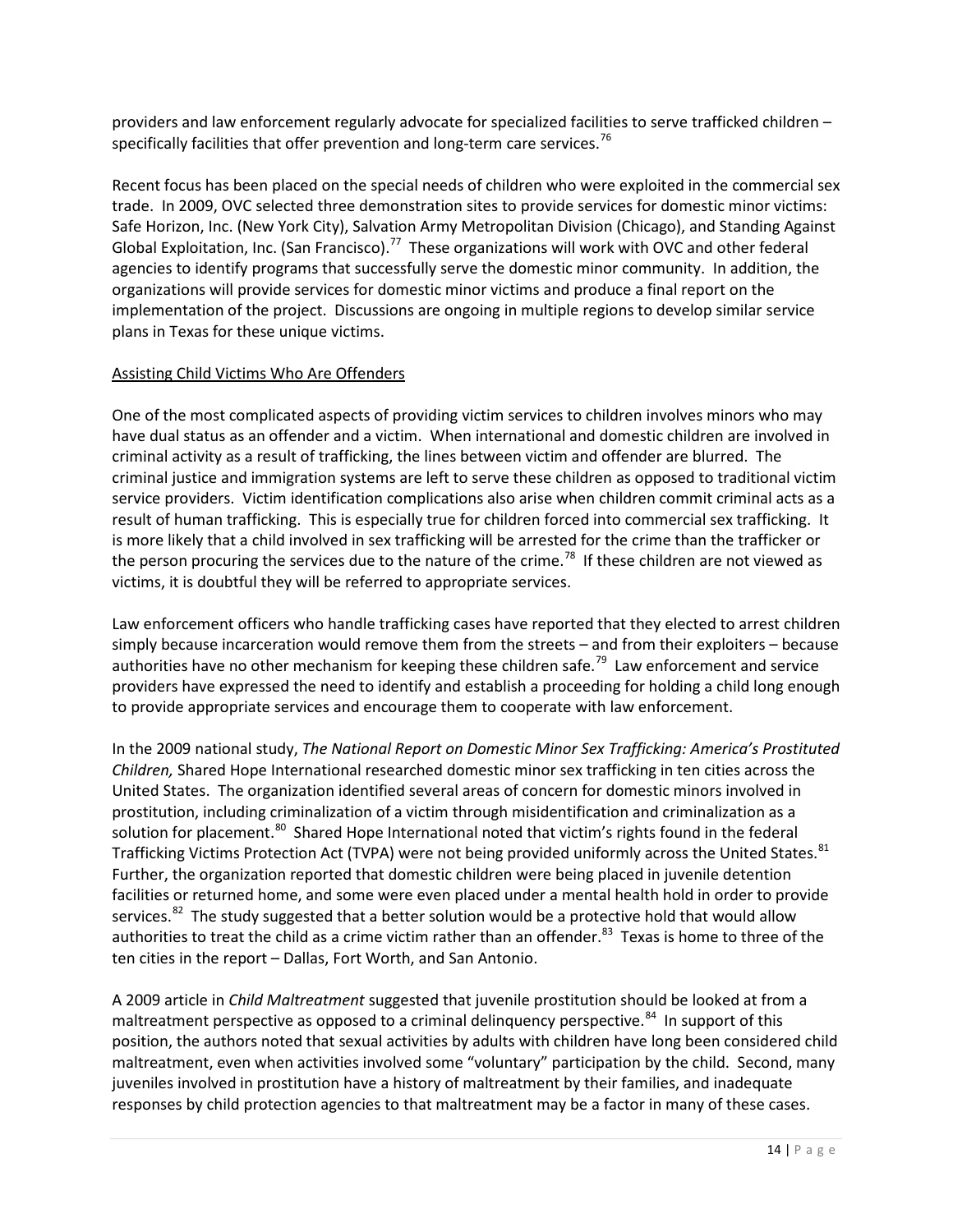Finally, juveniles involved in prostitution are frequently abused by the criminals who market them, their clients, and other adults. Although the report indicated that many have called for a child protection response to the management and treatment of these youth, the authors discussed the complicated policy dilemma surrounding intervention with juveniles involved in prostitution.<sup>[85](#page-67-11)</sup> The article recommended a hybrid response to exploited youth. This approach would encompass a multidisciplinary and multicomponent solution, largely because the child welfare system by itself does not have the tools to address the needs of many trafficked victims.<sup>86</sup>

A June 2010 Texas Supreme Court decision held that children under 14 years of age could not consent to sex, and therefore lacked the capacity to consent to prostitution.<sup>[87](#page-67-13)</sup> The opinion by Justice Harriett O'Neill stated:

It is difficult to reconcile the Legislature's recognition of the special vulnerability of children, and its passage of laws for their protection, with an intent to find that children under fourteen understand the nature and consequences of their conduct when they agree to commit a sex act for money, or to consider children quasicriminal offenders guilty of an act that necessarily involves their own sexual exploitation. In the context of these laws, and given the blanket adoption of the Penal Code into the Family Code, it is far more likely that the Legislature intended to punish those who sexually exploit children rather than subject child victims under the age of fourteen to prosecution.

The Court's decision plainly found the Legislature intended to punish criminals who exploit children – but the opinion's wider impact remains to be seen, and because that impact is somewhat unclear, Texas must identify an immediate solution for identifying minor victims and providing restorative services to children who are lured into prostitution and other exploitive labor by traffickers.

Texas has dedicated organizations committed to addressing the needs of abused children. Children's Advocacy Centers (CAC) specialize in assisting law enforcement with investigations involving children – and doing so in a way that does not cause further victimization. Children enter CACs through referrals from law enforcement or Child Protective Services (CPS). CACs are familiar with human trafficking victims because centers around the state have worked with trafficked children in the past, including victims of commercial sex exploitation. One of the major challenges CACs encounter is law enforcement's failure to refer child trafficking victims. In some jurisdictions, law enforcement officers who encounter young trafficking victims are part of the vice or trafficking units – rather than the unit assigned to handle crimes against children. More training is needed to educate all law enforcement about the role CACs play during criminal investigations. Because child victims may be especially reluctant to provide information about an abuser or trafficker, the forensic interviewers housed within CACs are useful and may be better equipped to obtain information from a child victim.

To serve child trafficking victims, law enforcement, service providers, and other members of the community must employ a victim-centered approach and acknowledge their littlest victim's rights – especially their rights as crime victims. Just as traffickers are constantly attempting new ploys in an effort to cultivate new child victims, officials charged with protecting those children must be increasingly creative as they endeavor to serve their young victims. For example, when prosecutors work together to arrest or convict traffickers and patrons of child prostitutes, they must work with the police and caregivers to do so in a manner that puts the child first.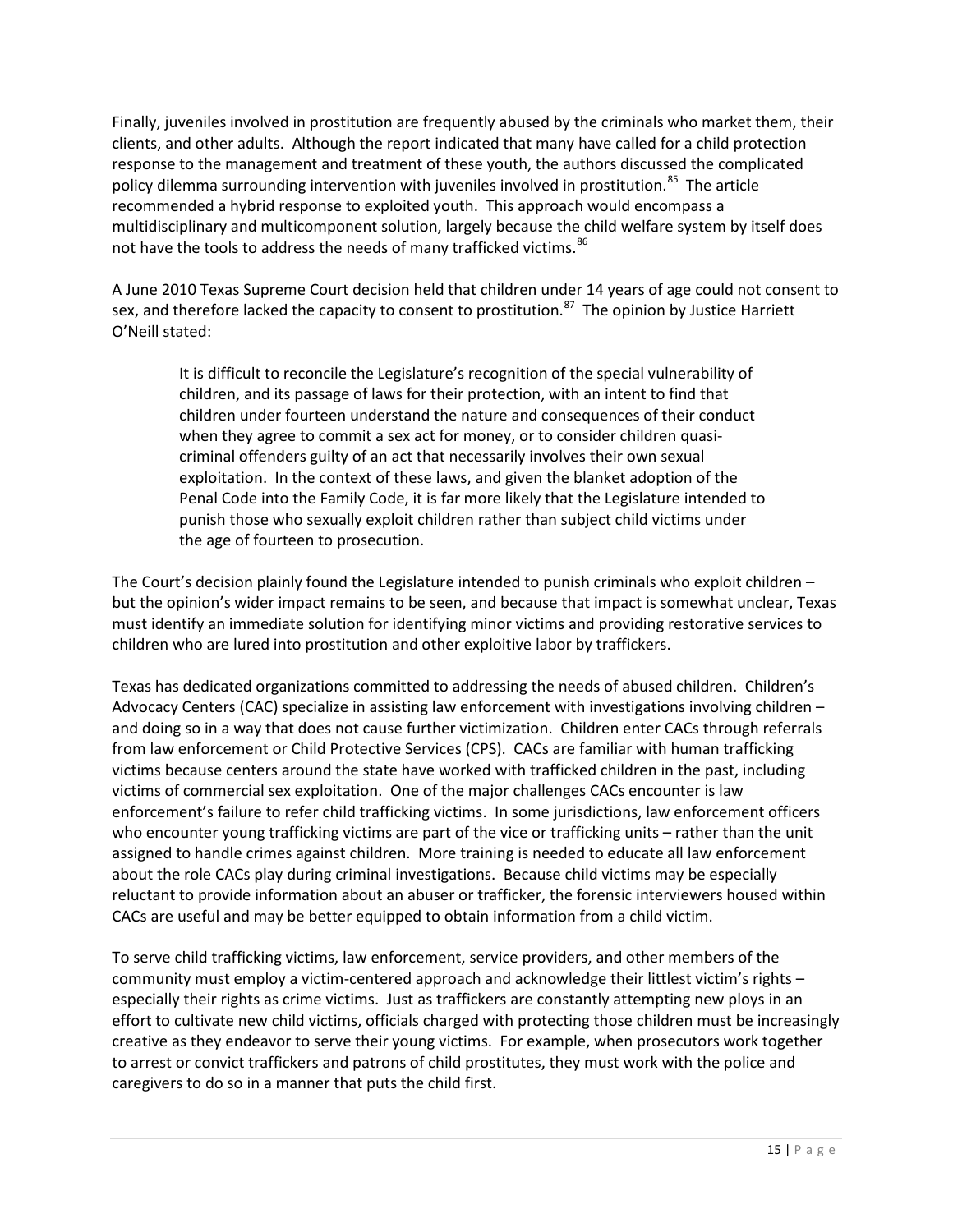# TEXAS STATE AGENCY PARTNERS IN THIS EFFORT

Three specific types of child trafficking victims are currently served by governmental agencies and need specialized service plans:

- Children that are abused and/or neglected by a "traditional" caregiver including a family member – are serviced by Child Protective Services, which is a division of the Texas Department of Family and Protective Services.
- Children from other countries are provided services through the Unaccompanied Refugee Minor Program or the Division of Unaccompanied Children's Services, which is a division of the Texas Department of Family and Protective Services.
- Children that are charged with criminal conduct are handled primarily by the Texas Juvenile Probation Commission or the Texas Youth Commission after they have been tried and convicted of a crime. $88$

#### Child Protective Services, Department of Family and Protective Services

Under the Texas Family Code, the Child Protective Services (CPS) division of the Texas Department of Family and Protective Services (DFPS) has authority to investigate only some allegations of abuse or neglect. <sup>89</sup> Section 261.001(5) provides that CPS can investigate allegations involving suspects who are traditionally responsible for a child's care – such as a family member, guardian, or foster parent. Additionally, sections 261.301(a) and (c) of the Code authorized CPS to investigate abuse allegations by by "a person responsible for a child's care, custody, or welfare." As a result, if a trafficker does not fit within the aforementioned categories, CPS is unlikely to encounter the young trafficking victim. However, CPS may receive trafficking referrals through a Statewide Intake System (SWI). Texas law requires anyone who suspects that a child has been a victim of abuse or neglect – either as a result of human trafficking or other criminal conduct – to report the case to SWI, which serves as the "front door to the front line" for CPS. CPS must then make the determination if the agency has the authority to investigate the abuse. The involvement of CPS in cases of abuse or neglect is not dependent on the child victim's citizenship status.

SWI specialists are trained to elicit information from those who report abuse so DFPS can determine if the allegations fall within the agency's authority. If a caller does not have sufficient information, SWI staff is trained to seek additional information so that a final determination regarding CPS involvement can be made. Because of the agency's limited authority and desire to avoid unwarranted intrusions into the lives of Texas families, CPS accepts reported abuse for investigation only when:

- DFPS appears to be the responsible department under the law, and
- The child's apparent need for protection warrants an investigation.

If an abuse allegation satisfies both requirements, then SWI staff is required to notify local law enforcement authorities who typically conduct joint investigations with CPS. When an allegation does not meet the statutory requirements for CPS involvement, SWI can provide local authorities Information and Referral (I&R) Service. SWI forwards an I&R to the appropriate law enforcement agency when:

• A caller is unwilling or unable to contact law enforcement, or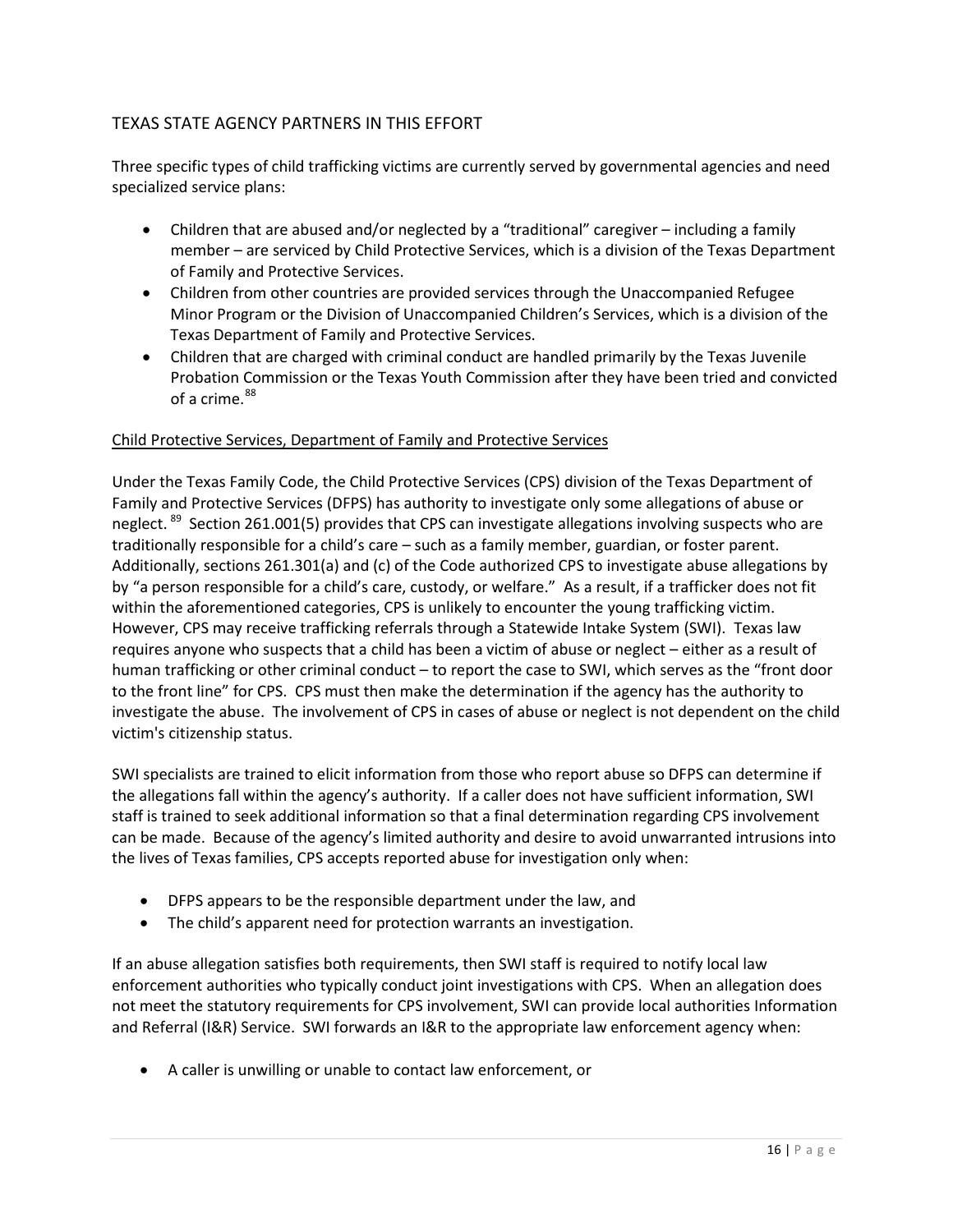• The report was filed through correspondence or the Internet and therefore, SWI cannot refer the complainant directly to law enforcement.

While in some cases, CPS may be the appropriate agency to intervene in a specific case, the child welfare system is often ill-equipped to serve the needs of young trafficking victims. Because of the law's protections for family privacy, working through DFPS requires that the courts be included well before the prosecution phase of a case – far sooner than courts impact the criminal justice process. For example, DFPS may only take custody of a child in cases where a parent or care-giver poses an immediate threat to the child's health. This applies to physical harm or sexual abuse – but not necessarily to allegations of forced labor. Equally cumbersome, it requires that DFPS must investigate whether the child is in immediate physical danger before the agency can take possession of the child. As a result, a full investigation must be completed before DFPS has authority to remove a child from a trafficker. These limitations on DFPS' authority provide important protections for families, but do not allow the agency to swiftly respond and remove children from criminals who traffic them.

If a young, foreign victim actually makes it into the DFPS system, additional problems can arise. For example, state judges may be hesitant to transfer the child out of the system. Ordinarily, DFPS staff works to reunify the family or place the child with a safe, trustworthy relative – not necessarily remove the victim from the entire family. But cases involving foreign victims with distant relatives provide the courts few options.

Domestic trafficking victims present a different set of problems that similarly render them incompatible with the DFPS system. Because DFPS staff focuses on reunification with family, neither their programs nor their legal authority – contemplates detaining child victims while a human trafficking investigation is conducted. As a result, despite DFPS' commitment to serving Texan children, there are significant limitations that inhibit the agency's ability to serve young trafficking victims.

# HHSC - Unaccompanied Refugee Minor Program

Unaccompanied Refugee Minors (URM) are served by HHSC's Office of Immigration and Refugee Affairs (OIRA), Texas's State Refugee Coordinator. In that capacity, OIRA works with the federal Administration for Children, Youth and Families Office of Refugee Resettlement (ORR), DFPS, and Catholic Charities of Houston and Fort Worth to help young trafficking victims. However, foreign human trafficking victims are only one small subset of the population served by URM. As a result, the program is not uniquely tailored for trafficking victims or their particular needs.

HHS is the only federal agency authorized to provide minor trafficking victims the eligibility letter they need, as foreign nationals, to be eligible for federal benefits and services. Trafficking victims that obtain a letter are treated the same as refugees, and thus receive placement in the URM program, which provides specialized and culturally-appropriate case management services. Qualified victims can be placed in any of the 20 URM programs across the United States. Depending upon a child's individual needs, placement settings can range from licensed foster care to residential treatment care settings. Unlike foreign victims, trafficking victims who are United States citizens or Lawful Permanent Residents do not need to obtain federal certification or letters of eligibility to be eligible for benefits and services. The URM program is 100% federally funded.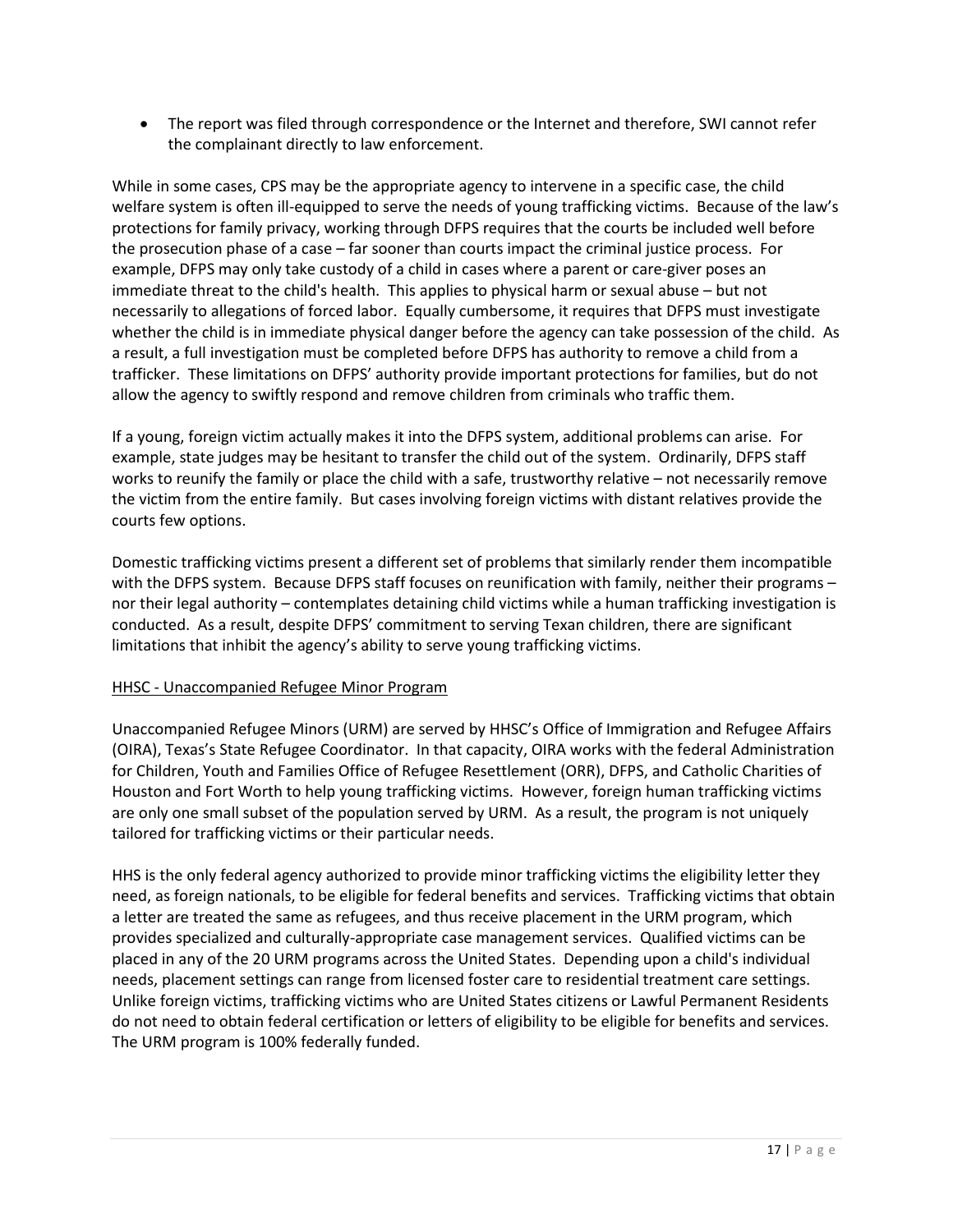#### ORR - Division of Unaccompanied Children's Services

ORR's Division of Unaccompanied Children's Services (DUCS) was created to provide care and placement for unaccompanied alien children (UAC). Federal rules require that DUCS base placement decisions on the child's best individual interests. DUCS screens the children under its care for trafficking victims and can reclassify a victim into the URM program. However, even DUCS must obtain an eligibility letter from the ORR's Anti-Trafficking in Persons Division (ATIP).

While DUCS provides services – including placement to unaccompanied and undocumented children – there are barriers to accessing the program. For a young foreign national victim to enter DUCS, a federal law enforcement entity must make the necessary referral. And while the referral is being processed, CPS and other state or local entities must care for the child until he or she can be transferred into the URM program. As a result, states and municipal governments are forced to absorb costs that should be borne by the federal program, which does not have a cost-recovery mechanism.

#### Texas Juvenile Probation Commission and Texas Youth Commission

The Texas juvenile justice system is designed to favor treatment and rehabilitation over incarceration.<sup>[90](#page-67-16)</sup> The Texas Juvenile Probation Commission (TJPC) works in partnership with local juvenile boards and juvenile probation departments to support and enhance juvenile probation services across the state.<sup>[91](#page-67-17)</sup> TJPC's mission is accomplished through services and programs that:

- Include prevention, early intervention, and rehabilitative programs;
- Maximize family participation and accountability;
- Are community-based, family oriented, and as least restrictive as possible;
- Include a mix of residential and non-residential services which reduce commitments to the Texas Youth Commission; and
- Reflect a balance of public and private services and resources.  $92$

Juvenile justice system professionals, either through the courts or the county probation departments, typically come into contact with child trafficking victims after a child is arrested for an offense. Juveniles may be placed in a detention facility while awaiting a hearing on the charge against them. After their case has been adjudicated, if they are sentenced to incarceration, juvenile offenders may be confined at a Texas Youth Commission (TYC) facility (depending on the severity of the crime). Unfortunately, the juvenile justice system, by itself, is not ideally situated to may not be the most suitable choice to handle all the needs of a trafficking child. In fact, juvenile detention staff reported that detention is an inappropriate placement due to the trafficked victims' complex trauma and needs. Most staff felt unequipped to appropriately serve trafficked victims.<sup>[93](#page-67-19)</sup> When children are confined in TYC, it is likely that they are confined for a more serious offense – such as burglary or aggravated assault – than one associated with human trafficking – such as prostitution. However, any trafficking victims residing at a TYC facility still need and deserve services to address their victimization. Officials must also ensure that no young victims are incarcerated with their traffickers. In one Fort Worth case after a teen sex trafficking ring was uncovered, law enforcement detained the suspects and victims. Unbeknownst to law enforcement, the human trafficking victims were placed in the same detention facility as their traffickers, which could have jeopardized the victims' safety.<sup>[94](#page-67-20)</sup>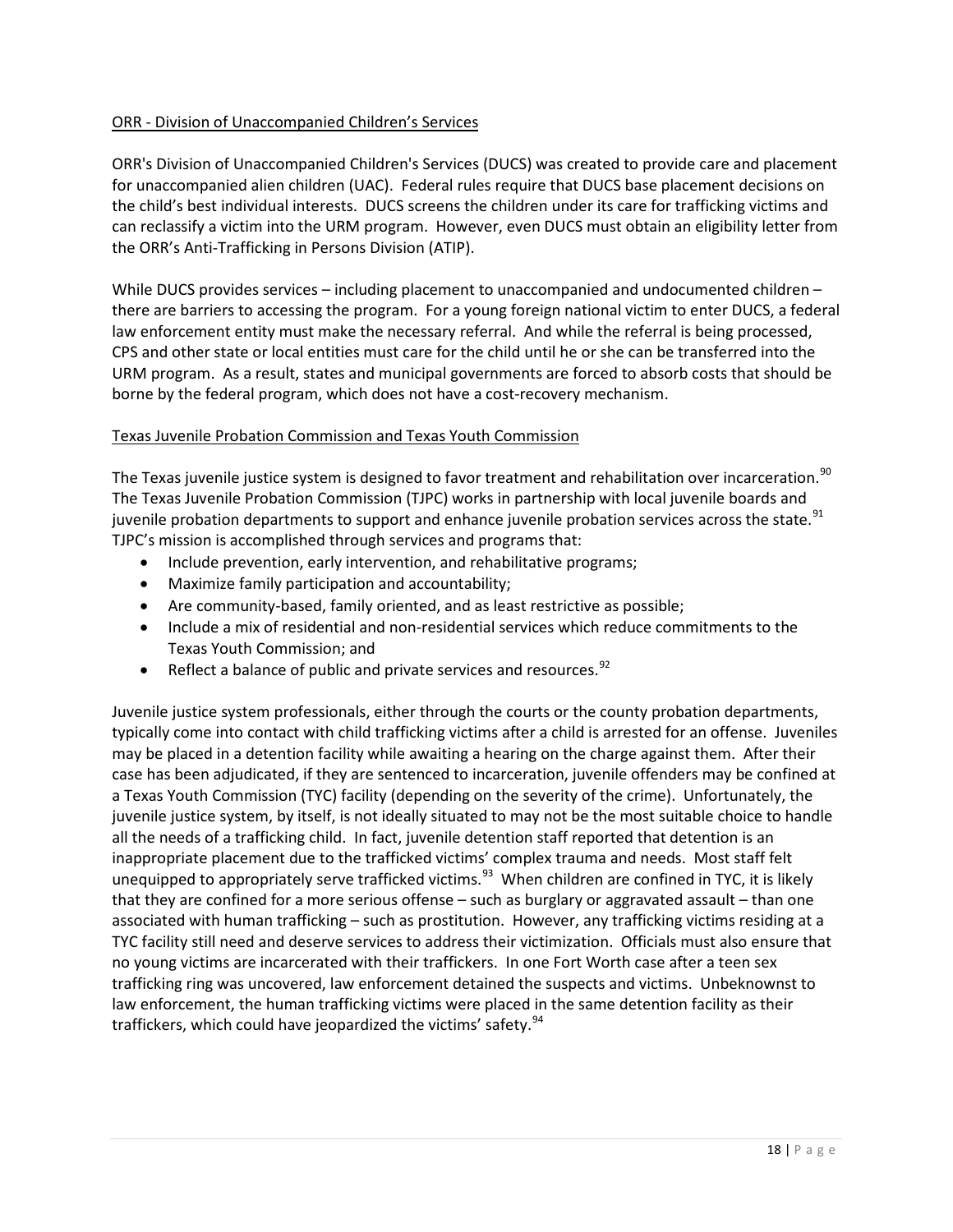# CONFUSING CHILD WELFARE AND JUVENILE JUSTICE ROLES

Under the State's existing framework, no single agency or system has primary responsibility for young human trafficking victims. This disconnect occurs when child victims are forced into committing a crime – which means that they are both a victim and an offender. When children who have been abused and exploited by traffickers are arrested and detained for an offense, the juvenile justice system needs to provide services. Yet a case involving a trafficked child is still largely an anomaly for child welfare and juvenile justice personnel. Without adequate training and resources, neither system will be able to fully serve trafficked children. To reduce confusion, policy makers must develop policies and procedures governing the child welfare and juvenile justice agencies' interaction with child victims. Each system's responsibilities must be developed and fully communicated statewide. It is necessary to understand each agency's respective roles before determining which one should take the lead – or if another solution should be developed.

The definitions of "abuse" and "caretaker" have caused considerable confusion among law enforcement and service providers charged with determining when CPS should step in to assist with trafficked children. Under the current law, the definition of abuse includes numerous actions that cause physical and emotional injury or that would constitute sexual abuse of a child. The definition does not specifically include human trafficking or exploitation.

Trafficked children face immediate danger every day. Sadly, Texas has seen cases where victim's parents and other family members placed the child in danger. There have even been cases where parents allowed strangers to sexually abuse their child in exchange for money, rent, or drugs. <sup>[95](#page-67-21)</sup> The DOJ *National Strategy for Child Exploitation Prevention and Interdiction* reported survey results indicating that nearly 25% of the children they encountered were forced into prostitution after being trafficked by a parent or a family member.<sup>[96](#page-67-22)</sup> When the trafficking is caused by a family member, DFPS addresses the immediate danger for the child when determining whether they should maintain the family unit or whether taking custody of the child is appropriate.

Often the trafficker is someone other than the parent or guardian – but the child may still face immediate danger if they are returned home. Sergeant Byron Fassett of the Dallas Police Department's High Risk Victims Unit estimates that nearly 70% of the child prostitutes he encountered were runaways who were physically or sexually abused before they left home. The HHS human trafficking literature review also indicated that children lured into trafficking come from abusive and disrupted homes and had found themselves in the CPS system at some point.<sup>[97](#page-67-23)</sup> In an effort to protect a child from further caretaker abuse, CPS or DFPS should continue to investigate any prior abuse to ensure that the child is not being returned to an abusive home and placed in immediate danger.

Human trafficking issues are a new consideration for our juvenile justice and child welfare systems, and in many ways, these officials are not properly equipped to handle trafficked children. To properly equip the agencies would require a collaborative response system, a detainment status for trafficked children that would allow authorities to provide victim services, continuing care programs that address victims' short and long-term needs, and secure therapeutic residential placements. Texas will need to address these gaps when developing a comprehensive plan for assisting trafficked children.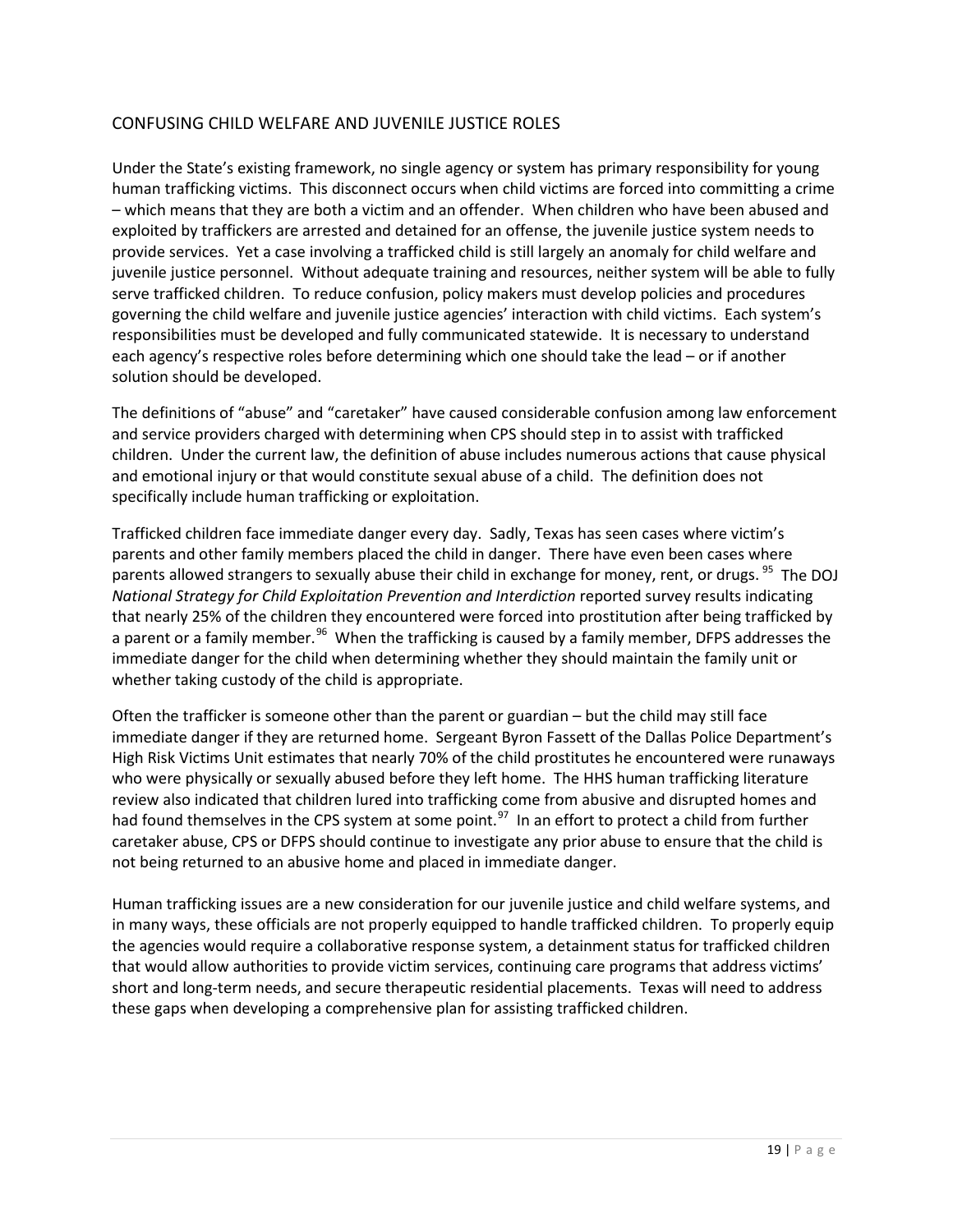# OTHER STATES' RESPONSES TO CHILD VICTIMS

Georgia officials have estimated that more than 400 young girls are commercially sexually exploited in their state each month. The FBI named Atlanta as one of the 14 United States cities with the highest incidences of child prostitution. Acknowledging the seriousness of the problem, the Georgia Governor's Office developed a statewide response for child sex trafficking victims, the first of its kind in the United States. <sup>[98](#page-67-24)</sup> The first step was to establish the Georgia Care Connection Office (GCCO), which connects child sex trafficking victims with services and support sources – and without subjecting victims to arrest. $99$  GCCO serves as the single point of contact for referrals for sexually exploited girls, ages 11-17. In its first year, 104 girls were referred to GCCO, with 39 of them placed in safe housing.<sup>[100](#page-67-26)</sup> As part of the response, Georgia created the Sand Springs Sex Trafficking Assessment Team (STAT). Georgia identified STAT as the nation's first law enforcement, state government, and children's hospital partnership to provide child sex trafficking victims with forensic interview services, advocate support, and medical evaluations. In 2009, the Georgia Legislature enacted Senate Bill 69, which expanded mandatory abuse reporting to all child victims of sexual exploitation – regardless of whether the parent or caretaker was suspected.<sup>[101](#page-68-0)</sup> This law recognized the prevalence of cases where the offender falls outside the family.

In May 2009, Florida's Department of Children and Families (DCF) implemented a human trafficking maltreatment code for children.<sup>[102](#page-68-1)</sup> This maltreatment code allows the DCF to look at cases involving trafficked children regardless of who perpetrated the crime. Children can receive direct services and appropriate referrals to other state agencies and service providers. DCF also provides systemwide human trafficking training for department staff. When human trafficking is suspected, DCF's operating procedure requires a collaborative response wherein a multi-disciplinary team staffs each case. Including human trafficking services as one of their responsibilities also allows DCF to track the number of cases in Florida where human trafficking is suspected or found.<sup>[103](#page-68-2)</sup> Between May 1, 2009 and June 30, 2010, there were 156 trafficking incidents reported to DCF. Of those cases, 22 were verified human trafficking cases.<sup>[104](#page-68-3)</sup> As awareness about this issue grows, the number of reported cases will likely increase.

In December 2009, three federal Office of Victims of Crime demonstration sites began providing services for domestic minor trafficking victims. The programs included Safe Horizon (New York City), Salvation Army (Chicago), and Standing Against Global Exploitation (San Francisco). While it is too early to evaluate the full impact of these initiatives, the model implemented at these sites will likely provide a blueprint for providing services to trafficked domestic children in Texas.

# *Increasing Offender Prosecutions*

Human trafficking cases are different from routine investigations. Worse, they are often very difficult to prove. Law enforcement officers and prosecutors need comprehensive training and tools to properly investigate the cases and effectively refer victims to appropriate service providers. Human traffickers can be relentless due to the high potential for financial gain. As a result, the state must be equally relentless and committed to fighting this crime. As traffickers adapt to avoid existing anti-trafficking measures, law enforcement training must evolve to include information about emerging trends, new technologies to identify criminal enterprises, prosecution strategies to convict the offenders, additional service resources, and effective prevention measures.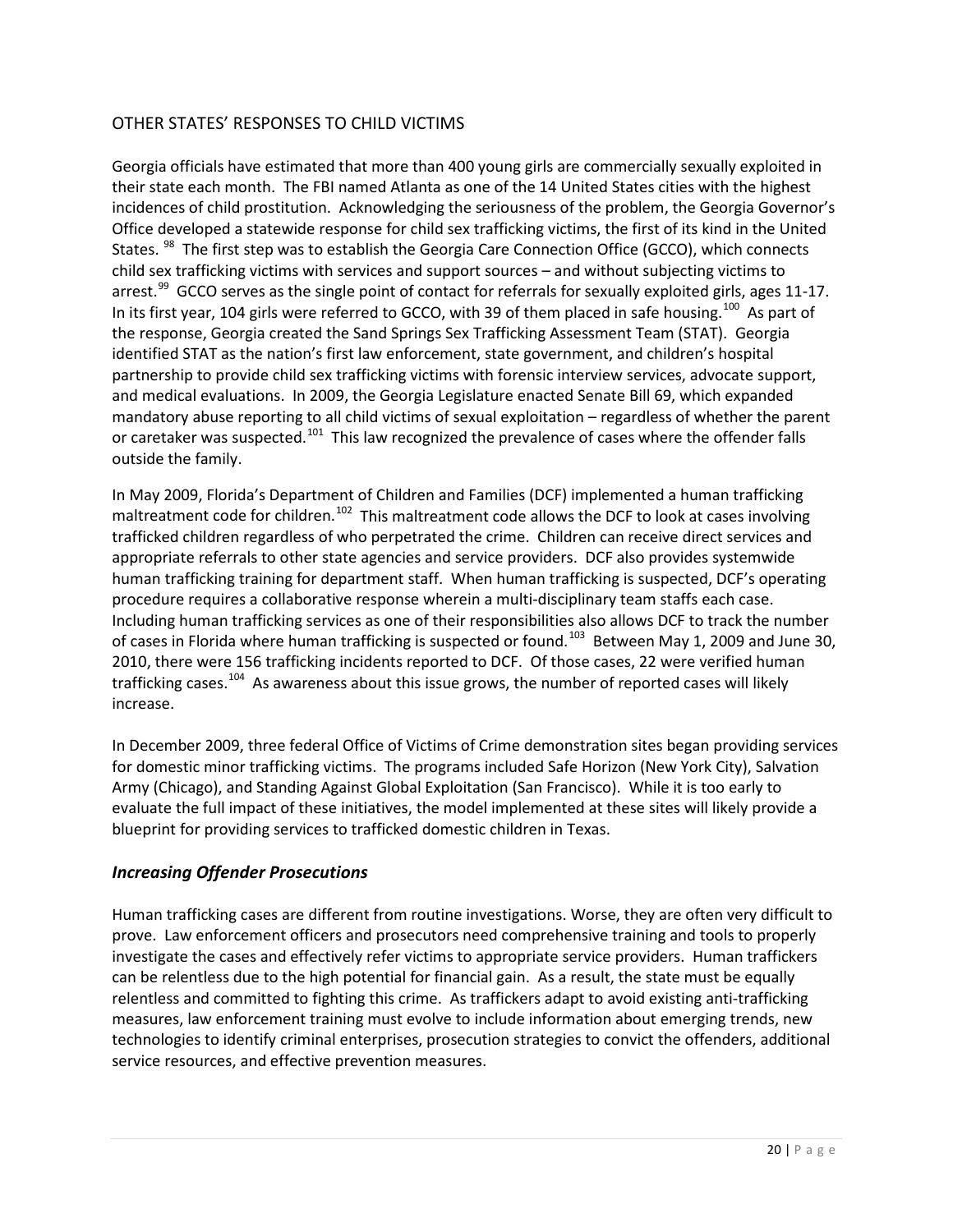In addition to collaboration and training, Texas also needs more robust laws to better facilitate the apprehension and prosecution of traffickers. A more collective, uniform, statewide response effort would dramatically improve Texas' ability to reduce human trafficking. Though there is more that can be done, the state has already gotten started. In 2003, the Texas Legislature passed House Bill 2096, adding chapter 20A, Trafficking of Persons, to the Penal Code, making Texas one of the first states to criminalize human trafficking at the state level. [105](#page-68-4)

In an effort to analyze how often the 2003 state human trafficking statute is used, the OAG developed a questionnaire for county and district attorneys. The survey attempted to determine: (1) the level of human trafficking activity in each official's jurisdiction; (2) whether any member of their staff received training on human trafficking; and (3) any available details about their prosecutions under the state human trafficking statute. Results of the August 2010 survey confirmed that the state human trafficking statute is not widely used. Unfortunately, only 7.5% of the state's district and county attorneys responded to the survey. However, of those who did respond, only 24% indicated that a human trafficking case had been referred to their office – a total of 19 cases since 2003. Although the poor response rate did not allow for a reliable statewide estimate, the low number of cases among respondents suggests a low number of human trafficking prosecutions statewide.<sup>[106](#page-68-5)</sup> Often, other related charges are brought against traffickers that committed crimes under Penal Code chapter 20A. These offenses include assault, kidnapping, sexual assault, and compelling prostitution. Many law enforcement officers, prosecutors, and judges are simply not familiar with the human trafficking statute or how to identify human trafficking when they encounter it. Sustained efforts to raise awareness about the human trafficking laws will increase the opportunity to utilize the state statute and effectively prosecute human trafficking.

In *Prosecuting human traffickers: A primer on how Dallas County prosecutors go after the criminals in these cases, where the victims are oftentimes unsympathetic and uncooperative*, Brooke Grona-Robb, an Assistant District Attorney from Dallas County, provided a human trafficking prosecution case study.<sup>107</sup> Grona-Robb cited two major hurdles in bringing successful human trafficking cases. First, current law requires the prosecutor to prove eight fairly complicated elements to prove forced labor. Second, the law requires that the prosecutor prove the defendant used force, fraud, or coercion in sex trafficking cases involving minors. This is inconsistent with the prosecutorial standard under federal law – a concern that has been echoed by prosecutors around the state.<sup>108</sup> Suggestions for improvement to the current law can be found in the "Legislative Recommendations" section of this report.

Additionally, when evaluating a potential human trafficking case, they should look beyond a single victim and determine whether a larger criminal network – and additional defendants – should be investigated. Law enforcement and prosecutors should make coordinated efforts to dismantle any sophisticated criminal operations that are engaged in human trafficking.

Another issue is inadequate penalties for criminals who traffic children. Under Texas law, higher penalties are not necessarily associated with traffickers who prey on children. This is true under the state trafficking of persons statute and other trafficking-related offenses. The DOJ *National Strategy for Child Exploitation Prevention and Interdiction* noted that the domestic prostitution of children may be on the rise because the offenders know that there is a high profitability and relatively low risk of prosecution.<sup>[109](#page-68-8)</sup> According to that report, criminals who procure the services of children in all probability will be let go or will face a misdemeanor charge. $110$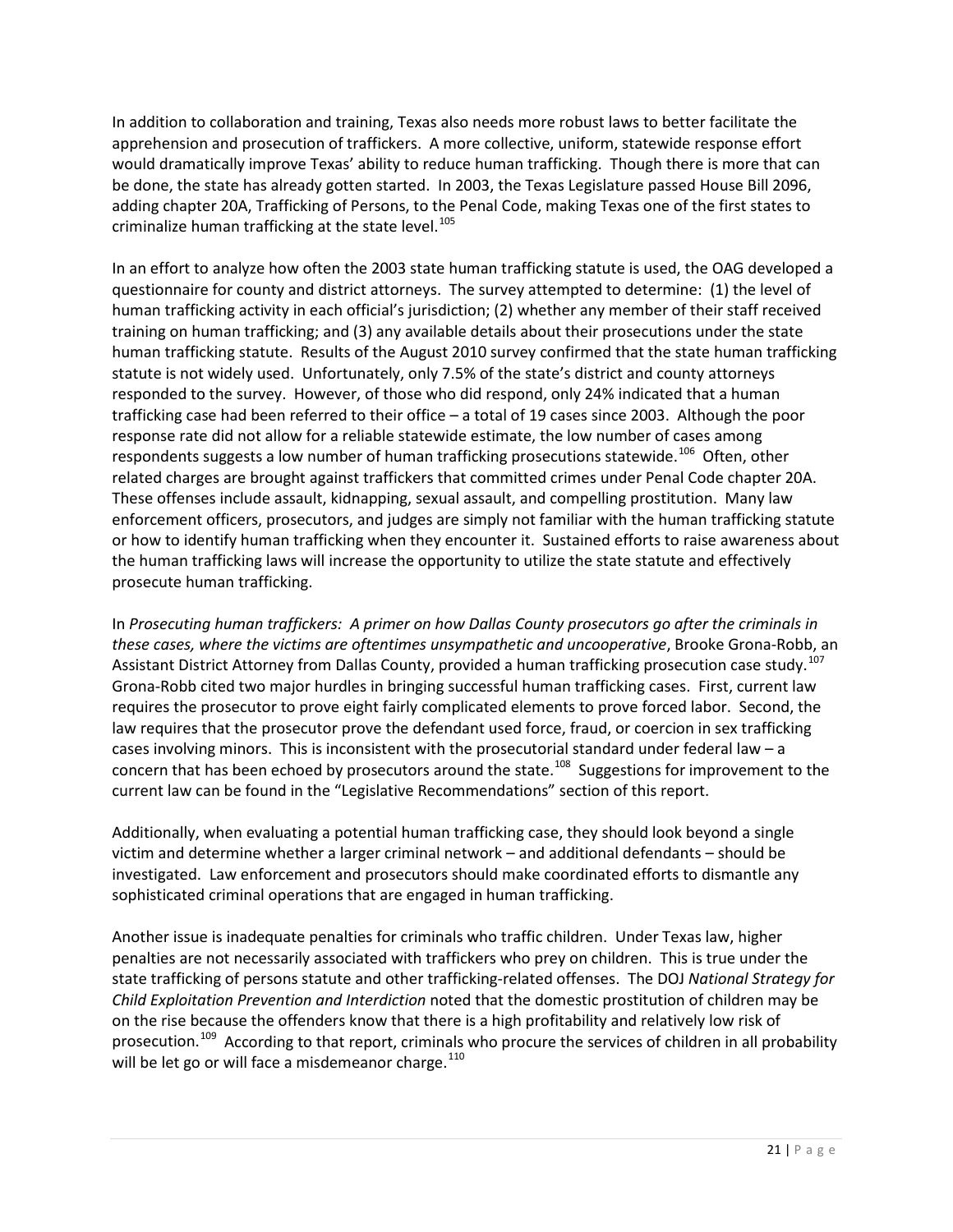# *Improving Data Collection*

Before Texas can effectively implement a strategic response to human trafficking, it is crucial to understand the magnitude of the problem. Texas must identify trafficking hotspots and routes, profile human traffickers, and accurately determine how many victims are impacted by this horrific crime. Reliable statistics on human trafficking are hard to come by, especially at the state level. Since the state statute is relatively new and sometimes difficult to prove, prosecutors are charging traffickers with other violations including kidnapping, compelling prostitution, or sexual assault as opposed to trafficking. In some cases, the trafficker might be charged with crimes that carry a higher penalty than the current human trafficking statute provides, such as weapon or drug violations. These factors, along with the obscured nature of the crime make human trafficking difficult to track and report.

*The 2008 Texas Response to Human Trafficking* provided estimates on the scope of trafficking in Texas, but many of those estimates and comparisons relied on figures provided in reports dating back to as early as 2000. The 2009 report by HHS, *Human Trafficking Into and Within the United States: A Review of the Literature*, affirmed that data collection continues to be a challenge, and as a result, authorities are left with estimates that vary widely and change significantly over time.<sup>[111](#page-68-10)</sup>

Texas needs a fully operational – and widely utilized – mechanism for tracking all human trafficking investigations and prosecutions – not just cases handled by the four federally-funded task forces. Texas has made some headway toward collecting current statewide data on human trafficking cases, but the state lacks consistent reporting. Although the Legislature required the OAG to collect and periodically report data related to human trafficking in Texas, there was no accompanying language requiring law enforcement, local district attorneys or the courts to report the data to the OAG. The Uniform Crime Report information collected by DPS does not include human trafficking as one of its categories. The Office of Court Administration (OCA) also collects monthly reports from courts, but human trafficking crimes are not among the information collected. If DPS and OCA collected human trafficking-related data, Texas would have a more complete analysis of this crime.

Texas is the first state to expand the HTRS data to investigations and prosecutions conducted outside the BJA-funded task forces. The OAG and NEU are working with law enforcement agencies across the state to encourage local authorities to use HTRS – which would provide a more comprehensive look at human trafficking in Texas by expanding the knowledge about trafficking in other geographic areas. A successful statewide data collection effort would put Texas at the forefront of state attempts to identify the prevalence of trafficking within their jurisdiction. It would also improve authorities' understanding of the scope of the problem and improve their ability to respond accordingly.

Tracking the myriad of services and the length of time required to stabilize trafficking victims is vital to determining the types of services needed and allocation of resources being provided by NGOs and governmental agencies. Organizations receiving federal grants for victim assistance for human trafficking victims are required to track the services they provide as part of their performance measures. However, the use of this information is very limited. To determine capacity and narrow the gaps, more work is needed before detailed information about services provided is available.

Garnering this information will arm policy makers with the information necessary to effectively allocate resources and develop effective anti-trafficking measures. Until more complete the data is reviewed, the state will not have a full illustration of the extent of this heinous crime.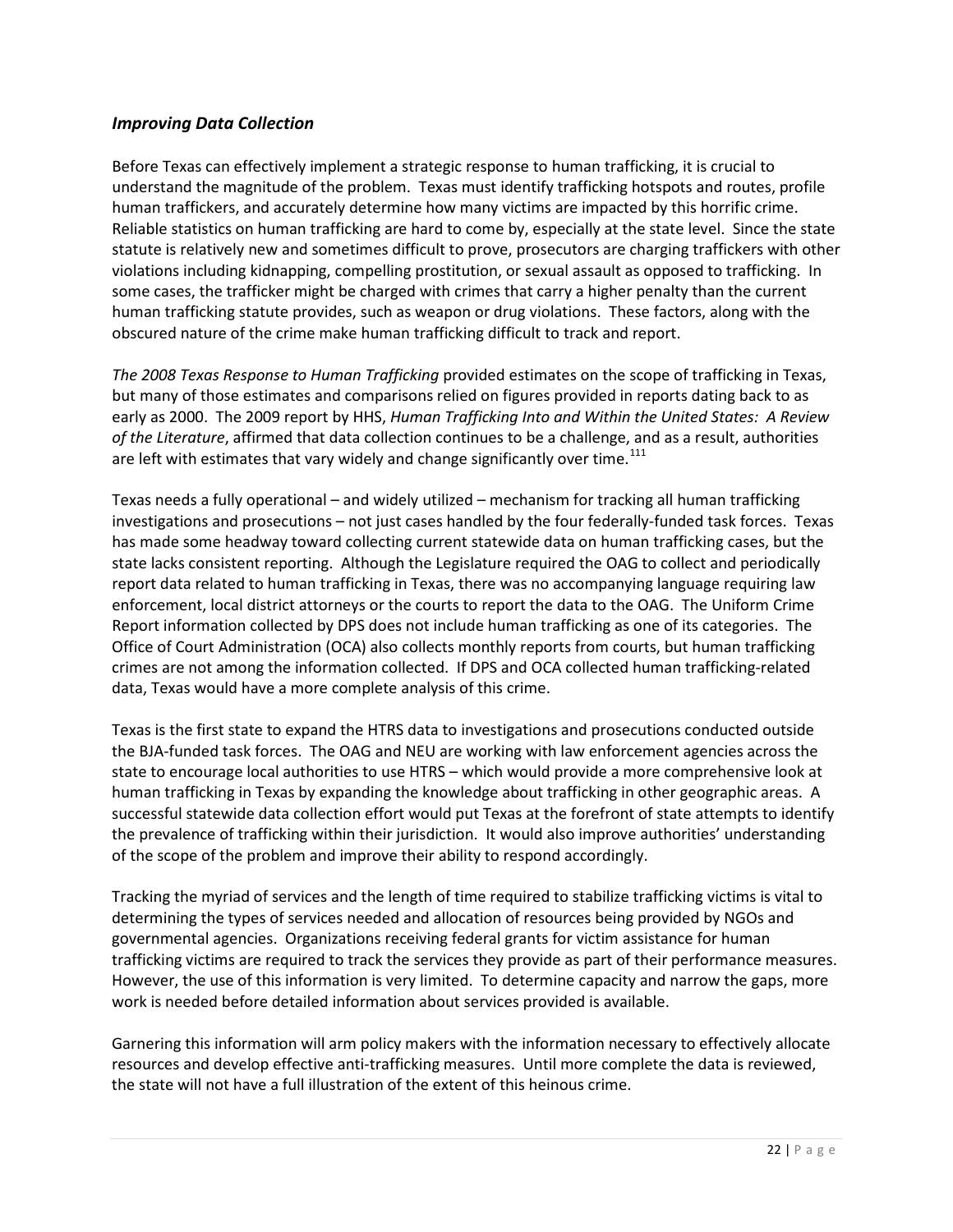# *Intelligence-sharing Amongst Law Enforcement Agencies*

Human trafficking is rarely a crime committed by common street criminals. Human trafficking is often the work of sophisticated criminal enterprises with vast networks of people operating across expansive geographical areas. Traffickers are frequently transient and move victims to different locations to elude detection by law enforcement authorities. Without coordinated efforts across jurisdictions, law enforcement may never even discover a trafficking network exists.

Currently, there is no central database or intelligence-sharing mechanism to help law enforcement investigate this highly-mobile criminal enterprise. Although law enforcement agencies that are part of the four BJA task forces work collaboratively to investigate human trafficking crimes within their regions, other efforts around the state to combat human trafficking have not reached this full collaborative stage. Effective anti-trafficking tactics include intelligence-sharing strategies across local, state, and federal jurisdictions.

By developing a secure intelligence-sharing law enforcement database or a statewide entity dedicated to analyzing data, law enforcement can more effectively fight human trafficking. To stop traffickers operating in the state, Texas needs to arm law enforcement with the ability to perform threat assessments and identify trafficking trends.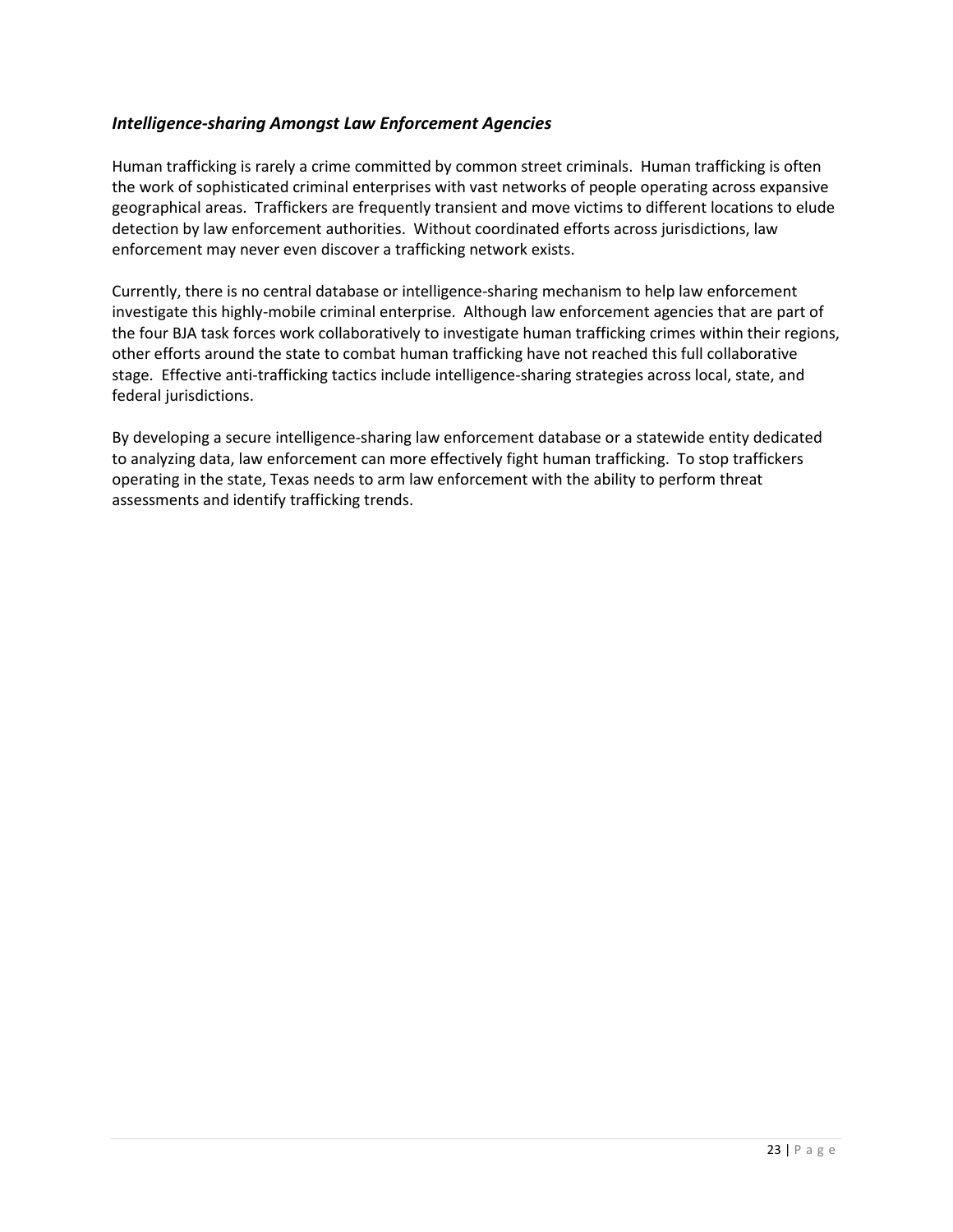# **Texas' Statewide Response to Human Trafficking**

*Human Trafficking is a horrific and complex crime that can be difficult to identify, investigate, and prosecute. By working proactively to improve collaboration, task force members are better positioned to crack down on traffickers and provide desperately needed services to human trafficking victims.*

> Texas Attorney General Greg Abbott Remarks to the Inaugural Human Trafficking Prevention Task Force Statewide Meeting (January 21, 2010)

On September 1, 2009, the Texas Legislature created the Human Trafficking Prevention Task Force ("Task Force") – through House Bill 4009 – in an effort to create a statewide response to combat this scourge.

In addition to submitting this report to the Legislature, the responsibilities of the four-year Task Force include:

- Increase collaboration and foster cooperation among multi-jurisdictional law enforcement agencies and between law enforcement and non-governmental organizations so that victims are more readily identified and offenders are more effectively prosecuted. This includes collaboration among local, state, and federal authorities.
- Collect, organize, and periodically publish statistical data with the help of local governments and non-governmental organizations – on the nature and extent of human trafficking in Texas.
- Work with the Texas Commission on Law Enforcement Officer Standards and Education (TCLEOSE) to develop and conduct training for victim service providers, law enforcement, the judiciary and court personnel, and medical service providers.
- Collaborate with state and local governmental agencies, political subdivisions of the state, and non-governmental organizations to implement a media awareness campaign.
- Develop policies and procedures to help prevent and prosecute human trafficking. Additionally, recommend how to strengthen state and local efforts to prevent human trafficking, protect and assist human trafficking victims, and prosecute offenders.

The Attorney General was named as the Task Force's presiding officer, and is responsible for the administration of the Task Force including providing the staff and facilities necessary to assist the task force in performing its duties.

# **Human Trafficking Prevention Task Force**

The Texas Government Code section 402.035 provides a list of state agencies that are required to serve as Task Force members. In addition to the state agency members, the statute required the Attorney General to appoint certain persons and organizations to the Task Force as representatives of nongovernmental organizations that combat trafficking. Local law enforcement agencies were also appointed to ensure maximum effectiveness. The Attorney General focused on law enforcement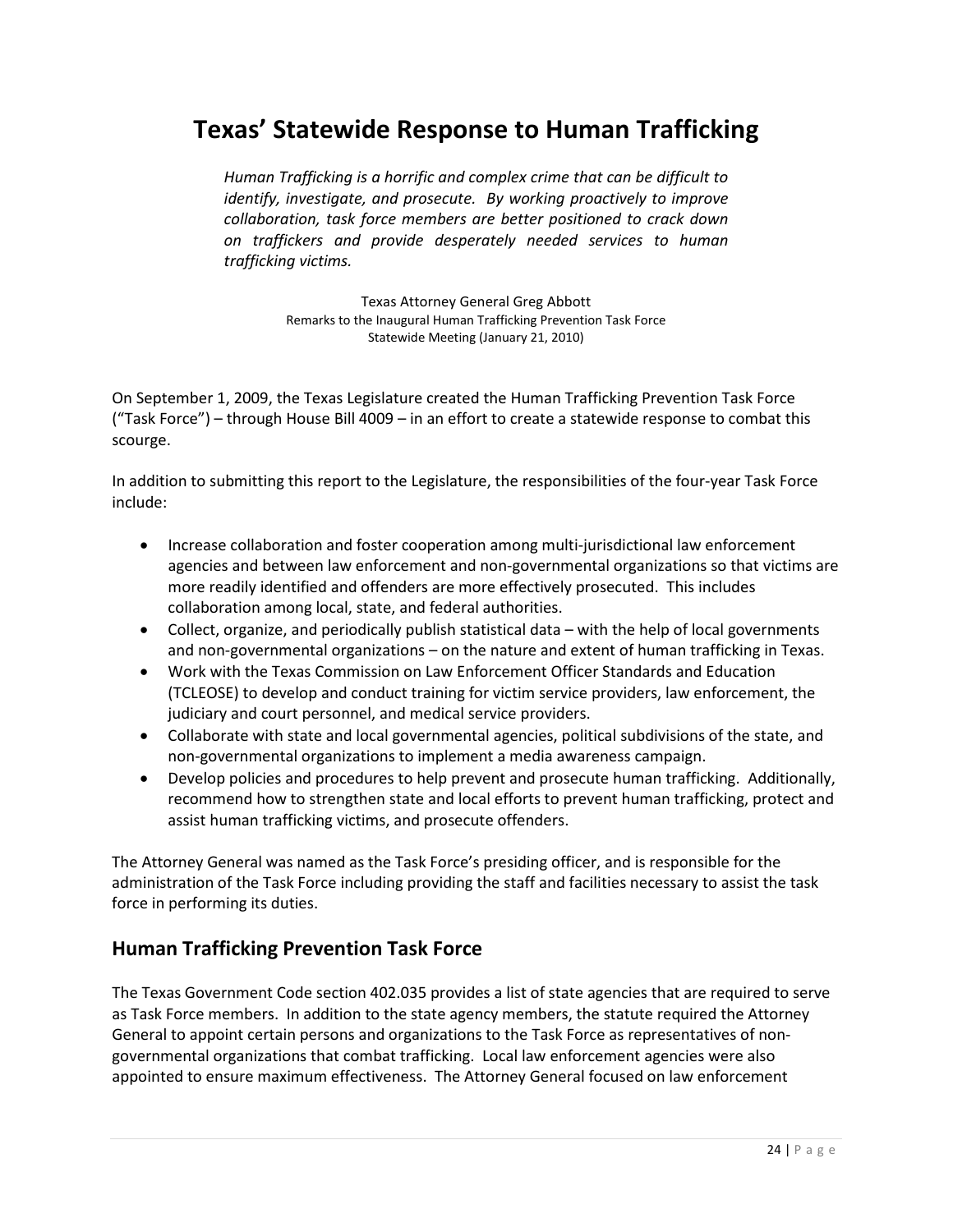agencies and victim service providers from every region of the state. Many of the appointees were already working as part of one of the four regional BJA-funded human trafficking task forces.

The 47 members of the Human Trafficking Prevention Task Force responsible for this report are:

- Nancy Arrigona, Texas Juvenile Probation Commission
- Carolyn Beck, Texas Alcoholic Beverage Commission
- Bill Bernstein, Mosaic Family Services
- Annette Burrhus-Clay, Texas Association Against Sexual Assault
- Sergeant Carlos Cantu, Harlingen Police Department
- Blair Craddock, Texas Rio Grande Legal Aid
- Commander Paul Cross, El Paso County Sheriff's Department
- Captain Kenneth Dean, Fort Worth Police Department
- Diana Franzetti, National Center for Missing & Exploited Children (Texas Office)
- Joe Gagen, Texas Court Appointed Special Advocates
- Antonio "Tony" Garcia, South Texas HIDTA
- Assistant Chief Frank Gentsch, Waco Police Department
- Lieutenant Gerardo "Jerry" Gonzalez, Austin Police Department
- Lieutenant Paul Hall, Office of the Attorney General
- George Hungate, West Texas HIDTA
- Kameron Johnson, Travis County Juvenile Public Defender
- Scott Joslove, Texas Hotel and Lodging Association
- Mandi Kimball, Children at Risk
- Blanca Denise Lance, Texas Department of Family and Protective Services
- Mitch Landry, Texas Municipal Police Association
- Honorable Rosemary Lehmberg, Travis County District Attorney
- Captain Terry Lucas, Alvin Police Department
- Major Mike Lusk, Smith County Sheriff's Department
- Caitriona Lyons, Texas Health and Human Services Commission
- Lieutenant Henry Mangum, Corpus Christi Police Department
- Angie McCown, Texas Department of Criminal Justice
- Virginia McCrimmon, Salvation Army (El Paso)
- Melissa Moreno, Catholic Charities (San Antonio)
- Raymond Ochoa, Bexar County Sheriff's Department
- Lieutenant Thon Overstreet, Dallas Police Department
- Captain Justin Owen, Texas Department of Public Safety
- Sheriff Gary Painter, Midland County Sheriff's Department
- Robert Palm, Refugee Services of Texas (Austin)
- Honorable Susan Reed, Bexar County District Attorney
- Constance Rossiter, YMCA International (Houston)
- Assistant Chief Deputy Doug Sutton, Lubbock County Sheriff's Department
- Lance Sumpter, North Texas HIDTA
- Detective Jesus Tamayo, Beaumont Police Department
- Gloria Terry, Texas Council on Family Violence
- Maria Trujillo, Houston Rescue and Restore Coalition
- Sergeant Brian Wallace, Amarillo Police Department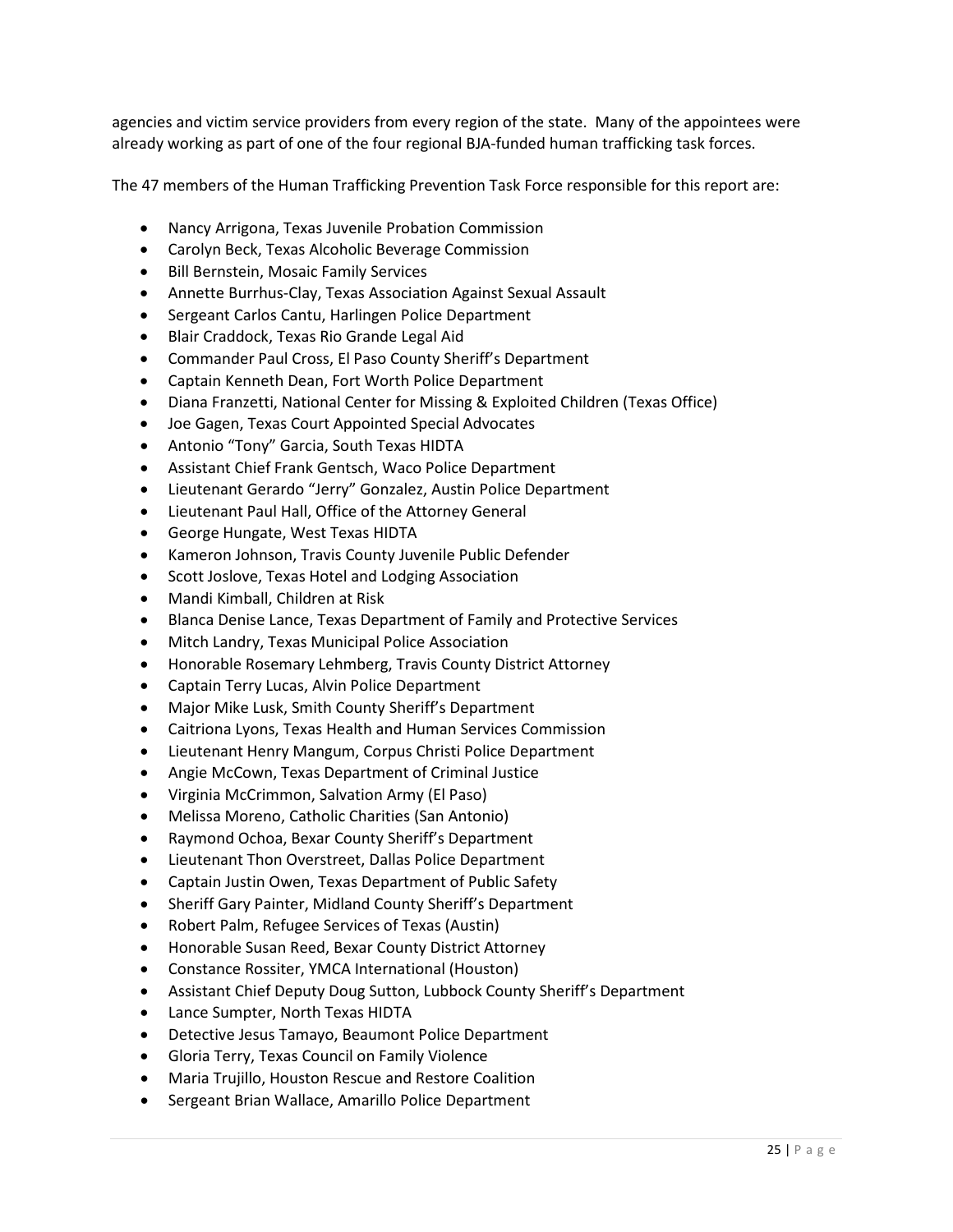- Alan Walters, Texas Youth Commission
- Brad Ward, Texas Workforce Commission
- Meghan Weller, Children's Advocacy Centers of Texas
- Mary Anne Wiley, Governor's Office
- Major Michael F. Wong, Harris County Sheriff's Department
- Deputy Andy Zamarripa, Webb County Sheriff's Department

The mission of the Task Force is to develop policies and procedures to assist in the prevention and prosecution of human trafficking crimes and to make recommendations on how to strengthen state and local efforts to prevent human trafficking, protect and assist human trafficking victims, and prosecute offenders. To achieve this mission, the Task Force established four primary goals:

- Increase collaboration and foster cooperation among multi-jurisdictional law enforcement agencies, and between law enforcement and non-governmental organizations, so that victims are more readily identified and offenders are more effectively prosecuted. This includes collaboration among local, state, and federal authorities.
- Establish a systematic methodology for collecting data on human trafficking incidents in Texas.
- Work with stakeholders to develop and provide comprehensive training for law enforcement, service providers and the legal community.
- Develop a public awareness campaign in communities most affected by human trafficking.

Since its establishment, the Task Force has convened formally five times for meetings and conference calls. <sup>[112](#page-68-11)</sup> In addition, subcommittees and working groups held 4 meetings and 10 conference calls. The major Task Force activities include:

- Established the Task Force itself along with four workgroups and two subcommittees that specifically addressed training and outreach, law enforcement, victim services, and legal review.
- Developed additional regional response teams.
- Improved data collection to better quantify the extent of human trafficking.
- Explored ways to better help and identify victims of human trafficking.
- Conducted human trafficking training and presented at conferences across Texas.
- Raised awareness of human trafficking laws so authorities can better distinguish between victims and offenders.
- Developed legislative recommendations for the upcoming Legislative session.
- Added investigative and prosecutorial resources for human trafficking.

# HUMAN TRAFFICKING TASK FORCE WORKGROUPS

Because of the large number of appointees, Task Force members decided to establish work groups and subcommittees with special areas of expertise and responsibility. This not only improved the Task Force's efficiency and effectiveness, but it helped expand the group's reach by incorporating other nongovernmental organizations and law enforcement agencies that were not officially serving on the Task Force. A total of four workgroups were established to work on critical issues and engage additional interested stakeholders. The Law Enforcement, Training/Outreach/Awareness, Services, and Legal Review workgroups are made up of Task Force members as well as additional victim service providers, peace officers, local prosecutors, federal prosecutors, state agency representatives and legislative staff. The workgroups have brought together federally-funded task forces and other stakeholders that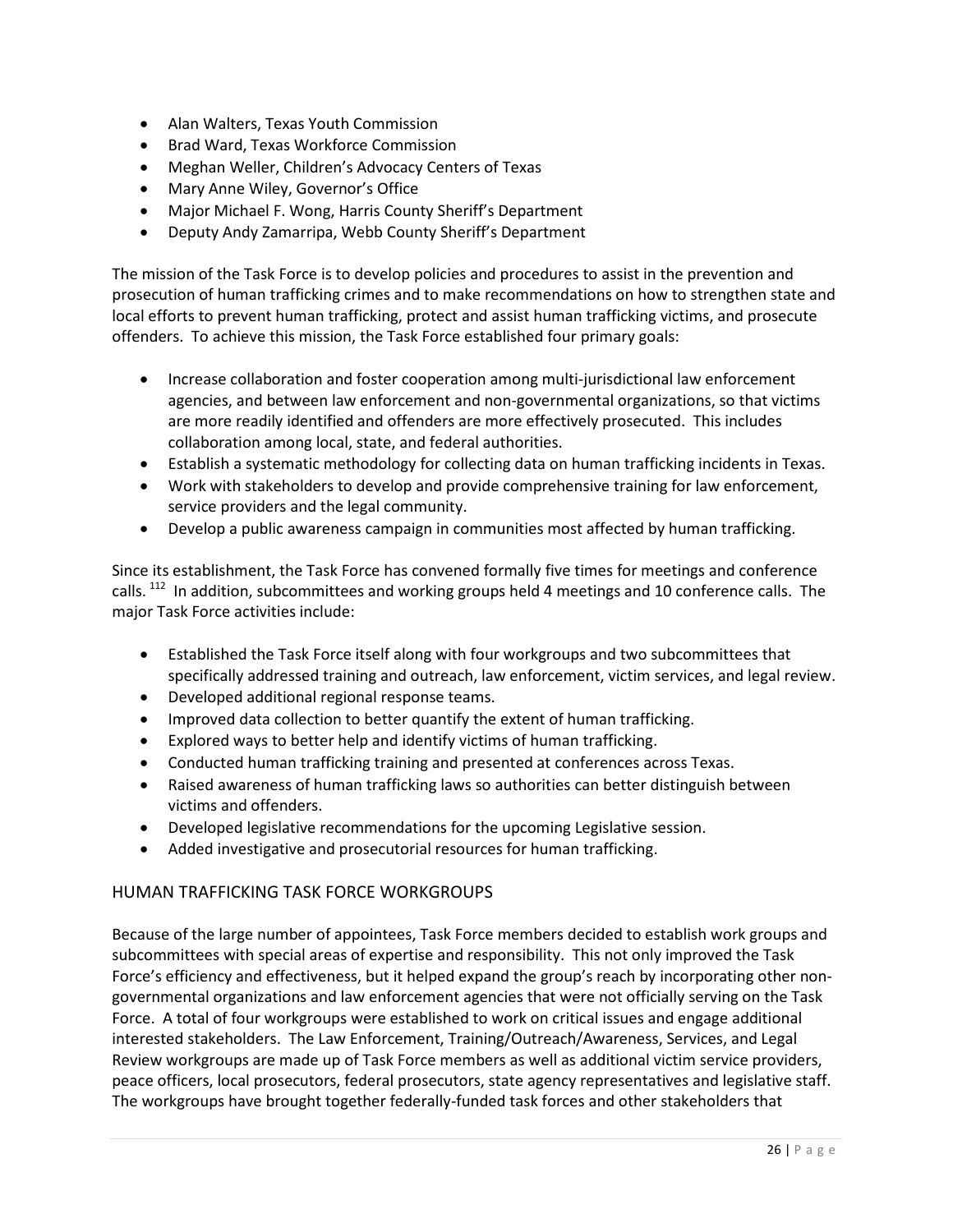previously lacked an effective forum for sharing information. A summary of the four workgroups and activities is provided below.

#### **LAW ENFORCEMENT WORKGROUP**

#### **Goals**

- Increase coordination and collaboration between law enforcement agencies (local/state/federal)
- Identify victim-centered approaches to investigations and prosecutions
- Identify best practices and models for human trafficking investigations that aid in the successful prosecution of human trafficking cases
- Explore methodologies for enhanced data collection

#### **Meetings held**

- February 24, 2010 Conference Call
- April 14, 2010 Conference Call

#### **Summary of actions**

- Increased collaboration and response
- Expanded intelligence-sharing
- Identified training resources
- Identified human trafficking trends and activities

#### **VICTIM SERVICES WORKGROUP**

#### **Goals**

- Assess the availability of services statewide
- Develop resource lists of available victim services
- Consult on the implementation of existing recommendations for victims (e.g., shelters, long-term services)

#### **Meetings held**

- March 3, 2010 Conference Call
- April 28, 2010 Conference Call
- June 9, 2010 Conference Call

#### **Summary of actions**

- Helped develop regional collaborations and coalitions that will be ready to respond when human trafficking victims are identified
- Identified additional victim assistance programs and resources
- Developed minimum standards of care for human trafficking victims to ensure that appropriate and consistent services are available in every region
- Identified alternatives to detention for juveniles involved in prostitution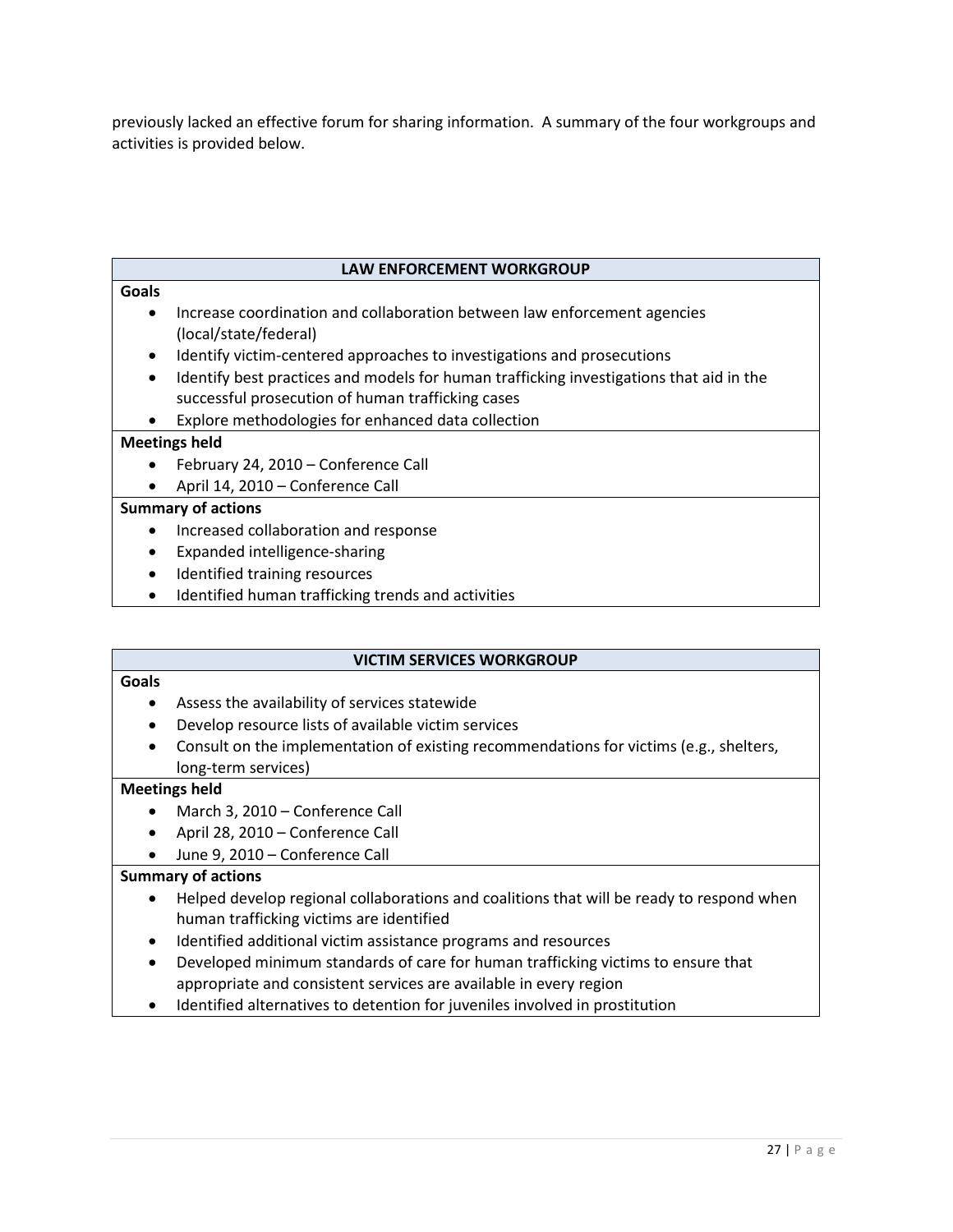#### **TRAINING, OUTREACH, AND AWARENESS WORKGROUP**

#### **Goals**

- Assess the availability of law enforcement and prosecutor training statewide
- Consult on the development of training curricula and materials
- Establish training requirements for law enforcement personnel, victim service providers, medical personnel, judges, and attorneys
- Consult on regional/statewide training implementation plans

#### **Meetings held**

- March 10, 2010 Conference Call
- May 12, 2010 Conference Call
- June 16, 2010 Conference Call

#### **Summary of actions**

- Developed new training curricula for law enforcement
- Identified additional training needs
- Collaborated to increase training resources

#### **LEGAL REVIEW WORKGROUP**

#### **Goals**

- Evaluate current laws
- Recommend and draft statutory revisions
- Consult on legislative proposals

#### **Meetings held**

- March 24, 2010 Conference Call
- May 19, 2010 Conference Call

#### **Summary of actions**

- Reviewed Texas statutes to identify potential statutory changes
- Provided input to the Legislature as requested
- Recommended legislative changes to enhance Penal Code chapter 20A, increase penalties for traffickers, and provide additional protections for victims

After the first round of workgroup meetings, Task Force members recognized that there was a need for specialized discussions about certain topics. In response, two subcommittees were created – one to discuss child victim services and one to evaluate law enforcement training curricula. The Child Victims Subcommittee met twice and worked to forge relationships between state agencies and community service providers. The subcommittee is currently working on potential solutions for addressing the needs of children involved in prostitution. The Training Curricula Subcommittee met with TCLEOSE representatives to help develop the curricula for the mandated TCLEOSE human trafficking training that will soon be available for both newly commissioned peace officers and advanced peace officer certifications.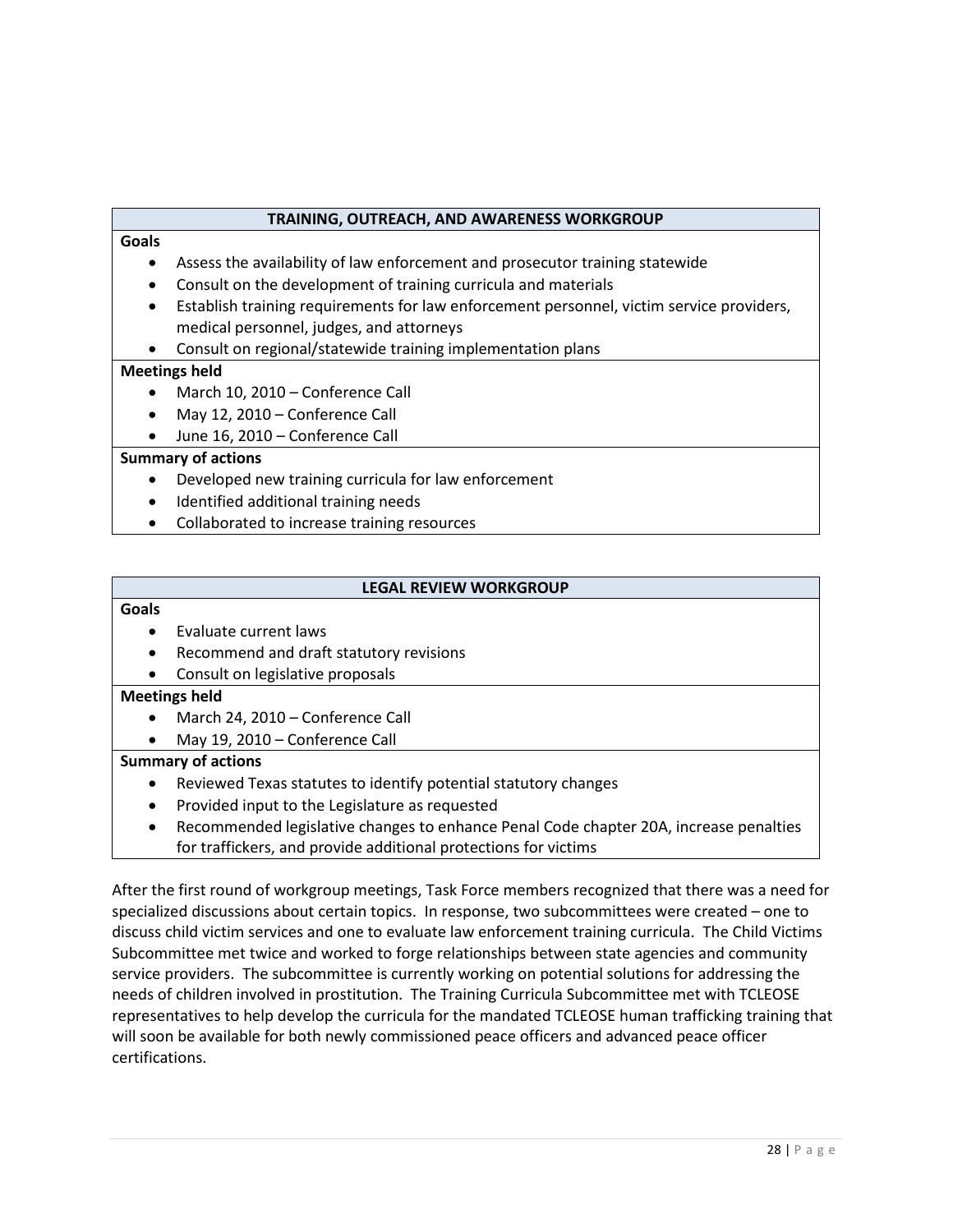# **Addressing the Problem through Statewide Efforts**

The  $81<sup>st</sup>$  Legislature sought to address challenges associated with combating human trafficking by authorizing the Task Force. Charged with developing policies and recommendations that will facilitate a cohesive attack against the criminals who profit from this horrible crime, the Task Force brings together private stakeholders and government agencies from across Texas. In addition to the 47 Task Force members appointed by their agency or the Attorney General, over 280 workgroup members from more than 180 local, state, and federal organizations committed valuable time and effort to addressing this issue in Texas.<sup>113</sup> This collective group has provided a wealth of information to guide the Task Force in its mission to develop policies and protocols on human trafficking.

By coordinating statewide efforts that incorporate an integrated regional approach, the Task Force and workgroup participants are moving toward accomplishing an important goal – ending human trafficking in Texas. Law enforcement Task Force members have reported working together to investigate trafficking rings that transport victims from one Texas city to another. Their coordinated efforts to dismantle these rings are proving successful. The Task Force will continue to evaluate potential efficient and cost effective reporting methodologies to improve human trafficking data collection.

The Task Force remains committed to furthering anti-trafficking efforts and working with stakeholders to identify tougher laws for prosecuting offenders, increasing victim protections, identifying prevention strategies to eliminate this horrendous crime, and developing a comprehensive strategic plan for the Task Force and the state. The following is a snapshot of the statewide progress made to address human trafficking in Texas.

# *Identifying Prevention Strategies*

- Attorney General Abbott and 16 other Attorneys General demanded that the popular advertising website Craigslist take measures to prohibit the sale and solicitation of prostitution on its website. The Attorneys General recognized that Craigslist was being used to foster human trafficking and other criminal activity. Within weeks, Craigslist blocked access to the "Adult Services" pages of their website in the United States.
- Texas Rural Legal Aid visits communities on both sides of the Texas-Mexico border to explain to potential victims the likelihood that smuggling could lead to a person becoming a victim of human trafficking. They are legally authorized to work on both sides of the border.
- NCMEC is providing technical assistance and training to individuals and law enforcement agencies on prevention, investigation, prosecution, and treatment of cases involving missing and exploited children. NCMEC operates the CyberTipline, which is a web-based toll free number used to report Internet-related child sexual exploitation. Tips received by NCMEC are forwarded to law enforcement authorities. In addition, NCMEC is developing and disseminating programs and information about Internet safety, prevention of child abduction and sexual exploitation. A regional office of NCMEC is located in Austin, Texas.

# *Increasing Victim Identification and Offender Prosecutions*

• The Task Force and workgroup members are working with stakeholders around the state to facilitate the development of local human trafficking response teams in areas that lack a BJA-funded task force. Efforts are currently underway in Alvin, Beaumont, McAllen, Midland, and Corpus Christi.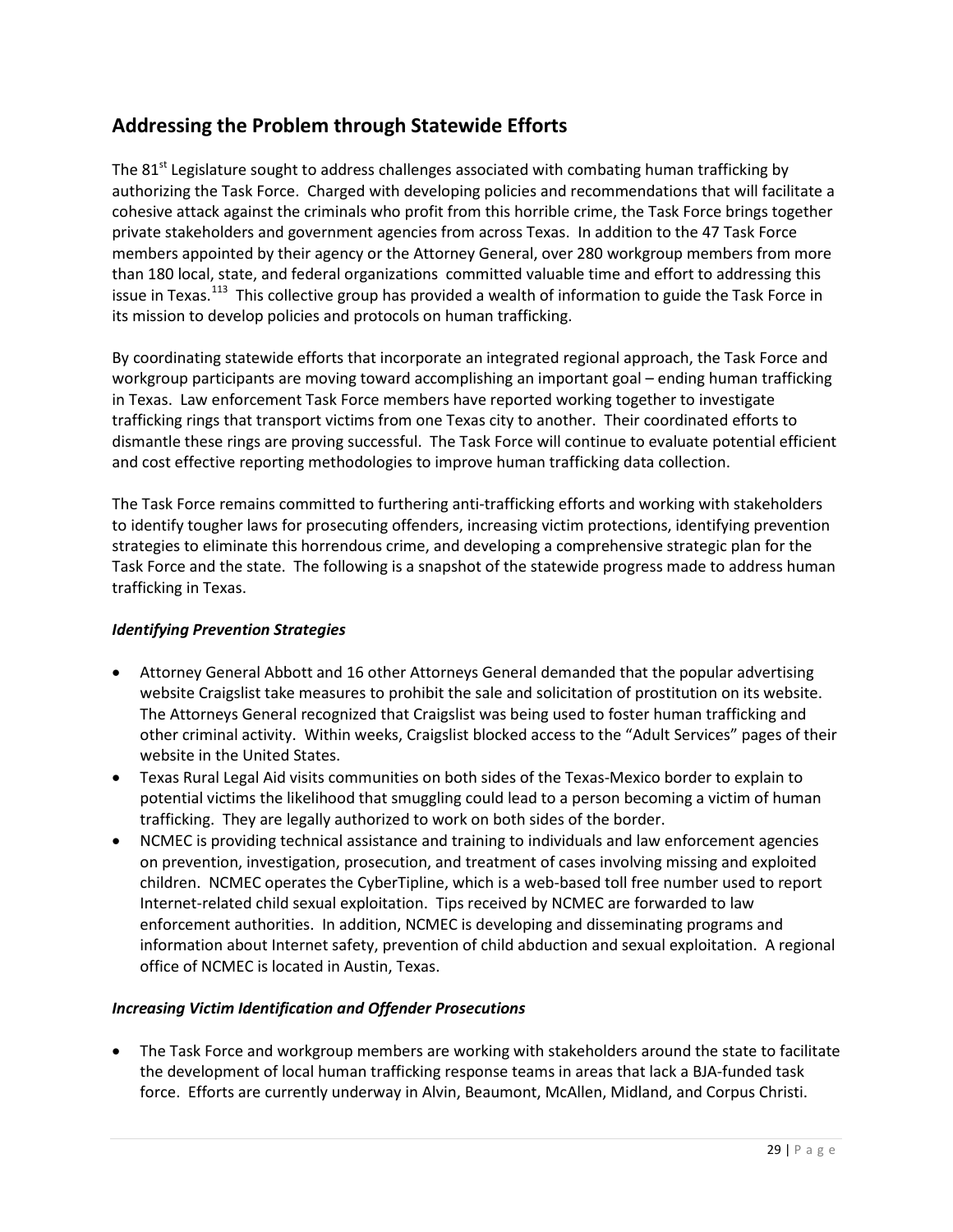- The passage of House Bill 4009 facilitated increased cooperation among state agencies involved in human trafficking prevention. The Legislature mandated that the Task Force include certain state agencies that were not traditional members of the anti-human trafficking community. All of the agencies participated in the research and activities conducted to further the goals of the Task Force. As a result, many agencies have become more aware of the issue and dedicated more resources to the prevention effort.
- The Governor's Office has offered additional support for law enforcement and prosecutors in their fight against trafficking in the form of grants. In September 2010, the Governor's Criminal Justice Division awarded a grant to the Office of the Attorney General/Human Trafficking Prevention Task Force that would allow the Task Force to provide assistance with the identification, investigation and prosecution of human trafficking cases statewide.<sup>[114](#page-68-13)</sup>
- The OAG has dedicated Criminal Investigations Division (CID) investigators to the regional human trafficking prevention task forces. These officers have extensive expertise and training, and they have been specially trained to investigate human trafficking cases. They have assisted with investigations and are providing statewide jurisdictional support to law enforcement agencies across the state. Assistant Attorneys General have also received special training and are serving as Special Assistant United States Attorneys prosecuting human trafficking in the Southern District of Texas. The new OAG positions funded by the Governor's Criminal Justice Division grant – a financial analyst, a peace officer, and a criminal prosecutor – will provide assistance to the Task Force as it continues working to identify, investigate, and prosecute human trafficking across the state of Texas.
- The Texas Hotel and Lodging Association has worked with several stakeholders, including End Child Prostitution, Child Pornography and Trafficking of Children for Sexual Purposes (EPCAT), on human trafficking initiatives involving association members.
- The Task Force and specifically the Legal Review Workgroup consisting of prosecutors, law enforcement personnel, legislative staff, and other stakeholders – collaborated to provide recommendations for enhancing prosecutors' ability to prosecute traffickers. A complete list and discussion of these recommendations is found in the "Legislative Recommendations" section of this report.
- The Task Force is also analyzing how the state's human trafficking statute is used– and not used -- in an effort to increase prosecutions statewide.

# *Providing Protection for Adult Human Trafficking Victims*

- The Task Force established the Victim Services Workgroup to identify sound strategies to assist victims after they have been rescued. The workgroup is examining ways to address housing, standards of care, continuum of care, legal representation, and other related problems.
- The Governor's Office, Criminal Justice Division, announced the availability of grants to local communities that provide services for human trafficking victims.<sup>[115](#page-68-14)</sup>

# *Providing Protection for Child Human Trafficking Victims*

- The Task Force established the Child Victims Subcommittee to address the needs of minor victims. The group focused on the needs for short and long-term housing for children, issues that specifically impact international children, and the specialized needs of children involved in prostitution.
- The TJPC is issuing a report on the alternatives to incarcerating juveniles involved in prostitution. The report will focus on strategies that will help address the needs of juvenile prostitutes and policy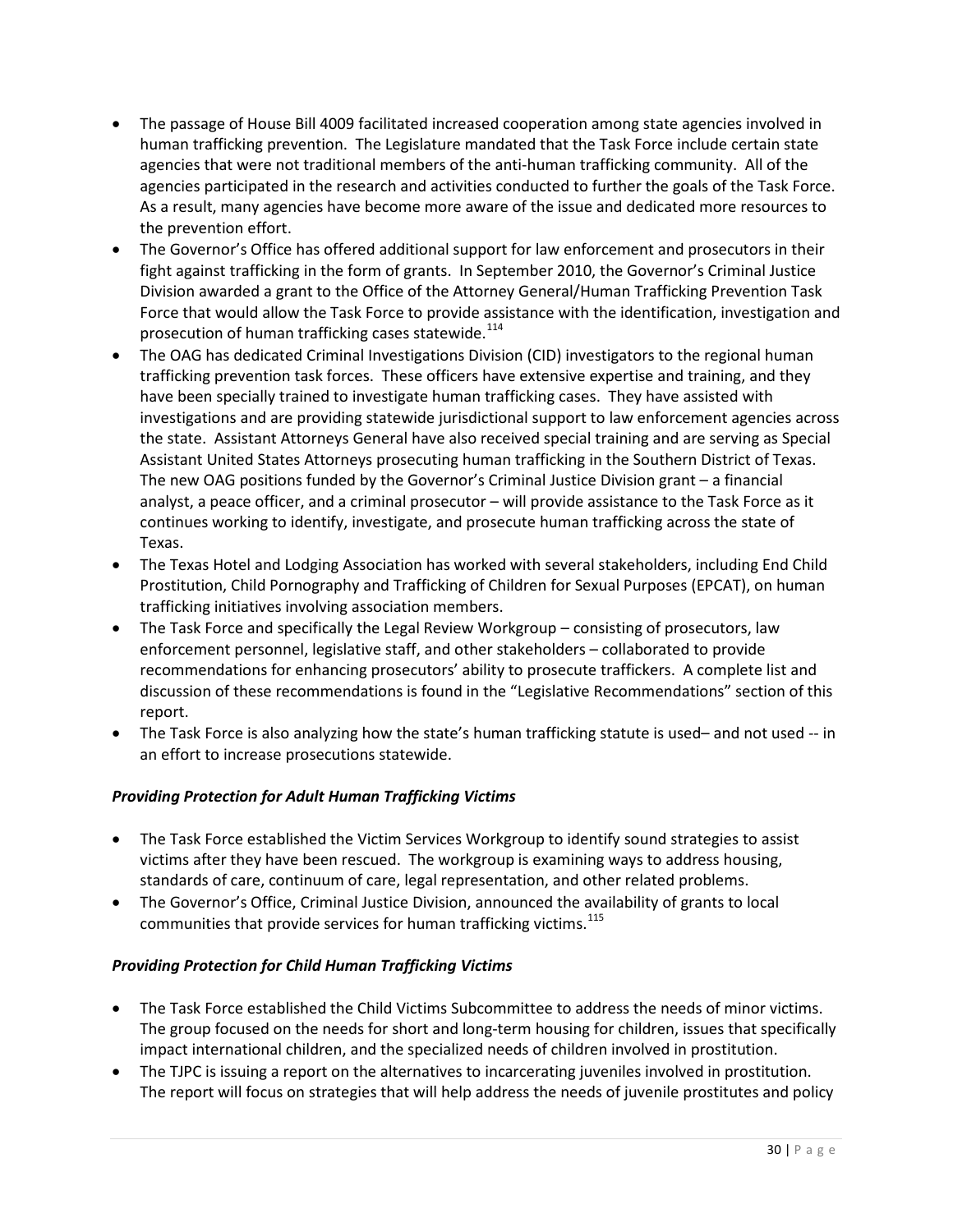recommendations for the child welfare and juvenile justice systems to respond more effectively to the problem.

- The TYC is developing initiatives to capture victim information during the intake process and train staff on human trafficking so that better service plans are available to victims at the TYC facilities.
- The Child Abuse Prevention and Child Welfare State Task Force established by Senate Bill 2080 of the  $81<sup>st</sup>$  Legislative Session is studying ways to prevent child abuse through evidence-based programs. The group is reviewing how to reduce physical and sexual abuse of children through a collaborative nurse/family program that provides home visitation, early intervention programs and parenting skill training.

#### *Awareness and Education to Increase Detection*

- House Bill 4009 required the Task Force to work with TCLEOSE to develop and conduct training for law enforcement personnel, victim service providers, and medical service providers so that authorities can better identify victims of human trafficking. In addition, the bill mandated that all newly commissioned law enforcement officers receive four hours of training on human trafficking. The Task Force created a Training Curricula Subcommittee that includes personnel from TCLEOSE. Members of the subcommittee submitted recommendations to enhance the new legislativelymandated training module for law enforcement. TCLEOSE is also developing a more advanced education effort that will include in-depth analysis about how trafficking groups operate. These training programs will help law enforcement conduct better investigations and help prepare cases for successful prosecution.
- The Texas Municipal Police Association (TMPA) is in the process of creating a new Child Abuse and Neglect Training Program for Law Enforcement that will include child exploitation and human trafficking. In addition, the group is developing a new Sexual Assault and Family Violence Investigator Course (SAFVIC) focused on human trafficking. The SAFVIC-Human Trafficking course is a training course for law enforcement that provides additional information in responding to human trafficking. Covered topics will include an overview of human trafficking, information on dynamics of trafficking, investigative techniques, and applicable state and federal laws.
- DPS working with NCMEC on an Interdiction Training is providing training to help state troopers identify potentially exploited children during traffic stops and other routine law enforcement efforts. The DPS Regional Victim Services Counselors have also received training on human trafficking to help identify victims as well.
- The State Bar is exploring Continuing Legal Education (CLE) seminar opportunities to make training available for attorneys in all practice areas.

# *Improving Data Collection*

• Texas became the first state to use the Human Trafficking Reporting System to collect data from entities outside the federally-funded task forces. The Task Force is working with law enforcement agencies around the state to broaden access to the system. As each agency is granted access, they are also provided training to recognize human trafficking and given technical assistance by NEU. The Alvin Police Department was the first local law enforcement agency trained to assist with data collection of human trafficking cases. The OAG, Texas Alcoholic Beverage Commission (TABC), and the Midland County Sheriff's Department are also participating in this data collection effort.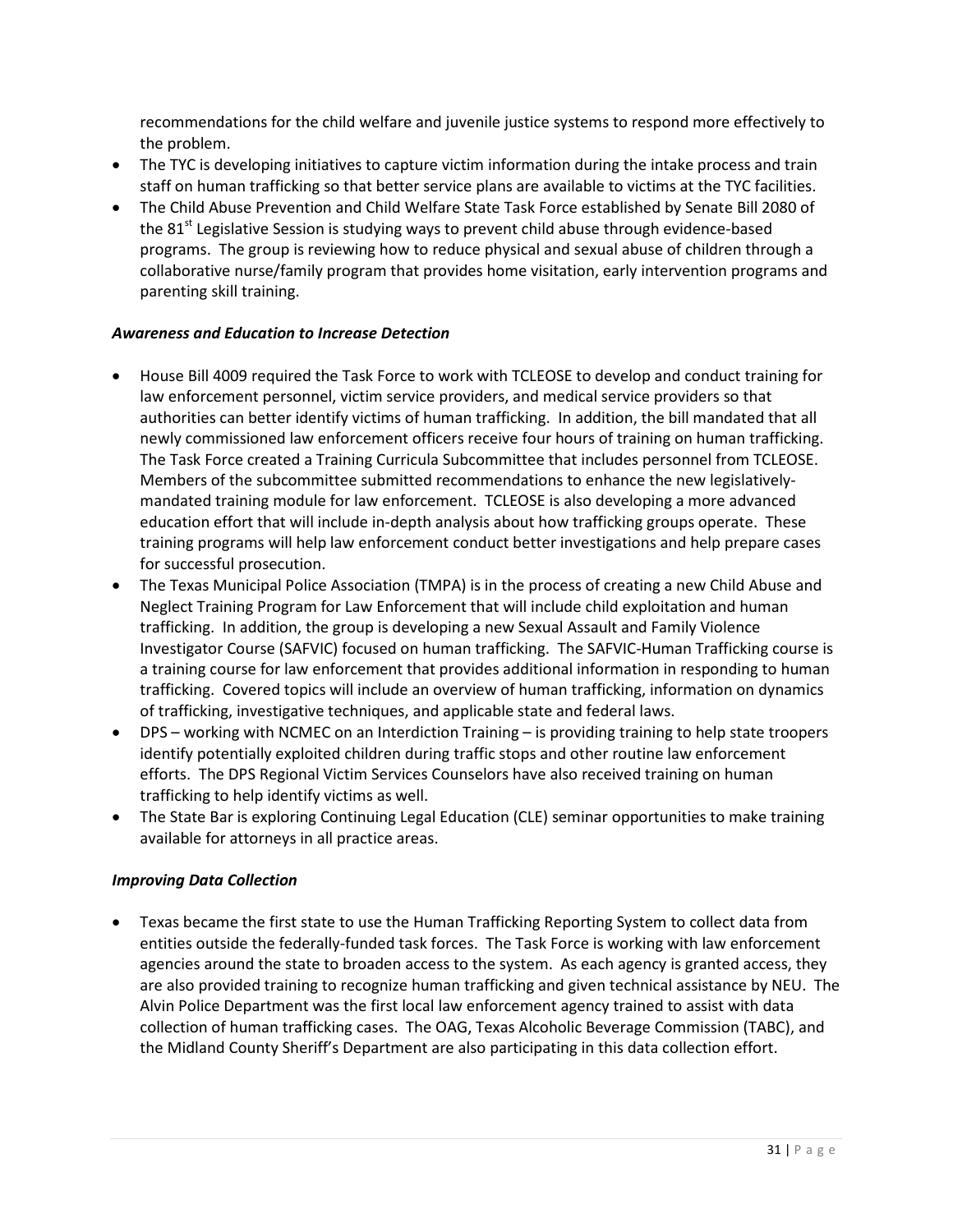#### *Intelligence-sharing Amongst Law Enforcement Agencies*

- The Task Force's Law Enforcement Workgroup established a dialog between law enforcement representatives from many areas of the state, as well as various local, state, and federal agencies. Intelligence-sharing between the regional and statewide task forces has led to successful investigations and rescue operations.
- Multiple TABC regions are currently conducting human trafficking investigations. Commission officers have successfully closed down bars, cantinas, and other businesses with liquor licenses that were operating human trafficking rings in their establishments. Because of their unique responsibility, TABC is able to provide intelligence to other law enforcement agencies based on information they gather during the course of their inspections. The Commission's efforts have led to many successful investigations and prosecutions across the state. One of TABC's most successful efforts to date led to the rescue of nearly 120 human trafficking victims that were forced into prostitution at multiple Houston-area cantinas.<sup>[116](#page-68-15)</sup>
- The Task Force provided training to DPS fusion center personnel so that state intelligence analysts can better understand and track the crime.
- The Task Force worked with the FBI to obtain authorization for the use of Law Enforcement Online (LEO) for Texas' trafficking efforts. The FBI El Paso Office established a LEO Special Interest Group (SIG) for the purpose of enabling law enforcement, prosecutors, social services, and nongovernmental agencies to share information regarding training and services. The site also allows for the secure exchange of intelligence by law enforcement personnel.

# **Addressing the Problem through Regional Efforts**

Although a comprehensive statewide approach is proving successful, regional strategies for combating trafficking are essential. In some areas of Texas, the existence of human trafficking is well documented because law enforcement and service providers have established protocols and procedures for responding rapidly to suspected trafficking cases. In other parts of the state, human trafficking is completely unknown. In these neglected areas, law enforcement officers have never responded to a call, service providers have no experience assisting trafficking victims, and prosecutors claim the crime is simply not happening in their jurisdictions. The goal of the Task Force is to improve human trafficking response around the state. The activities listed below are highlights of the regional anti-trafficking activities since December 1, 2009.

# *Identifying Prevention Strategies*

- Several non-governmental organizations across Texas have added human trafficking prevention to their list of strategies to end child abuse and neglect. Several conferences were held around the state to increase awareness within local communities. These organizations have also been helping the Task Force in facilitating additional participation from their members throughout the state and in local task forces.
- Across the state, the federally-funded task forces have developed outreach campaigns to identify victims and educate the public on the issue of human trafficking. Posters, public service announcements and media events provide the national human trafficking hotline (1-888-3737-888) for reporting suspected cases of human trafficking.
- The Arlington Police Department and the regional FBI office have organized a coalition of law enforcement agencies to prepare for the 2011 Super Bowl to be held at the Dallas Cowboys stadium.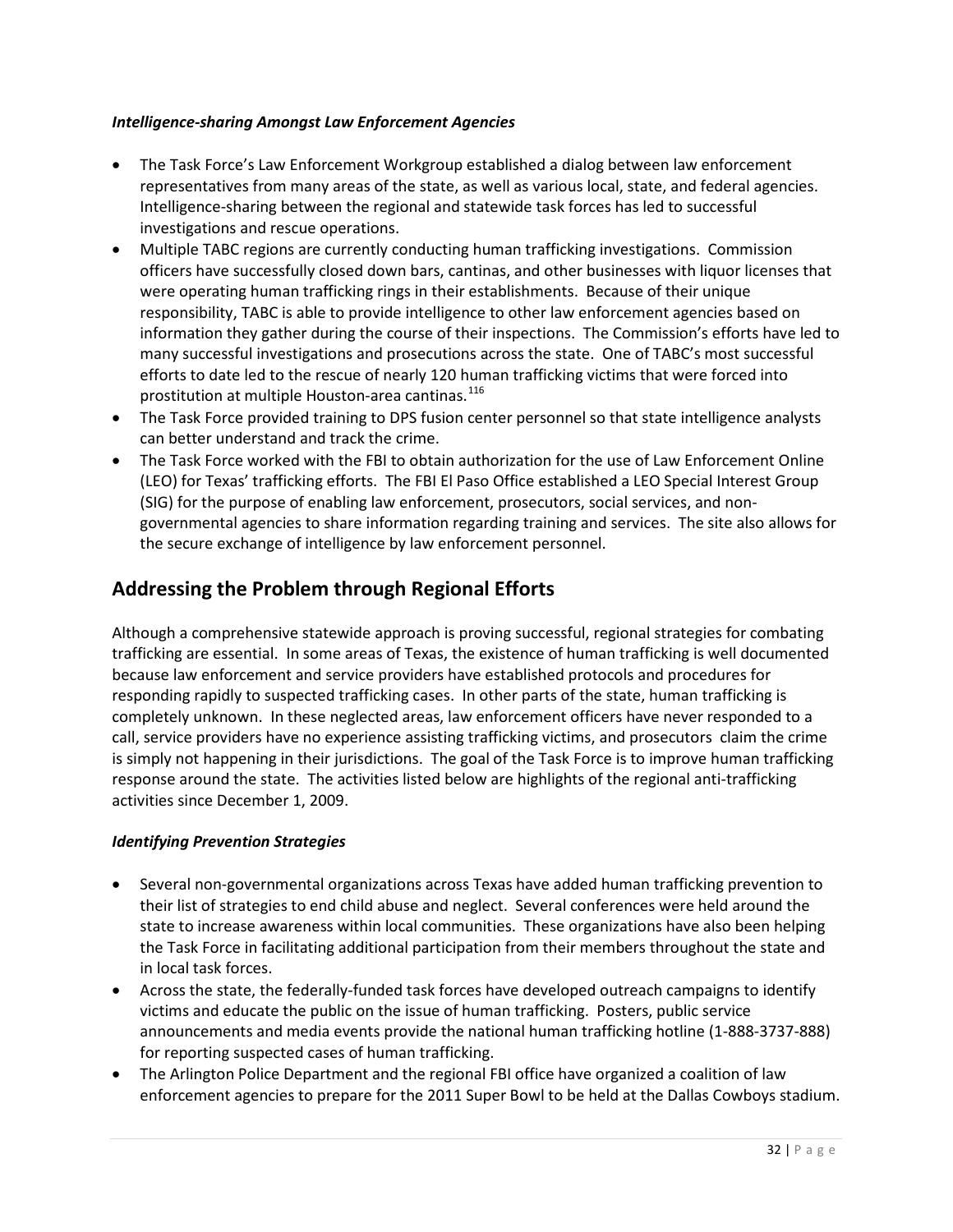The Texas Attorney General's Office is also participating in the Super Bowl-related human trafficking crackdown. Although the Task Force does not have specific statistics, the coalition anticipates an influx of prostitution and other illegal activities that often occur near large sporting events. In addition, Arlington also posts the pictures of "johns" on digital billboards around the city after they have been convicted on prostitution charges.

• The Harris County Attorney is using various municipal ordinances and state laws to focus on landlords and property owners that allow trafficking to occur – in an effort to close down those businesses.

# *Increasing Victim Identification and Offender Prosecutions*

- New regional response efforts have been initiated in many areas of the state. Midland and McAllen have identified new human trafficking cases since the establishment of these regional collaborations, and they are increasing participation by local, state, and federal agencies to enhance the local response to the crime. They are also working on training and outreach initiatives to increase knowledge about human trafficking.
- The Central Texas Coalition Against Human Trafficking (CTCAHT) introduced Allies, a new community response initiative that provides the general public with a way to become involved in human trafficking prevention without compromising victim safety and the investigative process. Allies utilizes an outreach campaign to raise awareness, and other community based events, such as movie screenings, to bring focus to the topic.
- The Houston Trafficking and Rescue Alliance (HTRA) and YMCA International, Houston, were awarded funding by the OVC Enhanced Collaborative Model to Combat Human Trafficking program.<sup>[117](#page-68-16)</sup> The funding will allow the region to support an enhanced anti-human trafficking law enforcement task force and victim services model that will identify, rescue, and assist international and domestic, adult and minor, victims of human trafficking within the United States. This grant will also allow the HTRA and YMCA International to expand its current human trafficking model beyond international victims.
- Although it is no longer a federally-funded task force, El Paso is operating a law enforcement-led human trafficking prevention task force that includes members from Texas and New Mexico.

# *Providing Protection for Adult Human Trafficking Victims*

- Several service providers, nonprofits and faith-based organizations have expanded their missions and service areas to include human trafficking victims. Areas not currently served by these new groups or current task forces are priority areas for expansion.
- Regional efforts are underway to develop standards of care for human trafficking victims, and the models may be useful in developing a statewide tool.

# *Providing Protection for Child Human Trafficking Victims*

• Letot, a juvenile justice facility in Dallas, is set up to provide an alternative to detention for children who have committed status offenses including running away, truancy, and curfew violations. The facility's mission was recently expanded to include children who were involved in prostitution. Children are assigned to Letot instead of a juvenile detention facility. As a result, eligible young offenders receive specialized services and treatment. The facility is licensed by DFPS and Letot is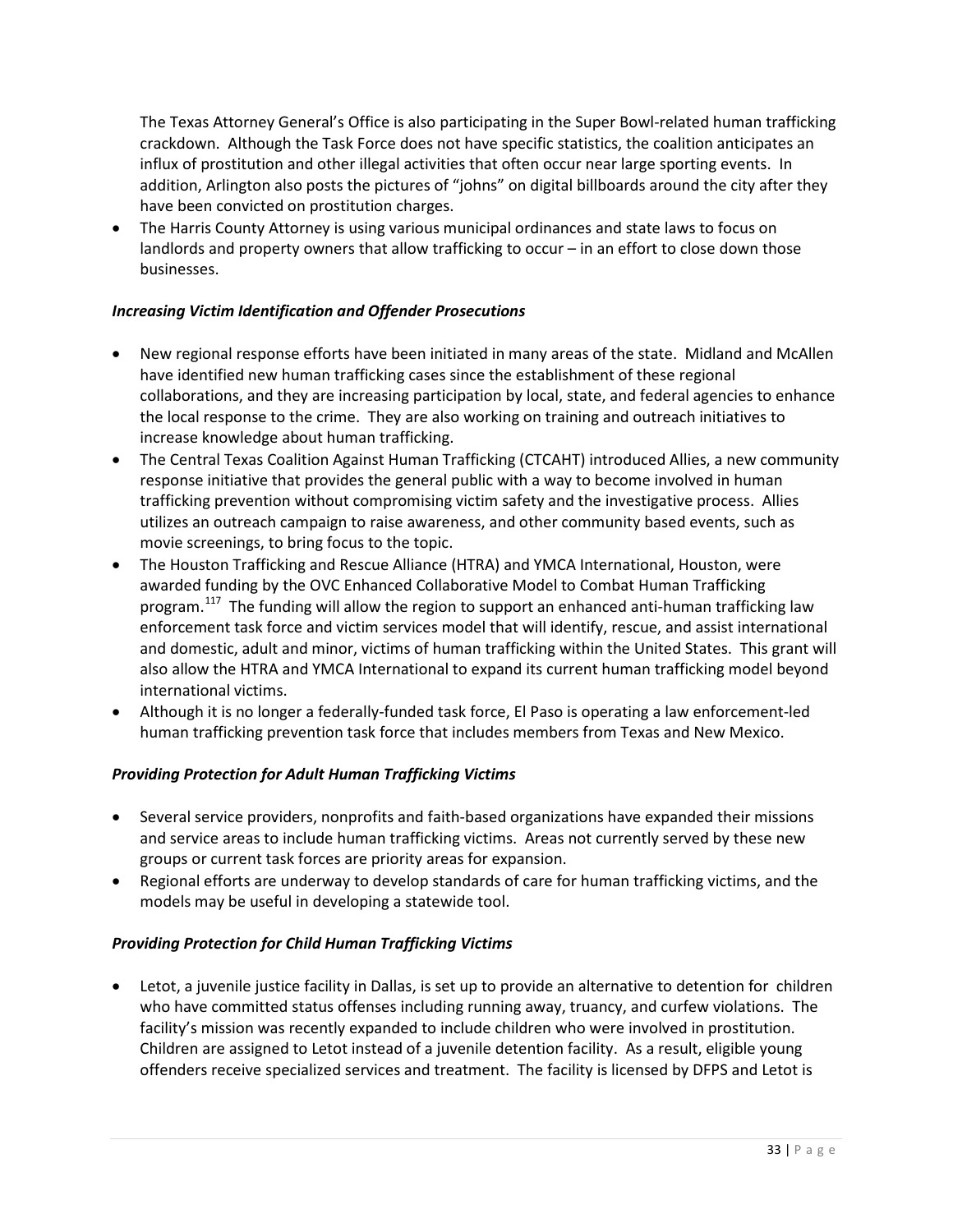exploring expansion – including a residential treatment center. The residential treatment center will be able to provide intensive, long-term care for child trafficking victims.

• Some areas around the state are actively working on increasing protections for child victims of human trafficking. Central Texas, Houston, and Fort Worth are actively exploring strategies for a community response to the exploitation of children.

#### *Awareness and Education to Increase Detection*

- Training is now being offered in different parts of the state by many organizations, but the majority of training has been concentrated in urban areas and areas served by federally-funded task forces.
- Conferences and summits dedicated to human trafficking prevention were held in various cities across the state.
- The four federally-funded task forces conduct ongoing training in their regions for audiences of all types, including law enforcement, service providers, prosecutors, and the judiciary. Multiple initiatives are underway by these regions to expand training into other systems, such as healthcare and child welfare agencies.
- Law enforcement agencies are including human trafficking in roll call training, continuing education training plans, and in the agency academies. Austin, Dallas, Fort Worth, and San Antonio are currently providing agency-wide training for the police and sheriff departments.
- HTRA and the Houston Rescue and Restore Coalition (HRRC) collaborated with the National Emergency Number Association (NENA), Houston Crime Stoppers and The Greater Harris County 9-1-1 Emergency Network to develop the *NENA Protocol for Handling Calls Regarding Human Trafficking Operations Information Document*. It was adopted in the Fall of 2009 and distributed nationally to 9-1-1 call centers. HTRA and HRRC are beginning to train Houston Crime Stoppers dispatchers about human trafficking and the use of a standard response protocol. The expansion of this model to other hotlines that operate in Texas and across the United States is being explored.
- The HRRC has recently developed -- and is now implementing -- their Health Care Training Program titled, *Human Trafficking and the Health Professional: Look Beneath the Surface and H.E.A.R. Your Patient.* The program is a three-part series designed to educate healthcare professionals about human trafficking, identifying a victim in a clinical setting, and determining which policies and procedures should be utilized to connect victims with appropriate service providers and law enforcement agencies.
- The South Texas Coalition Against Human Trafficking and Slavery is conducting training and awareness opportunities in multiple regions around the state. In addition, they co-hosted a major human trafficking summit in October 2010.
- The CTCAHT introduced a new public service announcement to raise awareness about human trafficking. The region also hosts multiple awareness events throughout the year, including film screenings and a "coaster crawl."
- The Fort Worth Police Department Human Trafficking Unit introduced a new public service announcement to raise awareness about human trafficking.
- The HRRC joined forces with the Houston Mayor's office to declare the third week in September as "Human Trafficking Awareness Week."[118](#page-68-17) This year's week-long activities included a "coaster crawl" where in a group of volunteers educated bar patrons about human trafficking by distributing specially designed educational coasters. Other Houston-area activities included a 5K Fun Run/Walk in Galveston, a slave-free soccer tournament, Faith and Freedom weekend interfaith initiative, a health care training at Texas Children's Hospital, and a bus tour that showed participants how to identify human trafficking. HRRC also received a three year federal grant from the Department of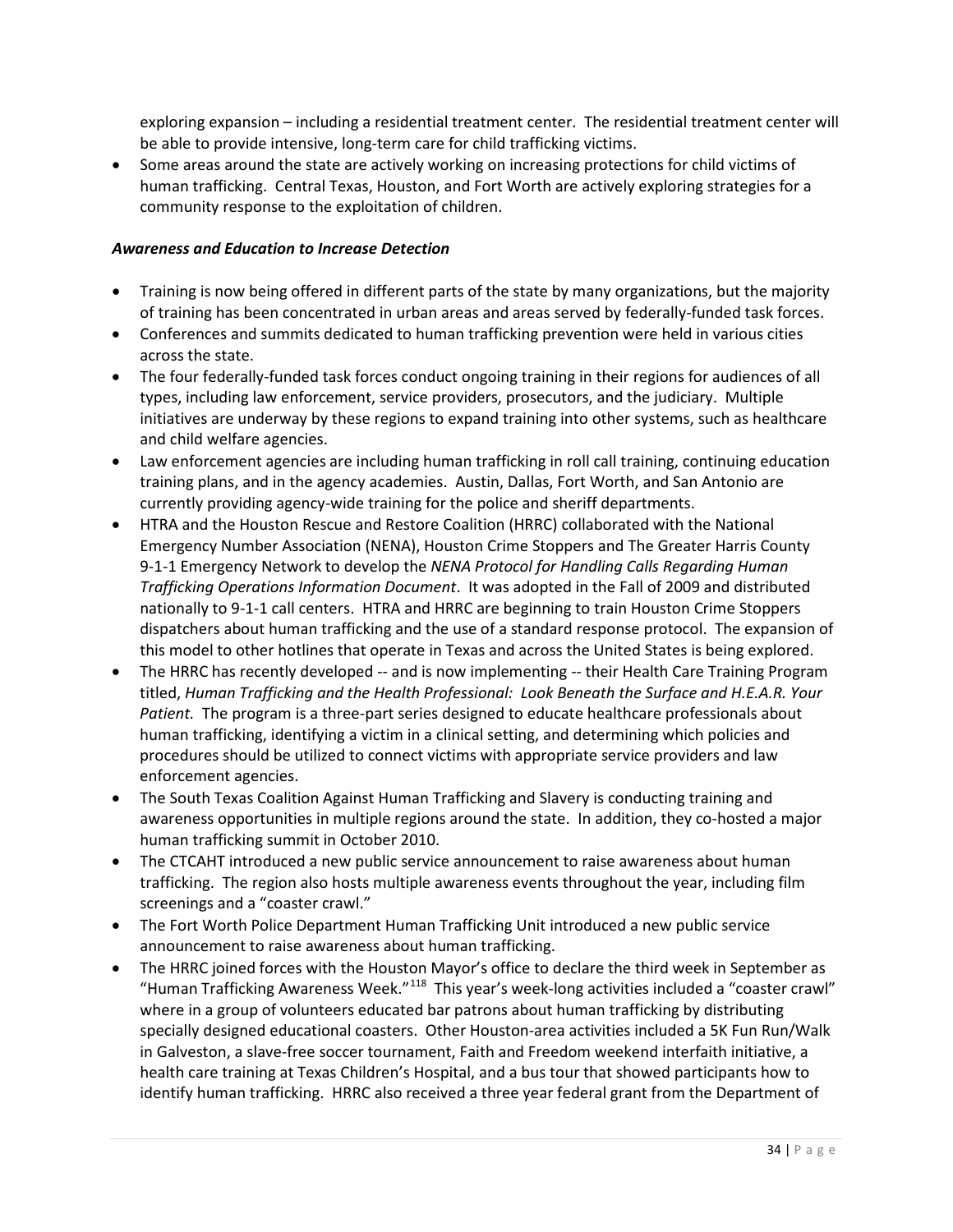Health and Human Services to implement regional multilingual awareness campaign, which uses billboards, mall signs, airport shuttle signs, taxi signs, and radio and television PSAs. Other initiatives include outreach campaigns that focus on truck stops across the state. HHRC will implement its final regional multilingual awareness campaign as part of this federal grant in January/February 2011.

## *Improving Data Collection*

• Numerous academic institutions and universities are working on human trafficking research. Results from the studies and research will provide valuable information for policy makers and practical application for professionals in the field.

## *Intelligence-sharing Amongst Law Enforcement Agencies*

• Dallas/Fort Worth area law enforcement established the North Texas Trafficking Task Force (NTTTF) in January, 2010. NTTTF is co-located at the Homeland Security Investigations (HSI) Dallas office, and is comprised of 18 local, state, and federal full-time and part-time agencies. Task force members who participate full time on the NTTTF have been cross-designated and accredited with Title 19 federal authority that allows them to enforce customs laws. The Dallas HSI provides permanent office space and equipment to support twelve full-time members on NTTTF. NTTTF also works with other non-participating agencies to implement joint operations. This is a true intelligence-sharing operation where law enforcement agencies work together and provide information to one another at a single shared location.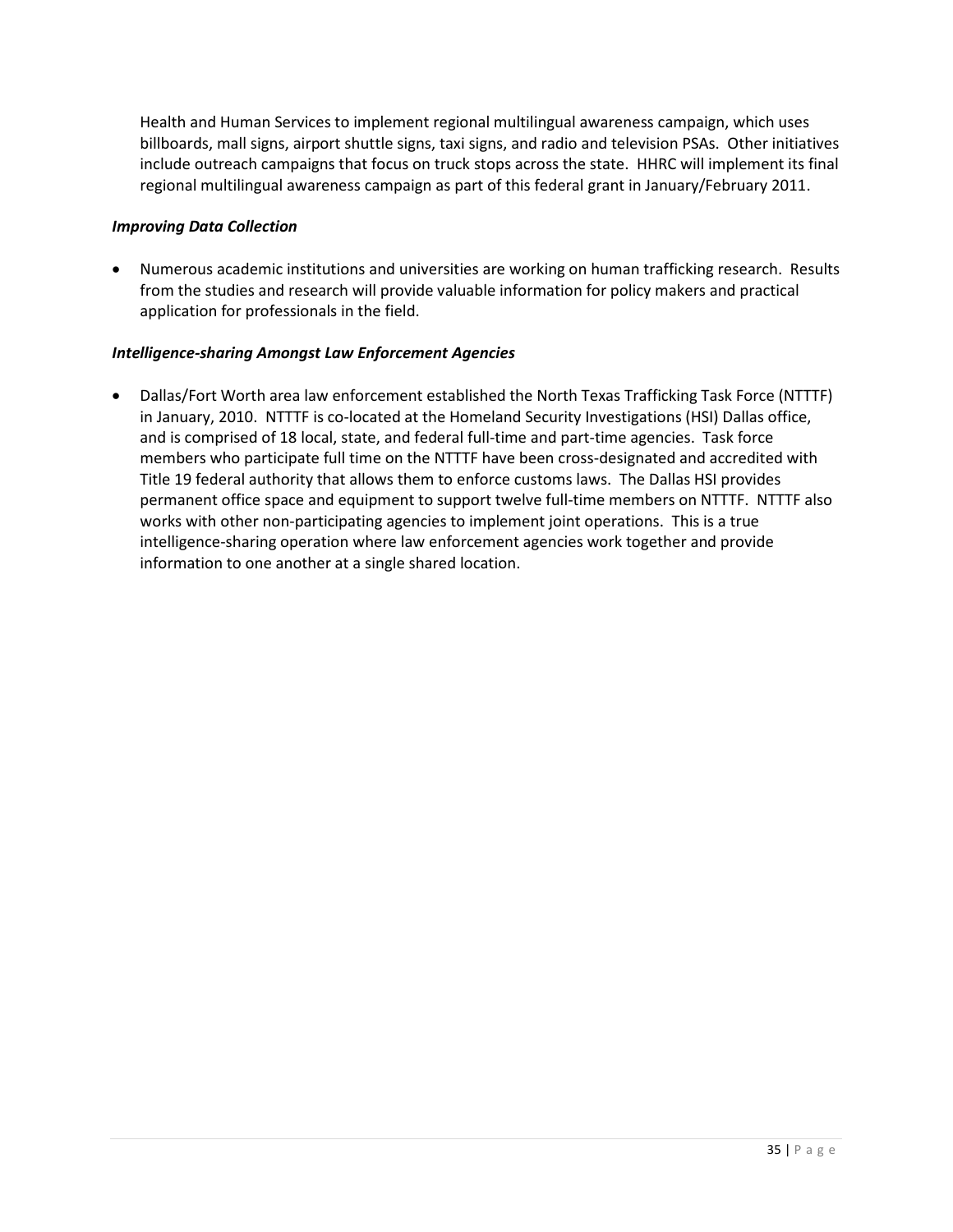# **Future Priorities and Initiatives**

*The problem is here and we have to address it. We can't hide from it. We have to provide a coalition of people that will work together and solve this.*

Midland County Sheriff Gary Painter Remarks to Midland County Human Trafficking Task Force (October 22, 2010)

In 2010, the Polaris Project, a human trafficking prevention organization, ranked Texas within the top six states for its efforts to address human trafficking.<sup>[119](#page-68-0)</sup> The state has made significant progress toward raising awareness, increasing investigations and prosecutions, and ensuring victims receive the services they need to begin the path to recovery. Awareness surrounding human trafficking has increased across the state with more victims rescued and served than prior years. Because of the many disparate – and temporarily funded – initiatives across the state, Texas needs to develop a sustainable plan to continue the long-term viability of its war on human trafficking. Although the Texas response to human trafficking has been resolute, the fight is not over.

#### *Identifying Prevention Strategies*

#### *1. Reduce risk factors.*

Reducing the demand for cheap labor and sexual services will have the greatest impact on combating human trafficking. Increasing oversight in industries where trafficking is likely to occur is one way of reducing the overall number of human trafficking incidences, while another is to address the predators' demand for children to sexually exploit – and the availability of child victims. Effective prevention strategies should provide assistance to families at the onset of a crisis. Providing more support to families and addressing child abuse will decrease the number of minors available for exploitation. The Task Force and workgroup participants should also look at the efforts and recommendations of child abuse prevention groups to identify effective strategies for targeting vulnerable children.

In addition, national initiatives, such as those identified in the DOJ *National Strategy for Child Exploitation Prevention and Interdiction,* should be considered when identifying how Texas can reduce child exploitation.

## *2. Increase training, outreach, and awareness programs.*

Training and outreach are proven prevention strategies, and human trafficking is a criminal enterprise that is continually evolving. Understanding the complexities of human trafficking is difficult, and seasoned professionals dedicated to uncovering human trafficking crimes must stay current on trends and tactics used by traffickers. Prevention strategies must include ongoing, in-depth, and advanced training for law enforcement and service providers. Continuing work on training, outreach and awareness programs is a key component in the state's prevention strategy.

Other training initiatives should be aimed at non-traditional partners, including postal workers, medical personnel, utilities workers, teachers, and school counselors. These occupations have the unique ability to encounter potential victims so they should receive basic human trafficking training and know how to identify victims. In addition to continual training, targeted outreach programs are crucial to prevention.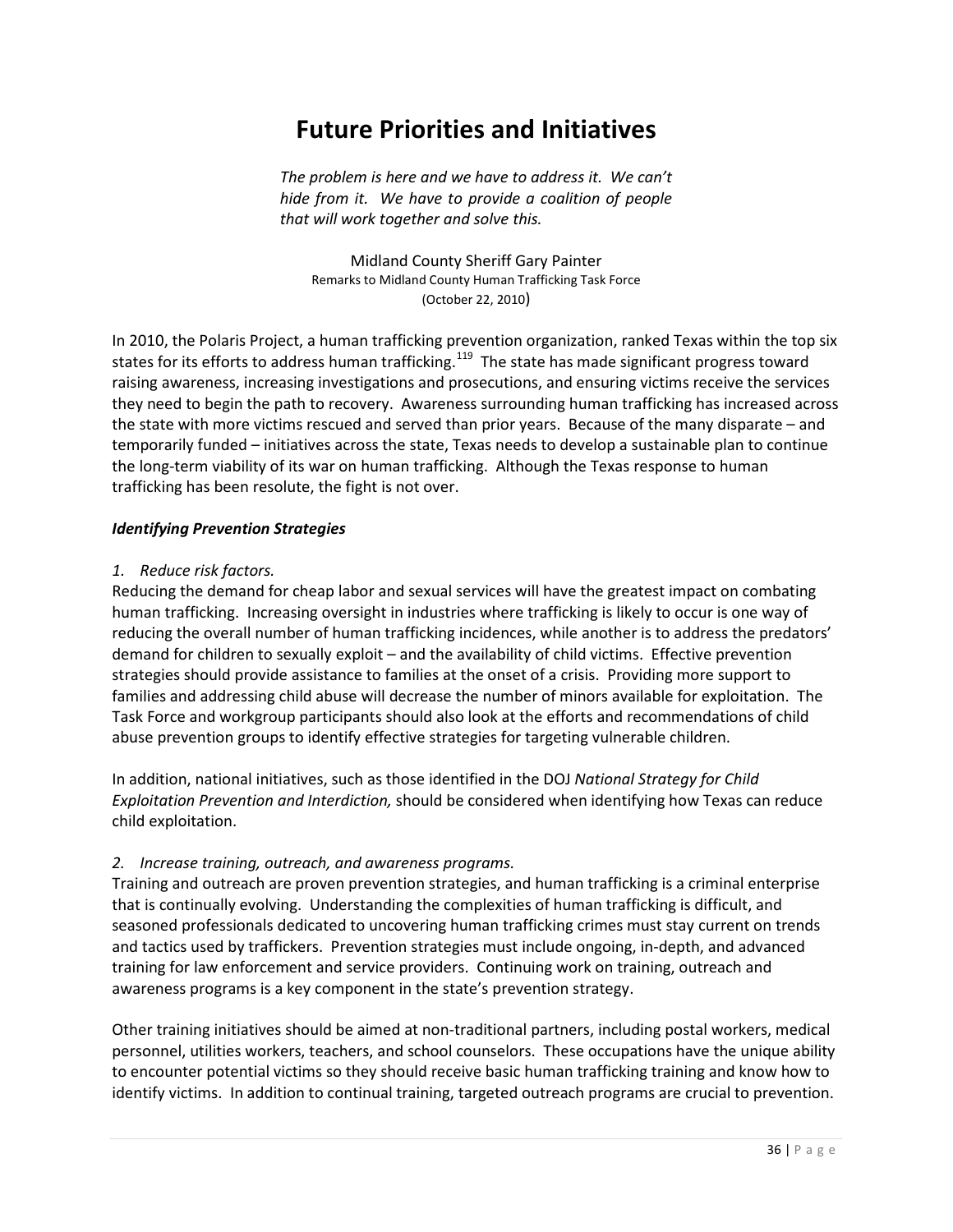Other priorities include ensuring that prevention materials are available in different languages and are culturally sensitive. Outreach must also target domestic populations that are vulnerable to traffickers, especially domestic minors. Additional outreach measures should include public awareness campaigns such as billboards along major highways, national hotline postings at restaurants and hotels, and televised public service announcements. Increased awareness about the criminal nature of human trafficking is a strong prevention strategy that warrants future focus.

Model prevention strategies employ a cost-effective delivery and reach a large audience. The Ohio Trafficking in Persons Study Commission, Prevention, Education and Outreach Subcommittee, recently issued its *Report on Strategies to Increase Awareness of Human Trafficking in Ohio, which recommended* multi-pronged training, and outreach and awareness initiatives that would result in "no or low costs" for the organizations. $120$  The recommendations included:

- Public awareness campaigns that utilized materials from the federal "Look Beneath the Surface" campaign.
- Social media campaigns using Twitter, Facebook, and other social outlets.
- Implementing an Ohio webpage that includes reports, resource information, and videos about human trafficking.
- Training strategies that included mechanisms to reach non-law enforcement professionals through existing training requirements.

The Task Force and workgroup participants should consider the methods used by Ohio to evaluate whether these approaches are viable in Texas.

# 3. *Identify additional deterrents.*

Steps to create stronger legislation, mandatory restitution for victims, and greater assistance from businesses where trafficking is likely to occur, are critical to reducing the overall number of trafficking cases. The Task Force and workgroups have proposed several legislative changes and, if enacted, they will serve as deterrents to the growing problem of human trafficking.

# *Increasing Victim Identification and Offender Prosecutions*

## *1. Increase prosecution of traffickers.*

Texas must work at every level to ensure that the state is actively pursuing cases against traffickers when appropriate. Traffickers who are exploiting victims must be prosecuted to the fullest extent of the law. Instead of looking at these cases as a single, isolated incident, authorities should evaluate whether there is a larger criminal enterprise – and begin to dismantle any networks that are uncovered.

# *2. Make improvements to Texas law.*

Law enforcement agencies and prosecutors need effective tools pursue human traffickers. By enhancing Texas laws, the Legislature could provide additional investigational support for trafficking cases and provide greater flexibility to prosecutors. Prosecutors consistently highlight the difficulty and the complexity of using the current Texas trafficking of persons statute.

## *3. Identify additional collaboration and response areas.*

Because of Texas' size, multiple response teams are required throughout the state. Ideally, human trafficking response teams would be led by law enforcement or prosecutors and include local, state, and federal law enforcement agencies, prosecutors, and non-governmental organizations. Additional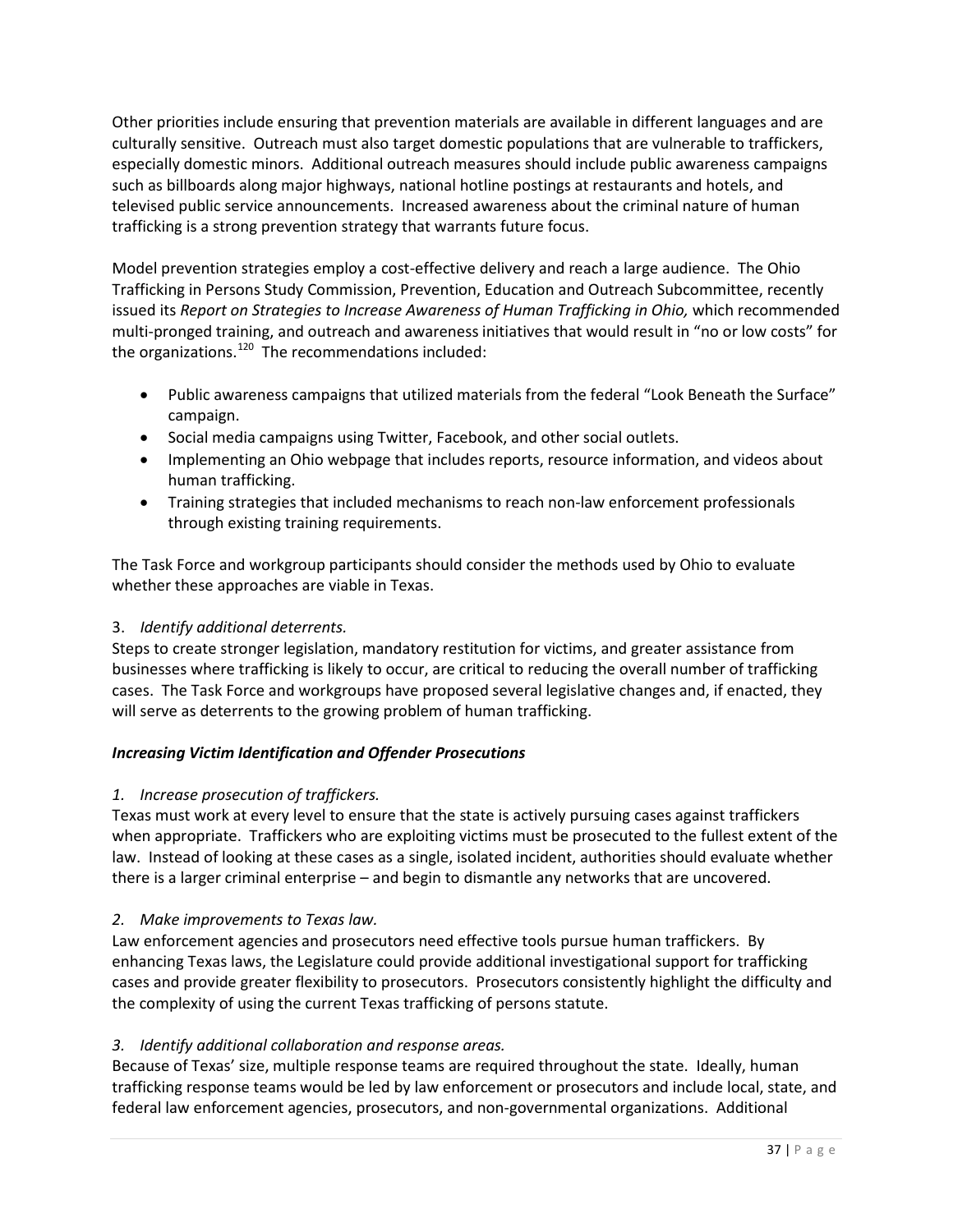response teams would be particularly beneficial in East Texas, the Panhandle, Big Bend, and Hill Country. Incorporating existing multi-disciplinary response teams – like those established for sexual assault or child abuse – are very effective when existing stakeholders are given training on human trafficking. Once these relationships are created, it is more likely that a human trafficking incident will be recognized and reported.

Looking at the successes of NTTTF and the HTRA, the co-located task force approach is one that merits further attention. The benefit of these collaborative approaches is fully utilized when task force members work side by side and share crucial case information. With the proper agreements and jurisdictional authority in place, the flow of information and the implementation of operations will be seamless.

# *4. Ensure that the national human trafficking hotline is armed with current information about Texas response teams.*

The National Human Trafficking Hotline – which is operated by Polaris Project – maintains a comprehensive list of resources and a referral directory for law enforcement response, training needs, and victim services. Ensuring that the hotline receives the most up-to-date information will help operators direct callers to the appropriate resources in their area. Thus, improving the hotline's access to information will enhance Texas' response to incoming human trafficking calls.

# *Providing Protection for Adult Human Trafficking Victims*

# *1. Identify funding mechanisms for victim services.*

The trafficking of persons investigation and prosecution account established by House Bill 4009 authorized up to \$10 million in grant funding for public and nonprofit organizations that provide assistance to victims, public awareness activities, community outreach and training, victim identification services, and legal services.<sup>121</sup> However, although the account was created, it was never funded. If this fund received an appropriation, victims of trafficking would have more resources available to aid in their recovery.

However, the current fiscal situation makes it unlikely that the account will be funded during the next biennium. Thus, the state must also explore alternative funding mechanisms for victim services. The costs associated with the care of human trafficking victims should not be shouldered by the taxpayers alone. Traffickers reap enormous profits from their victims, and restitution should be available to those who suffered. Under federal law, mandatory restitution is imposed on human traffickers. This approach resulted in large restitution awards for many Texas trafficking victims.<sup>[122](#page-68-3)</sup> The state should similarly take steps to improve victims' access to restitution from traffickers.

# *2. Create network of services.*

Creating a network of services that meets the needs of human trafficking victims is one of the most pressing issues for the Task Force. A continuum of care for housing, medical, and legal services for all types of trafficking victims is needed. It is critical for Texas to maintain the current level of service and funding while making every effort to expand to new topic areas and communities. The Task Force is working with stakeholders to determine the best approach to service delivery, including collocation of services and providing regional approaches for maximization of resources. Immediate needs are usually met through multiple service organizations, but long term services are less common. To ensure shortterm and long-term needs are met, comprehensive case management is integral to a victim's progress.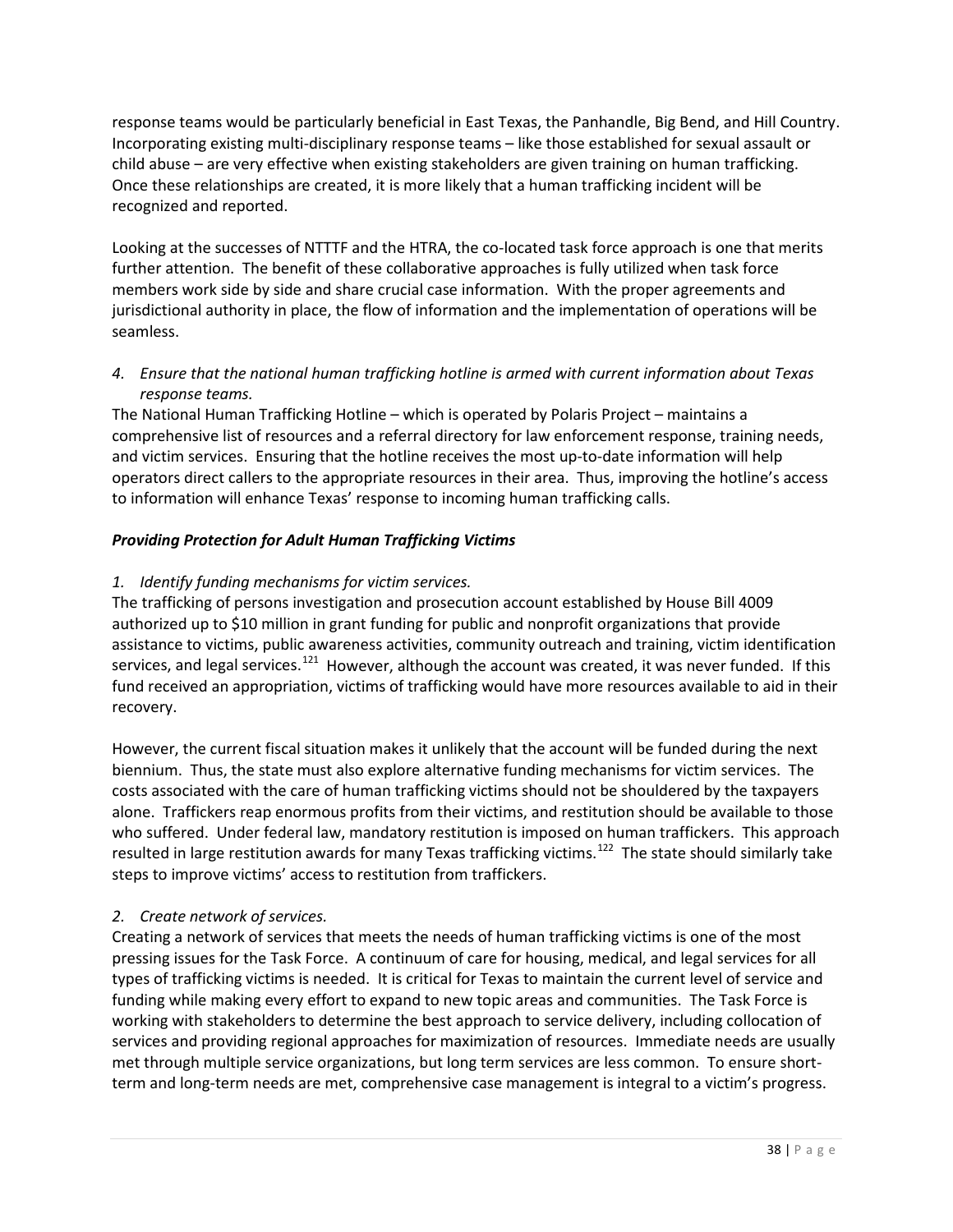Further, ongoing legal services are needed for both international and domestic victims as they move through the criminal justice system and other legal processes.

## 3. *Develop standards of care for service providers.*

One of the main principles of the victim-centered approach is the concept that a victim should not suffer additional trauma after the crime. All efforts should be made to avoid post-rescue revictimization. While many stakeholders have good intentions, they simply lack the proper training and qualifications to assist victims. The Task Force is working with victim service providers and stakeholders to look at best practices across the state.

To ensure that victims receive quality care and did not suffer additional trauma *Recommendations for Increasing Ohio's Capacity to Serve Victims of Human Trafficking* called for standards of care for trafficking victims.<sup>123</sup> The Ohio Attorney General's Trafficking in Persons Study Commission, Victim Services and Safe Locations Committee developed the "Standards for Services to Trafficked Persons" to provide a best practice model for responding to victims of trafficking.<sup>[124](#page-69-1)</sup> The model practice included a service matrix to provide optimal care for human trafficking victims. Included in the matrix were service definitions, goals, activities, and qualifications for staff, volunteers, and providers. Creation of a similar tool for use in Texas warrants exploration.

## *4. Identify additional collaboration and response areas.*

The Task Force will examine available statewide data to identify additional response areas. One method will be to look at information gathered by the national human trafficking hotline –which receives calls from the entire state of Texas. The hotline refers calls, tips, and leads to the appropriate law enforcement agency. However, many areas have not yet developed a coalition or group to address trafficking. Through national hotline data, the Task Force will be able to identify areas where the most criminal activity is taking place and assist with the development of anti-human trafficking responses.

# *5. Identify acceptable short-term and long-term housing solutions.*

Across the state there was widespread concern about the need of specialized facilities or housing solutions for trafficking victims. The state should explore a hybrid approach that includes a network of shelters, facilities, and housing complexes to address the individual needs of each victim and the varying populations, including male victims and victims with families. Short-term and long-term solutions should be considered. During the planning phases, communities and agencies should focus on the safety needs of victims, the availability of comprehensive services, and minimum standards of care that must be met when housing these victims. The Task Force is examining additional housing options, including those offered by the housing grant programs and other sources as a solution for the long-term housing problem associated with human trafficking victims.

*6. Explore feasibility of implementing the Victim Assistance Program established by House Bill 4009.*  The Victim Assistance Program was established by House Bill 4009 to develop and implement a program designed to assist domestic trafficking victims. Awarding grants to public and nonprofit organizations providing assistance to domestic victims, a study of possible funding options, public awareness activities, community outreach and training, victim identification services, and legal services will help fill the current funding gaps for victim services.

HB 4009 also required HHSC to create a searchable database of assistance programs for domestic victims, a grant program, and training and outreach initiatives to ensure that victims, judges, prosecutors, and law enforcement personnel are aware of the availability of services in their area.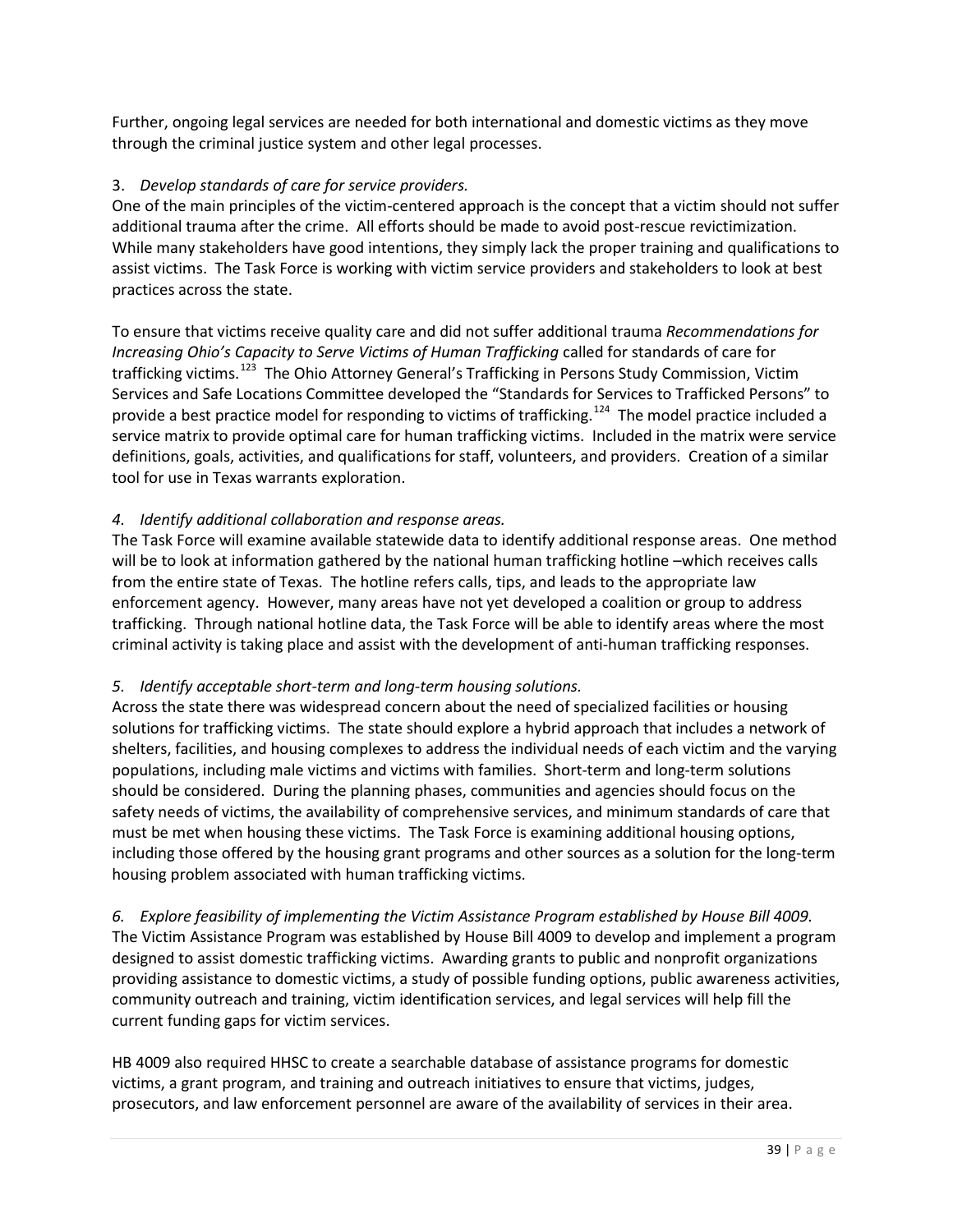However, these mandates were predicated upon the availability of funding. Because no money was appropriated to the program, the database was not established. Given the current budget constraints, it is important to determine if this program is viable at HHSC or another agency.

# *7. Create and maintain a centralized repository for human trafficking resource and referral information.*

Texas lacks a fully-operational database with updated human trafficking resources and the ability to refer information to law enforcement and victim service providers. A secure web-based system that allowed users to inquire about available services would greatly benefit those who assist human trafficking victims.

# *8. Identify legal barriers for accessing victim services.*

The Task Force needs to address any legal barriers that may prohibit victims from accessing certain services. Criminal convictions may have an impact on whether a victim can access or participate in certain victim assistance programs. If criminal convictions were the result of human trafficking, Texas may need to provide a mechanism to eliminate the barrier.

# *9. Enlist service organizations to assist in efforts.*

As human trafficking awareness increases, many organizations are eager to help combat trafficking in their communities. Many service providers, including faith-based organizations, do not have the specialized skill-set necessary to work with human trafficking victims. Professionals working with trafficking victims need advanced training to handle the complex needs of these unique victims. However, there are many ways willing organizations can help. Funding is a huge barrier to fighting this crime. These organizations can assist by raising funds for trafficking prevention efforts in the community. Other ways they can help include increasing awareness and providing outreach. If a community is aware of the indicators of human trafficking and have vigilant response teams, traffickers are less likely to commit crimes in these areas.

# *Providing Protection for Child Human Trafficking Victims*

# *1. Clarify mandatory abuse and neglect reporting provisions.*

Task Force and workgroup members expressed confusion regarding the DFPS mandates and the extent of its involvement in handling reports of abuse for trafficked children. The Legislature needs to review the definitions of abuse and neglect, as well as the statutory provisions governing investigations to ensure that trafficked children are fully protected.

# *2. Clarify roles for the child welfare system and the juvenile justice system in assisting trafficked children.*

Trafficked children often maintain a dual status as an offender and a victim. Some children fall through the cracks because one system mistakenly assumes another system is addressing the child's needs. Texas needs improved coordination of efforts between the child welfare system and the juvenile justice system to ensure that trafficked children are identified and properly treated. Traditionally, the child welfare system has been charged with protecting children and ensuring family preservation, while the juvenile justice system serves children who are arrested for committing a crime. In *the Health and Human Services Commission Report to the 81st Legislature, The Texas Response to Human Trafficking,* HHSC recommended an increase in communication and collaboration between HHSC and DFPS to improve services to minor domestic victims of trafficking.<sup>[125](#page-69-2)</sup> The recommendations included providing training on human trafficking to child welfare caseworkers and investigators.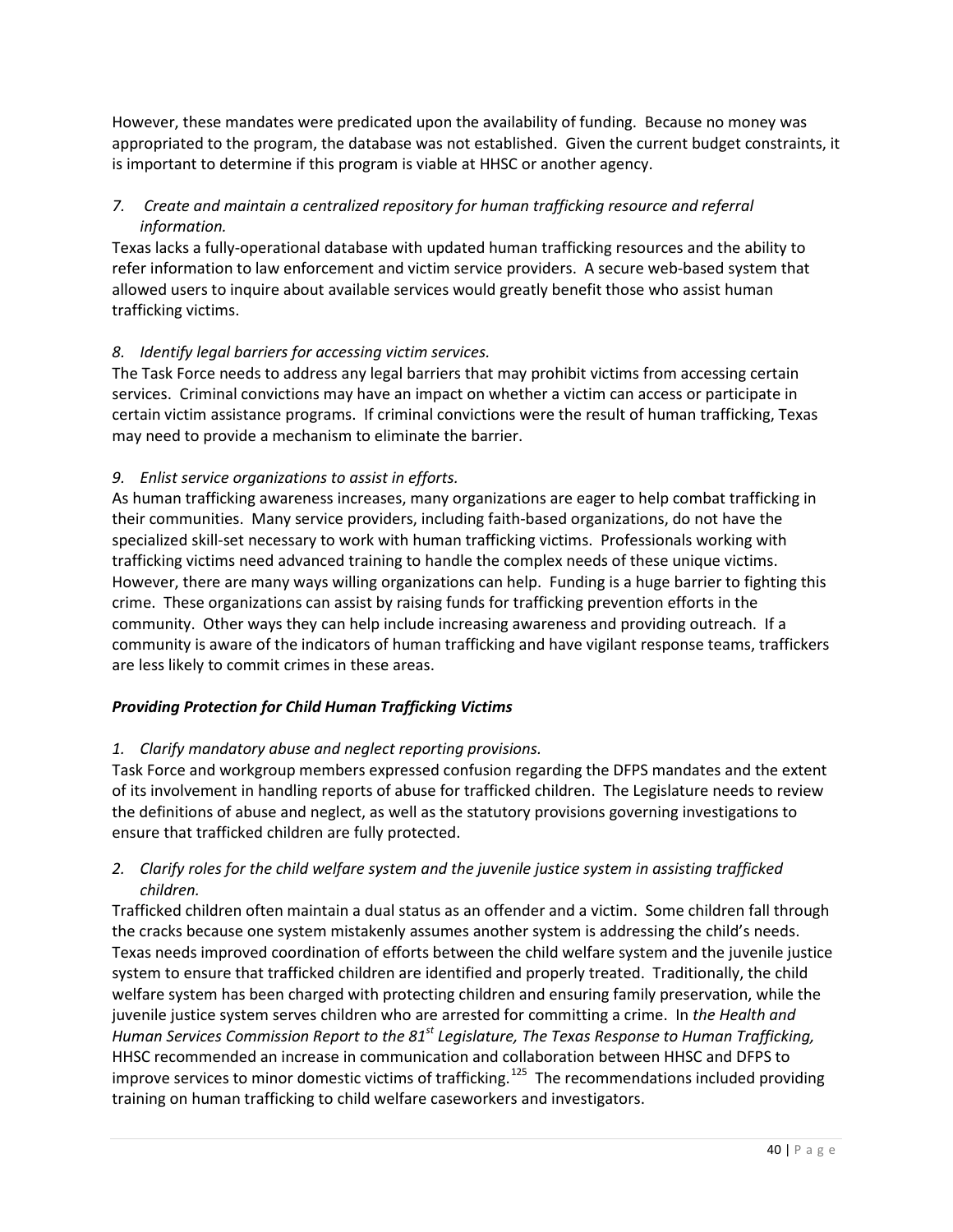In addition, DFPS, TJPC, and TYC staff should be provided with comprehensive intake tools to identify victims within their jurisdiction. A more robust screening tool could reveal that detained children may have been trafficked – and that trafficking is ultimately the root of their criminal behavior.

DFPS caseworkers and investigators are skilled at identifying abuse and neglect because of their extensive training on the matter. With appropriate screening tools, these professionals will be able to identify trafficking victims as well. In addition, DFPS SWI operators should receive training to screen for possible human trafficking cases when they receive abuse and neglect calls. This training should include a list of questions to ask callers that might indicate when a trafficking crime has occurred or if a child is in need of rescue. Inclusion of human trafficking indicators and other relevant information in caseworker and investigator training increases the likelihood that trafficking victims will be identified and subsequently receive appropriate services.

# *3. Develop comprehensive services for child trafficking victims.*

Developing comprehensive services for children who have been trafficked is a top Task Force priority. Child trafficking victims have unique service needs that differ from adult victims. Their continuum of care requirements includes emergency shelter, medical and mental healthcare, legal support, education, and long-term housing for both domestic and international children. The most critical gaps identified by the Task Force include emergency shelter, residential treatment centers, housing and a continuum of legal representation that extends beyond the first court appearance. Service networks need integrated service plans to ensure wrap around services without service duplication. Organizations that serve atrisk populations such as homeless youth should be included in the development of service models. Successful strategies for providing services to child victims from around the country should be replicated in Texas.

# *4. Study the feasibility of a statewide coordinated response for the care of commercially sexually exploited children.*

To address the specialized needs of commercially sexually exploited children, it is important to identify an appropriate response that includes child welfare agencies, juvenile justice authorities, law enforcement officials and local communities. The TJPC will make recommendations on alternatives to incarcerating minors involved in prostitution in its report to the Legislature. Texas should consider the recommendations in the TJPC report and address the feasibility of implementing a statewide coordinated response similar to the one established in Georgia.

# 5. *Enhance penalties for criminals that knowingly traffic children.*

Children are a vulnerable population targeted by unscrupulous traffickers. Young victims are more likely to be targeted because they are easily manipulated and controlled. Traffickers who knowingly prey on children should face harsher penalties and punishments. Texas needs to enact laws to enhance the penalties and punishments for trafficking crimes involving minors.

# *6. Review age definitions and limits for minors and children under Texas law.*

Texas law contains multiple definitions and age specifications for "minor" and "child." Age ranges vary from younger than 10 to younger than 18. As a victim, these age ranges impact guardianship, service eligibility, and legal jurisdiction. As an offender, age ranges impact offense levels, penalties, detention proceedings, and jurisdiction. Inconsistency in age ranges, especially in determining whether an offense has been committed, creates challenges in all aspects of juvenile law.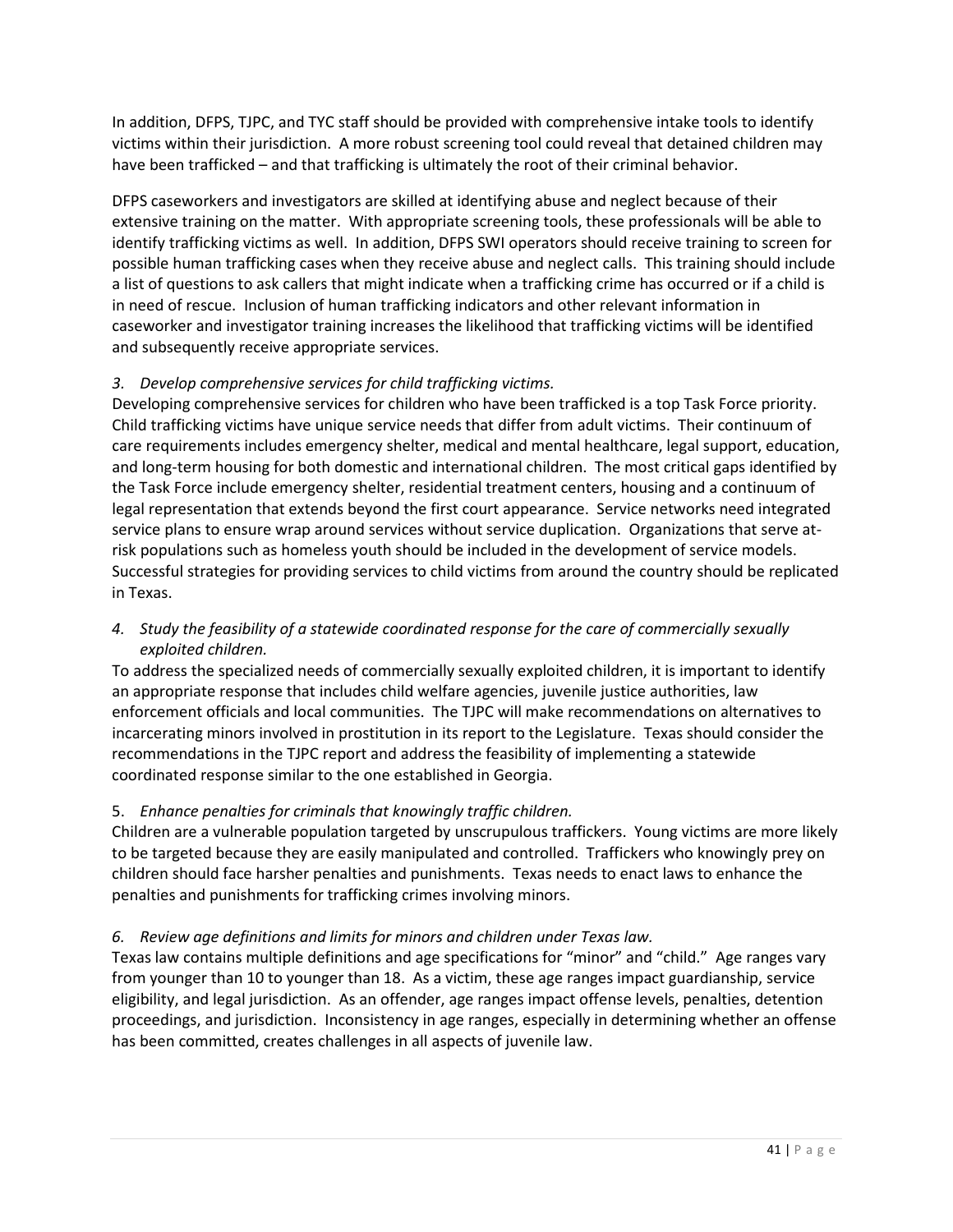## *Awareness and Education to Increase Detection*

## 1. *Develop comprehensive training plan.*

To ensure that training is available statewide, the Task Force needs a coordinated three-year plan. Careful consideration should be placed on audience, delivery, frequency, location, resources, and topics. Priority should be given to regions of the state where training is not currently available – such as East Texas and the Panhandle. Training programs should include contact and referral information to ensure trainees know who to call if they encounter a trafficking situation they are not equipped to handle.

While the frequency and location of training presentations has increased over the past few years, reaching additional audiences remains a challenge. Training opportunities must be ongoing and provided in multiple areas on multiple topics. The Task Force recommends the comprehensive training plan include provisions for expanded training for:

- Criminal Justice
- Juvenile Probation
- Child/Adult Protective Services
- Judges
- Prosecutors/Public Defenders
- Attorneys
- 911 operators
- State Agencies
- Hotlines (runaway, abuse, family violence)
- Local/state/federal law enforcement agencies
- Healthcare and medical providers
- Shelters (runaway, crisis, homeless)
- Mental health providers
- Education (teachers, principals, counselors, school nurses)
- Law enforcement associations
- State/local bar associations
- Non-traditional sectors (cable/communication, utility, postal/delivery services, construction, meter readers, inspectors/licensing agencies, animal control, and transportation)

Additional input is needed from key stakeholder participants within each profession to identify the appropriate content and training methods for the training and outreach to these populations.

2. *Identify no-cost and/or low cost opportunities for training, outreach and awareness.*

Training and resources should be provided to those interacting with potential human trafficking victims – including checklists with potential trafficking indicators and referral information once a victim is identified. Without training, Texas runs the risk that victims will be overlooked or provided inadequate services.

Funding was not secured during the 81st Legislative Session for the training, outreach and awareness components of House Bill 4009. However, on September 1, 2010, the OAG and the Task Force received a grant from the Governor's Office for three positions (peace officer, financial analyst, and prosecutor) to support the work of the Task Force and to provide human trafficking training around the state. The peace officer and financial analyst were hired in October 2010 and the prosecutor was hired in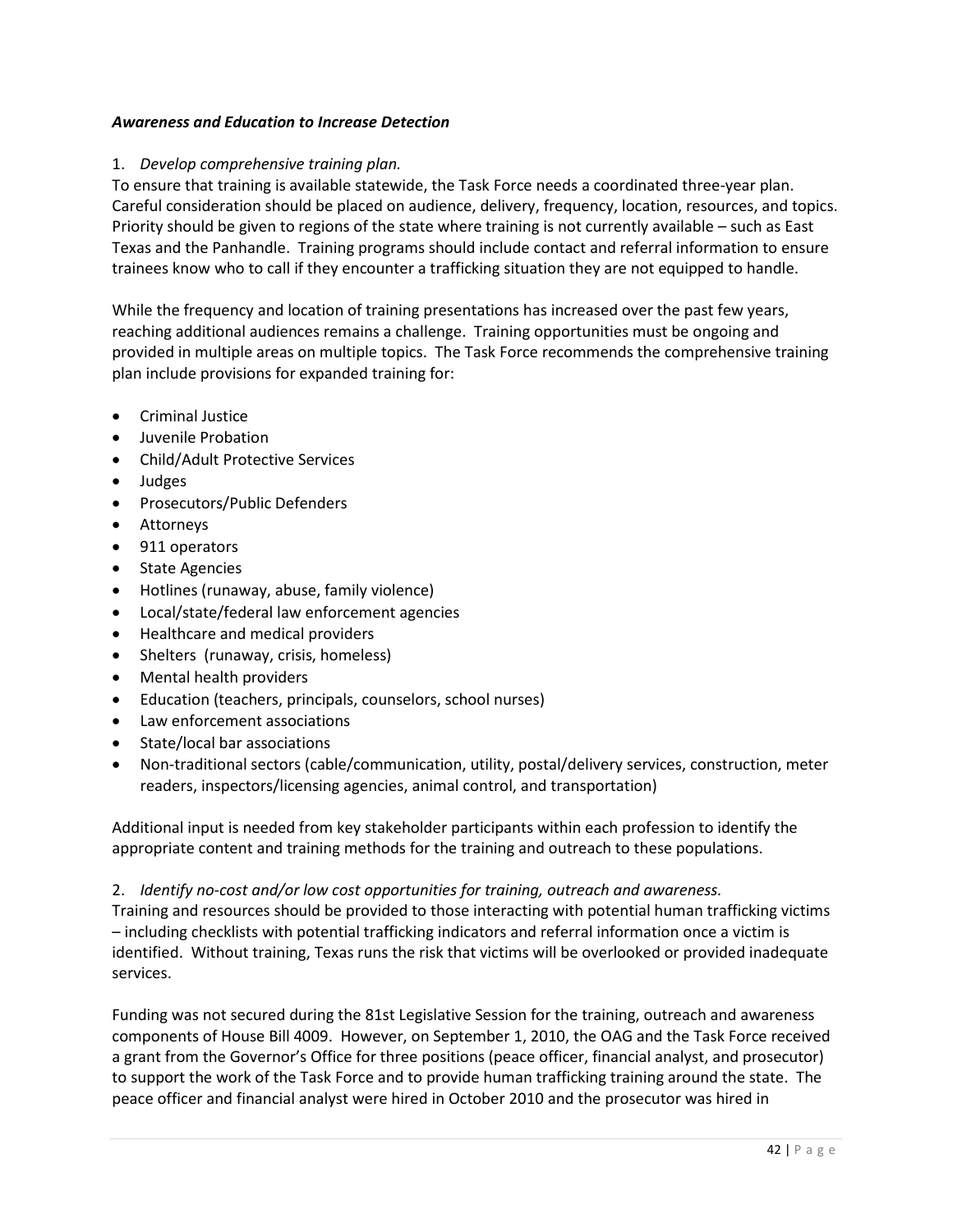December 2010, so they are developing training curricula. However, a training budget has not been secured to host large conferences, regional summits, or to deliver other cost-effective training statewide.

BJA and OVC grant recipients are required to provide training under their grant provisions, but the four task forces cannot provide training in all areas of a vast state. Rural areas need access to training and materials but they have limited local funds for travel to urban areas for training. In addition, many members of the Task Force share their expertise locally, but cannot travel outside their area due to limited resources.

House Bill 4009 required the Task Force to develop and implement a public awareness campaign. However, that effort was never funded. Regional groups have created campaigns for their area; however, a statewide campaign has not been developed. This requirement will be addressed in the next two years.

Texas needs to identify strategies that minimizes the financial burden on the agency providing the training and maximizes the number of people trained. Travel budgets are extremely limited in many organizations; therefore, training and awareness initiatives that include low-cost webinars and other web-based technologies maximize the potential for an expanded audience. Policy makers should explore the feasibility of placing information and training modules on state agency websites to maximize existing resources and expand potential audiences. This would be particularly effective for agencies that grant licensures or certifications to individuals (e.g. Texas Medical Board, State Board of Dental Examiners, Texas Board of Nursing, and Texas Department of Licensing and Regulation).

The Task Force wants to ensure that quality low-cost training is readily available to peace officers across the state. By employing online training delivery, the Ohio Attorney General's Office Peace Officer Training Academy was able to train nearly 700 officers in less than a year.<sup>[126](#page-69-3)</sup> Strategies such as these bring about rapid increases in awareness of the crime.

# 3. *Explore mandatory training requirements.*

The Task Force should work with stakeholders to identify personnel from additional groups or governmental programs that should be required to take human trafficking training. Some states are exploring mandatory training for the child welfare and juvenile probation system staff because they deal solely with a population of minors at higher risk of becoming exploited by traffickers.

# 4. *Identify training curricula needs.*

The Task Force should work with stakeholders to identify and develop additional training curricula for expanded audiences and newly identified topics.

# *Improving Data Collection*

# *1. Maintain and Report Accurate Information.*

The Task Force will continue to work towards capturing an accurate picture of trafficking in Texas through the use of reliable data. Improved efforts and increased commitment by district and county attorneys will be necessary to accurately record the progress of human trafficking prosecutions after the statutes have been enhanced and measures have been implemented to increase training. The Task Force will continue to collaborate with local, state, and federal partners to increase the use of HTRS in other regions of the state. In addition to the use of HTRS, the Task Force will continue to collaborate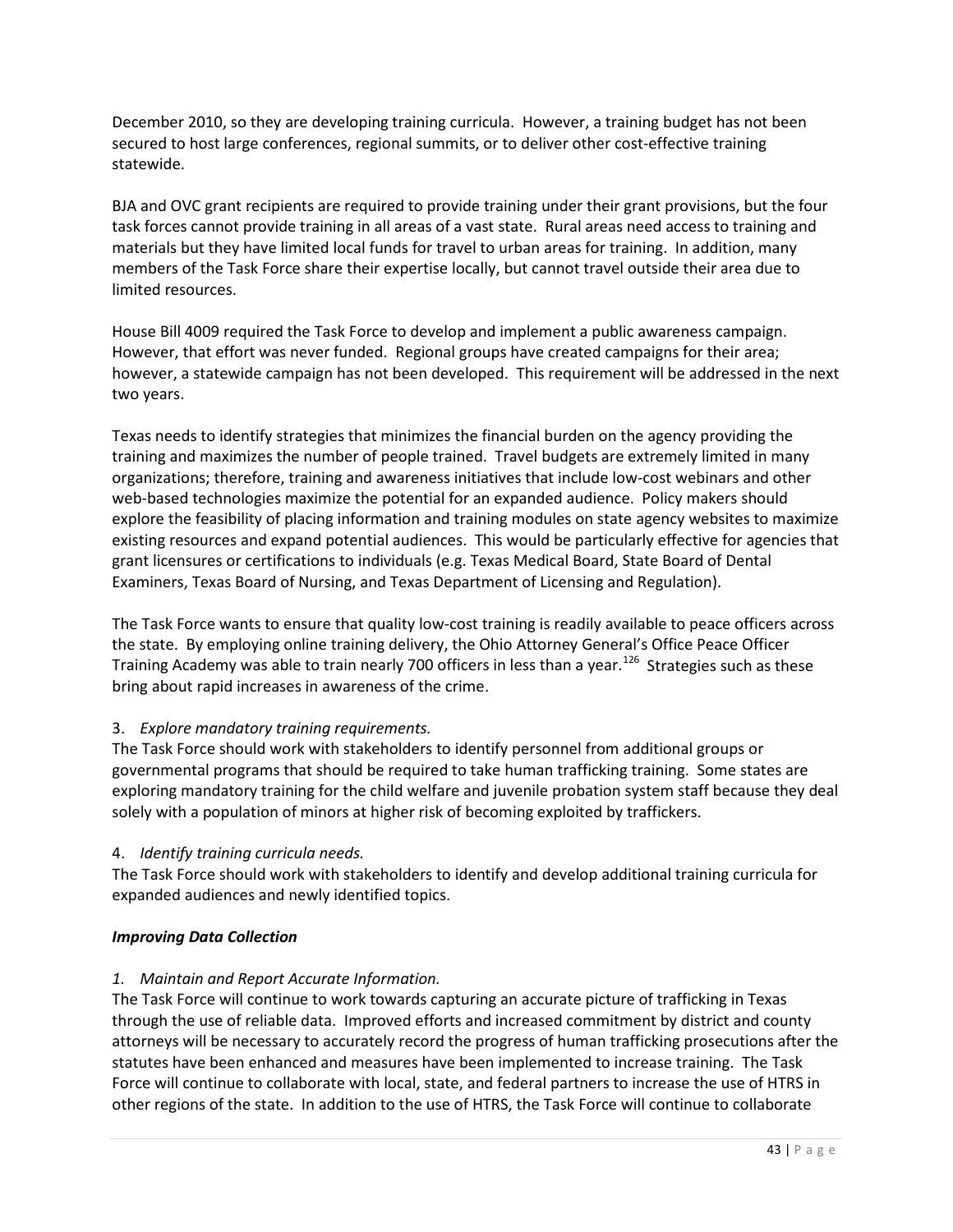with local, state, and federal partners to identify additional ways to centralize and capture information. Proposed solutions should be cost effective and efficient without placing burdensome reporting requirements on agencies. One suggestion is to include flags in existing systems to denote trafficking cases or increase fusion and intelligence centers access to existing data.

# *2. Monitor Federal Initiatives.*

The Task Force will continue to monitor federal initiatives and guidelines for data collection, including changes to the Uniform Crime Reporting system and operations by the Human Smuggling and Trafficking Center (HSTC). Maintaining partnerships with federal entities is critical to the successful exchange of crime information.

# *3. Identify solutions to track services.*

Currently, there is no requirement to report that services have been provided to a victim of human trafficking – unless the victim has been identified by one of the federally-funded task forces. Texas needs a mechanism to track victim service provider information outside of areas covered by federallyfunded task forces. Collecting information about services provided to human trafficking victims will better capture the extent of human trafficking in Texas.

# *Intelligence-sharing Amongst Law Enforcement Agencies*

# *1. Create additional cohesion units for intelligence-sharing.*

The Dallas-based cohesion unit operating under the Department of Homeland Security is a model program. The cohesion unit is an innovative way to combat human trafficking because it brings federal, state and local law enforcement together under one roof and focuses exclusively on human traffickingrelated crimes. Using the cohesion strategy not only maximizes resources, it also decreases jurisdictional conflicts between law enforcement agencies.

# 2. *Identify areas for improved collaboration with federal partners*.

Texas needs to focus on intelligence-sharing and other partnerships with federal agencies. For example, HSTC in Washington D.C. is a joint venture several federal agencies created to promote informationsharing. HSTC is utilized by multiple federal law enforcement agencies and serves as a clearinghouse for all human trafficking-related information from federal government agencies.<sup>127</sup> The Task Force will continue to monitor the use of HSTC as a potential resource for the state to utilize.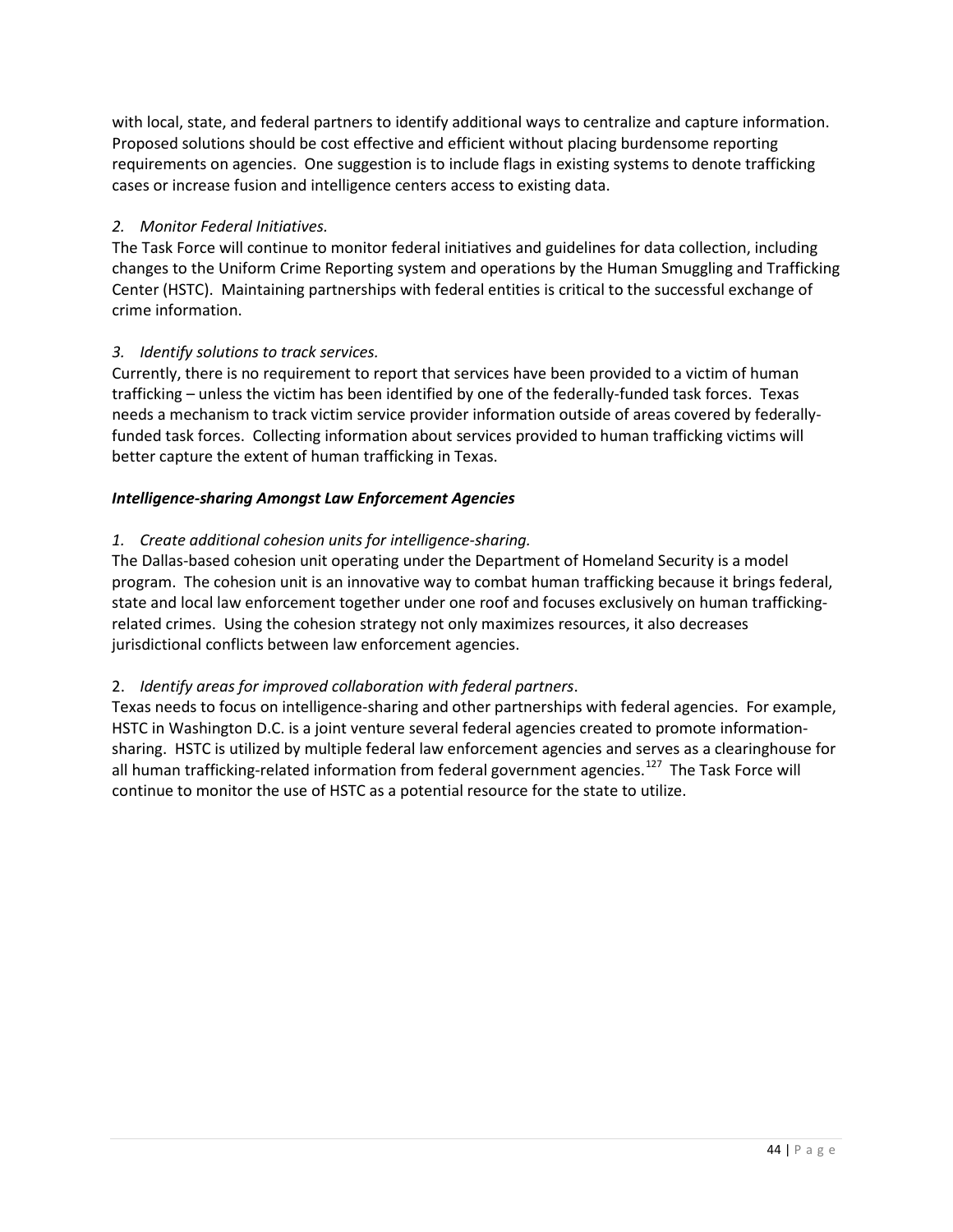# **Legislative Recommendations**

*We are not going to be defeated by human trafficking. It is a horrific crime that affects far too many people.*

Texas Attorney General Greg Abbott Remarks to the Inaugural Human Trafficking Prevention Task Force Statewide Meeting (January 21, 2010)

In 2003, Texas became one of the first states to pass human trafficking legislation. House Bill 2096 (78<sup>th</sup>) Legislature) created Penal Code chapter 20A (trafficking of persons) establishing definitions for "forced labor or services" and "trafficking" and outlined offenses and penalties. In 2007, House Bill 1121 and Senate Bill 11 (80<sup>th</sup> Legislature) enhanced the State's ability to combat human trafficking adding an offense for benefitting from forced labor and services, changing the age of a minor victim from under 14 years of age to under 18 years of age, and requiring posting notices of the national human trafficking hotline in overnight lodging establishments that had been deemed a nuisance due to premise activities. The legislation also required the OAG and HHSC to review and report on Texas laws and services available to victims and witnesses of human trafficking. . The  $81<sup>st</sup>$  Legislature recognized a need for additional training and resource collaboration, and they responded by passing House Bill 4009 in 2009. The legislation created the Human Trafficking Prevention Task Force, provided that TJPC conduct a survey on alternatives to the juvenile justice system for children who engage in prostitution, and mandated human trafficking training for several entities.

The Task Force has taken great care to craft proposals that would better protect both adult and child victims, including providing funding for human trafficking prevention grants. The Task Force also recommends legislative changes that will help prosecutors try human trafficking cases – including enhanced penalties for traffickers. Improving data collection must be a priority for law enforcement, service providers and the Task Force. The Task Force has proposed comprehensive legislative recommendations that, if passed, will improve cooperation, collaboration and communication in the fight against trafficking in Texas.

The following legislative recommendations are a culmination of discussions and research by the Task Force and workgroups. The Attorney General's Office compiled the list of suggestions and sought support from Task Force members and stakeholders. The recommendations contained in this report reflect general consensus support among Task Force members.

#### *Identifying Prevention Strategies*

## **1. Recommendation: Include trafficking of persons in the list of common nuisances.**

#### **Background**

Under Texas law, a suit may be brought against persons who maintain a place or premise that is deemed to be a common nuisance by the local community, local law enforcement or the attorney general. A place or premise that tolerates or fails to abate activities such as discharging firearms, drug-related activities, gambling, compelling prostitution, sexual assault and sexual abuse is considered a common nuisance. Many counties, local municipalities, and regulatory agencies use provisions of the common nuisance laws to shut down businesses where these activities occur. Human trafficking is not currently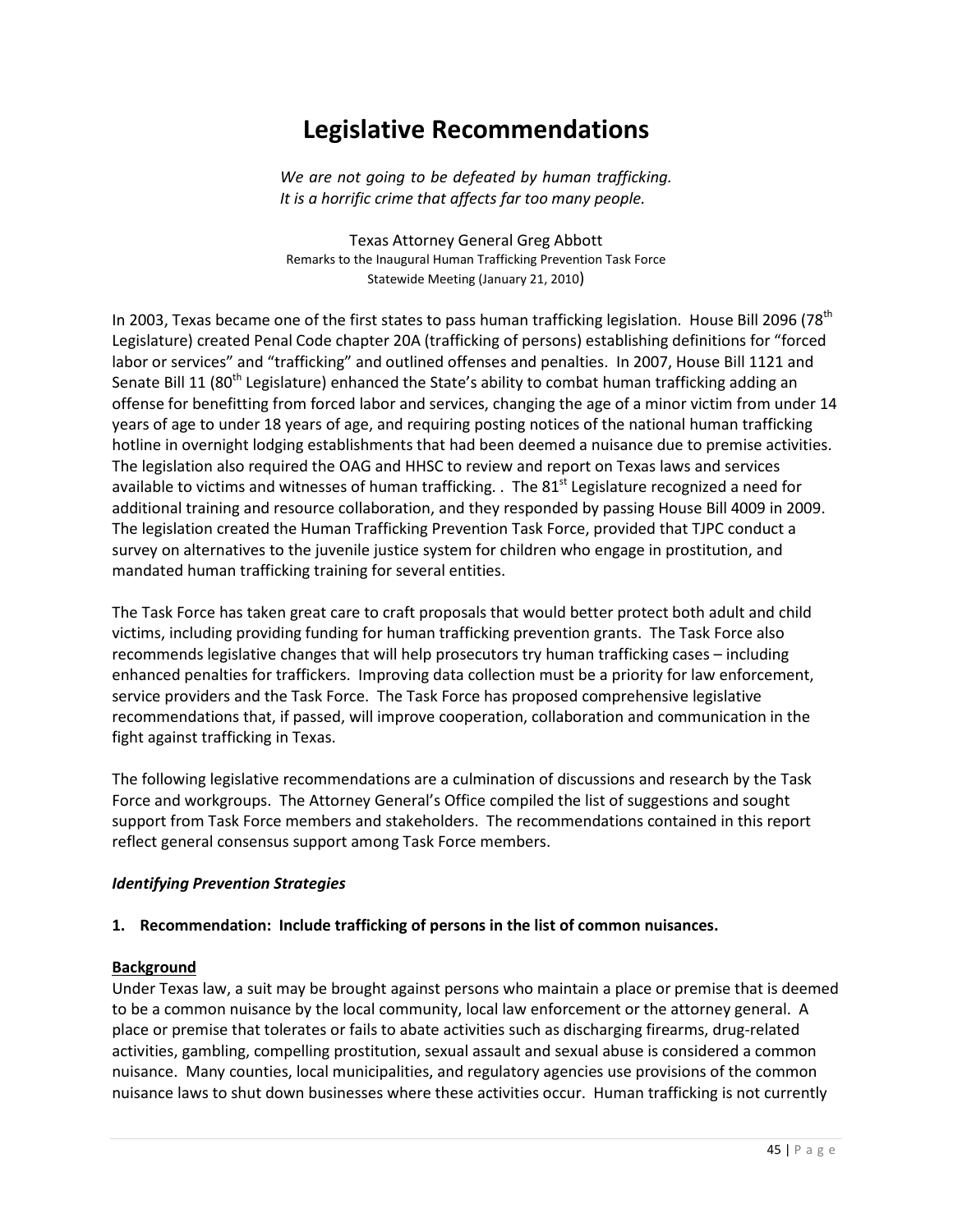listed as an activity that would constitute a common nuisance. Adding this offense to the Civil Practices and Remedies Code will provide governmental entities with another tool to combat human trafficking.

## **Potential Legislative Change**

Amend Texas Civil Practices and Remedies Code section 125.0015 to include Texas Penal Code chapter 20A (trafficking of persons) as a common nuisance.

- **2. Recommendation: Give law enforcement additional enforcement tools when licensed businesses engage in human trafficking.**
	- **a. Recommendation: Include trafficking of persons in the list of allegations to consider when determining whether a premise is ineligible for a permit or license.**

## **Background**

The Texas Alcoholic Beverage Code provides that TABC can refuse a permit or a license to an applicant for a period of three years if that applicant's previous permit or license was expired or was voluntarily surrendered on a protest involving allegations of prostitution, a shooting, stabbing, or other violent act, or an offense involving drugs. Many human trafficking cases have occurred in bars and private clubs with liquor licenses. Adding human trafficking to this list increases the likelihood that businesses that profit from human trafficking will not reopen once they lose their license.

## **Potential Legislative Change**

Amend Texas Alcoholic Beverage Code section 11.44 to include Texas Penal Code chapter 20A offenses in the list of allegations that could be considered in refusing to issue a permit or license for a period of three years.

**b. Recommendation: Include trafficking of persons and compelling prostitution in the list of previous offenses that would require the Texas Alcoholic Beverage Commission to refuse to issue a license or permit for a specific location.** 

## **Background**

The Texas Alcoholic Beverage Code requires TABC to refuse to issue a mixed beverage permit or private club registration permit, for one year, if a license or permit had been canceled as a result of a shooting, stabbing, violent act, or an offense involving drugs. Adding human trafficking to this list of offenses allows TABC to refuse a license to businesses involved with human trafficking.

## **Potential Legislative Change**

Amend Texas Alcoholic Beverage Code section 11.46 to include Texas Penal Code chapter 20A (trafficking of persons) and section 43.05 (compelling prostitution) in the list of offenses under grounds for refusal if the establishment's license or permit had been canceled during the preceding 12 months.

Amend Texas Alcoholic Beverage Code section 61.42 to include Texas Penal Code chapter 20A (trafficking of persons) and section 43.05 (compelling prostitution) in the list of offenses for mandatory grounds for refusal, for one year, of a retail dealer's on-premise license or a wine and beer retailer's permit where a license or permit for the establishment had been canceled during the preceding 12 months.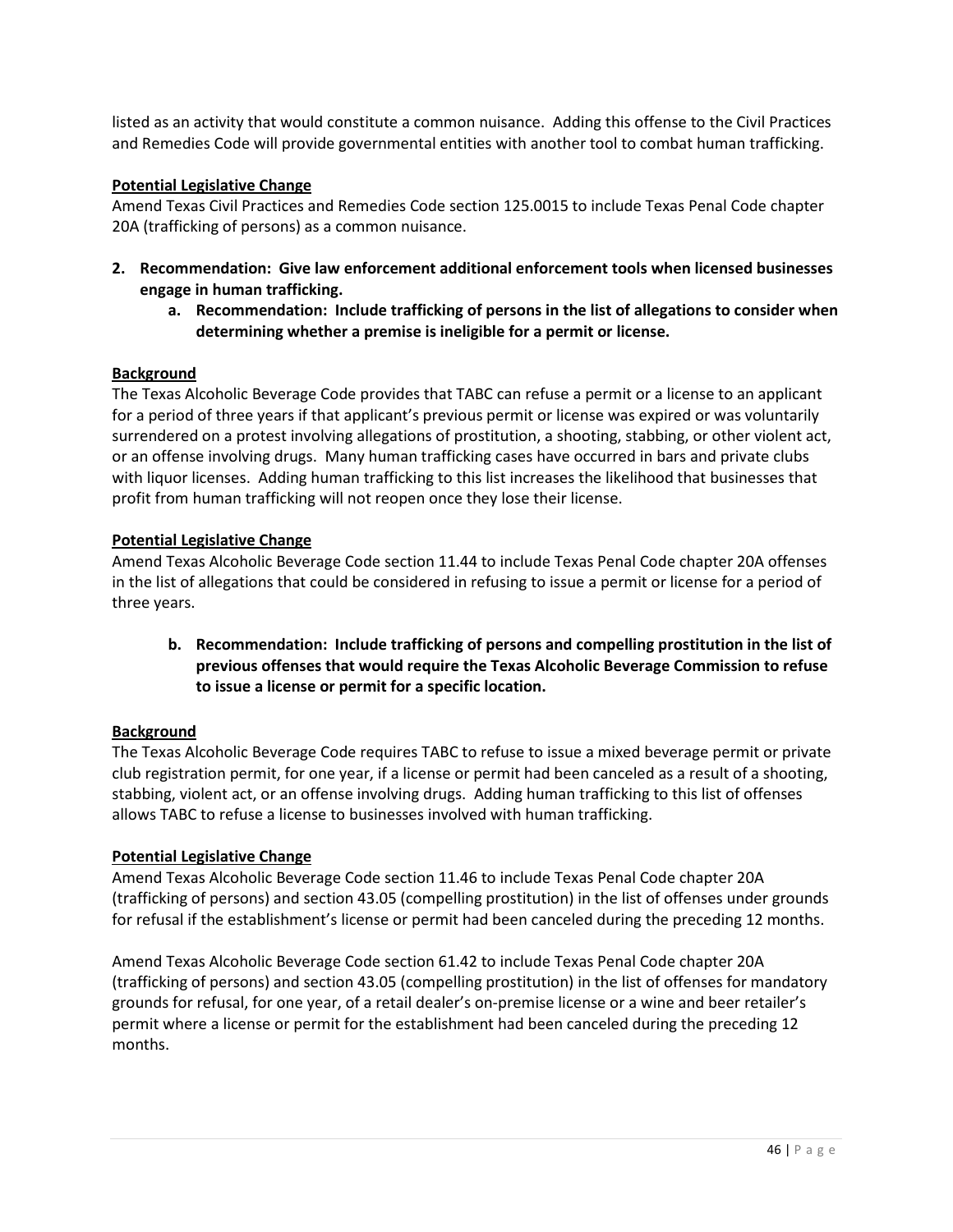**c. Recommendation: Include human trafficking in the list of offenses that cannot be considered for alternative penalties under the Texas Alcoholic Beverage Code.** 

#### **Background**

The Texas Alcoholic Beverage Code allows for TABC to grant an alternative civil penalty to the suspension or cancellation of a license or permit. However, section 11.64 lists certain offenses that are ineligible for the lighter penalty. Those offenses include prostitution, gambling, or selling alcoholic beverages to minors or intoxicated persons. Human trafficking is not currently listed.

#### **Potential Legislative Change**

Amend Texas Alcoholic Beverage Code section 11.64 to include Texas Penal Code chapter 20A (trafficking of persons) in the list of offenses prohibited from receiving alternative penalties.

## **3. Recommendation: Include human trafficking-related crimes in the list of contraband.**

#### **Background**

Texas Code of Criminal Procedure chapter 59 establishes the provisions for contraband forfeiture for items used in the commission of certain offenses. Currently, if the contraband was used in the commission of any felony under Penal Code chapter 43, subchapter B, it is subject to forfeiture. There are additional felonies listed under subchapter A that involve sex trafficking-related offenses that are excluded with this provision. Amending the Penal Code to include any felony under that chapter would provide law enforcement with additional tools to seize contraband used in the commission of any sexrelated felony determined by chapter 43.

In addition, items such as motor vehicles, real estate, and money are often used to facilitate human trafficking and sexual offenses. Including items used in felonies or attempted felonies under chapter 20A (trafficking of persons) and chapter 43 (public indecency) will allow law enforcement to remove contraband from persons or organizations that commit these crimes.

## **Potential Legislative Change**

Amend Texas Code of Criminal Procedure article 59.01(A) (ii) to expand the definition of contraband to include items used in any felony committed under Penal Code chapter 43 (prostitution) and article 59.01(2) (E) to expand the definition to include items used to facilitate the commission of a felony under Penal Code chapter 20A (trafficking of persons) or chapter 43 (public indecency).

#### **4. Recommendation: Create additional financial deterrents for human trafficking-related offenses.**

## **Background**

Traffickers reap large profits in the sale and trade of humans, all at the expense of the victims. Texas has few financial deterrents that authorities can use against human trafficking operations and even fewer mechanisms available to victims seeking reparation. For those who are convicted of certain offenses, the courts may impose additional fines that could be deposited into specialized accounts for the provision of services for crime victims. The creation of a similar mechanism for human trafficking offenses would create a financial disincentive for the traffickers and a means to provide services for the victims.

#### **Potential Legislative Change**

Amend Code of Criminal Procedure article 42.12, section 19 and article 102.0186, and add new article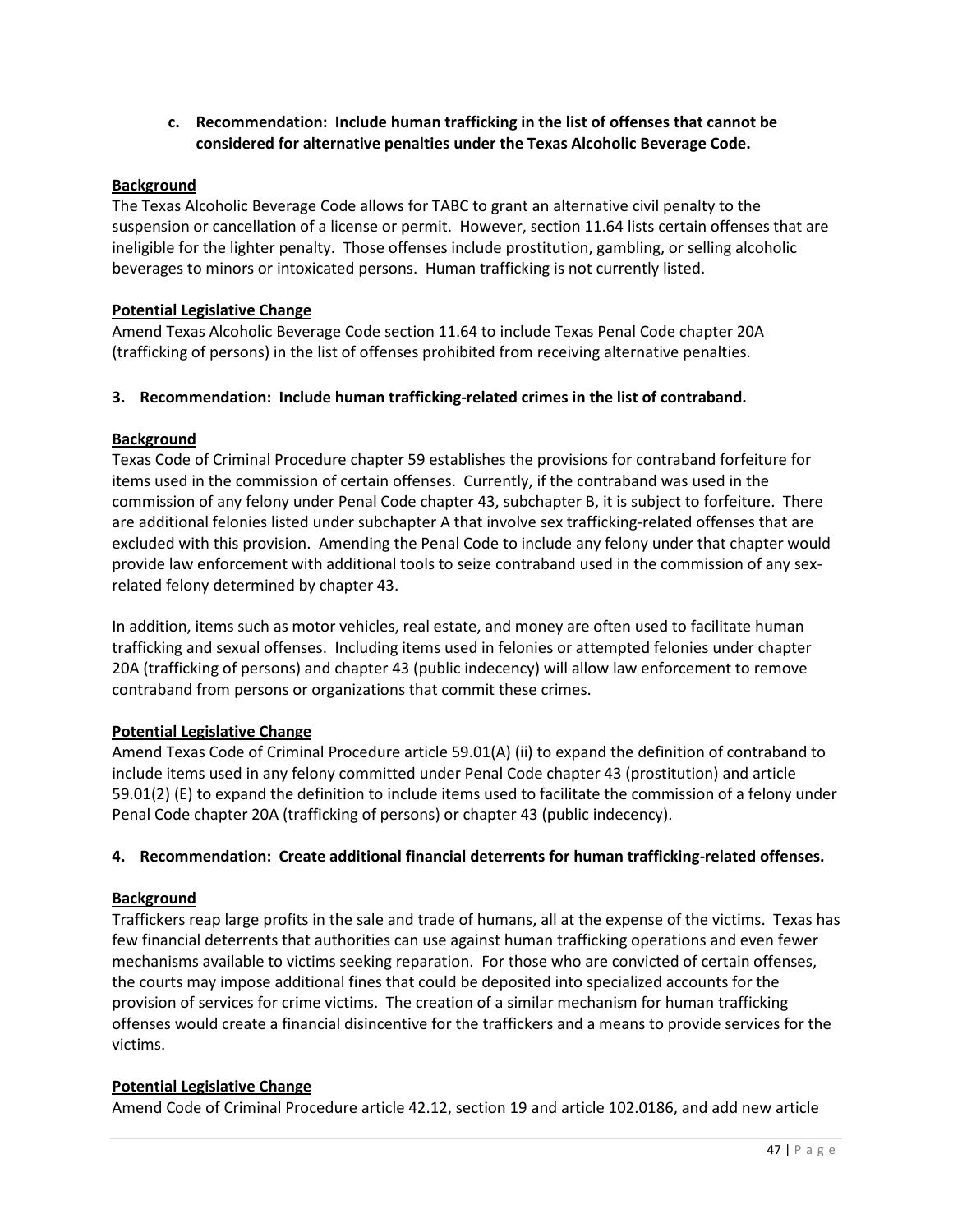102.0187 to provide for additional costs to be imposed upon traffickers convicted of human trafficking or compelling prostitution to provide for services for human trafficking victims forced into labor and sex trafficking.

# *Increasing Victim Identification and Offender Prosecutions*

## **1. Recommendation: Enhance trafficking of persons statute.**

## **Background**

Prosecutors indicate that the trafficking of persons statute, Penal Code chapter 20A, should be enhanced. Suggested changes include clarifying the sex and labor trafficking definitions, eliminating the multiple elements needed to prove forced labor, and removing the requirement that prosecutors prove force, fraud and coercion for sex trafficking cases involving minors.

The definitions of forced labor or services under the current Penal Code chapter 20A do not list of all of the potential sexual acts that could constitute human trafficking under the law. The Task Force recommends clarifying the definitions to help distinguish between cases of forced labor and forced labor involving sexual offenses. These changes will allow prosecutors to streamline the charges for the court while ensuring the maximum penalties for the crime are considered.

The definition of forced labor and services currently in chapter 20A is very specific and does not include every potential type of forced labor. Replacing the current language with a broader definition of forced labor or services will allow prosecutors more flexibility when trying these cases.

Under the federal sex trafficking statute, the use of minors for commercial sexual activity is an offense even if there is no proof of force, fraud or coercion.<sup>128</sup> Currently, state prosecutors must prove that a trafficker forced or coerced a minor into performing a commercial sex act, usually through the testimony of the minor. In many cases, it is unlikely the minor will voluntarily testify against the offender. If the child refuses to testify against a trafficker, a prosecutor must prove that the child's trafficker forced the child to have commercial sex. This is attempted by proving there was a threat to the child or that the child believed some falsehood promoted by the trafficker compelled the child to obey the trafficker. The Task Force determined that removing the proof of force requirement would not only put Texas in line with the federal human trafficking statute, but the change would better serve child victims.

## **Potential Legislative Change**

Broaden the definition of forced labor or services to include any labor or services obtained by an actor's use of force, fraud or coercion. Remove the specific elements of proof found in sections 20A.01 (A)-(G). This amendment would give prosecutors the ability to prove force, fraud or coercion for the purpose of subjection to involuntary servitude, peonage, debt bondage, or slavery by any means.

Amend Texas Penal Code section 20A.01 (1) and section 20A.02 (b) to remove prostitution (Penal Code section 43.02 and section 43.05) and sexual performance by a child (Penal Code section 43.25). Create new section definitions of "commercial sexual services" and "commercial sex trafficking" that would include all sex trafficking offenses previously in section 20A.01 and section 20A.02, and additional offenses not previously listed.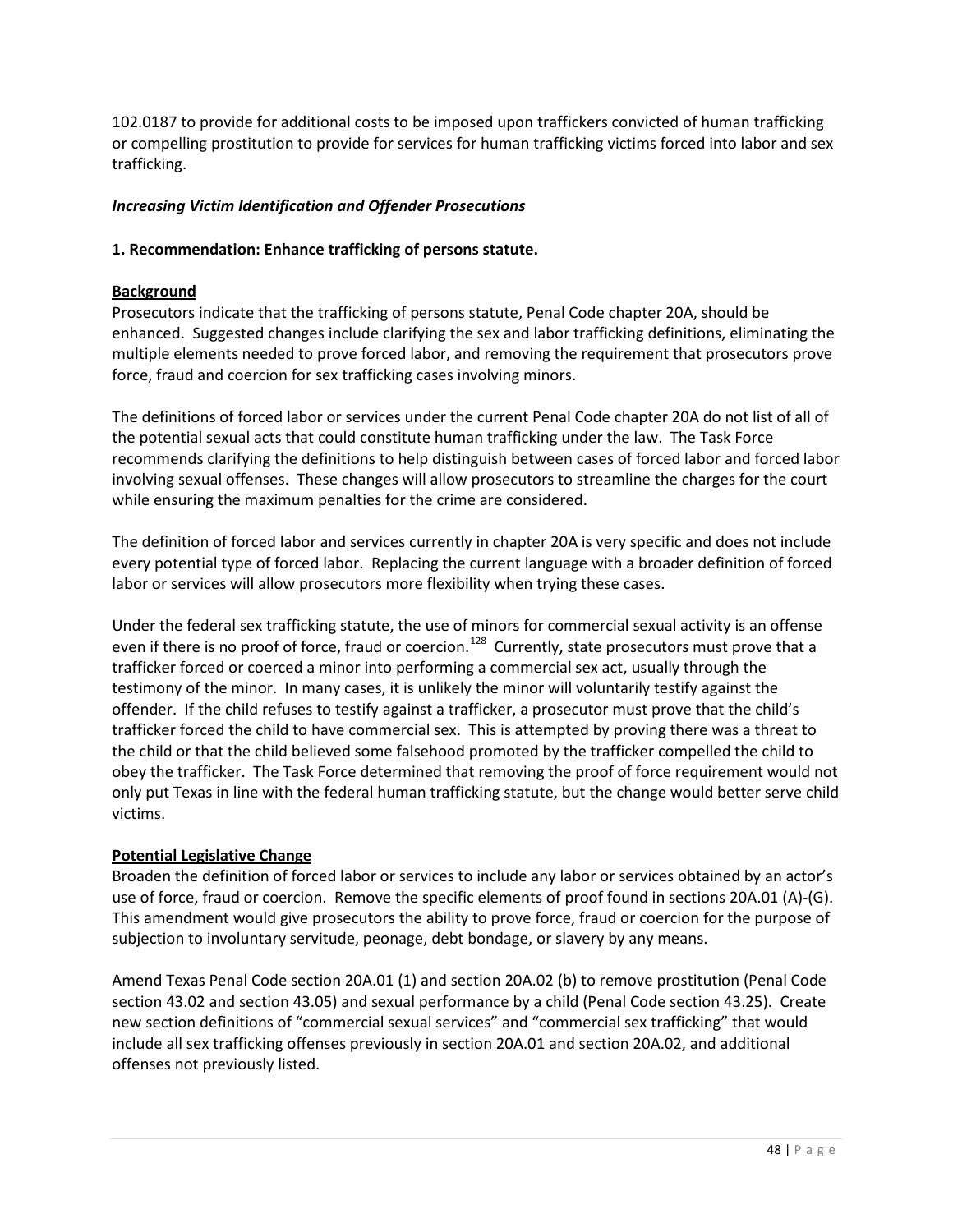Remove the requirement in section 20A.01 requiring a prosecutor to prove force, fraud and coercion if the victim is a minor.

## **2. Recommendation: Include trafficking of persons and compelling prostitution in the list of "3g" offenses.**

## **Background**

Texas Code of Criminal Procedure article 42.12 section 3g places limitations on probation, bail and parole for certain offenses. These limitations are:

- Judges may not grant probation for those convicted of 3g offenses.
- Bail for 3g offenses may not be reduced without notice to the state and a hearing.
- Offenders sentenced to prison time after being convicted of a 3g offense are not eligible for parole until the actual time served equals one-half of the sentence imposed or 30 years, whichever is less.
- 3g offenders are not eligible for bail while an appeal is pending, regardless of the sentence.

Crimes committed under these offenses are typically considered more severe criminal acts. The list includes indecency with a child, aggravated kidnapping, aggravated robbery and sexual performance by a child. Trafficking of persons and compelling prostitution are not currently listed among these offenses.

## **Potential Legislative Change**

Amend Texas Code of Criminal Procedure article 42.12 section 3g to include Texas Penal Code chapter 20A and section 43.05 offenses. This amendment would add trafficking of persons offenses and compelled or forced prostitution to the list of 3g offenses.

## **3. Recommendation: Include trafficking of persons and compelling prostitution in the list of stackable offenses.**

## **Background**

Texas Penal Code section 3.03 (a) provides criminal sentences run concurrently when the accused is found guilty of more than one offense arising out the same criminal episode. Exceptions are made under Texas Penal Code section 3.03 (b) for certain offenses including sexually assaultive crimes against minors. Trafficking of persons and compelling prostitution are not listed among these offenses.

#### **Potential Legislative Change**

Amend Texas Penal Code section 3.03 (b) to exempt chapter 20A (trafficking of persons) and section 43.05 (compelling prostitution) offenses from the requirement that sentences run concurrently.

## **4. Recommendation: Extend the criminal statute of limitations for trafficking of persons and compelling prostitution offenses.**

#### **Background**

Texas Code of Criminal Procedure article 12.01 lists the statute of limitations for various felony offenses. Felony offenses not specifically listed in article 12.01 carry a three-year limitation. Trafficking of persons and compelling prostitution of a minor are not specifically listed therefore these defendants must be charged within three years from the date of the commission of the offense. Human trafficking cases are complicated in nature, and investigators and prosecutors may need more than three years to indict the offender.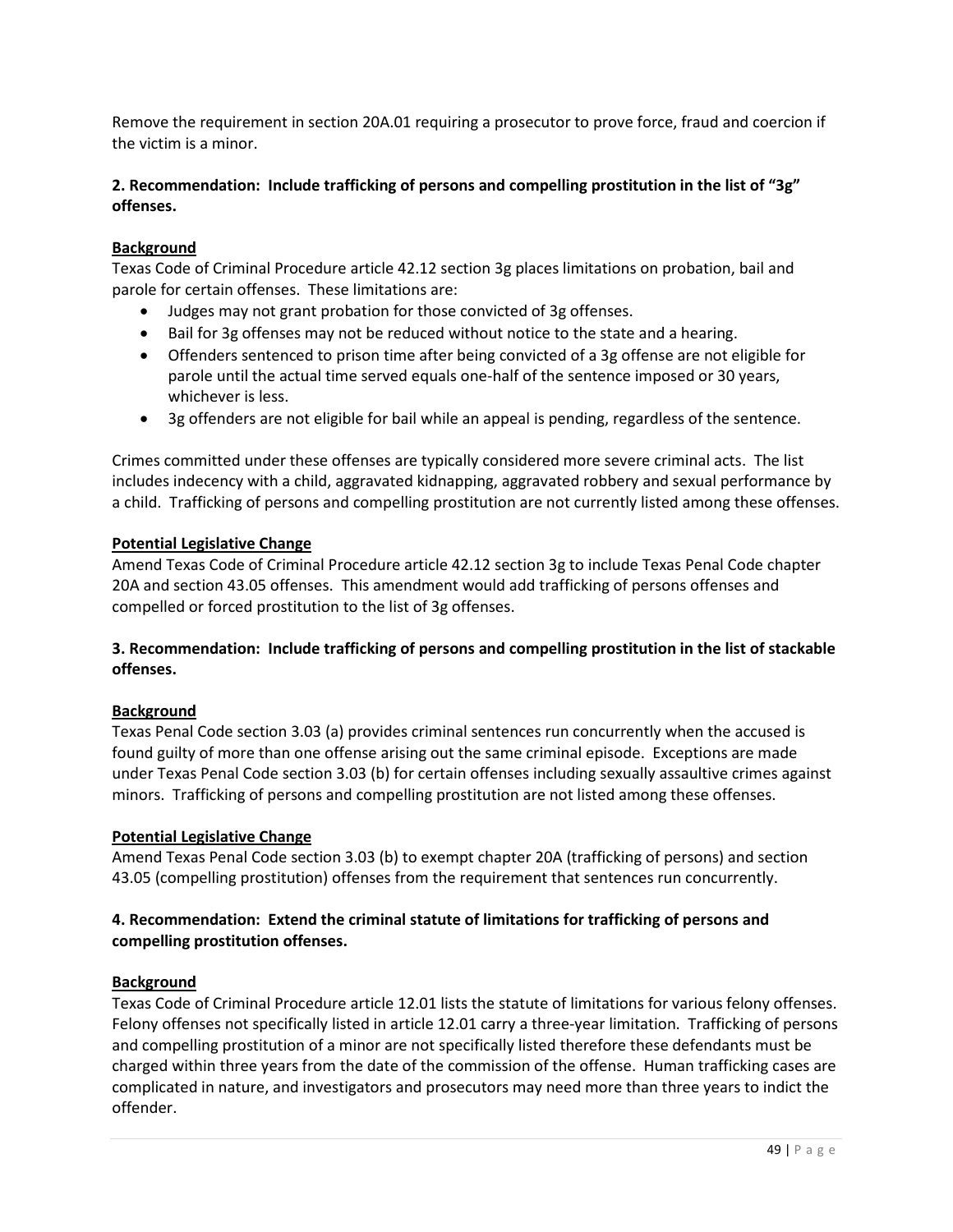## **Potential Legislative Change**

Amend Texas Code of Criminal Procedure article 12.01 (2) to extend the statute of limitations for cases involving adult victims under Texas Penal Code chapter 20A and Texas Penal Code section 43.05 (a)(1) from three years to ten years from the commission of the crime.

Amend Texas Code of Criminal Procedure article 12.01 (6) to extend the statute of limitations for cases involving minor victims under Texas Penal Code chapter 20A and section 43.05 (a)(2) from three years to 10 years from the  $18<sup>th</sup>$  birthday of the victim.

## **5. Recommendation: Include commercial sex trafficking in the list of offenses subject to registration with the Sex Offender Registry.**

## **Background**

Texas law requires offenders who commit certain sexual offenses to register as a sex offender. These offenses include indecency with a child (Penal Code section 21.11), sexual assault (Penal Code section 22.011), compelling prostitution (Penal Code section 43.05), and sexual performance by a child (Penal Code section 43.25) in addition to several other criminal violations. Commercial sex trafficking offenses are not included in the list of offenses. Requiring commercial sex trafficking offenders to comply with Texas sex offender registration laws places sex trafficking penalties in line with other severe sexual offenses.

## **Potential Legislative Change**

Amend Code of Criminal Procedure article 62.001 to include Texas Penal Code chapter 20A (trafficking of persons) for offenses involving commercial sex trafficking, in the list of offenses where the offender must comply with sex offender registration. Amend Code of Criminal Procedure article 62.101 to include Penal Code chapter 20A violations involving commercial sex trafficking in the list of violations that require lifetime registration similar to other serious sexual offenses.

# **6. Recommendation: Include trafficking of persons in the list of offenses eligible for an automatic life sentence for subsequent convictions.**

## **Background**

Texas law allows for enhanced penalties for offenders who repeatedly and continually commit serious crimes. These subsequent convictions of serious crimes make certain offenders eligible for a life sentence. This section includes such offenses as aggravated kidnapping with the intent to violate or abuse the victim sexually (Penal Code section 20.04) and aggravated sexual assault (Penal Code section 22.011). Human trafficking is not included in this list of serious crimes.

## **Potential Legislative Change**

Amend Texas Penal Code section 12.42 to add Texas Penal Code chapter 20A (trafficking of persons) violations involving commercial sex trafficking of a child under 18 years of age to the list of crimes eligible for a life sentence upon subsequent convictions.

## **7. Recommendation: Include human trafficking-related offenses in the list of offenses where inmates are ineligible for mandatory supervision or population management.**

## **Background**

Certain inmates are not eligible for release under mandatory supervision and population management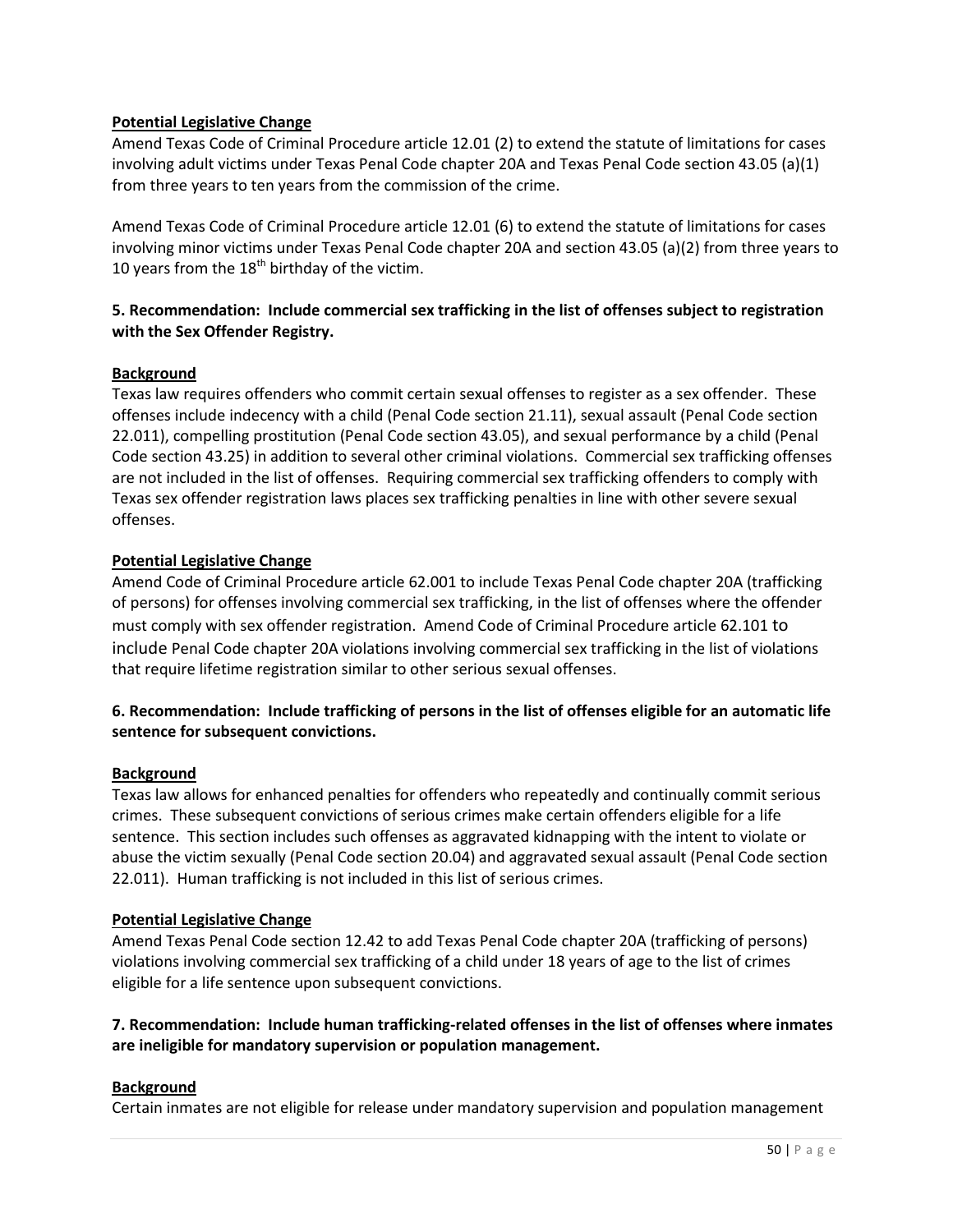programs because they have committed certain serious crimes. Other offenses listed in this section include indecency with a child (Penal Code section 21.11), injury to a child or an elderly individual (Penal Code section 22.04), sale or purchase of a child (Penal Code section 25.08), sexual performance by a child (Penal Code section 43.25), and many others. Human trafficking is not included in the list of offenses prohibiting inmate eligibility for participation in mandatory supervision and population management programs.

## **Potential Legislative Change**

Amend Texas Government Code section 499.027 and section 508.149 to include Texas Penal Code chapter 20A (trafficking of persons) violations in the list of offenses exempt from early release and supervision programs.

**8. Recommendation: Enhance provisions of Penal Code section 43.02 to increase penalties for soliciting minors for commercial sex and provide additional safeguards for human trafficking victims involved in prostitution.** 

## **Background**

The offense for prostitution is committed if a person knowingly agrees or offers to engage or engages in sexual conduct for a fee. The penalty is a Class B misdemeanor for the first offense and increases for subsequent violations. The highest penalty is a state jail felony regardless of whether the person prostituted is a minor or adult. If the prostitute solicited for sexual services is a child, the solicitor should be charged with a strict liability offense.

Victims of human trafficking should not be prosecuted for prostitution. Texas Penal Code section 43.02 provides a defense for individuals charged with prostitution when claiming they are a victim of human trafficking. Additional safeguards are needed to prevent abuse of this defense and provide mechanisms to ensure that any claims of victimization are investigated.

In turn, allowing for an affirmative defense for trafficking victims charged with prostitution can facilitate the introduction of evidence to support charges against traffickers. This defense can ultimately lead to the dismissal of charges against human trafficking victims while safeguarding judicial and prosecutorial resources.

## **Potential Legislative Change**

Amend Texas Penal Code section 43.02 to provide enhanced penalties for persons soliciting minors for sexual services and to make that solicitation a strict liability crime. The actor would not have a defense that he or she was unaware that the person solicited was a minor. This would place our statute more in line with federal law.

Amend the current affirmative defense for section 20A.02 offenses to provide advance notice to the court and prosecutor of this type of defense. This would allow the prosecutor time to investigate the claim and proceed with charges against the trafficker if the evidence supports the case.

## **9. Recommendation: Enhance penalties for persons convicted of compelling prostitution of a minor.**

## **Background**

Penalties under Texas Penal Code section 43.05 for compelling prostitution are the same regardless of whether the person forces an adult or a child to commit the offense. Currently, there are no specific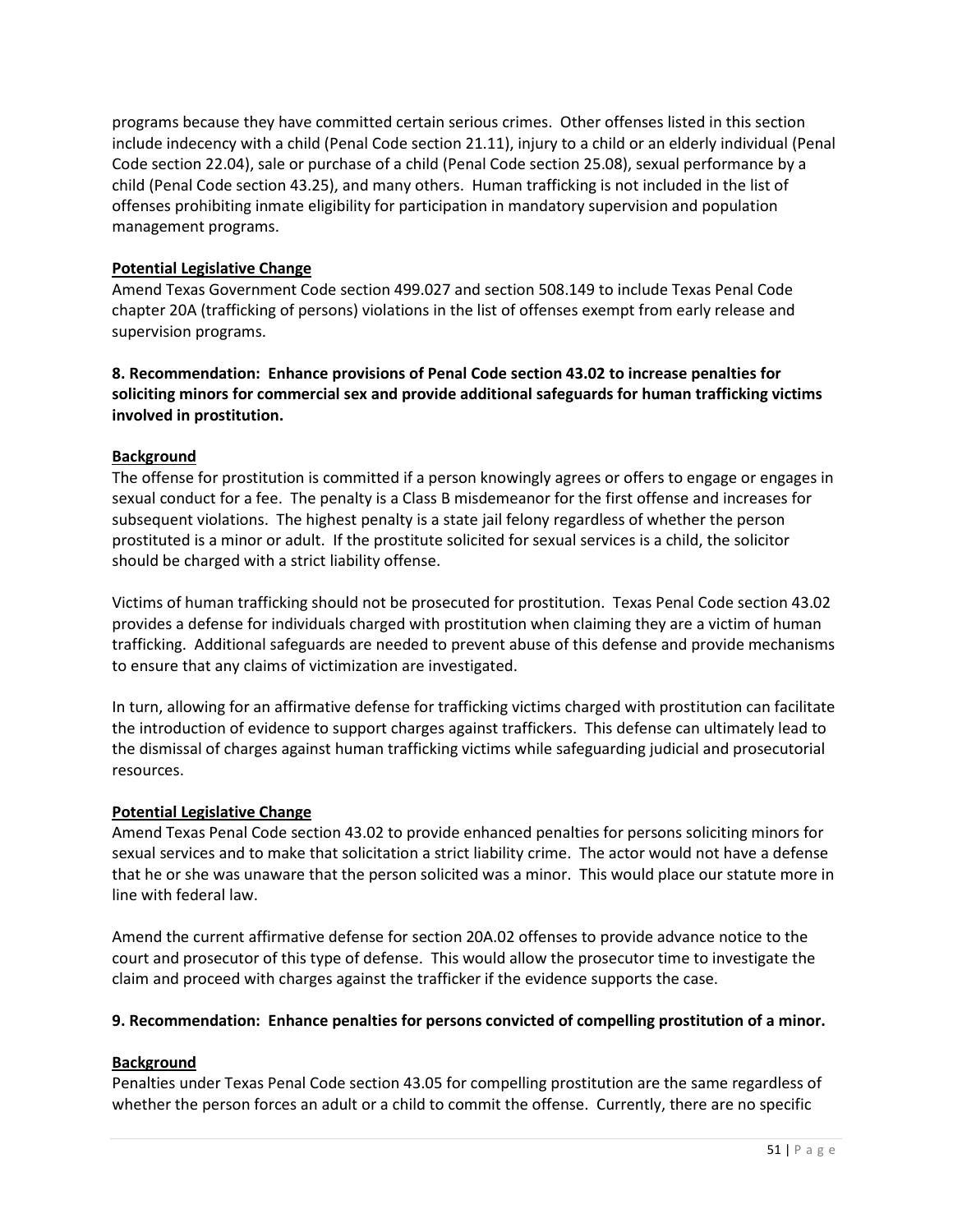deterrents for offenders who sexually exploit minors. Texas law should provide for increased penalties for compelling prostitution of a minor. This statutory change would bring the punishment in line with charges brought under the current Penal Code section 20A.02.

## **Potential Legislative Change**

Amend Texas Penal Code section 43.05 (b) to increase the penalty for compelling the prostitution of a child younger than 18 years of age from a second degree felony to a first degree felony.

## **10. Recommendation: Expand special testimony and evidentiary provisions for child victims in human trafficking cases.**

## **Background**

When child victims of serious crimes testify in criminal proceedings, certain provisions are available to minimize the stress and trauma on the child. Some of the provisions include:

- Texas Code of Criminal Procedure article 38.071 sets forth special provisions for child victim witnesses younger than 13 years of age who are determined to be "unavailable to testify in the presence of the defendant."
- Texas Code of Criminal Procedure article 38.072 exempts certain offenses involving minor victims from hearsay exceptions.
- Texas Code of Criminal Procedure article 38.37 allows the introduction of evidence of extraneous offenses or acts committed by the defendant in limited circumstances involving minors.
- Texas Family Code section 54.031 also exempts certain offenses involving minor victims from hearsay exceptions.

Sexual assault cases are supportable under Texas law based on uncorroborated testimony of a victim if the victim informed another person about the event within a year. Minors are exempt from this requirement. Trafficking of persons and compelling prostitution are not currently listed among the offenses designed to accommodate minor victims. Therefore, child victims in sex trafficking cases are not afforded these special provisions.

## **Potential Legislative Change**

To provide minor trafficking victims these special considerations, amend the following statutes to include Texas Penal Code chapter 20A, if the offense involves commercial sex trafficking, and section 43.05 (a)(2) offenses in the list of offenses providing special consideration for minor victims:

- Texas Code of Criminal Procedure article 38.071,
- Texas Code of Criminal Procedure article 38.072,
- Texas Code of Criminal Procedure article 38.37
- Texas Family Code section 54.031

Amend Texas Code of Criminal Procedure article 38.07 to include cases involving commercial sex trafficking under Penal Code chapter 20A, to allow for uncorroborated testimony by victims.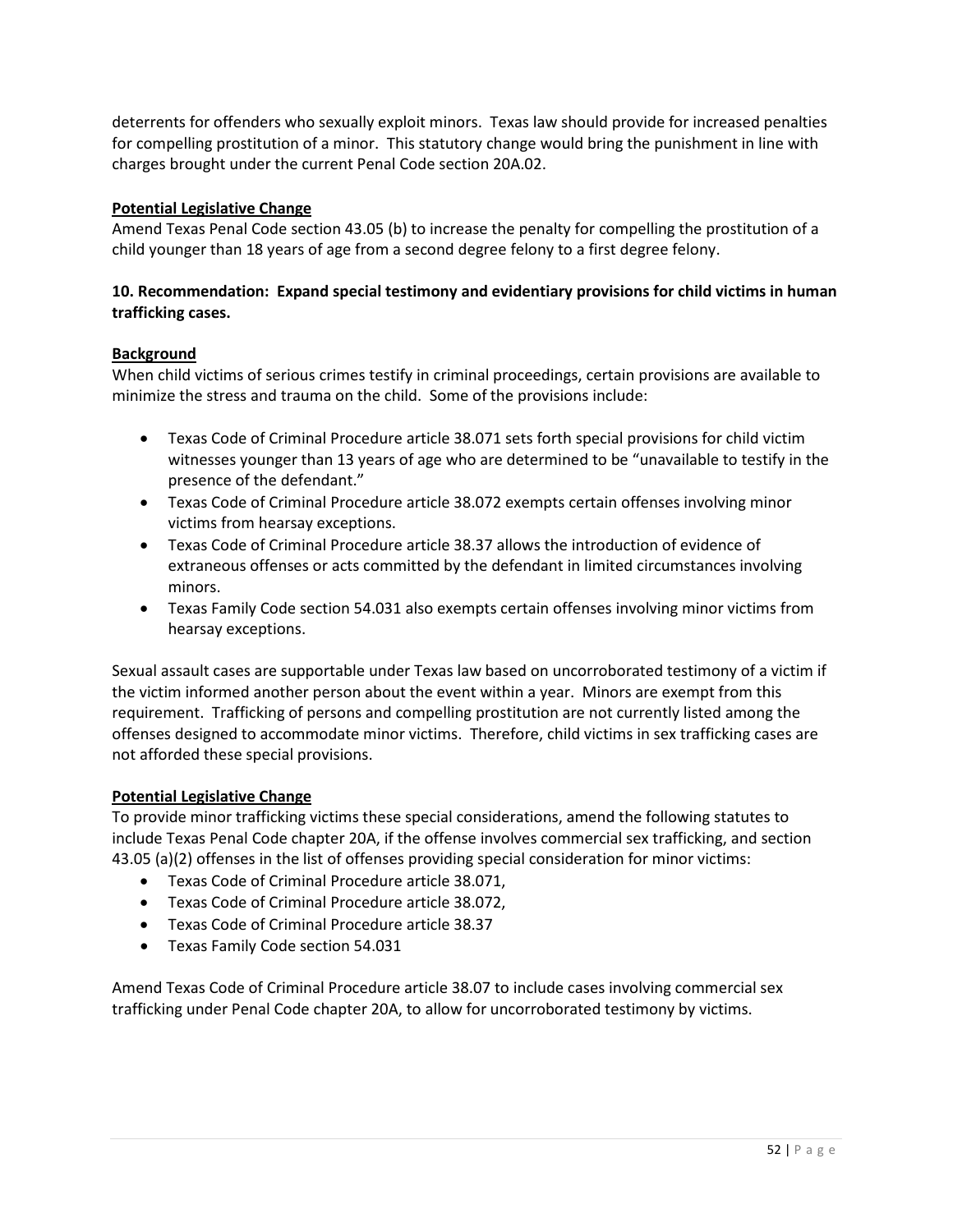**11. Recommendation: Add commercial sex trafficking and compelling prostitution of a minor to the underlying offenses for continuous sexual abuse of young child or children.** 

#### **Background**

Offenders who repeatedly sexually abuse children are put in a class of offenders that are eligible to receive higher penalties to reflect the severity of the crime. Currently, offenders who repeatedly force children into commercial sex trafficking are not included in this category. Adding commercial sex trafficking and compelling prostitution of a minor to the offenses listed in Penal Code section 21.02 would ensure appropriate penalties are associated with these horrific crimes against children.

#### **Potential Legislative Change**

Amend Texas Penal Code section 21.02 to include chapter 20A offenses involving commercial sex trafficking and section 43.05 (a)(2), compelling prostitution of a minor, in the list of offenses that constitute an act of continuous sexual abuse of a child.

## **12. Recommendation: Add commercial sex trafficking of a minor as an aggravating factor in aggravated sexual assault cases.**

#### **Background**

Offenders who commit sexual assault under more egregious circumstances face aggravated sexual assault charges. Offenders who commit these offenses in the same criminal episode involving commercial sex trafficking are not included in this list.

#### **Potential Legislative Change**

Amend Texas Penal Code section 22.021 to include chapter 20A in the list of aggravating factors for aggravated sexual assault if the offense involves commercial sex trafficking.

## **13. Recommendation: Enhance penalties for the sale or purchase of a child if the purpose is for human trafficking-related offenses.**

#### **Background**

Texas Penal Code section 25.08 prohibits the sale or purchase of a child, except for cases involving adoptions and other allowable circumstances. The penalties are enhanced to a second degree felony if the child is sold or purchased with the intent to commit an offense under Texas Penal Code section 43.25 (Sexual Performance by a Child). The buying and selling of children for the purposes of forced labor or sexual exploitation is a central element of human trafficking, but is not currently listed in Penal Code section 25.08.

#### *Potential Legislative Change*

Amend Texas Penal Code section 25.08 to include Texas Penal Code chapter 20A (trafficking of persons), section 43.02 (prostitution), and section 43.05 (compelling prostitution) to the list of enhanced penalty offenses.

## **14. Recommendation: Add human trafficking-related offenses to the list of offenses supporting criminal solicitation of a minor.**

## **Background**

In many cases, traffickers solicit minor victims through the use of "recruiters" who might also be minors.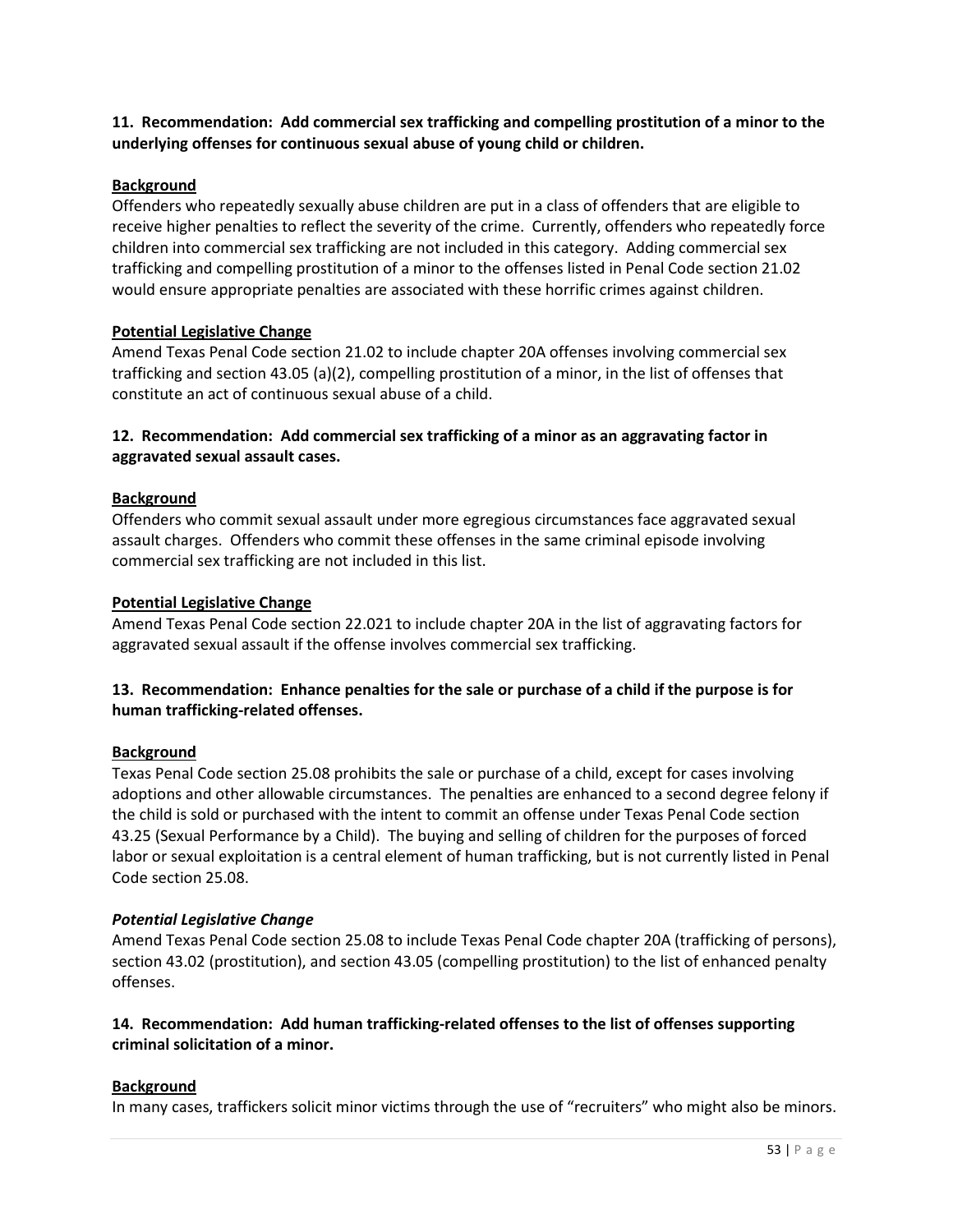Texas Penal Code section 15.031 prohibits a person from soliciting a minor into acts that constitute an offense under other enumerated sections of the Penal Code. Trafficking of persons, prostitution, and compelling prostitution are not listed among those offenses.

## **Potential Legislative Change**

Amend Texas Penal Code section 15.031 to include Texas Penal Code chapter 20A (trafficking of persons), section 43.02 (prostitution), and section 43.05 (compelling prostitution) to the list of offenses underlying the offense of criminal solicitation of a minor.

# **15. Recommendation: Increase the penalties against offenders who employ, authorize, or induce a child to work in a sexually oriented business.**

## **Background**

Texas Penal Code section 43.251 (employment harmful to children) prohibits a person from employing, authorizing, or inducing children to work in a sexually-oriented commercial activity or in any place where the employees may work nude or topless. The penalty for this offense is currently a Class A Misdemeanor. Under Texas Penal Code section 43.251, employing, authorizing, or inducing a child under 18 carries higher penalties based on the age of the child. Increasing the penalties for employment harmful to children under the age of 14 would ensure that offenders that allow children to operate in a business for the sexual gratification of others are punished appropriately.

## *Potential Legislative Change*

Amend Texas Penal Code section 43.251 (employment harmful to children) to include higher penalties for defendants who allowed children under 14 years of age to work in a sexually-oriented business.

## **16. Recommendation: Expand the venue provisions for trafficking of persons cases.**

## **Background**

Texas allows for expanded venue to bring cases involving false imprisonment and kidnapping. This provision allows cases to be brought in any county in which part of the criminal episode occurred. Many times, human trafficking offenses take place in multiple jurisdictions, especially if the trafficker moves a victim from place-to-place. Expanding venue provides flexibility for prosecutors.

## **Potential Legislative Change**

Amend Texas Code of Criminal Procedure article 13.12 to expand the venue provision for Texas Penal Code chapter 20A (trafficking of persons) offenses to additional counties based on the entirety of the criminal episode.

## **17. Recommendation: The Legislature should study and review age definitions and limits for minors and children under Texas law.**

# **Background**

Texas law contains multiple definitions and age specifications when defining "minor" and "child" victims and offenders. Age ranges vary from younger than 10 to younger than 18. The age ranges impact a victim's guardianship, service eligibility, and the court's legal jurisdiction. Victim age ranges also impact an offender's offense levels, penalties, and detention proceedings, and legal jurisdiction. Inconsistency in age ranges, especially in determining whether an offense has been committed, creates challenges in all aspects of juvenile law.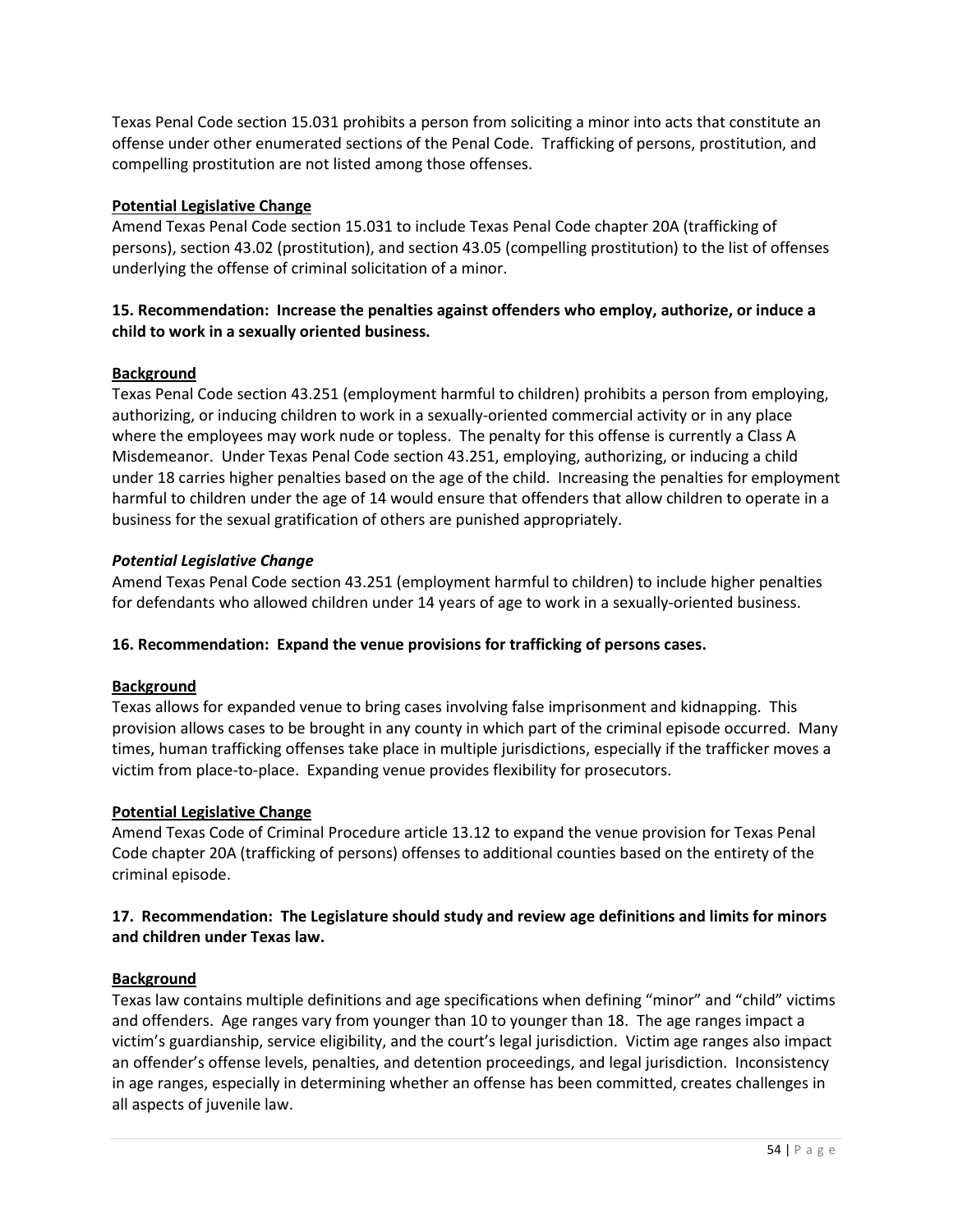The original federal human trafficking prevention act, Trafficking Victims Protection Act, defined a child as a person less than 18 years of age. This discrepancy in the age definition may result in victims being treated differently. In state human trafficking cases, a victim of international origin may have different services provided to them compared to a child who is a United States citizen because of varying age definitions.

## **Potential Legislative Change**

Create an interim study for the  $82^{nd}$  Legislature to review and make recommendations on the age limits, and definitions for "minor" and "child" under Texas law.

## *Providing Protection for Adult Human Trafficking Victims*

**1. Recommendation: Clarify eligibility requirements for grants provided under the trafficking of persons investigation and prosecution account operated by the Governor's Criminal Justice Division to allow grants for anti-human trafficking related activities.** 

## **Background**

House Bill 4009 required the Task Force to provide training for law enforcement, prosecutors, judges, and service providers. In addition, the bill established the trafficking of persons investigation and prosecution account under Government Code section 772.006 and the ability for the Governor's Criminal Justice Division to provide grants from this account up to \$10 million per fiscal year for counties and non-governmental organizations to fund the investigation and prosecution of human trafficking cases as well as the prevention, training, awareness, and legal services to assist victims of human trafficking.

## **Potential Legislative Change**

Amend Texas Government Code section 772.006 to permit additional entities defined by the Criminal Justice Division to apply for grants from the trafficking of persons investigation and prosecution account. This amendment would allow municipal departments, school districts, hospital districts, emergency services districts, and other agencies to apply for grant funding if it becomes available to train personnel to identify human trafficking and take the next steps necessary to prosecute a case or assist a victim.

## **2. Recommendation: Increase statute of limitations for victim lawsuits against traffickers.**

## **Background**

Under Texas law, a person seeking civil damages for personal injury or death must file the lawsuit within two years from the date the cause of action arose, or two years after the 18<sup>th</sup> birthday of the victim if the victim is a minor. The law allows for an extended time period of five years in cases involving sexual assault, aggravated sexual assault, and continuous sexual abuse of a child. The seriousness of the injuries and trauma of these sex crimes are similar to those of trafficking victims, but trafficking victims are not eligible for the extended five-year statute of limitations for civil damages.

## **Potential Legislative Change**

Amend Texas Civil Practice and Remedies Code section 16.0045 to allow human trafficking victims to seek civil damages within five years from the date the cause of action arose.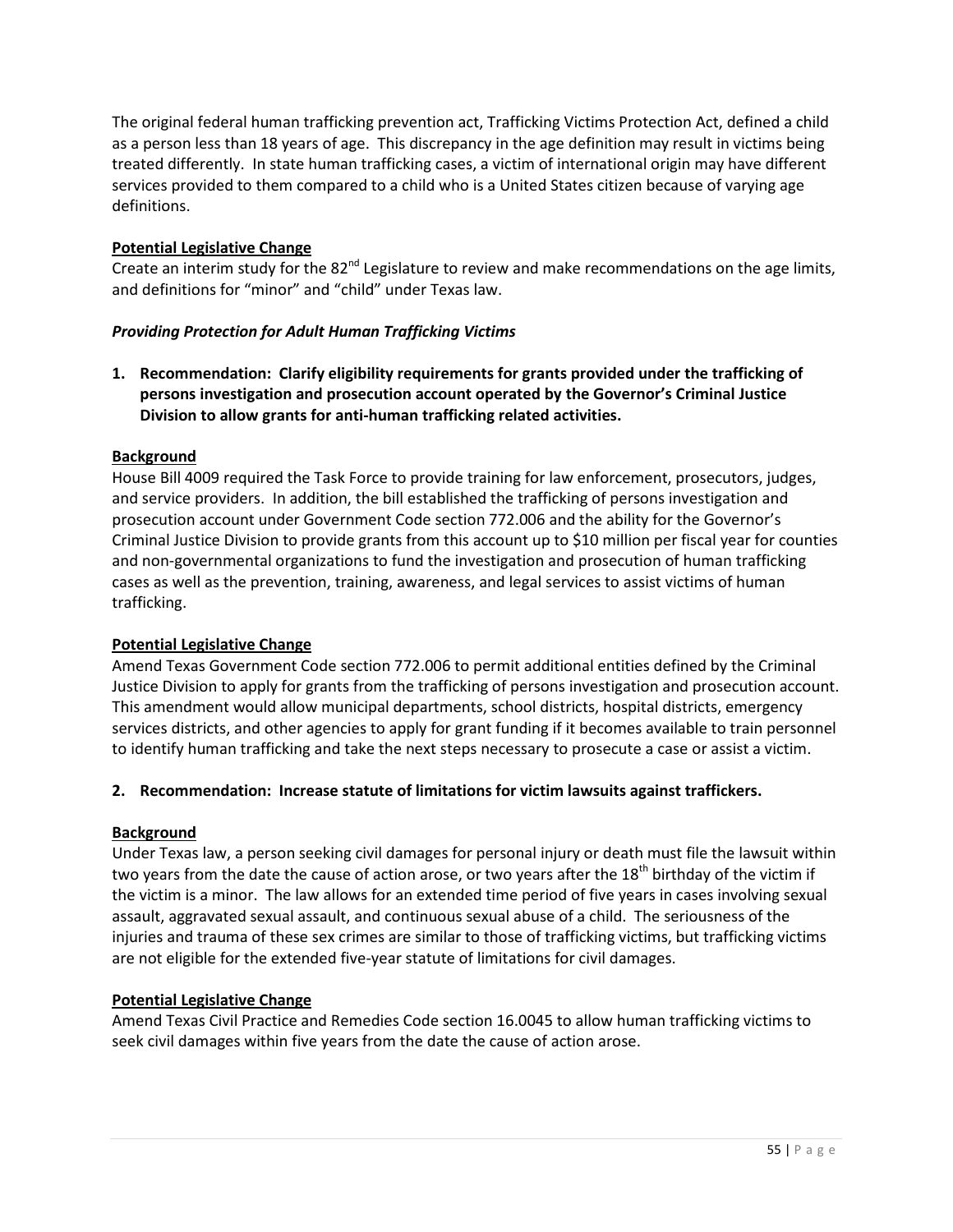**3. Recommendation: Allow applications for protective orders in cases involving commercial sex trafficking and compelled prostitution.**

#### **Background**

A victim of a sexual offense may request a protective order against the offender which, if granted, prohibits the offender from communicating with the victim or engaging in activity that further torments the victim. The protective order may also place additional restrictions on the offender to provide for the victim's safety. Victims of commercial sex trafficking and victims who are compelled into prostitution do not have the ability to request this protective order.

#### **Potential Legislative Change**

Amend Code of Criminal Procedure article 7A.01 to include Texas Penal Code section 43.05 (compelling prostitution), and chapter 20A (trafficking of persons), if the offense involves commercial sex trafficking, in the list of sexual offenses eligible for a protective order.

#### *Providing Protection for Child Human Trafficking Victims*

**1. Recommendation: Create a statutory mechanism and an appropriate facility for the diversion of children who are involved in prostitution.** 

#### **Background**

For minors, prostitution offenses constitute delinquent conduct under the Texas Family Code. Children who are picked up by law enforcement for these offenses usually face criminal proceedings, and the children are unlikely to receive appropriate services. In a 2010 case *In the Matter of BW,* the Texas Supreme Court ruled that children under fourteen years of age cannot consent to sex, and therefore cannot consent to prostitution.<sup>[129](#page-69-6)</sup> This has caused confusion over the status of these child offenders across the state.

At the federal level, if a child is involved in prostitution at the hands of a pimp, they are considered victims of sex trafficking and are treated as a victim. Under current Texas law, minors can only be held in law enforcement custody if there is a suspected criminal offense or suspected immigration violation. If the child is not a United States citizen or lawful permanent resident, the federal government has a program to provide shelter to the child and provide the appropriate victim services. There is no parallel program for United States citizens and lawful permanent residents. Law enforcement agents wishing to remove children from a situation report that many times they only have one option: arrest the child and send him or her through the juvenile justice system. Rather than criminalizing children involved in prostitution, a solution is needed to refer them to appropriate services. Without a means to legally retain these children while treating them with a continuum of care, Texas remains in a holding pattern on how to best serve these children.

#### **Potential Legislative Change**

More work is needed to identify the appropriate statutory language to serve children involved in prostitution without necessarily creating a criminal status. In addition, it is a priority to identify a secure therapeutic facility to house and treat these children. The Legislature should recommend studying other states' solutions to this issue such as the Georgia Care Connection. This government-funded program initiated by the Governor of Georgia provides housing and services to minor victims throughout Georgia. In addition, the Legislature should consider the recommendations made by the Juvenile Probation Commission in its upcoming report on alternatives to detention for juveniles involved in prostitution.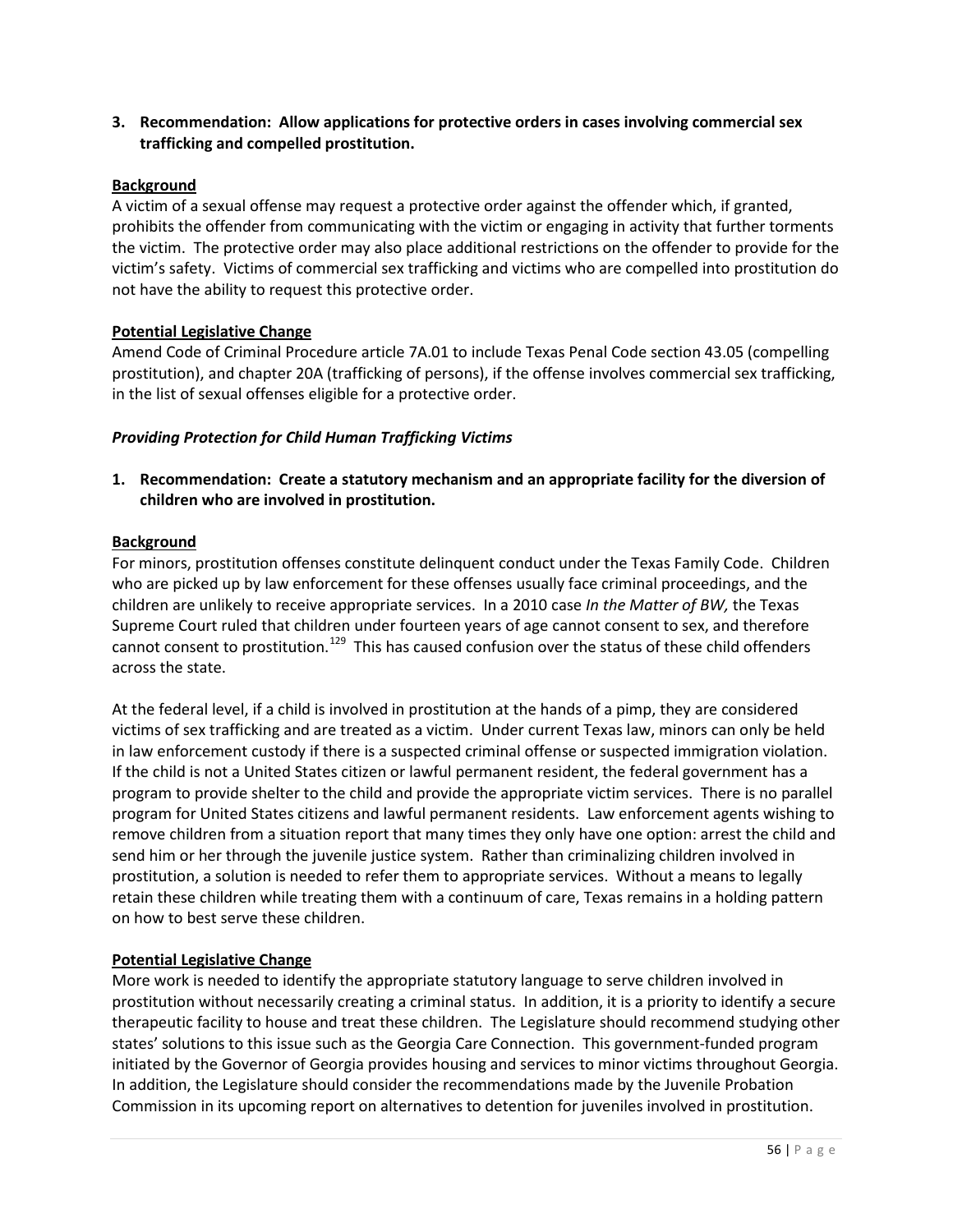# **2. Recommendation: Clarify mandatory abuse/neglect reporting requirements.**

## **Background**

Texas Family Code chapter 261 outlines the requirements for investigations and reports of abuse and neglect. Family Code section 261.101 requires certain professionals to report "abuse" or "neglect" to law enforcement within 48 hours of suspecting the abuse or neglect.

Acts or omissions that cause physical, mental or emotional harm are defined as abuse and neglect in the Texas Family Code section 261.001. Certain offenses, including sexual assault and compelling a child to engage in sexual conduct, are also specifically listed. The current definitions cover the acts involving trafficking of persons and other related offenses, as the nature of those offenses are harmful to the physical and mental well-being of minors. Unfortunately, the offenses are not specifically enumerated. If a report does not specifically list the details of the abuse as harming the physical or mental well-being of the minor, and instead states that a child has been "trafficked" or "exploited," the report might not be investigated as abuse. Subsequently, reports of human trafficking could be overlooked.

## **Potential Legislative Change**

Amend Texas Family Code section 261.001(1) to specifically include section 43.02 (prostitution), section 43.05 (compelling prostitution), Texas Penal Code chapter 20A (trafficking of persons) and exploitation of a child, as defined in Penal Code section 22.04, in the list of definitions that qualify as abuse.

# **3. Recommendation: Add human trafficking-related offenses to the list of offenses where bail may be denied because the victim is a child.**

## **Background**

Defendants who have been charged with certain crimes against children under 14 years of age may be denied release on bail if they violate certain bond conditions relating to the victim's or the community's safety. These crimes include sexual offenses under Penal Code chapter 21, prohibited sexual conduct (section 25.02), and sexual performance by a child (section 43.25). Commercial sex trafficking and compelling prostitution are not eligible offenses for bail denial. If included, courts could deny bail for traffickers committing offenses against children.

## **Potential Legislative Change**

Amend Code of Criminal Procedure article 17.153, to include Texas Penal Code section 43.05 (compelling prostitution) and chapter 20A (trafficking of persons), if the offense involves commercial sex trafficking in the list of offenses where bond may be denied.

# **4. Recommendation: Add human trafficking-related offenses to the list of offenses requiring a child safety zone.**

## **Background**

Many offenders convicted of certain sexually-based offenses against children are restricted by child safety zones created to keep them away from locations where children are likely to gather as a condition of their parole. Traffickers who have forced children into commercial sex trafficking are not required to maintain this safety zone.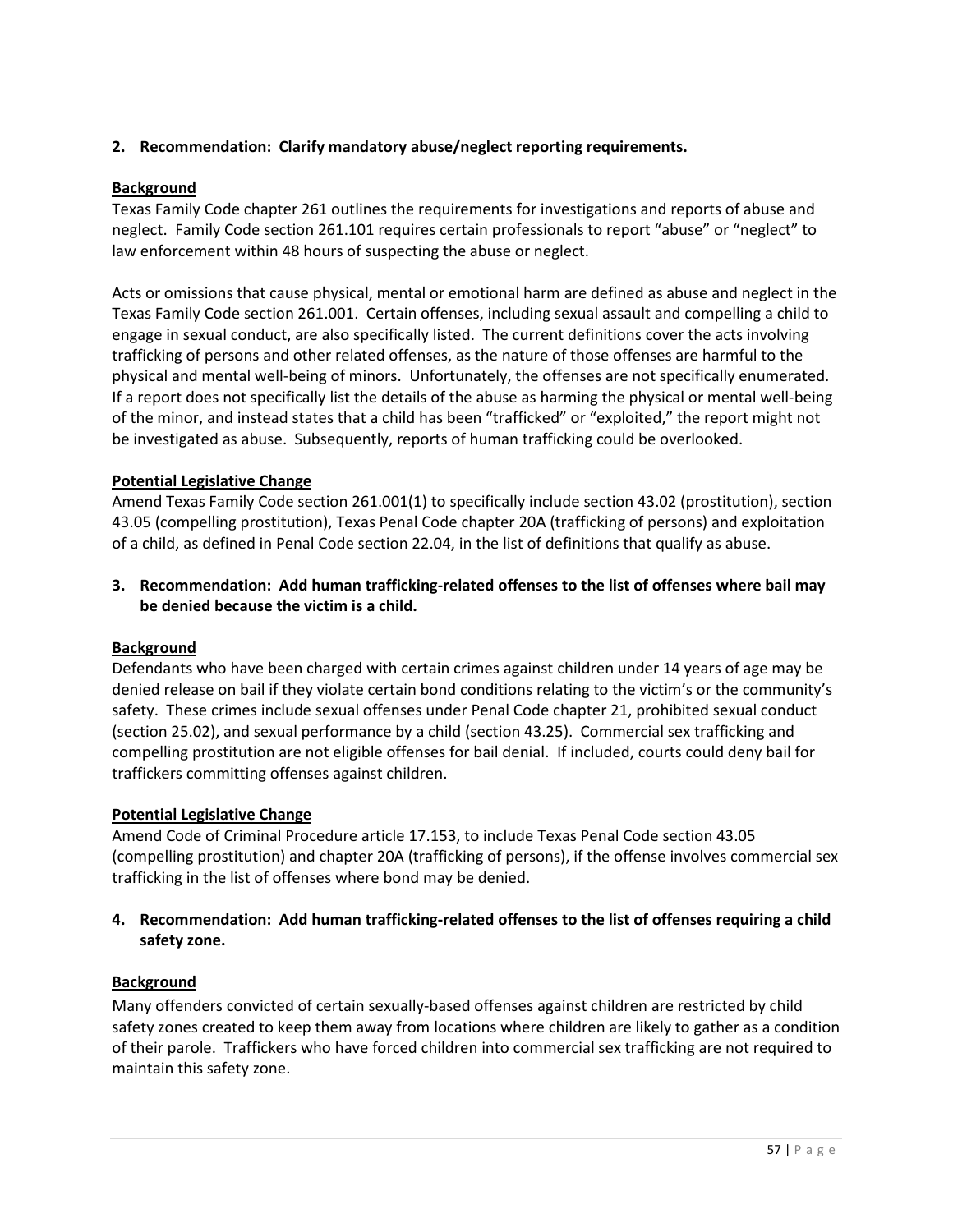## **Potential Legislative Change**

Amend Texas Government Code section 508.187 and Code of Criminal Procedure section 42.12, section 13B, to include Texas Penal Code section 43.05 (a)(2) (compelling prostitution of a minor) and chapter 20A (trafficking of persons), if the offense involves commercial sex trafficking, in the list of offenses requiring a child safety zone.

## **5. Recommendation: Create mandatory restitution provisions for minor victims of human trafficking.**

## **Background**

Minors compelled into prostitution or trafficked suffer severe emotional and physical trauma which requires intensive medical and mental health services to restore the child's health. These services are very costly to local and state agencies. However, human traffickers often build much wealth as they collect revenue for the labor and services provided by their child victims. Texas law requires offenders to pay restitution to children who were kidnapped or abducted to cover the cost of medical, psychiatric, and psychological care and treatment. Currently, child trafficking and prostitution victims do not automatically receive restitution.

## **Potential Legislative Change**

Amend Texas Code of Criminal Procedure to add article 42.0372 (mandatory restitution for trafficked children) to require offenders to pay restitution for the costs of medical, psychiatric, and psychological care and treatment for minor victims forced into prostitution or human trafficking.

## **6. Recommendation: Add human trafficking-related offenses to the list of aggravated circumstances in adversary hearings.**

## **Background**

Under Texas Family Code section 262.2015, DFPS may waive the requirements to create a service plan or make reasonable efforts to return the child to a parent when the parent has subjected the child to aggravated circumstances ranging from murder to continuous sexual abuse. Children who have been subjected to human trafficking at the hands of their parents are not provided this protection.

## **Potential Legislative Change**

Amend Texas Family Code section 262.2015 to include Texas Penal Code section 43.02 (prostitution), section 43.05 (compelling prostitution), and chapter 20A (trafficking of persons), if the offense involves commercial sex trafficking in the list of aggravated circumstances for adversary hearings.

## **7. Recommendation: Allow involuntary termination of parent-child relationship in certain human trafficking cases.**

## **Background**

Texas Family Code section 161.001 allows a court to terminate parental rights when the parent has engaged in criminal conduct that results in the death or serious injury of a child. Human trafficking, compelling prostitution, and prostitution are not included among those offenses.

#### **Potential Legislative Change**

Amend Texas Family Code section 161.001 to allow the termination of parental rights when the parent has engaged in criminal conduct against a child under Texas Penal Code section 43.02 (prostitution),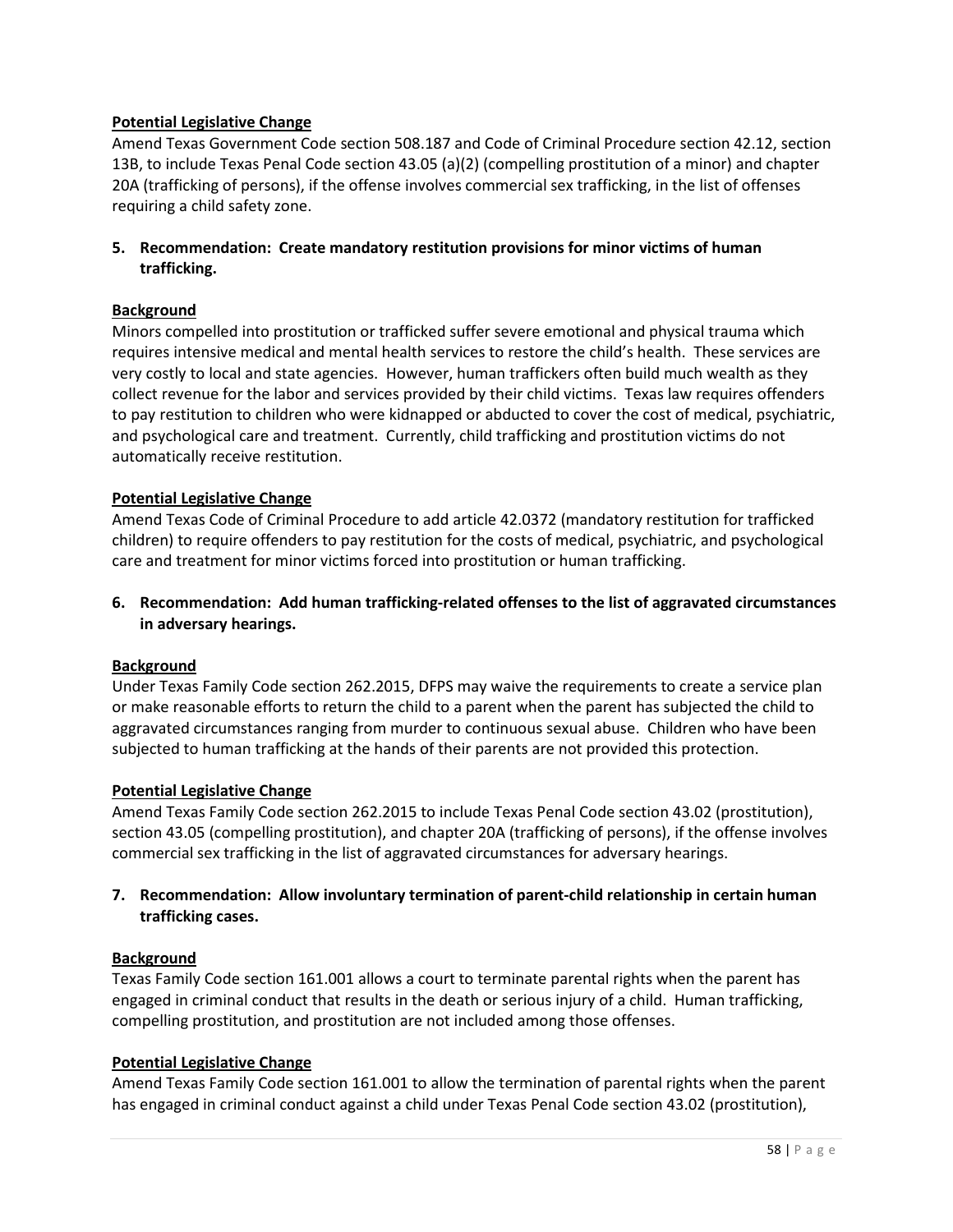section 43.05 (compelling prostitution), and chapter 20A (trafficking of persons), if the offense involves commercial sex trafficking.

## **8. Recommendation: Prevent parents from inheriting from children when the parent has committed human trafficking-related offenses.**

## **Background**

Texas Probate Code section 41 allows the probate court to declare that a parent may not inherit from their children when the parent has engaged in criminal conduct that results in the death or serious injury of a child. Human trafficking, compelling prostitution, and prostitution are not included among those offenses.

## **Potential Legislative Change**

Amend Texas Probate section 41 to allow the court to declare that a parent cannot inherit from his or her children if that parent has engaged in criminal conduct against a child under Texas Penal Code section 43.02 (prostitution), section 43.05 (compelling prostitution), and chapter 20A (trafficking of persons), if the offense involves commercial sex trafficking.

## *Improving Data Collection and Intelligence-sharing Amongst Law Enforcement Agencies*

**1. Recommendation: Include trafficking of persons, prostitution involving minors, and compelling prostitution in the categories reported under the Texas Uniform Crime Reporting Program and OCA Court Monthly Reporting program.** 

## **Background**

The 81<sup>st</sup> Legislature required the Task Force to report on the nature and extent of human trafficking in the state. Texas Government Code section 402.035(d) (4) requires the collection of statistical data on the following:

- Number of investigations, arrests, prosecutions, and convictions of human trafficking
- Demographic information on persons convicted of human trafficking
- Demographic information on persons who are human trafficking victims
- Geographic routes and patterns of human trafficking
- Means of transportation and methods used by human traffickers
- Social and economic factors that create a demand for the forced labor or services

An amendment requiring state and local governmental agencies to collect or supply certain data to the Task Force would enhance efforts to report on human trafficking in the state.

DPS and the Office of Court Administration (OCA ) have reporting requirements for specific criminal matters including the Criminal History Record System (Texas Code of Criminal Procedure chapter 60), Texas Uniform Crime Reporting Program (Texas Government Code section 411.042) and the OCA Court Monthly Reporting Program (Texas Government Code section 71.0353).

## *Potential Legislative Change*

Amend Texas Code of Criminal Procedure section 60.051 (information in computerized criminal history system) to include section 43.05(a)(2) (compelling prostitution of a minor) and chapter 20A (trafficking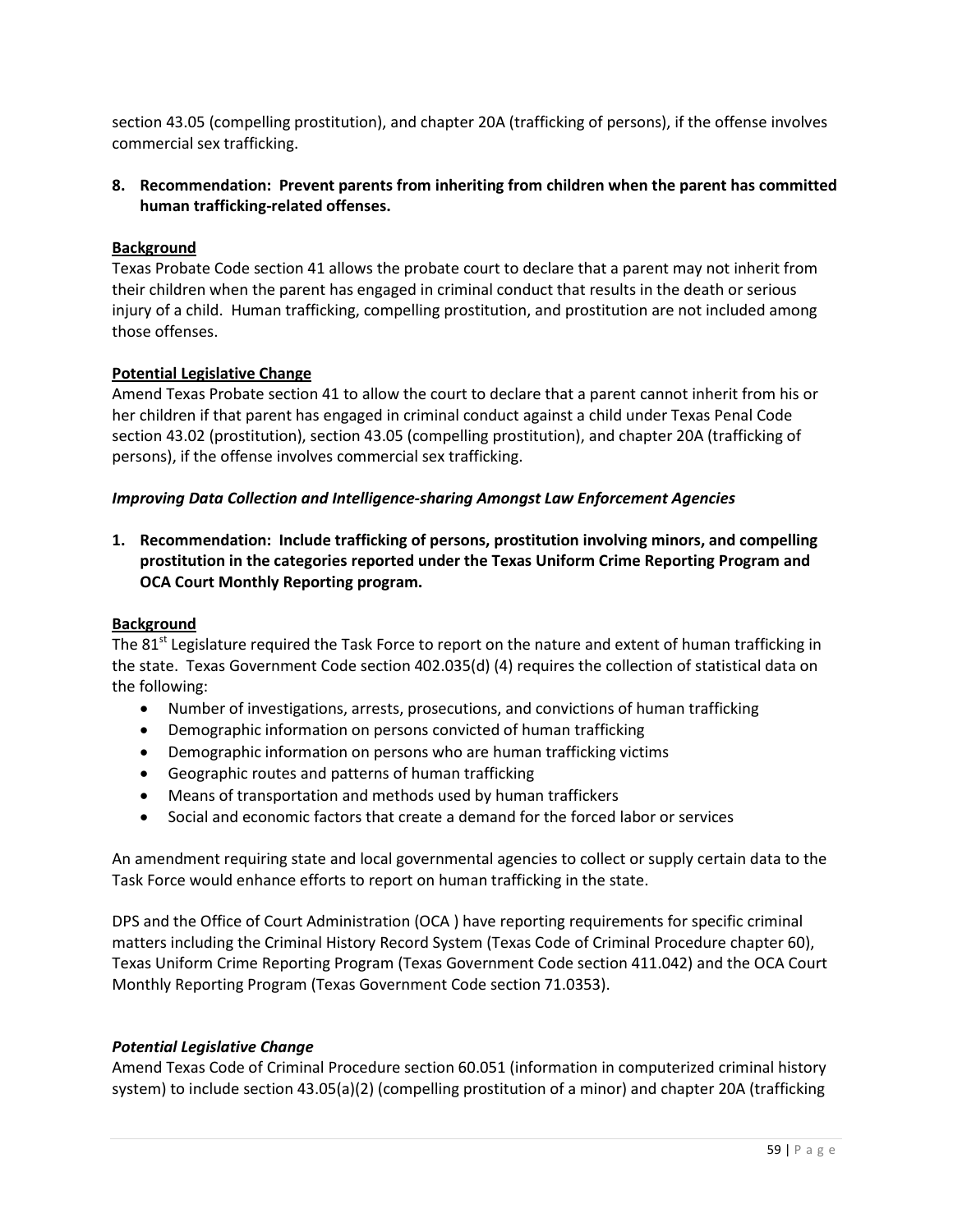of persons), if the offense involves commercial sex trafficking of a minor under 18 years of age, in the list of offenses requiring information on the age of the victim.

Amend Texas Government Code section 411.042 (b) (2) to develop a case reporting mechanism that enables the Department of Public Safety to create a statistical breakdown of cases involving human trafficking. This includes trafficking of persons offenses (Texas Penal Code chapter 20A) and compelling prostitution (Texas Penal Code section 43.05).

Add a section in the Texas Government Code (section 71.0353, trafficking of persons reporting) to develop a court reporting mechanism that captures information on cases involving human trafficking. This includes trafficking of persons offenses (Texas Penal Code chapter 20A), compelling prostitution (Texas Penal Code section 43.05), and prostitution offenses involving minors (Texas Penal Code section 43.02).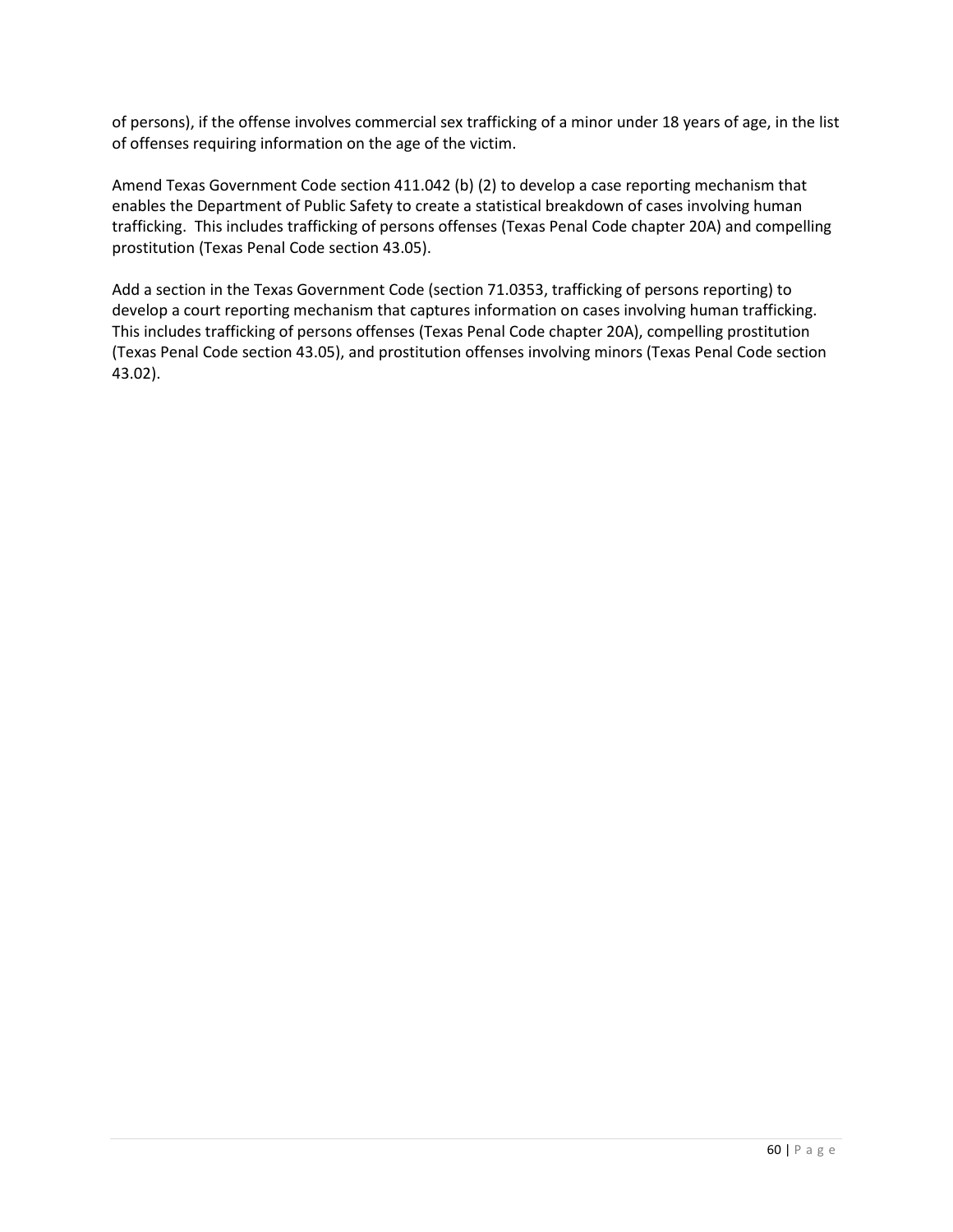# **Conclusion**

*Human trafficking has become big business, generating billions of dollars each year. Almost every country in the world is affected, either as a source or a destination for trafficking victims. And here in the United States, unfortunately, far too many continue to live in bondage and in fear. But we are fighting back.*

United States Attorney General Eric Holder Remarks for the Trafficking Victims Protection Act 10<sup>th</sup> Anniversary Event (October 29, 2010)

Since the conclusion of the 81<sup>st</sup> Legislature, Texas has made great strides in the fight against human trafficking. Texans are more aware of this crime, law enforcement agencies are better equipped to identify victims and arrest traffickers, service providers are more readily able to assist victims and connect them with necessary services, and prosecutors are beginning to utilize both the state and federal anti-trafficking statutes to convict traffickers. The message is clear: Texas will not allow "zones of impunity" where traffickers continue to exploit innocent men, women and children without fear of severe punishment.<sup>[130](#page-69-7)</sup>

The Human Trafficking Prevention Task Force, along with its many partner organizations around the state, has successfully improved anti-trafficking efforts in Texas by achieving multiple goals during its initial year of existence. Greater awareness has lead to increased collaboration not only between service providers and law enforcement, but among law enforcement agencies and existing task forces as well.

Texas-based prevention and enforcement models, such as the cohesion unit in Dallas, and increased collaboration between law enforcement agencies have created a more connected approach to combating human trafficking. In some instances, these limitations have helped uncover large criminal networks operating in the state. The large urban centers in Texas such as Austin, Dallas, Fort Worth, Houston, and San Antonio have well-established anti-trafficking task forces and initiatives. These areas have successfully maintained federal funding for the past several years, which has dramatically improved their ability to combat human trafficking. Rural and smaller communities must replicate these efforts and adapt them to best serve their needs, while seeking the resources necessary to accomplish their goals. These goals include developing frameworks and structures to uncover trafficking-related crimes, gaining knowledge and skills to identify and assist victims, and arresting and convicting traffickers. This can only be accomplished through increased training and support from those areas already adept at combating human trafficking.

Increasing prevention efforts throughout the state is a priority. Addressing abuse and neglect when it first begins will prove cost-effective when compared to providing the social services required to help a human trafficking victim recover. Training is needed across the board for law enforcement, service providers and prosecutors – as well as non-traditional partners in the community. Several legislative recommendations are included in this report that, if enacted, will enhance the penalties for those convicted of trafficking and provide increased protections for victims.

Human trafficking is a crime of adaptation and evolution. The methods that traffickers use to victimize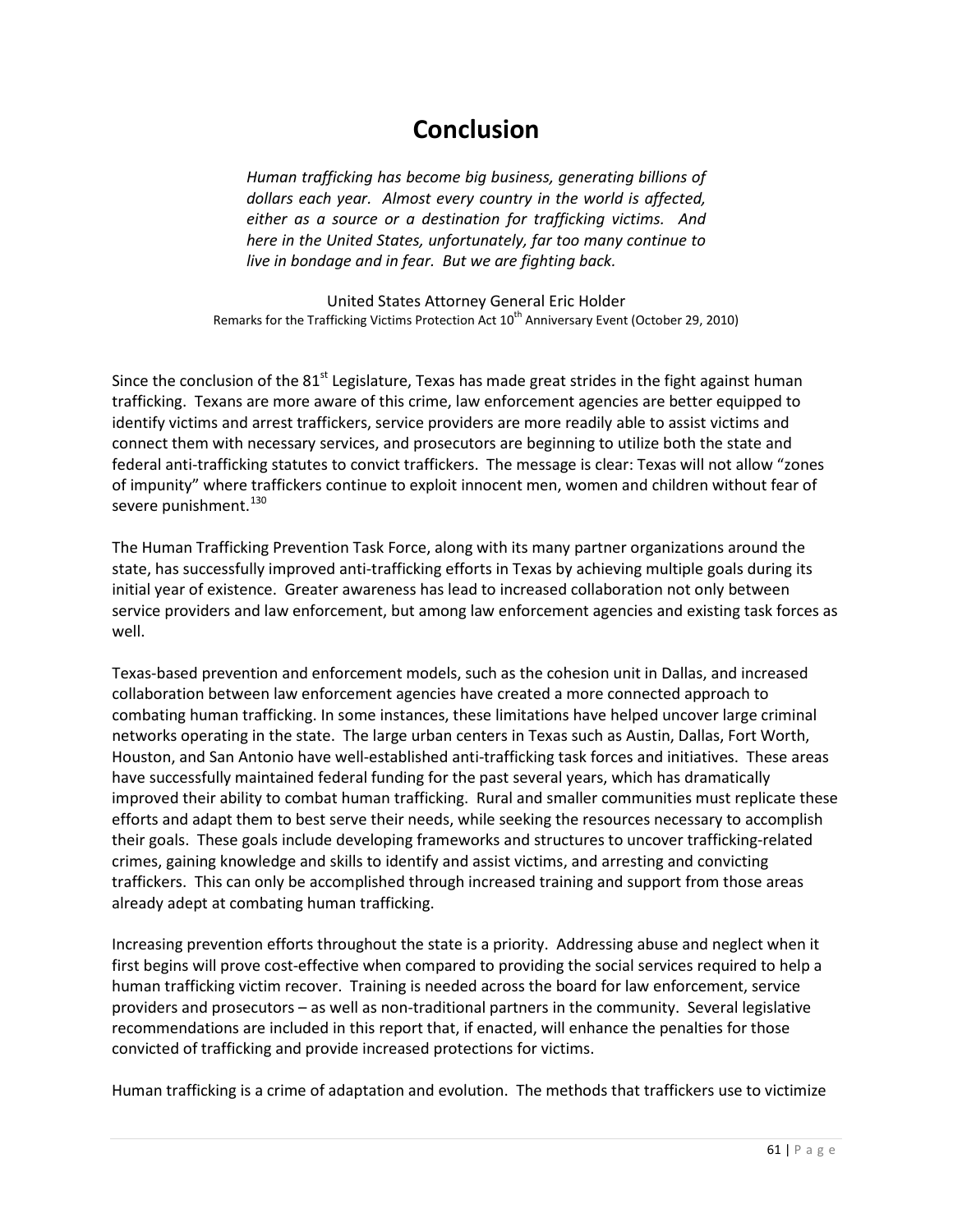innocent men, women and children constantly evolve to elude detection and apprehension by law enforcement. To effectively combat trafficking, authorities must at least keep pace with the traffickers. Law enforcement personnel must be vigilant and innovative in developing strategies to uncover trafficking rings. Further, law enforcement officers must stay abreast of cutting edge technology and engage in continual and advanced training on human trafficking. Traditional crime fighting tactics may not successfully combat human trafficking because of the enterprising nature of the crime.

Just as law enforcement efforts should evolve, legislation must also evolve. Current laws may be ineffective in the coming years as traffickers change their methods of exploitation. Lawmakers must understand that as the crime evolves, the laws must keep pace ensuring successful prosecutions.

A significant challenge in the fight against human trafficking is the lack of data. Despite increased efforts throughout the state, the magnitude of human trafficking remains unknown. Through the encouragement of the Human Trafficking Prevention Task Force, more agencies have agreed to input data into the Human Trafficking Reporting System – but the vast majority of the state is not collecting any data at all.

Texas is poised to become a national leader in the battle against human trafficking. The establishment and active deployment of a statewide trafficking prevention task force illustrates Texas' commitment to combating human trafficking. Future initiatives should focus on comprehensive statewide plans that simultaneously expand current efforts while implementing proven successful tactics in new regions. The Task Force will continue working to position Texas for long-term success. Human trafficking is a menace that must be attacked at all levels. By continuing highly successful collaborating efforts around the state, strengthening laws, and providing vital services for the victims, Texas will become a safe haven for victims – and hostile territory for human traffickers.

 $1$  International victims include foreign born persons and domestic victims include United States citizens and lawful permanent residents.

<sup>2</sup> Office of the Attorney General, Texas. *The Texas Response to Human Trafficking* (Office of the Attorney General, Report to the 81<sup>st</sup> Legislature), p. 57. September 2008. Retrieved November 22, 2010, from https://www.oag.state.tx.us/AG\_Publications/pdfs/human\_trafficking.pdf

<sup>3</sup> Currently, there are four federally-funded Bureau of Justice (BJA) task forces located in Texas: Austin, Dallas/ Fort Worth, Houston, and San Antonio. In 2010, the Office of the Attorney General, Alvin Police Department, Texas

Alcoholic Beverage Commission and Midland Sherriff's Department were provided access to HTRS.<br><sup>4</sup> Northeastern University, Institute on Race and Justice. No Date. *Human Trafficking Data Collection and Reporting Project, Online Resource Center*. Retrieved November 15, 2010, from

[http://www.humantrafficking.neu.edu/index.php.](http://www.humantrafficking.neu.edu/index.php) Information includes: the number of victims, number of suspects; offense type, arrest information, type of trafficking, routes, origin of victims, race of victims and suspects; residency status of victims and suspects; and demographic information for victims and suspects. In addition to the general characteristics, it also provided information about whether the cases were confirmed as human trafficking. To be confirmed in HTRS, the case must have led to an arrest and been subsequently confirmed by law enforcement, or the victims must have received a special non-immigrant Visa classification, as provided under the Trafficking Victims Protection Act.

<sup>&</sup>lt;sup>5</sup> From the creation of the Human Trafficking Prevention Task Force on September 1, 2009, to January 13, 2011, a total of 204 Texas-based human trafficking investigations have been documented in HTRS.<br><sup>6</sup> As of October 31, 2010, eight inmates have a current conviction for trafficking of persons. Four inmates were

sentenced for trafficking offense and four inmates were sentenced for other offenses of record. For the other four offenders, the sentences ranges were 20 years (aggravated assaults), 15 years (aggravated robbery with a deadly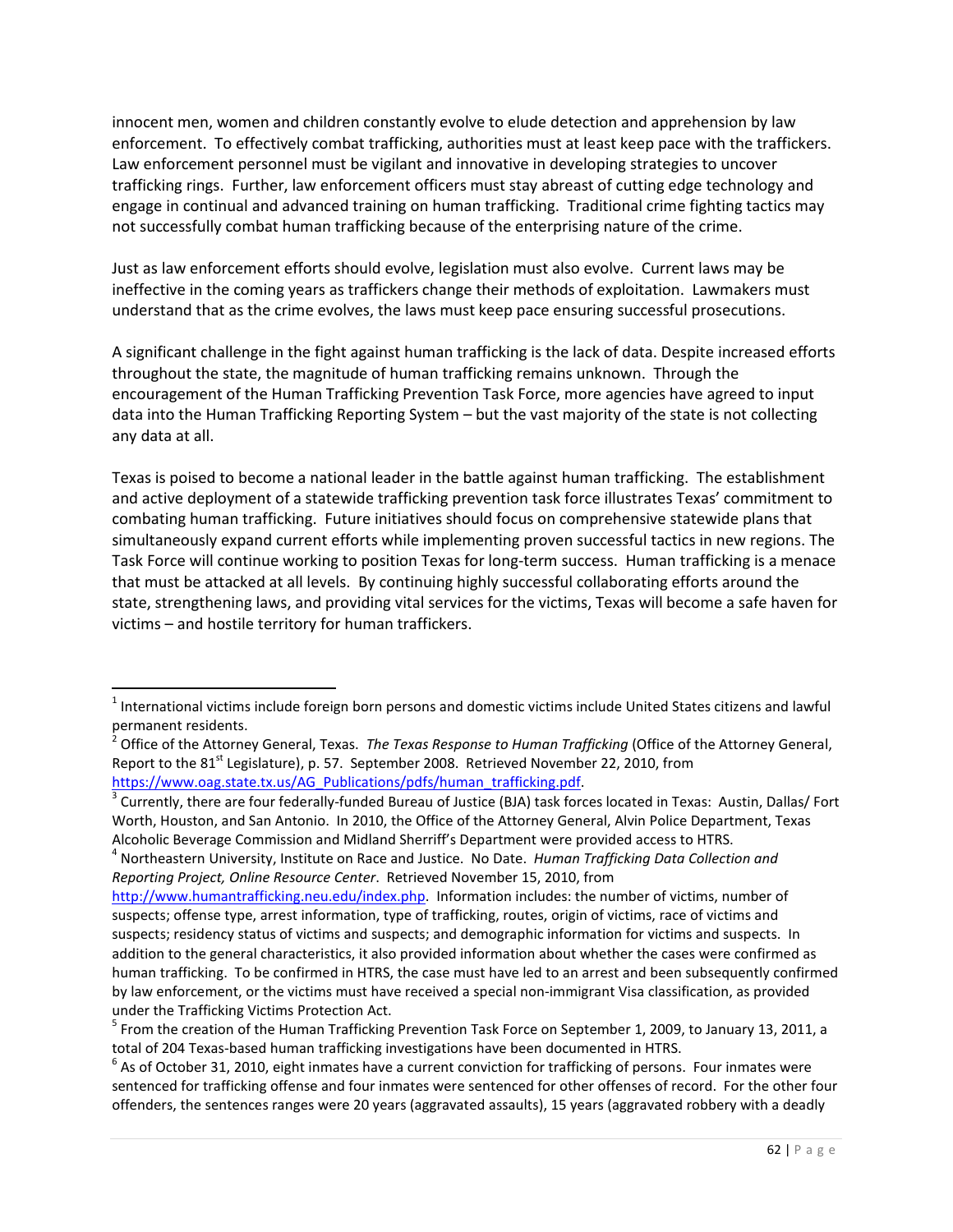weapon), 8 years (retaliation), and 5 years (possession with intent to deliver a controlled substance). One inmate was released in 2010.

<sup>7</sup> Texas Department of Criminal Justice. *Fiscal Year 2009 Statistical Report,* p. v. Retrieved December 1, 2010, from [http://www.tdcj.state.tx.us/publications/executive/Statistical\\_Report\\_FY09.pdf.](http://www.tdcj.state.tx.us/publications/executive/Statistical_Report_FY09.pdf)

<sup>8</sup> Texas Penal Code section 43.05. Compelling Prostitution. A person commits an offense if the person knowingly: (1) causes another by force, threat, or fraud to commit prostitution; or (2) causes by any means a child younger than 18 years to commit prostitution, regardless of whether the actor knows the age of the child at the time the actor commits the offense.<br><sup>9</sup> As of October 31, 2010, 25 inmates were sentenced for compelling prostitution charges. The other 33 inmates

were sentenced for other crimes, such as sexual assault of a child, drug-delivery, burglary, assault/terroristic threat, failure to register as a sex offender, robbery, homicide, and obstruction/public order.

 $10$  This data only reflects the inmates serving in TDCJ. Federal inmates and defendants awaiting trial in county courts are not included.

 $11$  Data provided by Texas Department of Criminal Justice.

<sup>12</sup> United States Department of Health and Human Services, Office of the Assistant Secretary for Planning and Evaluation. August 2009. *Human Trafficking Into and Within the United States: A Review of the Literature.*  Heather J. Clawson, Amy Solomon, and Lisa Goldblatt Grace, p.8. Retrieved October 12, 2010, from [http://aspe.hhs.gov/hsp/07/HumanTrafficking/LitRev/.](http://aspe.hhs.gov/hsp/07/HumanTrafficking/LitRev/)

 $\frac{13}{14}$  Ibid., p. 10.<br><sup>14</sup> Ibid.

 $\overline{\phantom{0}}$ 

<sup>15</sup> Texas Department of Public Safety. *Texas Crime Report for 2009.* Chapter 8. Retrieved November 3, 2010, from [http://www.txdps.state.tx.us/administration/crime\\_records/pages/crimestatistics.htm.](http://www.txdps.state.tx.us/administration/crime_records/pages/crimestatistics.htm) This total may include repeat arrests of the same child.

 $16$  These numbers reflect the federal fiscal year from October 1, 2009 through September 30, 2010.

<sup>17</sup> Polaris Project. *Annual Report- 2009, National Human Trafficking Resource Center (NHTRC), January 1st, 2009- December 31<sup>st</sup>, 2009*.<br><sup>18</sup> Human trafficking and related offenses are not included in the Texas Uniform Crime Reporting system and the

Texas Office of Court Administration Monthly Court Reporting Program. In 2008, the William Wilberforce Reauthorization Act required human trafficking to be reported as a "Part I crime" in the Uniform Crime Report and as a "Group A offense" for the National Incident-Based Reporting System. The FBI has developed a proposal for collecting human trafficking data, which plans for data collection by using the National Incident-Based Reporting System. To date, no changes have been promulgated in the federal system.

<sup>19</sup> United States Department of Justice. June 4, 2010. *Arlington, Texas, Couple Sentenced for Enslaving Nigerian Woman for More than Eight Years*. Retrieved December 3, 2010 from

[http://www.justice.gov/opa/pr/2010/June/10-crt-661.html.](http://www.justice.gov/opa/pr/2010/June/10-crt-661.html)<br><sup>20</sup> Information assessed from the NULLET TO 11.1 T

Information received from the North Texas Trafficking Task Force. December 9, 2010.

<sup>21</sup> *Lubbock Avalanche-Journal, Lubbock Online.* Robin Pyle. October 25, 2010. "Two Lubbock residents arrested in Midland for forcing minor into prostitution; human trafficking." Retrieved November 22, 2010, from [http://lubbockonline.com/local-news/2010-10-26/two-lubbock-residents-arrested-midland-forcing-minor-](http://lubbockonline.com/local-news/2010-10-26/two-lubbock-residents-arrested-midland-forcing-minor-prostitution-human)

[prostitution-human.](http://lubbockonline.com/local-news/2010-10-26/two-lubbock-residents-arrested-midland-forcing-minor-prostitution-human) [22](http://lubbockonline.com/local-news/2010-10-26/two-lubbock-residents-arrested-midland-forcing-minor-prostitution-human) *The Monitor*. Jeremy Roebuck. September 23, 2010. "Mission bar owner convicted of sex trafficking in connection with pimping of underage undocumented immigrants." Retrieved November 19, 2010, from [http://www.themonitor.com/articles/pimping-43031-connection-sex.html.](http://www.themonitor.com/articles/pimping-43031-connection-sex.html)

<sup>23</sup> KENS5 San Antonio. James Munoz. December 10, 2010. "Moreno gets life for human trafficking, sexual assault of 13-year-old girl." Retrieved December 13, 2010 from [http://www.kens5.com/news/Moreno-awaits-sentence](http://www.kens5.com/news/Moreno-awaits-sentence-after-111678459.html)[after-111678459.html.](http://www.kens5.com/news/Moreno-awaits-sentence-after-111678459.html)

<sup>24</sup> University of Texas at Austin, School of Social Work, Institute on Domestic Violence and Sexual Assault. October 2009. *Understanding Human Trafficking: Development of Typologies of Traffickers.* Noel Busch-Armendariz, Maura B. Nsonwu, Laurie Cook Heffron, Jacqueline Garza, and Mayra Hernandez, pp. 17-25. Retrieved October 26, 2010, from [http://www.utexas.edu/ssw/dl/files/cswr/institutes/idvsa/publications/humantrafficking.pdf.](http://www.utexas.edu/ssw/dl/files/cswr/institutes/idvsa/publications/humantrafficking.pdf)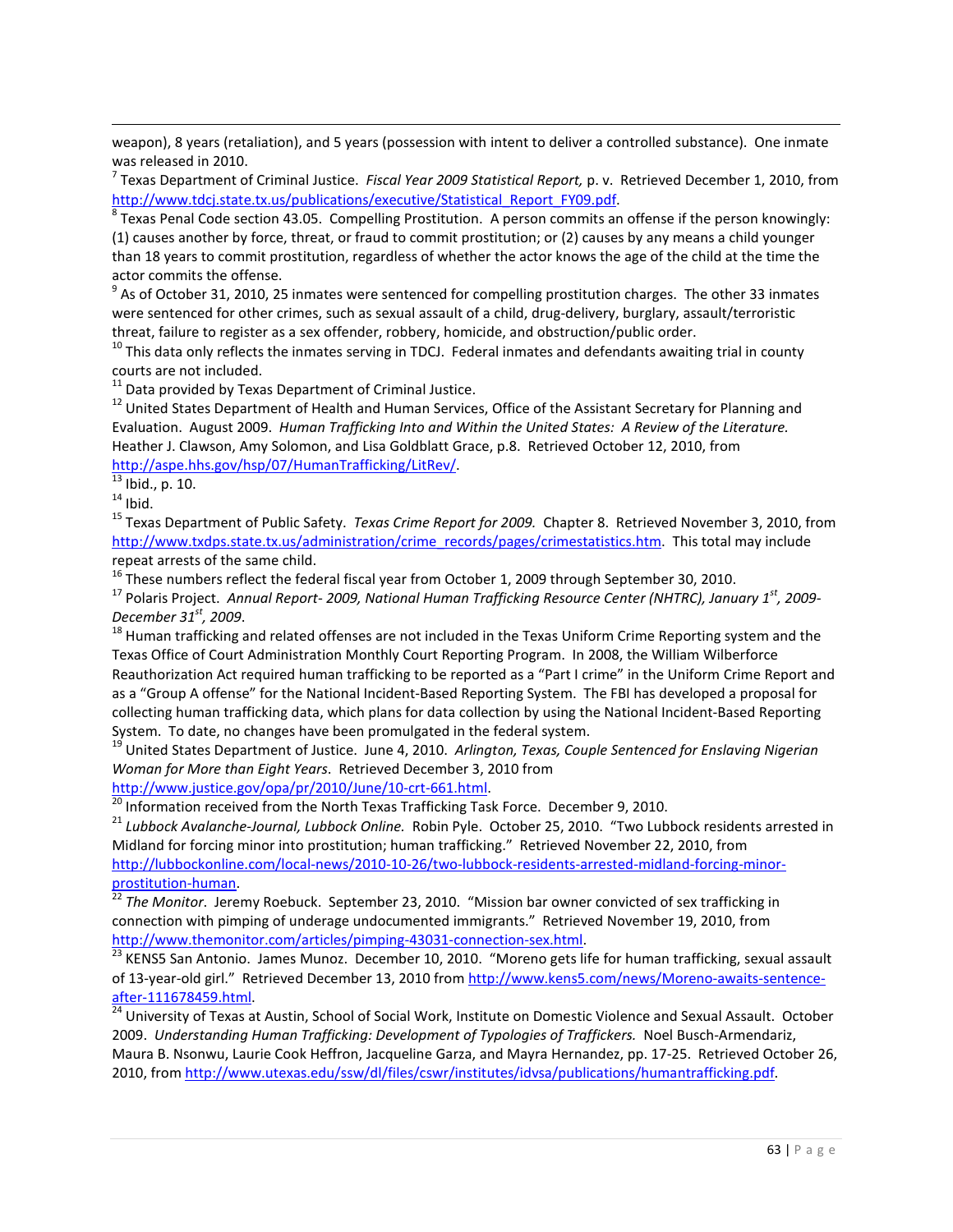<sup>25</sup> Georgetown University, Institute for the Study of International Migration, Walsh School of Foreign Service. August 2007. *Preventing Human Trafficking: An Evaluation of Current Efforts.* Whitney Shinkle, p. 3. Retrieved October 26, 2010, from

*About Human Trafficking*. Retrieved November 22, 2010, from

[http://www.acf.hhs.gov/trafficking/about/index.html.](http://www.acf.hhs.gov/trafficking/about/index.html)

<sup>27</sup> International Labour Conference, 98<sup>th</sup> Session 2009. Report I(B). Report of the Director-General. *The Cost of Coercion*, p. 30. Retrieved November 22, 2010, from [http://www.ilo.org/wcmsp5/groups/public/---ed\\_norm/--](http://www.ilo.org/wcmsp5/groups/public/---ed_norm/---declaration/documents/publication/wcms_106268.pdf) declaration/documents/publication/wcms\_106268.pdf.<br><sup>28</sup> National Opinion Research Center. September 2008. *NORC Final Report, Finding Victims of Human Trafficking.* 

Phyllis J. Newton, Timothy M. Mulcahy, and Susan E. Martin, p. 65. Retrieved November 22, 2010, from [http://www.ncjrs.gov/pdffiles1/nij/grants/224393.pdf.](http://www.ncjrs.gov/pdffiles1/nij/grants/224393.pdf)

<sup>30</sup> United States Department of Health and Human Services, Office of the Assistant Secretary for Planning and Evaluation. December 2009. *Study of HHS Programs Serving Human Trafficking Victims, Final Report, December 2009.* Heather J. Clawson, Amy Solomon, and Lisa Goldblatt Grace, p. 22. Retrieved October 16, 2010, from [http://aspe.hhs.gov/hsp/07/humantrafficking/Final/index.shtml.](http://aspe.hhs.gov/hsp/07/humantrafficking/Final/index.shtml)

<sup>31</sup> United States Department of State. 2010. *Trafficking in Persons Report June 2010*, p. 7. Retrieved October 16, 2010, from [http://www.state.gov/g/tip/rls/tiprpt/2010/index.htm.](http://www.state.gov/g/tip/rls/tiprpt/2010/index.htm)

<sup>32</sup> Kate Rocke, Chairperson/Central Texas Coalition Against Human Trafficking, Victims of Trafficking Program Coordinator, Refugee Services of Texas. September/October 2010. *Identifying and Working With Victims of Human Trafficking.* Texas Crime Victim Clearinghouse. Vol. 15, No. 3, September/October 2010. Retrieved November 9, 2010, from [http://www.tdcj.state.tx.us/PUBLICATIONS/victim.svcs/Informer\\_v15n3\\_09092010.pdf.](http://www.tdcj.state.tx.us/PUBLICATIONS/victim.svcs/Informer_v15n3_09092010.pdf)

<sup>33</sup> United States Department of Health and Human Services, Administration for Children and Families. No Date. *Fact Sheet: Human Trafficking.* Retrieved November 24, 2010, from

[http://www.acf.hhs.gov/trafficking/about/fact\\_human.html.](http://www.acf.hhs.gov/trafficking/about/fact_human.html)

<sup>34</sup> United States Department of Justice, Civil Rights Division. 2006*. Report on Activities to Combat Human Trafficking, Fiscal Years 2001-2005*, p. 35.<br><sup>35</sup> Northeastern University, Institute on Race and Justice. June 2008. *Understanding and Improving Law* 

*Enforcement Responses to Human Trafficking.* Amy Farrell, Jack McDevitt, Stephanie Fahy, Scott Decker, Nancy Rodriguez, Vince Web, and Nikos Passas, p. 8. Retrieved October 14, 2010, from [http://www.ncjrs.gov/pdffiles1/nij/grants/222752.pdf.](http://www.ncjrs.gov/pdffiles1/nij/grants/222752.pdf)

 $36$  United States Department of Justice, supra note 34, p. 12.

<sup>37</sup> Ambassador Luis Cdebaca, Senior Advisor to the Secretary of State, Office to Monitor and Combat Trafficking in Persons, United States Department of State. Prepared Remarks. *Trafficking Victims Protection Act: Progress and Promise* (May 3, 2010). Retrieved October 25, 2010 fro[m http://www.state.gov/g/tip/rls/rm/2010/141446.htm.](http://www.state.gov/g/tip/rls/rm/2010/141446.htm) 38 Ibid.

<sup>39</sup> Austin, Dallas/Fort Worth, El Paso, Houston, and San Antonio receive funding from the Bureau of Justice Assistance to operate these regional task forces. The funding continues through FY 2011. El Paso did not seek a grant in 2008, and is currently not a federally-funded task force.

<sup>40</sup> United States Department of Health and Human Services, supra note 12, p. 28.<br><sup>41</sup> Federal Bureau of Investigation. No Date. *Innocence Lost*. Retrieved November 22, 2010, from [http://www.fbi.gov/about-us/investigate/vc\\_majorthefts/cac/innocencelost.](http://www.fbi.gov/about-us/investigate/vc_majorthefts/cac/innocencelost)

42 United States Department of Justice, Office of the Inspector General, Audit Division. January 2009. Audit Report 09-08. *The Federal Bureau of Investigation's Efforts to Combat Crimes Against Children*, p. 68. Retrieved November 24, 2010, from [http://www.justice.gov/oig/reports/FBI/a0908/final.pdf.](http://www.justice.gov/oig/reports/FBI/a0908/final.pdf)

<sup>43</sup> KHOU.Com. November 12, 2010. "Houston pimp sentenced to 405 months in prison in child sex trafficking case." Retrieved November 29, 2010, from [http://www.khou.com/news/crime/Houston-pimp-sentenced-to-405](http://www.khou.com/news/crime/Houston-pimp-sentenced-to-405-months-in-prison-in-child-sex-trafficking-case-107532198.html) [months-in-prison-in-child-sex-trafficking-case-107532198.html.](http://www.khou.com/news/crime/Houston-pimp-sentenced-to-405-months-in-prison-in-child-sex-trafficking-case-107532198.html)

 $\frac{44}{44}$  United States Department of State, supra note 31, p. 341.

[http://www12.georgetown.edu/sfs/isim/Publications/GMF%20Materials/PreventionofHumanTrafficking.pdf.](http://www12.georgetown.edu/sfs/isim/Publications/GMF%20Materials/PreventionofHumanTrafficking.pdf)<br><sup>[26](http://www12.georgetown.edu/sfs/isim/Publications/GMF%20Materials/PreventionofHumanTrafficking.pdf)</sup> United States Department of Health and Human Services, Administration for Children and Families. No Date.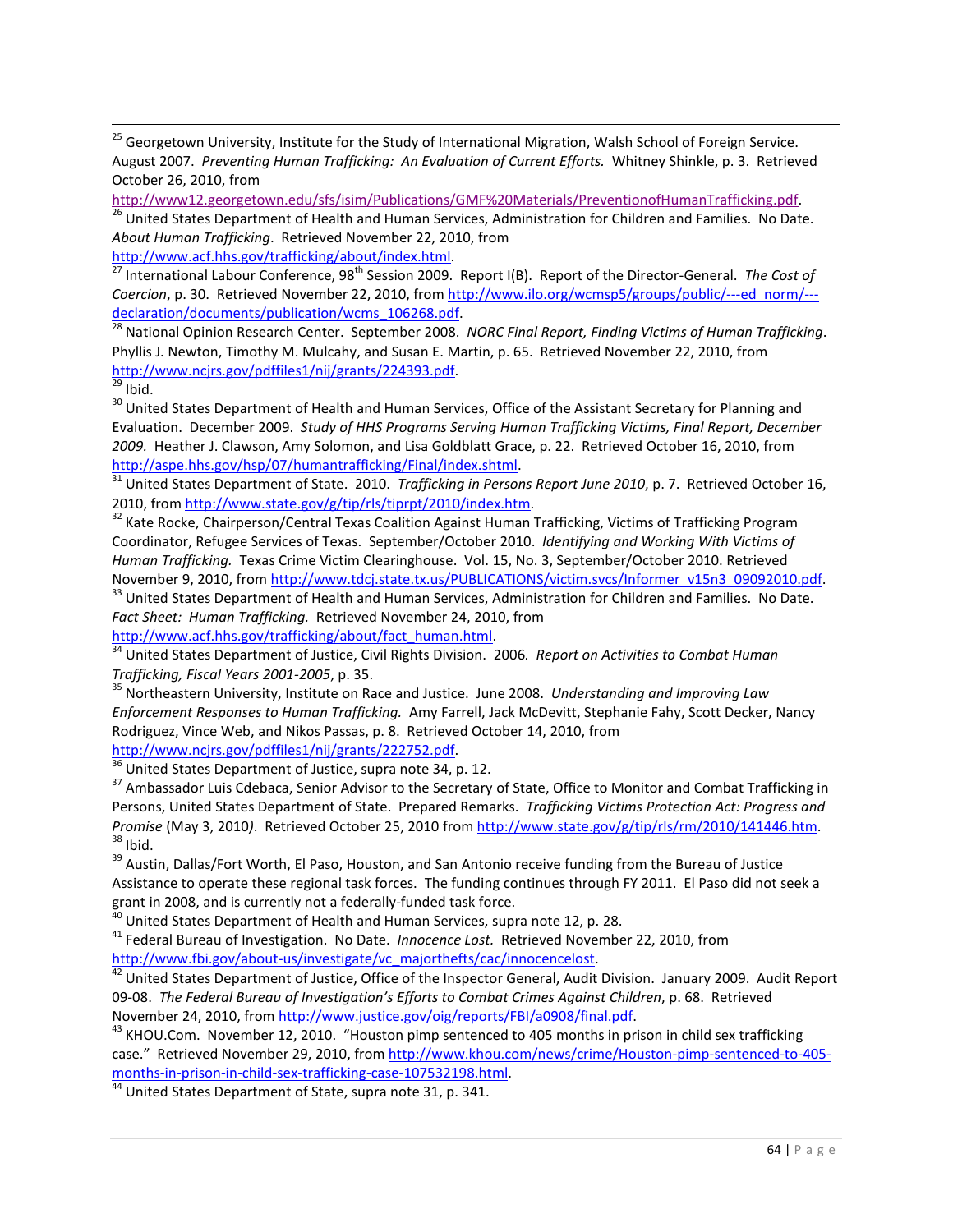45 Florida National Organization for Women. *Human Trafficking*. Retrieved November 22, 2010, from [http://www.flnow.org/trafficking.html.](http://www.flnow.org/trafficking.html)

<sup>46</sup> Florida State University, Center for the Advancement of Human Rights. 2010. *Florida Strategic Plan on Human Trafficking*, p. 1. Retrieved November 5, 2010, from

[http://www.dcf.state.fl.us/initiatives/humantrafficking/docs/FSUStrategicPlan2010.pdf.](http://www.dcf.state.fl.us/initiatives/humantrafficking/docs/FSUStrategicPlan2010.pdf)

<sup>47</sup> United States Department of Justice, Office of Justice Programs, Bureau of Justice Assistance, Office for Vicitms of Crime. *OVC FY 10 Enhanced Collaborative Model to Combat Human Trafficking*. Retrieved October 14, 2010, from [http://www.ojp.usdoj.gov/BJA/grant/10\\_BJAOVC\\_HumanTraffickingSol.pdf.](http://www.ojp.usdoj.gov/BJA/grant/10_BJAOVC_HumanTraffickingSol.pdf)

<sup>48</sup> Texas Government Code §772.006(d)-(f).<br><sup>49</sup> United States Department of Health and Human Services, supra note 12, p. 14.

<sup>50</sup> University of Texas at Austin, supra note 24, p.8.<br><sup>51</sup> Coalition to Abolish Slavery & Trafficking (CAST), Los Angeles [\(http://www.castla.org/\)](http://www.castla.org/); Girls Educational and Mentoring Services' (GEMS), New York [\(http://www.gems-girls.org/\)](http://www.gems-girls.org/); Florida Coalition Against Human Trafficking (FCAHT), Florida [\(http://www.stophumantrafficking.org/\)](http://www.stophumantrafficking.org/); and Standing Against Global Exploitation (SAGE), San Francisco [\(http://www.sagesf.org/\)](http://www.sagesf.org/).<br><sup>52</sup> Coalition to Abolish Slavery & Trafficking. No Date. *What We Do*. Retrieved November 22, 2010, from

[http://www.castla.org/.](http://www.castla.org/)<br>
<sup>53</sup> United States Department of Health and Human Services, supra note 12, p.5.

<sup>54</sup> Ibid., p.11.<br><sup>55</sup> Ibid., p.7.<br><sup>55</sup> Ibid., p.11.<br><sup>57</sup> United States Department of Health and Human Services, supra note 30, p. 20.<br><sup>58</sup> United States Department of Justice. August 2010. *The National Strategy for Child Interdiction, A Report to Congress,* p. 1*.* Retrieved November 1, 2010, from

[http://www.projectsafechildhood.gov/docs/natstrategyreport.pdf.](http://www.projectsafechildhood.gov/docs/natstrategyreport.pdf)<br><sup>59</sup> United States Department of Health and Human Services, supra note 30, pp. 18-21.

 $60$  United States Department of Health and Human Services, Office of the Assistant Secretary for Planning and Evaluation. January 2008. *Identifying Victims of Human Trafficking: Inherent Challenges and Promising Strategies from the Field.* Heather J. Clawson and Nicole Dutch, p. 3. Retrieved October 28, 2010, from

[http://aspe.hhs.gov/hsp/07/humantrafficking/IdentVict/ib.htm.](http://aspe.hhs.gov/hsp/07/humantrafficking/IdentVict/ib.htm) [61](http://aspe.hhs.gov/hsp/07/humantrafficking/IdentVict/ib.htm) United States Department of Justice, supra note 58*,* p. 35*.* And Shared Hope, International. May 2009. *The National Report on Domestic Minor Sex Trafficking: America's Prostituted Children,* p. 38. Retrieved November 1, 2010, from [http://www.sharedhope.org/Portals/0/Documents/SHI\\_National\\_Report\\_on\\_DMST\\_2009.pdf.](http://www.sharedhope.org/Portals/0/Documents/SHI_National_Report_on_DMST_2009.pdf) 62 United States Department of Justice, supra note 58, p. 34*.*

 $63$  United States Department of Health and Human Services, supra note 60, pp. 4-6.

<sup>64</sup> Texas Department of Public Safety, supra note 15. This total may include repeat arrests of the same child.

<sup>65</sup> Health and Human Services, Administration for Children and Families, Office of Refugee Settlement, Division of Unaccompanied Children's Services. No Date. *DHS UAC Apprehensions placed in ORR/DUCS care, FY 2009 by*  State. Retrieved November 3, 2010 from<br>http://www.acf.hhs.gov/programs/orr/programs/FY2009UAC ApprehensionsMap.pdf.

 $\frac{66}{66}$  $\frac{66}{66}$  $\frac{66}{66}$  Shared Hope, International, supra note 61, p. 75.<br><sup>67</sup> United States Department of Health and Human Services, Administration for Children and Families. No Date. *Resources: Common Health Issues Seen in Victims of Human Trafficking.* Retrieved October 28, 2010, from [http://www.acf.hhs.gov/trafficking/campaign\\_kits/tool\\_kit\\_health/health\\_problems.pdf.](http://www.acf.hhs.gov/trafficking/campaign_kits/tool_kit_health/health_problems.pdf)

<sup>68</sup> United States Department of Justice, supra note 58*,* p. 31*.* 

<sup>69</sup> Ibid.*,* p. 34*.* 

<sup>70</sup> Ibid.*,* p. 31

 $71$  Shared Hope, International supra note 61, p. 7. Las Vegas reported 30% of their cases were familial trafficking and that all 10 cities had recounted stories of familial trafficking.<br> $^{72}$  lbid.. p. 68.

<sup>72</sup> Ibid.*,* p. 68. 73 United States Department of Justice, supra note 58*,* p. 31.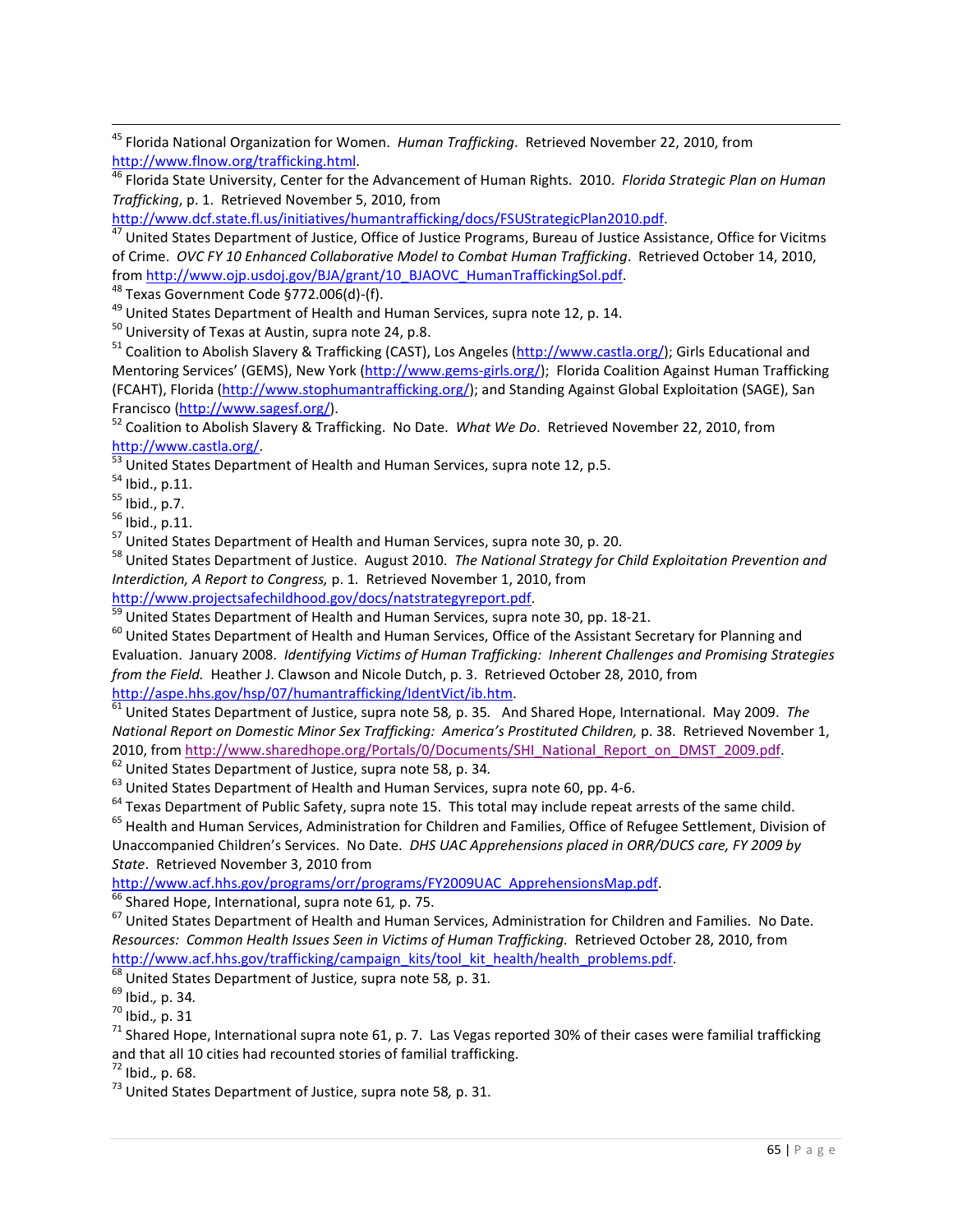<sup>74</sup> United States Department of Justice, supra note 42, p. 68.<br><sup>75</sup> United States Department of Health and Human Services, Office of the Assistant Secretary for Planning and Evaluation. September 2007. *Finding a Path to Recovery: Residential Facilities for Minor Victims of Domestic Sex Trafficking.* Heather J. Clawson and Lisa Goldblatt Grace, p. 3. Retrieved November 24, 2010, from [http://aspe.hhs.gov/hsp/07/HumanTrafficking/ResFac/ib.htm.](http://aspe.hhs.gov/hsp/07/HumanTrafficking/ResFac/ib.htm)

<sup>76</sup> Ibid., p. 8.<br><sup>77</sup> Office for Victims of Crime. *Announcing the awardees from OVC's Services for Domestic Minor Victims of Human Trafficking Grant Program*. No Date. Retrieved November 22, 2010, from

[http://www.salvationarmyusa.org/usn/www\\_usn\\_2.nsf/0/88A27DECA1EA357C852576B800656581/\\$file/Announc](http://www.salvationarmyusa.org/usn/www_usn_2.nsf/0/88A27DECA1EA357C852576B800656581/$file/AnnouncingOVCAwardees.pdf) [ingOVCAwardees.pdf.](http://www.salvationarmyusa.org/usn/www_usn_2.nsf/0/88A27DECA1EA357C852576B800656581/$file/AnnouncingOVCAwardees.pdf)

<sup>78</sup> United States Department of Justice, supra note 58*,* p. 31*.* 

<sup>79</sup> Shared Hope, International, supra note 61, p. 61.<br><sup>80</sup> Ibid., pp. v-vii. The cities included Dallas (Texas), San Antonio (Texas), Fort Worth (Texas), Salt Lake City (Utah), Buffalo (New York), Baton Rouge and New Orleans (Louisiana), Independence (Missouri), Las Vegas (Nevada), Clearwater (Florida), and the Commonwealth of the Northern Mariana Islands (United States Territory).<br><sup>81</sup> Ibid., p. 6.

82 Ibid., p. 6.<br><sup>82</sup> Ibid.<br><sup>84</sup> Kimberly J. Mitchell, David Finkelhor, and Janis Wolak. February 2010. *Conceptualizing Juvenile Prostitution as Child Maltreatment: Findings from the National Juvenile Prostitution Study*. Child Maltreatment, Volume 15, Number 1, February 2010, 18-36, p. 19.<br><sup>85</sup> Ibid., p. 32.<br><sup>86</sup> Ibid., p.33.

<sup>87</sup> *In the Matter of B.W.,*No. 08-1044. (Tex. 2010). Retrieved November 1, 2010, from [http://www.supreme.courts.state.tx.us/historical/2010/jun/081044.htm.](http://www.supreme.courts.state.tx.us/historical/2010/jun/081044.htm)

 $\overline{\phantom{a}^{88}}$  Local authorities handle the arrest and prosecution of the juveniles.

<sup>89</sup> Information provided from the Child Protective Services (CPS) division of the Texas Department of Family and Protective Services (DFPS).

<sup>90</sup> Texas Youth Commission. Last Updated March 12, 2009. *Overview of the Juvenile Justice System in Texas.* Retrieved November 2, 2010, fro[m http://www.tyc.state.tx.us/about/overview.html.](http://www.tyc.state.tx.us/about/overview.html)

<sup>91</sup> Texas Juvenile Probation Commission. No Date. *About Us.* Retrieved November 2, 2010, from

[http://www.tjpc.state.tx.us/aboutus/default.aspx.](http://www.tjpc.state.tx.us/aboutus/default.aspx)

 $92$  Ibid.

<sup>93</sup> Shared Hope, International, supra note 61, p. 68.<br><sup>94</sup> Ibid., p. 59.

<sup>95</sup> My Fox Houston. Sally Macdonald. August 13, 2010. "Mother Denies She Prostituted Daughter." Retrieved November 23, 2010 fro[m http://www.myfoxhouston.com/dpp/news/local/100813-alicia-melchor-prostitution-](http://www.myfoxhouston.com/dpp/news/local/100813-alicia-melchor-prostitution-denial)

[denial.](http://www.myfoxhouston.com/dpp/news/local/100813-alicia-melchor-prostitution-denial)<br><sup>[96](http://www.myfoxhouston.com/dpp/news/local/100813-alicia-melchor-prostitution-denial)</sup> United States Department of Justice, supra note 58, p. D-15.

See also: *KHOU.com*. Associated Press. August 13, 2010. "Houston mom, grandma accused of prostituting 14 year-old girl." Retrieved November 3, 2010, from [http://www.khou.com/home/Houston-mom-grandma-accused](http://www.khou.com/home/Houston-mom-grandma-accused-of-prostituting-girl-100619364.html)[of-prostituting-girl-100619364.html#.](http://www.khou.com/home/Houston-mom-grandma-accused-of-prostituting-girl-100619364.html)<br><sup>[97](http://www.khou.com/home/Houston-mom-grandma-accused-of-prostituting-girl-100619364.html)</sup> United States Department of Health and Human Services, supra note 12, pp. 9-10.<br><sup>98</sup> Georgia Governor, Sonny Perdue. January 25, 2010. *Pioneering Sex Trafficking Assessment Team* 

*Victims of Child Prostitution in Georgia*. Retrieved November 4, 2010, from

<sup>[99](http://children.georgia.gov/00/article/0,2086,113927404_113969896_156004998,00.html)</sup> Georgia Care Connection. No Date. Setting a New Direction, Safety Gap Fund. Retrieved November 4, 2010, [http://icmma.org/LinkClick.aspx?fileticket=gVsVbkiyHNk%3d&tabid=149.](http://icmma.org/LinkClick.aspx?fileticket=gVsVbkiyHNk%3d&tabid=149)

<sup>100</sup> Office of the Governor, Georgia. August 2010. *Governor's Office for Children and Families, FY 2010 Annual Report*, p. 17. Retrieved November 4, 2010, from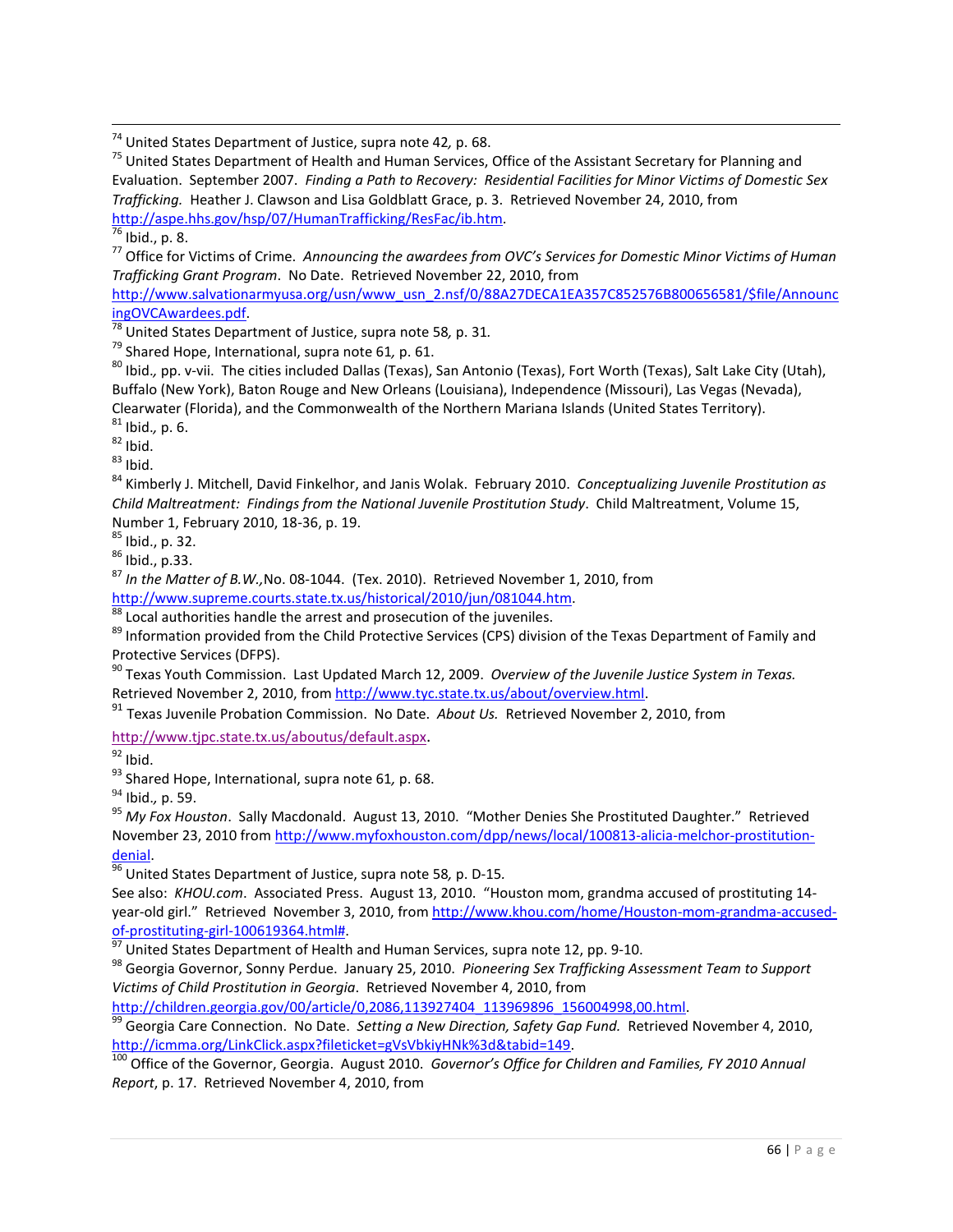http://www.georgia.gov/vgn/images/portal/cit\_1210/63/26/162981854GOCF%20Annual%20Report%20SFY10%20 -%20email%20version.pdf.

<sup>101</sup> Georgia Governor, Sonny Perdue. May 5, 2009. *Governor Perdue signs Senate Bill 69- Expands Mandatory Child Abuse Reporting, Including Suspected Instances of Prostituted Children*. Retrieved November 4, 2010, from [http://children.georgia.gov/00/article/0,2086,113927404\\_114432867\\_140046325,00.html.](http://children.georgia.gov/00/article/0,2086,113927404_114432867_140046325,00.html)

<sup>102</sup> Florida State University, Center for the Advancement of Human Rights. 2010. *Florida Strategic Plan on Human Trafficking*, p. 129. Retrieved November 5, 2010, from

[http://www.dcf.state.fl.us/initiatives/humantrafficking/docs/FSUStrategicPlan2010.pdf.](http://www.dcf.state.fl.us/initiatives/humantrafficking/docs/FSUStrategicPlan2010.pdf)

 $\overline{\phantom{0}}$ 

 $\frac{103}{103}$  Ibid.<br> $104$  Ibid., p. 38.

<sup>105</sup> Texas Penal Code chapter 20A (Trafficking of Persons). House Bill 2096, Added by Acts 2003, 78<sup>th</sup> Legislature, Regular Session, chapter 641, section 2, effective September 1, 2003. Texas Penal Code, chapter 20A, was amended in 2007 (Senate Bill 11, Acts 2007 80<sup>th</sup> Legislature, Regular Session., chapter. 258, section 16.01, effective September 1, 2007, and House Bill 1121, 80<sup>th</sup> Legislature, Regular Session., chapter 849, section 4, effective June 15, 2007) and 2009 (House Bill 4009, 81<sup>st</sup> Legislature, Regular Session, chapter 1002, section 7, effective September 1, 2009).

 $106$  Twenty six counties responded to the survey, with four responding that they had received a human trafficking case from law enforcement.

<sup>107</sup> Brooke Grona-Robb, Assistant Criminal District Attorney Dallas County. September-October 2010. *Prosecuting human traffickers, A primer on how Dallas County prosecutors go after the criminals in these cases, where the victims are oftentimes unsympathetic and uncooperative* The Texas Prosecutor, the Official Journal of Texas District and County Attorneys Association. Volume 4, Number 5 (September –October 2010).<br><sup>108</sup> Texas' First Annual International Conference on Human Trafficking, Austin, Texas. Panel Presentation. "Moving

Beyond Talk: Part One, How to Improve Enforcement Efforts in Texas." ( October 6, 2010).

<sup>109</sup> United States Department of Justice, supra note 58*,* p. 31.

<sup>110</sup> Ibid., p. 34.<br><sup>111</sup> United States Department of Health and Human Services, supra note 12, p. 4.

 $112$  The Task Force convened: January 21, 2010 (Statewide meeting-Austin, Texas); February 16, 2010 (Conference Call- Statewide); April 21, 2010 (State Agency Meeting- Austin, Texas); May 26, 2010 (Conference Call-Statewide); and November 17, 2010 (Statewide meeting-Arlington, Texas).<br><sup>113</sup> This includes regional offices of statewide organizations and agencies.

<sup>114</sup> Texas Governor, Rick Perry. August 19, 2010. *Governor Perry Calls for Increased Penalties for Human Traffickers*. Retrieved October 14, 2010 from [http://governor.state.tx.us/news/press-release/15021/.](http://governor.state.tx.us/news/press-release/15021/) The Office of the Attorney General/Human Trafficking Task Force was awarded \$291,000 for a financial analyst, peace officer

and prosecutor.<br><sup>115</sup> Ibid. The Office of the Governor will provide up to \$500,000 statewide.

<sup>116</sup> Texas Alcoholic Beverage Commission. No Date. *Outcome of Human Trafficking Investigation*. Retrieved December 1, 2010, from

[http://www.tabc.state.tx.us/enforcement/outcome\\_of\\_human\\_trafficking\\_investigation.asp. 117](http://www.tabc.state.tx.us/enforcement/outcome_of_human_trafficking_investigation.asp) United States Department of Justice, supra note 47.<br>
<sup>118</sup> This is the fourth time this event has occurred.

<span id="page-68-0"></span><sup>119</sup> Polaris Project. 2010. *2010 State Ratings*. Retrieved November 24, 2010, from

[http://actioncenter.polarisproject.org/component/content/article/1017.](http://actioncenter.polarisproject.org/component/content/article/1017)

<span id="page-68-1"></span><sup>120</sup> Ohio Attorney General, Richard Corday. The Ohio Attorney General Trafficking in Persons Study Commission, Prevention, Education and Outreach Subcommittee. October 13, 2010. *Report to Attorney General Richard Corday, Report on Strategies to Increase Awareness of Human Trafficking in Ohio*, pp. 2-5. Retrieved October 26, 2010, from<http://www.ohioattorneygeneral.gov/HTAwarenessReport>.

<span id="page-68-2"></span> $121$  Appropriations were not secured for this legislation.

<span id="page-68-3"></span><sup>122</sup> United States Attorney's Office, Southern District of Texas. April 3, 2008. *Houston Woman Pleads Guilty to Forced Labor Charges*. Retrieved November 29, 2010, from

[http://www.justice.gov/usao/txs/releases/April%202008/040308Ali.htm.](http://www.justice.gov/usao/txs/releases/April%202008/040308Ali.htm)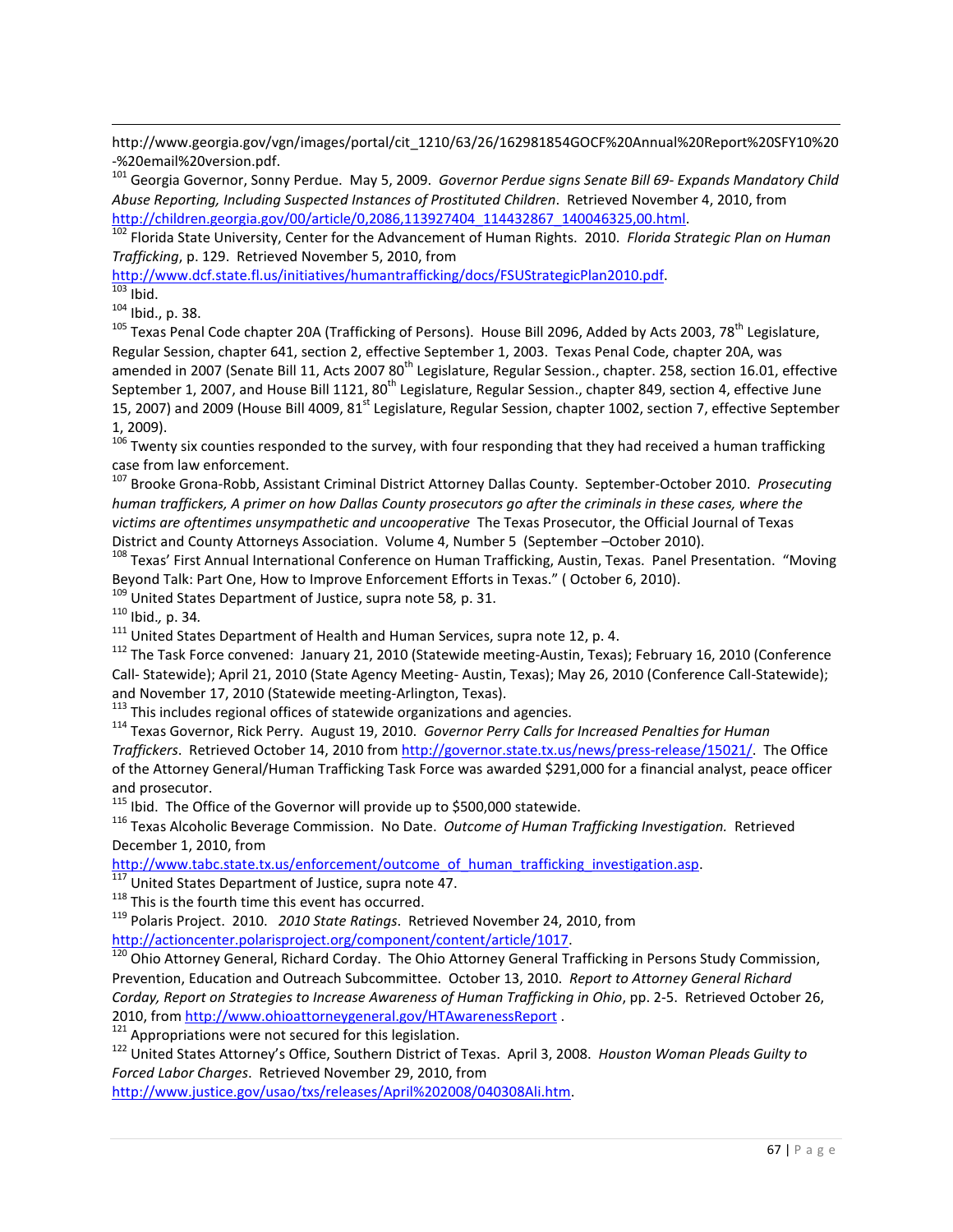<span id="page-69-1"></span> $\frac{324}{124}$  Ibid.

<span id="page-69-2"></span><sup>125</sup> Health and Human Services Commission. October 2008. *Health and Human Services Commission Report to the 81st Legislature: The Texas Response to Human Trafficking,* p. 15*.* Retrieved November 23, 2010, from [http://www.hhsc.state.tx.us/reports/texasresponsehumantrafficking.pdf.](http://www.hhsc.state.tx.us/reports/texasresponsehumantrafficking.pdf)

<span id="page-69-3"></span><sup>126</sup> Ohio Attorney General, Richard Corday. August 18, 2010. *New Report: Online Training, Regional Working Groups Needed to Combat Human Trafficking in Ohio*. 127 Human Smuggling and Trafficking Center. June 16, 2005. *Establishment of the Human Smuggling and* 

<span id="page-69-4"></span>*Trafficking Center, A Report to Congress,* p.2-3. 128 18 U.S.C. § 1591.

<span id="page-69-6"></span><span id="page-69-5"></span><sup>129</sup> *In the Matter of B.W.,*No. 08-1044. (Tex. 2010). Retrieved November 1, 2010, from [http://www.supreme.courts.state.tx.us/historical/2010/jun/081044.htm.](http://www.supreme.courts.state.tx.us/historical/2010/jun/081044.htm)

<span id="page-69-7"></span><sup>130</sup> Ambassador Luis CdeBaca, Senior Advisor to the Secretary of State, Office to Monitor and Combat Trafficking in Persons, United States Department of State. Keynote Address to Texas' First Annual International Conference on Human Trafficking, Austin, Texas (October 6, 2010).

<span id="page-69-0"></span><sup>&</sup>lt;sup>123</sup> Ohio Attorney General, Richard Corday. The Ohio Attorney General Trafficking in Persons Study Commission, Victim, Services and Safe Locations Committee. June 9, 2010. *Report to Attorney General Richard Corday, Recommendations for Increasing Ohio's Capacity to Serve Victims of Human Trafficking*, p 17. Retrieved October 16, 2010, from [http://www.ohioattorneygeneral.gov/getattachment/ba4bb2d2-fc56-466a-beef-](http://www.ohioattorneygeneral.gov/getattachment/ba4bb2d2-fc56-466a-beef-9cd7d55e654e/Recommendations-for-Increasing-Ohio-s-Capacity-to-.aspx)[9cd7d55e654e/Recommendations-for-Increasing-Ohio-s-Capacity-to-.aspx.](http://www.ohioattorneygeneral.gov/getattachment/ba4bb2d2-fc56-466a-beef-9cd7d55e654e/Recommendations-for-Increasing-Ohio-s-Capacity-to-.aspx)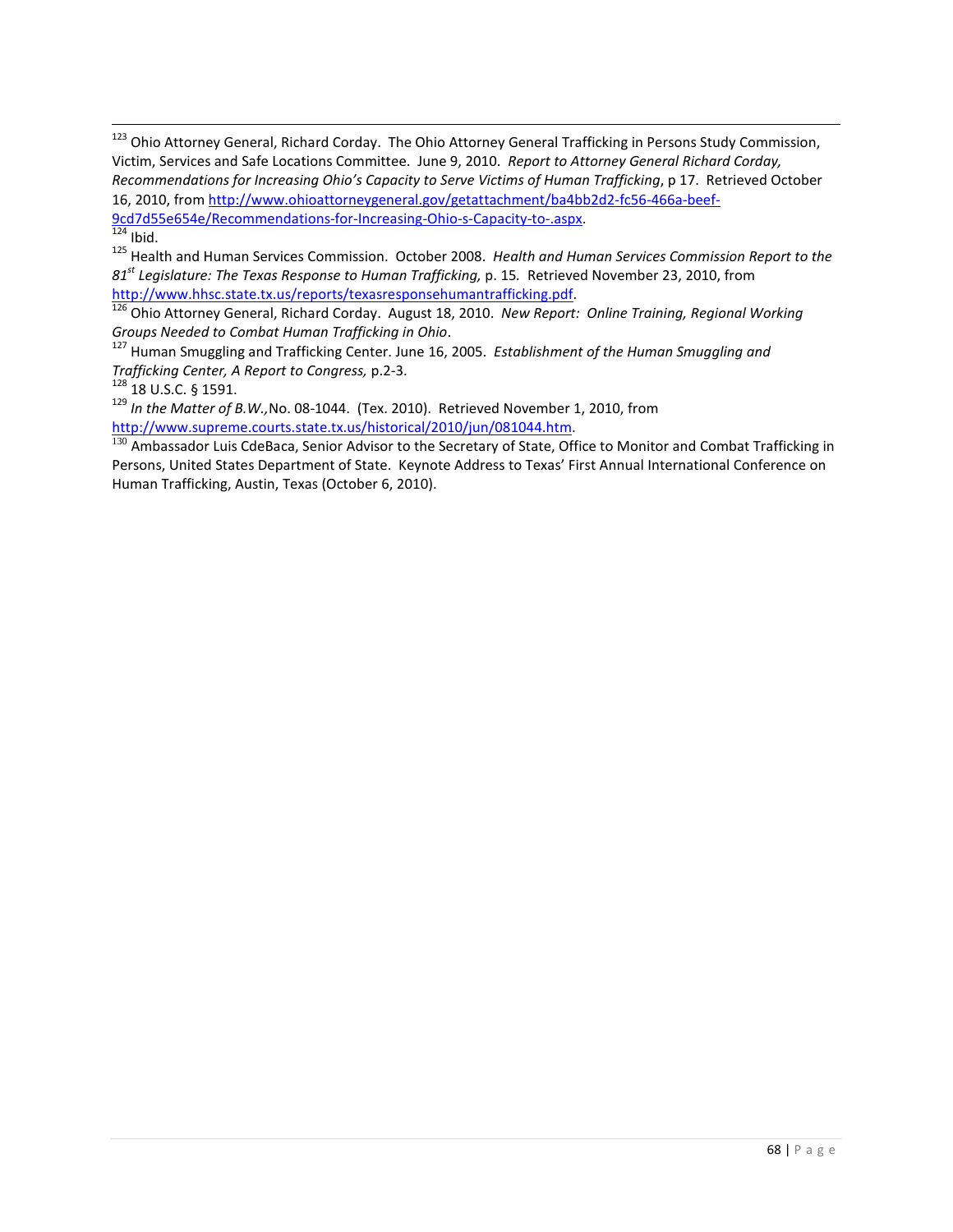# **Appendix A: Acronym Glossary**

 $\overline{\phantom{0}}$ 

| <b>ADA</b>     | <b>Assistant District Attorney</b>                                                                                        |
|----------------|---------------------------------------------------------------------------------------------------------------------------|
| <b>ATIP</b>    | ORR Anti-Trafficking in Persons Division                                                                                  |
| <b>BJA</b>     | Bureau of Justice Assistance, U.S. Department of Justice, Office of Justice Programs                                      |
| <b>CAC</b>     | Children's Advocacy Centers                                                                                               |
| <b>CAST</b>    | Coalition to Abolish Slavery and Trafficking                                                                              |
| <b>CID</b>     | OAG, Criminal Investigations Division                                                                                     |
| <b>CLE</b>     | State Bar Continuing Legal Education                                                                                      |
| <b>CPS</b>     | <b>Texas Child Protective Services</b>                                                                                    |
| <b>CTCAHT</b>  | <b>Central Texas Coalition Against Human Trafficking</b>                                                                  |
| <b>DCF</b>     | Florida Department of Children and Families                                                                               |
| <b>DFPS</b>    | Texas Department of Family and Protective Services                                                                        |
| <b>DPS</b>     | <b>Texas Department of Public Safety</b>                                                                                  |
| <b>DOJ</b>     | U.S. Department of Justice                                                                                                |
| <b>DUCS</b>    | HHS, Division of Unaccompanied Children                                                                                   |
| <b>EPCAT</b>   | End Child Prostitution, Child Pornography and Trafficking of Children for Sexual Purposes                                 |
| <b>FBI</b>     | Federal Bureau of Investigation                                                                                           |
| <b>FCAHT</b>   | Florida Coalition Against Human Trafficking                                                                               |
| <b>GCCO</b>    | Georgia Care Connection Office                                                                                            |
| <b>GEMS</b>    | <b>Girls Educational and Mentoring Services</b>                                                                           |
| HВ             | <b>House Bill</b>                                                                                                         |
| <b>HHS</b>     | U.S. Department of Health and Human Services                                                                              |
| <b>HHSC</b>    | Texas Health and Human Services Commission                                                                                |
| <b>HIDTA</b>   | High Intensity Drug Trafficking Areas Task Force                                                                          |
| <b>HTRA</b>    | <b>Houston Trafficking Rescue Alliance</b>                                                                                |
| <b>HRRC</b>    | Houston Rescue and Restore Coalition                                                                                      |
| <b>HSI</b>     | Homeland Security Investigations                                                                                          |
| <b>HTRS</b>    | Human Trafficking Reporting System, Bureau of Justice Statistics, U.S. Department of Justice                              |
| <b>I&amp;R</b> | Information and Referral Service, Texas Department of Family and Protective Services                                      |
| <b>LEO</b>     | FBI, Law Enforcement Online                                                                                               |
| <b>NCMEC</b>   | National Center for Missing and Exploited Children                                                                        |
| <b>NENA</b>    | National Emergency Number Association                                                                                     |
| <b>NEU</b>     | Northeastern University, Institute on Race and Justice                                                                    |
| <b>NGOs</b>    | Non-governmental Organizations                                                                                            |
| <b>NORC</b>    | National Opinion Research Center                                                                                          |
| <b>NHTH</b>    | National Human Trafficking Hotline                                                                                        |
| <b>NTTTF</b>   | North Texas Trafficking Task Force                                                                                        |
| <b>OAG</b>     | Texas Office of the Attorney General                                                                                      |
| <b>OCA</b>     | Office of Court Administration                                                                                            |
| <b>OIRA</b>    | Texas Office of Immigration and Refugee Affairs                                                                           |
| <b>ORR</b>     | Office of Refugee Resettlement, U.S. Department of Health and Human Services,<br>Administration for Children and Families |